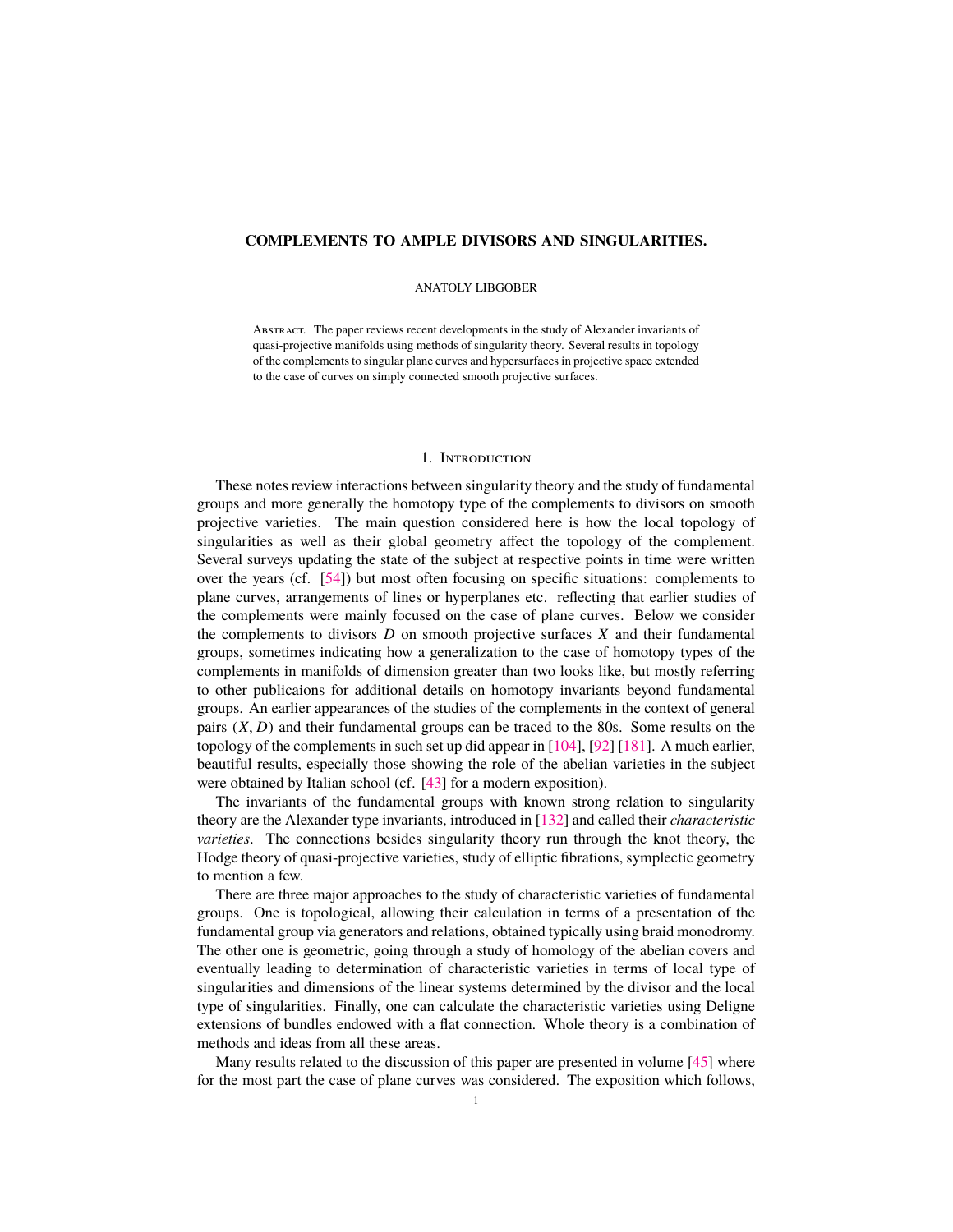<span id="page-1-0"></span>describes a generalization to the context of the complements to divisors on smooth simply connected surfaces. A very fruitful approach to a study of the complements to divisors is via resolutions of singularities, reducing the case when a divisor has arbitrary singularities to the case of divisors with normal crossings. In this way one replaces the complexity of the divisor by complexity of compactification and the complexity of individual components. The goal here is rather to study how complexity of singularities affects fundamental groups of the complements. Trying to make this paper more independent, we included some basic material which is scattered through existing literature and for which we could not find good references (e.g. theory of branched covers, the relation between quasi-adjunction and multiplier ideals etc.). We also survey several results on the fundamental groups which appear in the last 10-20 years providing an overview of the new results in this area. Several results here are new or did not appear in the literature: they include the divisibility of Alexander polynomials of complements on simply-connected surfaces, extending the case of plane curves (cf. Theorem [3.3\)](#page-8-0), calculation of characteristic varieties in terms of classes of irreducible components in Picard group and invariants of quasi-adjunction of singularities (cf. Theorem [4.18\)](#page-32-0) and others.

The content of the paper is as follows. In section  $2$  we discuss an analog of classical method of Van Kampen (cf. [\[214\]](#page-52-0)) to obtain presentations of the fundamental groups of the complements to divisors on smooth surfaces in terms of mapping class group valued monodromy associated to a divisor. We also review conditions on a divisor which allow to deduce that the fundamental group of the complement is abelian. In section [3](#page-6-0) we firstly extend the theory of Alexander invariants of plane algebraic curves (cf. [\[129\]](#page-50-1), [\[143\]](#page-50-2)) to the complements of curves on smooth projective surfaces (for an earlier work cf. [\[62\]](#page-47-3)). In particular we obtain a result unifying the divisibility theorems in the case of plane curves, showing the divisibility of global Alexander polynomials respectively in terms of local Alexander polynomials and the Alexander polynomials at infinity. Many results depend on some sort of positivity assumptions of the components which suggest an interesting problem understanding the fundamental groups and its invariants when positivity is lacking. Theory of Alexander invariants is closely related to the study of homology of abelian covers. In section [3.3](#page-10-0) we present basic definitions and then describe approaches enumerating covers either in terms of subgroups of fundamental groups or in terms of eigensheaves of direct images of the structure sheaf. The most interesting results about Alexander invariants are obtained through interaction of topological and algebro-geometric view points. The last part of this section deals with multivariable Alexander invariants from topological view point. We included a brief discussion of multivariable Alexander invariants for quasi-projective invariants in higher dimensions including recent results on propagation (cf. [\[159\]](#page-51-1) for another recent overview of this and related aspects). Section [4](#page-23-0) discusses a calculation of characteristic varieties in terms of superabundances of the linear systems associated with a divisor on a smooth projective surface using ideals of quasi-adjunction of singularities of the divisor. The ideals of quasi-adjunction, defined in terms of branched covers of the germs of divisors, can be viewed as the multiplier ideals which received much attention over last 20-30 years. The role of these ideals in the study of the fundamental groups is to specify the linear system which dimensions determine the characteristic varieties and hence allow to give their geometric description. The section contains also another description of characteristic varieties using the Deligne's extension and ends with a brief review of the relations between the characteristic varieties and other invariants studied in Singularity theory, including Bernstein-Sato polynomials and Hodge decomposition of characteristic varieties. Section [5](#page-34-0) mostly is based on recent preprint [\[47\]](#page-47-4) which describes the results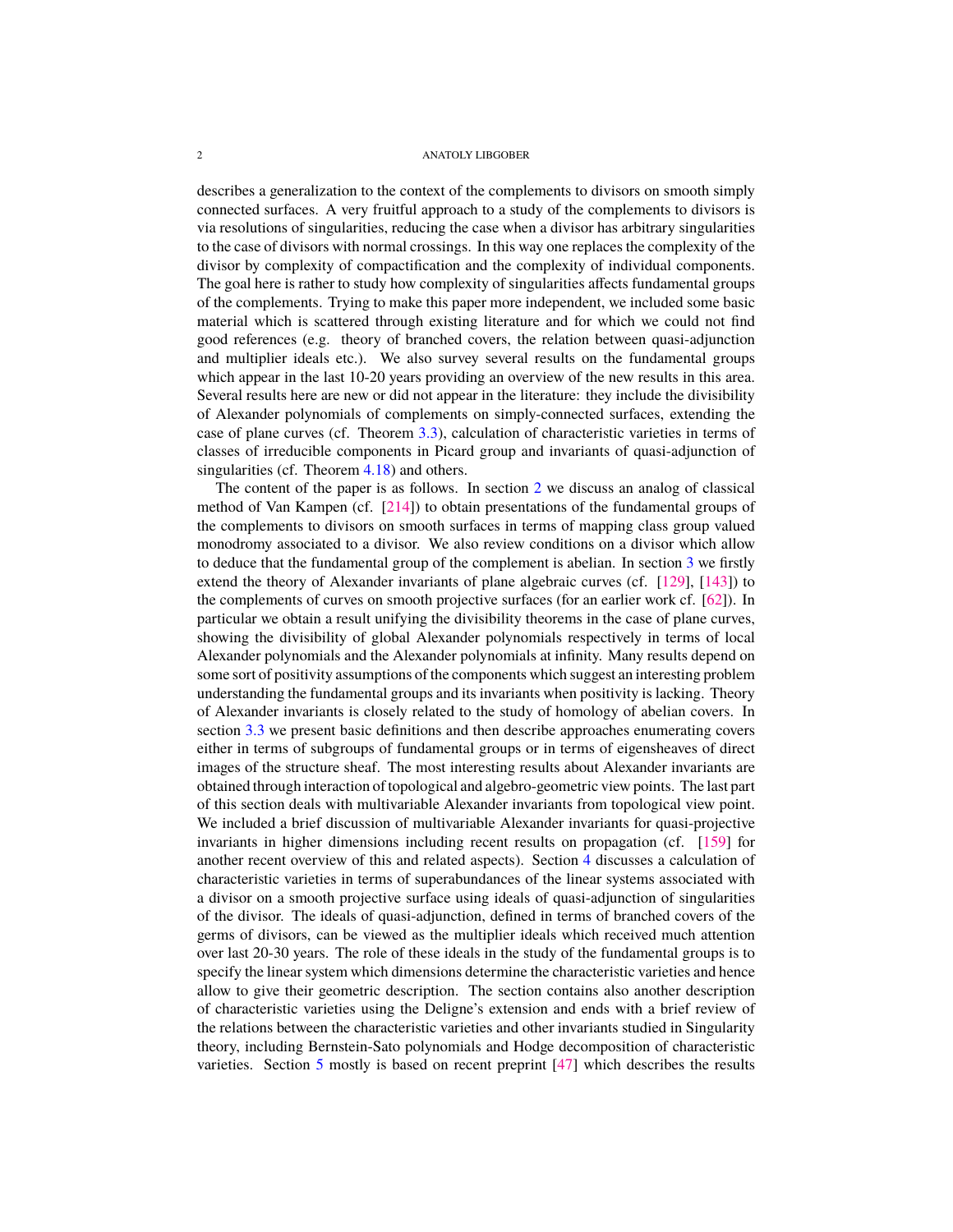<span id="page-2-2"></span>on distribution of Alexander type invariants when complexity (in appropriate sense) of the divisor increases. We describe the finiteness results when one searches for fundamental groups of the complements with large free quotients. The last section discusses several recent calculations of the fundamental groups of the complements. In the 80s scarcity of examples of quasi-projective groups and fundamental groups of the complements was viewed as impediment to development of general theory. In recent years this problem was amply addressed and we present some of the most consequencial results.

In these notes, we tried at least to direct a reader to the most importnat recent developments but nevertheless several important topics were not covered here. Those missing include the relation between the Alexander invariants and the Mordell-Weil groups of isotrivial fibrations (cf. [\[146\]](#page-50-3)), Chern numbers of algebraic surfaces and arrangements of curves (cf. [\[183\]](#page-51-2)), free subgroups of the fundamental groups (cf. [\[72\]](#page-48-1)), virtual nilpotence of virtually solvable quasi-projective groups (cf. [\[10\]](#page-46-0)), singularities of varieties of representations of the fundamental groups (cf. [\[120\]](#page-49-1)), the complements to symplectic curves (cf. [\[24\]](#page-46-1),[\[23\]](#page-46-2), [\[97\]](#page-49-2)) among others.

The theory described below appears to be far from completion. Many interesting problems remain very much open (some are mentioned throughout the text) and a thorough understanding of the fundamental groups or homotopy type of quasi-projective varieties is still out of reach.

Finally, I want to thank Alex Degtyarev as well as the referee of this paper for reading the final version of the text and very helpful comments.

# <span id="page-2-0"></span>2. Braid monodromy, presentations of fundamental groups and sufficient conditions for commutativity

2.1. **Braid monodromy presentation of fundamental groups.** In the case of plane curves, Zariski-van Kampen method (cf. [\[219\]](#page-53-0), [\[214\]](#page-52-0)) is the oldest tool for finding presentations of the fundamental groups of the complements. A convenient way to state the theorem is in terms of braid monodromy. Its systematic use was initiated in [\[164\]](#page-51-3) and in such form admits a natural generalization to the complements to divisors on arbitrary algebraic surface which we describe in this section. Braid monodromy became an important tool in symplectic geometry (cf. [\[24\]](#page-46-1)). A good exposition of braid monodromy of curves on ruled surfaces can be found in [\[57\]](#page-47-5), Section 5.1.

Let *X* be a smooth projective surface and let *D* be a reduced divisor on *X*. To describe a presentation of  $\pi_1(X \setminus D, p)$ ,  $p \in X \setminus D$  we make several choices, on which the presentation will depend.

• Select a pencil <sup>[1](#page-2-1)</sup> of hyperplane sections of  $X \subset \mathbb{P}^N$ , generic for the pair  $(X, D)$ . Its<br>hase locus is a generic codimension 2 subspace  $P \subset \mathbb{P}^N$  and we can consider the base locus is a generic codimension 2 subspace  $P \subset \mathbb{P}^N$  and we can consider the projection with the center at *P*, i.e. the map  $\mathbb{P}^N \setminus P \to \mathbb{P}^1$  sending to  $p \in \mathbb{P}^N \setminus P$ to the hyperplane containing *P* and *p*. Its restriction to *X* produces a regular map  $\pi$ :  $X \setminus X \cap P \to \mathbb{P}^1$ . Denoting by  $\widetilde{X}$  the blow up of the surface *X* at the base locus  $P \cap X$  of the papeil we obtain a regular map  $\widetilde{Y} \to \mathbb{P}^1$ . Assuming that *P* was selected *P*∩*X* of the pencil, we obtain a regular map  $\widetilde{X} \to \mathbb{P}^1$ . Assuming that *P* was selected so that *D* ∩ *P* =  $\emptyset$  and still denoting by *D* its preimage in  $\widetilde{X}$  we obtain the map  $\tilde{\pi}$  :  $\tilde{X} \setminus D \to \mathbb{P}^1$ . Seifert-van Kampen theorem implies that  $\pi_1(X \setminus D) = \pi_1(\tilde{X} \setminus D)$ and so we can do calculations on  $\widetilde{X}$ .

<span id="page-2-1"></span><sup>&</sup>lt;sup>1</sup> i.e. a family of divisors parametrized by  $\mathbb{P}^1$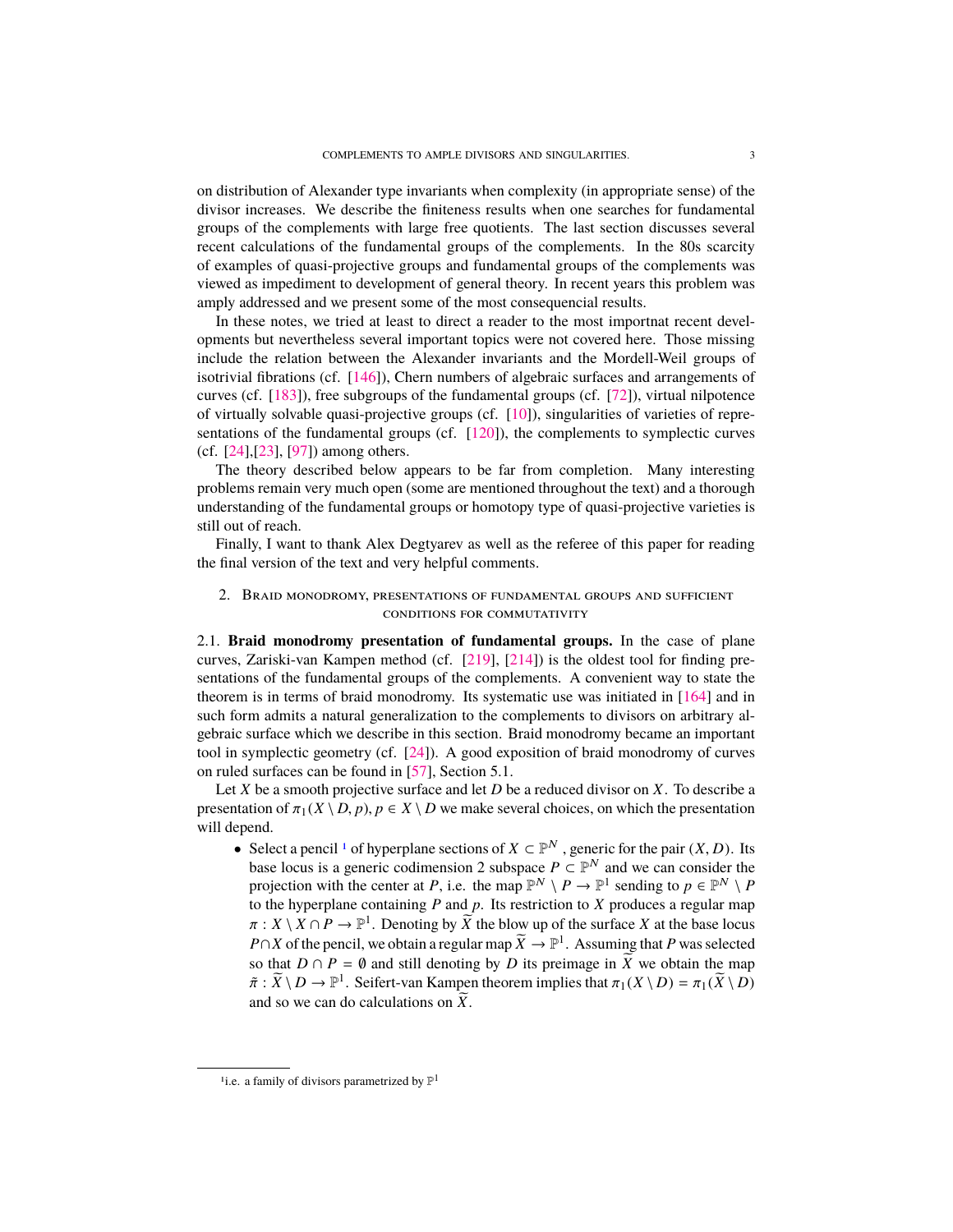- <span id="page-3-3"></span>• Let  $B = \{b_1, \ldots, b_k\} \subset \mathbb{P}^1$  be the set consisting of the critical values of  $\tilde{\pi}^2$  $\tilde{\pi}^2$  and the images of the fibers of  $\pi$  either containing a singular point of D or containing a images of the fibers of  $\pi$ , either containing a singular point of *D* or containing a point of *D* which is critical point of restriction  $\pi|_D$ .
- Let  $\Omega \subset \mathbb{P}^1$  be a subset, containing *B* and isotopic to a disk in  $\mathbb{P}^1$ , and let *b*<sub>0</sub>  $\in \partial \Omega$  be a point on the boundary of  $\Omega$ be a point on the boundary of  $\Omega$ .
- Let  $\partial B_{\epsilon}(p)$  be the boundary of a small ball  $B_{\epsilon}(p)$  in  $X^3$  $X^3$  centered at a point *p* ∈ *X* ∩ *P* or, equivalently, the boundary of a small regular neighborhood of the exceptional curve  $E_p$  in  $\tilde{X}$  contracted to  $p \in X$ . The map  $\tilde{\pi}$  restricted to  $\partial B_{\epsilon}(p)$  is the Hopf fibration  $\frac{\partial B_{\epsilon}}{\partial S} = S^3 \rightarrow \mathbb{P}^1 = S^2$ . Using its trivialization over Ω, we define a section over  $\Omega \setminus B : S \to \mathcal{D} \setminus B \to \mathcal{F}^{-1}(\Omega \setminus B)$ . a section over  $\Omega \setminus B$ :  $s_p : \Omega \setminus B \to \tilde{\pi}^{-1}(\Omega \setminus B)$ .
- Let  $F_{b_i}$ ,  $i = 0, 1, ..., k$  be the fiber of  $\tilde{\pi}$  over  $b_i$ . The curves  $F_{b_i}$ ,  $i = 1, ..., k$  either have singularities at critical points of  $\pi$  or contain singular points of  $D$  or have have singularities at critical points of  $\pi$  or contain singular points of *D* or have non-transversal intersections with *D*, while  $F_{b_0}$  is smooth closed Riemann surface having genus  $g = \frac{F_{b_0}(F_{b_0}+K)}{2}$  $\frac{b_0 + K}{2}$  + 1 where *K* is the canonical divisor of *X*.
- For any  $p \in P \cap X$ , let  $\overline{F}_{b_0}^{\circ}$  be the surface with one connected boundary component obtained by removing from  $F_{b_0}$  its intersection with the above regular neighborhood of  $E_p$ . Denote by  $\mathcal{M}(\overline{F}_g^{\circ}, [d]) = Diff^+(\overline{F_{b_0} \setminus (F_{b_0} \cap B_{\epsilon}(p))}, [F_{b_0} \cap D])$ <br>the manning class group of the Riemann surface with boundary with d marked the mapping class group of the Riemann surface with boundary with *d* marked points (cf. [\[88\]](#page-48-2)) i.e. the group of isotopy classes of orientation preserving diffeomorphisms taking the subset [*d*] of cardinality *d* into itself and constant on the boundary of the Riemann surface.

**Definition 2.1.** *The braid monodromy of the pair* (*X*, *<sup>D</sup>*) *(for selected pencil on <sup>X</sup>) is the monodromy map*

<span id="page-3-2"></span>(1) 
$$
\mu : \pi_1(\Omega \setminus B, b_0) \to \mathcal{M}(\bar{F}_g^{\circ}, [d])
$$

*obtained by*

*a) selecting a loop (denoted in b) and c) below as* γ*) for each homotopy class in*  $\pi_1(\Omega \setminus B, b_0)$ ,

*b*) a trivialization of the locally trivial fibration  $\pi^{-1}(\gamma) \to \gamma$  i.e. a differentiable map  $\frac{1}{1}$ (bo) × [0, 1] →  $\pi^{-1}(\gamma)$  inducing a differentiable map  $\frac{1}{1}$  (bo) × [0, 1] →  $\pi^{-1}(\gamma)$  inducing a different *fiber over the image of t in parametrization*  $[0,1] \rightarrow \gamma$  *of the loop.*<br> *c) assigning to*  $\gamma$  *the diffeomorphism of*  $\bar{F}^{\circ} = \pi^{-1}(b_0)$  *sending* <sup>-1</sup>(*b*<sub>0</sub>) × [0, 1] →  $\pi^{-1}(\gamma)$  *inducing a diffeomorphism of the fiber over*  $t \in [0, 1]$  *onto the*<br>her over the image of t in parametrization [0, 1] →  $\gamma$  of the loop

*c*) assigning to  $\gamma$  the diffeomorphism of  $\overline{F}_g^{\circ} = \pi^{-1}(b_0)$  sending a point  $q \in \pi^{-1}(b_0)$  to *the point*  $q' \in \pi^{-1}(b_0)$  *to which the trivialization mentioned in b) takes the end point*  $q \times 1$ <br>of the sequent  $q \times 10, 11 \subset \pi^{-1}(b_0) \times 10, 11$  in  $\pi^{-1}(y)$ *of the segment*  $q \times [0, 1] \subset \pi^{-1}(b_0) \times [0, 1]$  *in*  $\pi^{-1}(\gamma)$ *.* 

One verifies that, though the diffeomorphism in c) depends on both, the loop  $\gamma$  in a) and the trivialization in b), its class in the mapping class group does not depend on these choices.

Recall that the mapping class group  $\mathcal{M}(\bar{F}_g^{\circ}, [d])$  acts on  $\pi_1(\bar{F}_g^{\circ} \setminus [d], q)$  (here *q* is the base point which we assume is on the boundary of  $\overline{F}_g^{\circ}$ ). For example in the case  $g = 0$ the group  $\mathcal{M}(\bar{F}_0^{\circ}, [d])$  is the Artin's braid group on *d*-strings i.e. the group of orientation

<span id="page-3-1"></span><span id="page-3-0"></span><sup>&</sup>lt;sup>2</sup>those are absent in the classical case on pencils of lines  $X = \mathbb{P}^2$  of Zariski-van Kampen theorem.

<sup>&</sup>lt;sup>3</sup>we assume that there are no vanishing cycles corresponding to critical points of  $\pi$  and no points of D inside this ball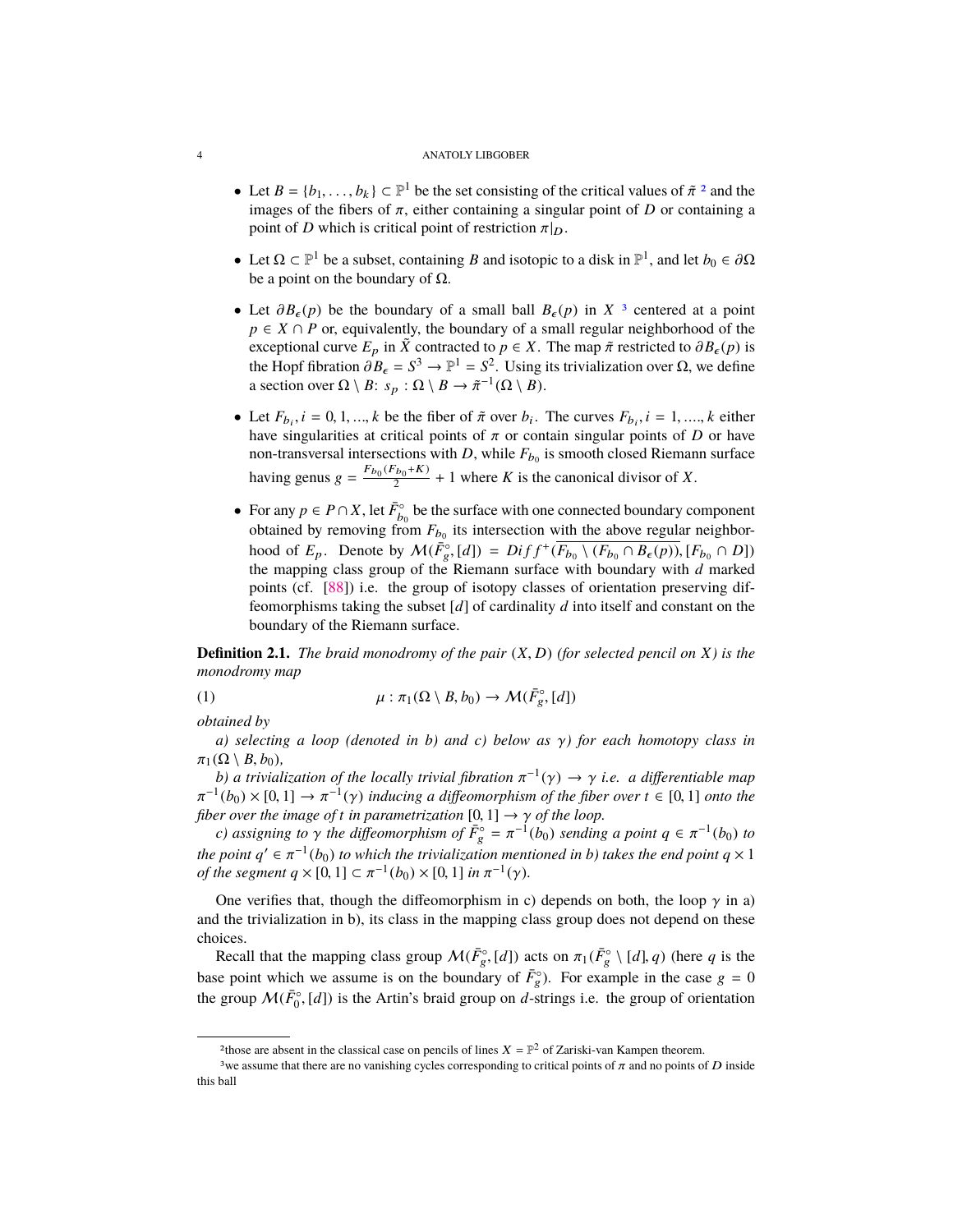<span id="page-4-4"></span>preserving diffeomorphisms of a 2-disk ∆, constant on the boundary and taking into itself a given subset of ∆ of cardinality *d*. It has a well known presentation:

<span id="page-4-0"></span>
$$
(2) \qquad <\sigma_1,...,\sigma_{d-1}, \quad |\sigma_i\sigma_{i+1}\sigma_i=\sigma_{i+1}\sigma_i\sigma_{i+1} \quad \sigma_i\sigma_j=\sigma_j\sigma_i, 1<|i-j| \quad >
$$

Note that the center of [\(2\)](#page-4-0) is generated by  $[\sigma_1(\sigma_2\sigma_1)(\sigma_3\sigma_2\sigma_1)...(\sigma_{d-1}...\sigma_1)]^2$  (cf. [\[98\]](#page-49-3)<br>Sect 4.3) The action on the free group  $\pi_1(\Lambda \setminus [d]$  *n*) is given by Sect. 4.3). The action on the free group  $\pi_1(\Delta \setminus [d], p)$  is given by

(3) 
$$
\sigma_i(t_i) = t_{i+1}, \sigma_i(t_{i+1}) = t_{i+1}^{-1} t_i t_{i+1}, \sigma_i(t_j) = t_j, \ \ j \neq i, i+1^4
$$
 (which is the canonical action of the mapping class group on the fundamental group for

appropriate choice of generators  $t_i$  of the latter). This way in the case of  $X = \mathbb{P}^2$  one obtains the monodromy with the values in the Artin's braid group, the case described in [\[164\]](#page-51-3). The homomorphism [\(1\)](#page-3-2) in [\[164\]](#page-51-3) is described in a more combinatorial form, as a product of collection of braids. The ordered collection of factors in this product is the collection of braids corresponding to so called "good ordered system of generators" of the free group  $\pi_1(\Omega \setminus B, b_0)$  (cf. [\[164\]](#page-51-3) for details).

To define the final ingredient for our presentation of  $\pi_1(X \setminus D)$ , we consider the gluing map of the boundaries of  $\pi^{-1}(\Omega)$  and  $\pi^{-1}(\mathbb{P}^1 \setminus \Omega)$  which can be viewed as a map  $\Phi$ :<br> $\pi^{-1}(\partial \Omega) \to \pi^{-1}(\partial(\mathbb{P}^1 \setminus \Omega))$  both spaces being locally trivial fibrations over  $\partial \Omega = S^1$ . preserving the set  $D \cap \pi^{-1}(\partial \Omega)$  and commuting with projection onto  $S^1$ . Such map takes<br>the loop s ( $\partial \Omega$ ) (as above s, is a section of restriction of the Hopf bundle over  $\mathbb{P}^1$ ) to <sup>-1</sup>(∂Ω) →  $\pi^{-1}(\partial(\mathbb{P}^1 \setminus \Omega))$ , both spaces being locally trivial fibrations over  $\partial\Omega = S^1$ ,<br>reserving the set  $D \cap \pi^{-1}(\partial\Omega)$  and commuting with projection onto  $S^1$ . Such man takes the loop  $s_p$  (∂Ω) (as above,  $s_p$  is a section of restriction of the Hopf bundle over  $\mathbb{P}^1$ ) to the loop  $S^1 \to S^1 \times (E_+ \setminus [d]) \to E_+ \setminus [d]$  and hence determines a conjugacy class in the loop  $S^1 \to S^1 \times (F_{b_0} \setminus [d]) \to F_{b_0} \setminus [d]$  and hence determines a conjugacy class in the fundamental group of its target. We shall denote this class  $\rho_{X,D}$ . In the case of plane curve of degree *d* transversal to the line at infinity and pencil of lines, complement to the base point is the total space of line bundle  $O_{\mathbb{P}^1}(1)$ , the gluing map  $\Phi$  induced by positive generator of  $\pi_1(GL_2(\mathbb{C}))$  which shows that  $\rho_{X,D} = \gamma_1 \cdot ... \cdot \gamma_d$  is the product of standard ordered system of generators of fundamental group of the complement in generic fiber to the intersection of this fiber with the curve.

The mapping class group valued monodromy determines the fundamental group as follows:

# <span id="page-4-2"></span>**Theorem 2.2.** *One has the isomorphism:*

<span id="page-4-3"></span>(4) 
$$
\pi_1(X \setminus D) = \pi_1(C_0 \setminus C_0 \cap D) / \{(\mu(\gamma_j)\alpha_i)\alpha_i^{-1}, \rho_{X,D}\}\
$$

Theorem[2.2](#page-4-2) reduces a calculation of the fundamental group to the calculation of the braid monodromy and the element  $\rho_{X,D}$ . The literature on calculations of braid monodromies of curves is very large and is very hard to review. We refer to [\[164\]](#page-51-3) and [\[166\]](#page-51-4) where explicite expressions were obtained for the braid monodromy of smooth plane curves, branching curves of generic projections of smooth surfaces in  $\mathbb{P}^3$ , generic arrangements of lines and branching curves of generic projections of various embeddings of quadric. The survey [\[209\]](#page-52-1) and the book [\[57\]](#page-47-5) also are good references for more recent developments. We refer to the former for examples of calculations of fundamental groups using van Kampen method and references to other works on calculation of braid monodromy and the latter for computer use in calculations of braid monodromy and the fundamental groups.

Besides the fundamental group, the braid monodromy defines the homotopy type of the complement (cf. [\[135\]](#page-50-4) for precise statement). It is however and open problem, if the homotopy type of the complement  $X \setminus D$  is determined by the fundamental group and the topological Euler characteristic of the complement (cf. [\[135\]](#page-50-4) for a discussion of this problem). Considering dependence of the braid monodromy on the curve and numerous

<span id="page-4-1"></span><sup>&</sup>lt;sup>4</sup>this implies that  $\sigma_i^{-1}(t_i) = t_i t_{i+1} t_i^{-1}, \sigma_i^{-1}(t_{i+1}) = t_i$ .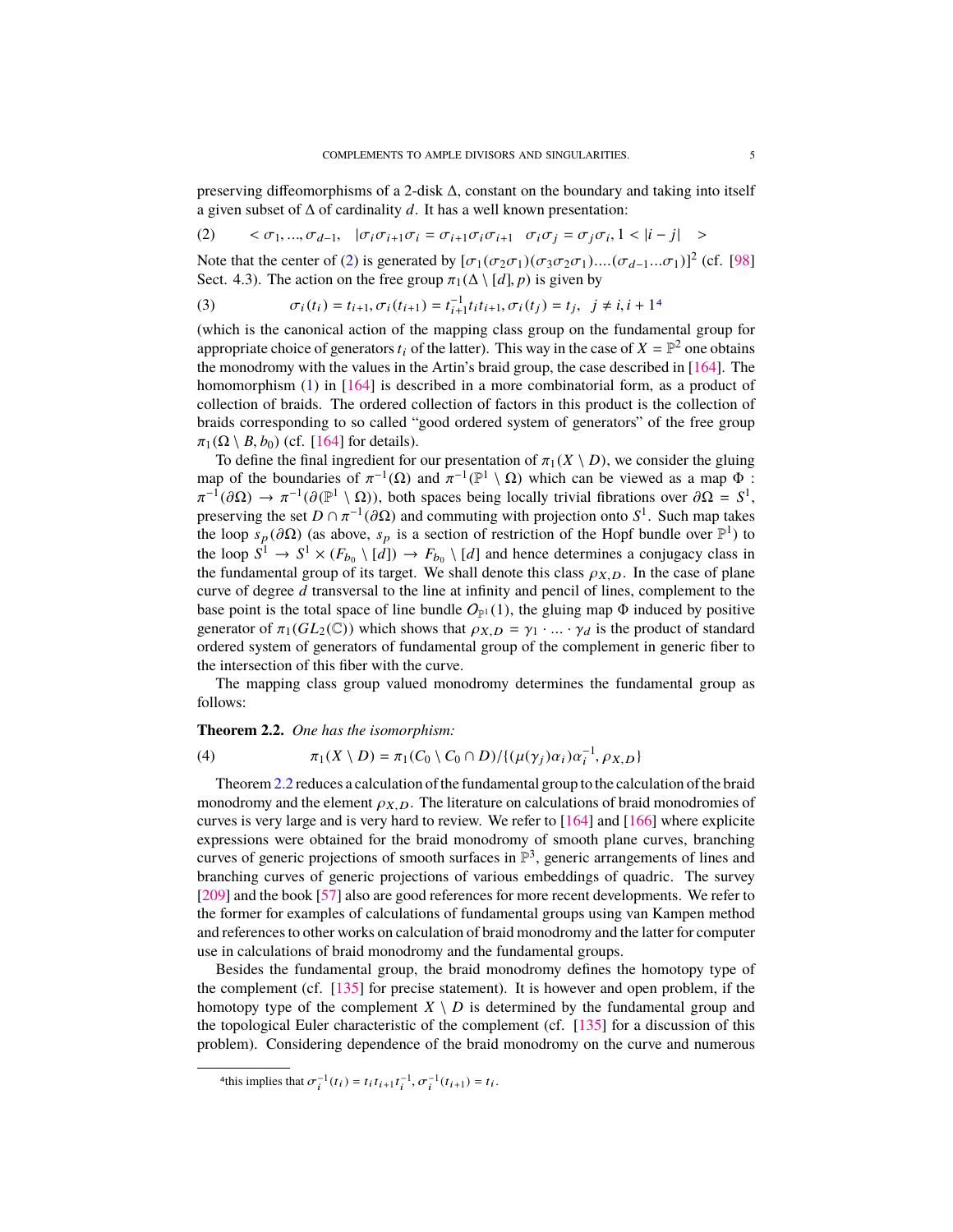<span id="page-5-3"></span>choices made in its construction, in [\[16\]](#page-46-3) the authors found conditions implying that the homeomorphism type of the triples  $(\mathbb{P}^2, L, C)$ , where *C* is a plane curve and *L* is one of the lines of the pencil used to construct the braid monodromy (the line at infinity) determines lines of the pencil used to construct the braid monodromy (the line at infinity), determines the braid monodromy. Braid monodromy is an essential tool in showing the existence of symplectic singular curves not isotopic to algebraic ones (cf. [\[24\]](#page-46-1) and [\[165\]](#page-51-5)).

2.2. **Abelian fundamental groups.** The question "whether the fundamental group of the complement to a nodal curve is abelian" was known as "Zariski problem" since it was realized that Severi's proof of irreducibility of the family of plane curves with fixed degree and the number of nodes is incomplete (cf. [\[194\]](#page-52-2)). Zariski derived commutativity of the fundamental groups of the complements to nodal curves using that irreducibility implies existence of degeneration of a nodal curve to a union of lines without points of multiplicity greater than two. Once one has degeneration, the relation between fundamental groups of the complements to a curve and to its degenerations (i.e. that given a degeneration  $C_0 = \lim_{t \to \infty} C_t$  one has surjection  $\pi_1(\mathbb{P}^2 \setminus C_0) \to \pi_1(\mathbb{P}^2 \setminus C_t)$  which is a consequence of definition of the braid monodromy and presentation (A)) implies the commutativity. Severi definition of the braid monodromy and presentation [\(4\)](#page-4-3)) implies the commutativity. Severi statements (and with it the Zariski proof [\[221\]](#page-53-1)) was eventually validated (cf. [\[111\]](#page-49-4)). A proof of commutativity, based on connectedness theorem, was found prior to this by W.Fulton ([\[93\]](#page-48-3)) for algebraic fundamental group and by P.Deligne [\[66\]](#page-48-4) in topological case.

The central result on commutativity of fundamental groups of complements to divisors is due to Nori with the key step being a generalization of Lefschetz hyperplane section theorem (cf. [\[174\]](#page-51-6)). See [\[94\]](#page-48-5) Chapter 5 and [\[127\]](#page-50-5) Chapter 3.

<span id="page-5-0"></span>**Theorem 2.3.** *(Nori's weak Lefschetz theorem). Let U be a connected complex manifold of dimension greater than one and let*  $i : H \to U$  *be the embedding of a connected compact complex-analytic subspace defined by a locally principal sheaf of ideals. Let*  $q: U \rightarrow X$ *be a locally invertible map to a smooth projective variety,*  $h = q \circ i$ *, and*  $R \subset X$  *be a Zariski closed subset. Assume that*  $O_U(H)|H$  *is ample. Then* 

*A:*  $G = \text{Im}\pi_1(U \setminus q^{-1}(R)) \to \pi_1(X \setminus R)$  is a subgroup of a finite index.<br>  $R: H \circ (H) \circ R = \emptyset$  then  $\pi_1(H) \to \pi_1(X \setminus R)$  is a subgroup of a finite in

*B:* If  $q(H) \cap R = \emptyset$  *then*  $\pi_1(H) \to \pi_1(X \setminus R)$  *is a subgroup of a finite index.* 

*C:* If dim  $X = \dim U = 2$  *then index of subgroup G of*  $\pi_1(X \setminus R)$  *is at most*  $\frac{(Div(h))^2}{H^2}$ *where the divisor in numerator is the first Chern class of*  $h_*O_H$ , the Cartier divisor on X *corresponding to the divisor H on U (cf.* [\[174\]](#page-51-6)*, 3.16 for details).*

If *q* is embedding and *H* is reduced, this becomes Zariski-Lefschetz hyperplane section theorem (cf. [\[220\]](#page-53-2), [\[114\]](#page-49-5)). One has to note a subtlety in the finiteness of index in A and the index bound in C (cf. [\[110\]](#page-49-6)). Typically  $\pi_1(q(H))$  is much bigger than  $\pi_1(H)$ : for example if  $H \to q(H)$  is normalization and *H* is rational and  $q(H)$  nodal then  $\pi_1(q(H))$  is free group with the rank equal to the number of nodes. Nevertheless the following is still open:

<span id="page-5-2"></span>**Problem 2.4.** *(M.Nori) Let D be an effective divisor of a surface X and*  $D^2 > 0$ *. Let N be a normal subgroup of*  $\pi_1(X)$  *generated by the images of the fundamental groups of N* be a normal subgroup of  $\pi_1(X)$  generated by the images of the fundamental groups of *the normalizations of all irreducible components of D. Is the index of*  $N$  *in*  $\pi_1(X)$  *finite? In particular, can a surface with infinite fundamental group contain a rational curve with positive self-intersection?*

One of the main consequence of theorem [2.3](#page-5-0) is the following:

<span id="page-5-1"></span>**Corollary 2.5.** *Let D and E be curves on smooth projective surface intersecting transversally and such that D has nodes as the only singularities. Assume that for each irreducible component C of D one has*  $C^2 > 2r(C)$ *. Then*  $N = Ker(\pi_1(X \setminus (D \cup E)) \rightarrow \pi_1(X \setminus E))$  *is a finitely generated abelian group and the centralizer of N* has a finite index in  $\pi_1(X \setminus (D \cup F))$ *finitely generated abelian group and the centralizer of N has a finite index in*  $\pi_1(X\setminus (D\cup E))$ *.*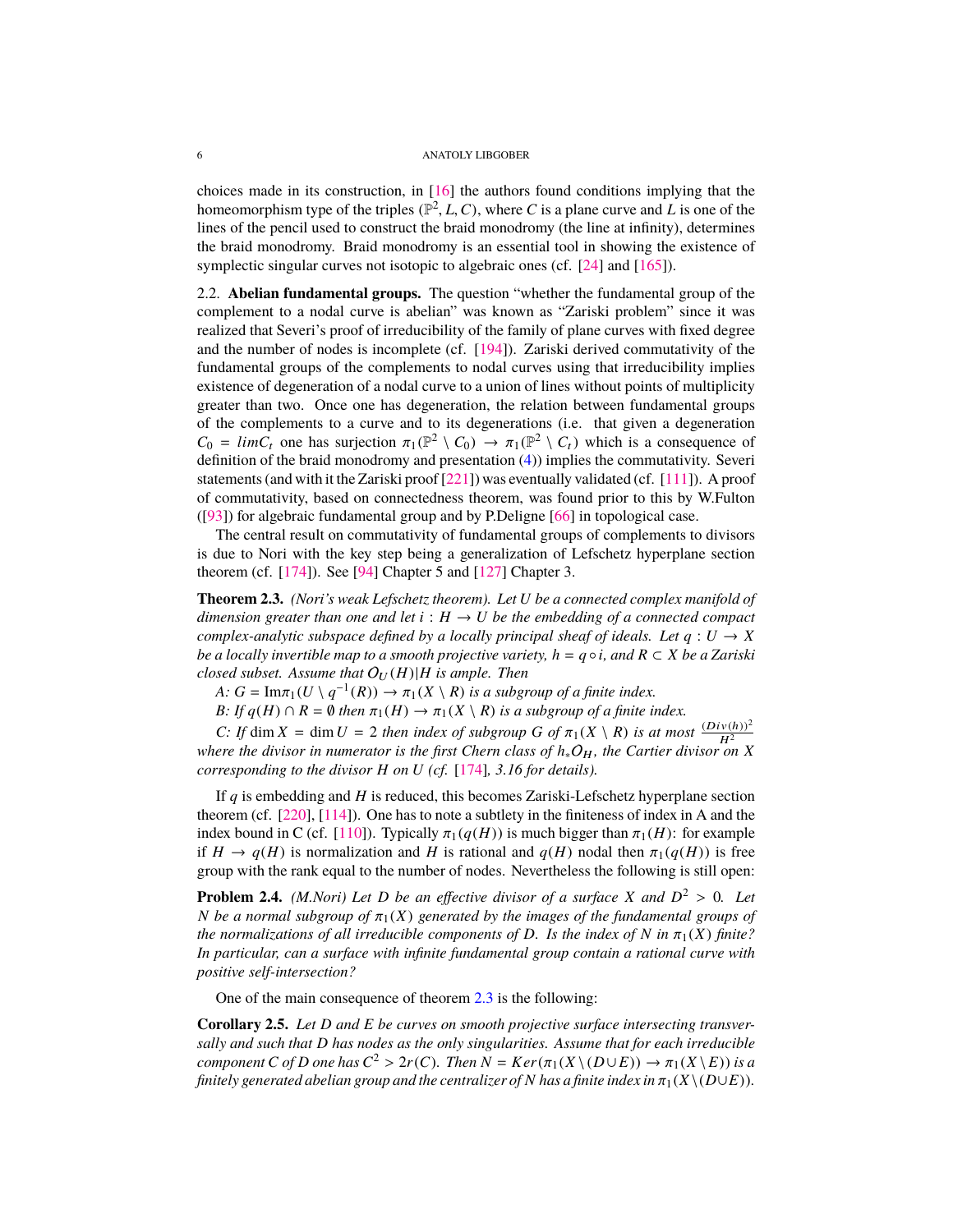<span id="page-6-3"></span>This immediately implies that the fundamental group of a nodal curve in  $\mathbb{P}^2$  is abelian (indeed, for irreducible curve of degree *d* the maximal number of nodes  $r(C) = \frac{(d-1)(d-2)}{2}$ satisfies  $2r(C) < d^2$ ). Moreover, for an irreducible plane curve with  $r(C)$  nodes and  $\kappa(C)$ <br>cusps (with local equation  $u^2 = v^3$ ) one obtains that  $\pi(\mathbb{P}^2 \setminus C)$  is abelian if  $C^2 > 6\kappa(C) +$ cusps (with local equation  $u^2 = v^3$ ) one obtains that  $\pi(\mathbb{P}^2 \setminus C)$  is abelian if  $C^2 > 6\kappa(C) + 2\kappa(C)$  (apply 2.5 to resolution of cusps only). On non-simply connected surfaces, the kernel  $2r(C)$  (apply [2.5](#page-5-1) to resolution of cusps only). On non-simply connected surfaces, the kernel  $\pi_1(X \setminus C) \to \pi_1(X)$  belongs to the center if  $C^2 > 4r(C)$  (though for  $4r(C) \ge C^2 > 2r(C)$ )<br>the centralizer of this kernel still has a finite index see [174] p. 324) the centralizer of this kernel still has a finite index, see [\[174\]](#page-51-6) p. 324).

A result pointing out toward a positive answer to the Problem [2.4](#page-5-2) appears in [\[126\]](#page-49-7) and can be stated as follows. Let *X* be a smooth projective variety and *Y* be a subvariety such that  $\pi_1(Y) \to \pi_1(X)$  is surjective. Let  $f : Z \to Y$  be dominant morphism where all irreducible components of *Z* are normal. Let *N* be the normal subgroup of  $\pi_1(X)$  generated by the images of irreducible components of *Z*. Then for any  $n$ ,  $\pi_1(X)/N$  has only finitely many *n*-dimensional complex representations, all of which are semi-simple (an obvious attribute a finite group).

Applications of Nori's results include [\[197\]](#page-52-3), [\[198\]](#page-52-4). Paper [\[199\]](#page-52-5) studies further exact sequence of the fiber spaces. Papers [\[211\]](#page-52-6), [\[212\]](#page-52-7) give conditions in opposite direction than the one considered by Nori, guaranteeing that the fundamental group of the complement is NON abelian. An important outcome of Nori's Weak Lefschetz theorem is that it provides an instance for the finiteness of the index of the image of the fundamental groups for compositions  $H \to C \to X$  where as above  $H, X$  are smooth and  $H \to C$  is dominant. This more general context was considered in [\[110\]](#page-49-6) in the framework of the study of the representations of the fundamental groups of varieties dominating divisors in the moduli spaces of (pointed) curves (with level structure), under the heading of "non-abelian strictness theorems".

## 3. Alexander Invariants

<span id="page-6-2"></span><span id="page-6-0"></span>3.1. **Alexander polynomials.** Alexander polynomial of knots and links was introduced by James W. Alexander in 1928 (cf. [\[3\]](#page-45-0)). In response to a question by D.Mumford (cf. [\[168\]](#page-51-7)), who noticed its relation to a construction used by O.Zariski, the Alexander polynomials were put in [\[129\]](#page-50-1) in the context of complements to plane algebraic curves. This extension blends the algebraic geometry and the methods introduced by Fox (cf. [\[90\]](#page-48-6)) and Milnor (cf. [\[161\]](#page-51-8)) for the study of knots. Various generalizations, in which (a zero set of) polynomial was replaced by a subvariety of a torus and involving germs of singularities (cf.  $[140]$ ), extensions to higher dimensions (cf. [\[134\]](#page-50-7)) and to curves in complex surfaces (cf. [\[62\]](#page-47-3)), were considered as well. A twisted versions (cf. [\[44\]](#page-47-6), [\[158\]](#page-51-9), [\[143\]](#page-50-2)) were studied more recently. Below we shall describe the Alexander polynomials in the context of divisors on simply connected surfaces and refer to [\[144\]](#page-50-8) for the history of the subject and further references.

Let *X* be a smooth simply connected projective surface and let *D* be a divisor on *X* with irreducible components  $D_i$ . Let  $\{[D_i]\} = H^2(D, \mathbb{Z}) = \bigoplus_i H^2(D_i, \mathbb{Z})$  denote a shelian group generated by the cohomology classes corresponding to the irreducible free abelian group generated by the cohomology classes corresponding to the irreducible components of *D*. For  $\alpha \in H_2(X, \mathbb{Z})$ , we put  $D_\alpha = \sum_i (\alpha_i [D_i])[D_i] \in \{[D_i]\}$ , where  $[D_i] \in H_2(X, \mathbb{Z})$  is the fundamental class of the component  $D_i$  and denote by  $\{D_{\alpha}\}\$ the subgroup of  $\{[D_i]\}$  generated by the classes  $D_\alpha, \alpha \in H_2(X, \mathbb{Z})$ .  $\{D_\alpha\}$  is the image of the homomorphism  $H_2(X, \mathbb{Z}) \to H^2(D, \mathbb{Z})$  obtained using the excision and duality<br>isomorphisms giving  $H_2(X, \mathbb{Z} - D \mathbb{Z}) - H_2(T(D), 2T(D) \mathbb{Z}) - H^2(D \mathbb{Z})$  where  $T(D)$  is isomorphisms giving  $H_2(X, X - D, \mathbb{Z}) = H_2(T(D), \partial T(D), \mathbb{Z}) = H^2(D, \mathbb{Z})$  where  $T(D)$  is<br>a tubular neighborhood of *D* in *X* and  $\partial T(D)$  is its boundary. From the exact sequence: a tubular neighborhood of *D* in *X* and  $\partial T(D)$  is its boundary. From the exact sequence:

<span id="page-6-1"></span>(5) 
$$
H_2(X,\mathbb{Z}) \to H^2(D,\mathbb{Z}) \to H_1(X \setminus D,\mathbb{Z}) \to H_1(X,\mathbb{Z}) = 0
$$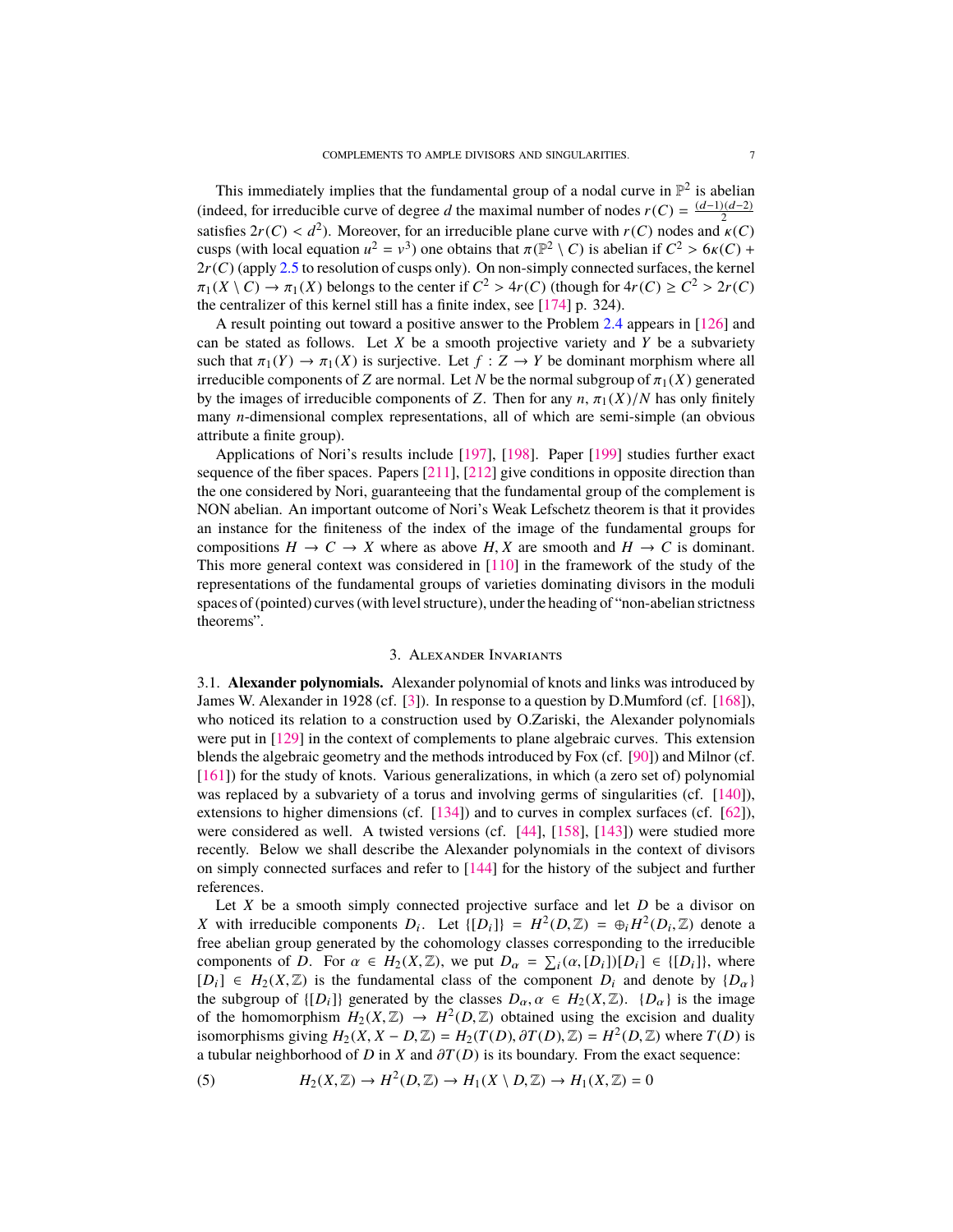<span id="page-7-7"></span>we deduce that

<span id="page-7-6"></span>(6) 
$$
\{[D_i]\}/\{D_\alpha\} = H_1(X \setminus D, \mathbb{Z}).
$$

For example for an irreducible projective (resp. affine) plane curve *D* of degree *d* we obtain  $H_1(\mathbb{P}^2 \setminus D, \mathbb{Z}) = \mathbb{Z}/d\mathbb{Z}$  (resp.  $H_1(\mathbb{C}^2 \setminus D) = \mathbb{Z}$ ).<br>Alexander polynomial is an invariant of the

Alexander polynomial is an invariant of the complement to a reduced divisor *D* and a surjection  $\phi : \pi_1(X \setminus D) \to C$  where *C* is a cyclic group. We state the definition for a finite CW complex *Y* endowed with a surjection  $\phi : \pi_1(Y) \to C$  such that  $H_1(Y_\phi, \mathbb{Q})$  is finite dimensional where  $Y_\phi$  is the covering space corresponding to the subgroup  $Ker(\phi) \subset \pi_1(Y)$  $(cf.[115] \text{ sect.}1.3)^5$  $(cf.[115] \text{ sect.}1.3)^5$  $(cf.[115] \text{ sect.}1.3)^5$  $(cf.[115] \text{ sect.}1.3)^5$ .

If *C* is finite then the finiteness of the dimension of  $H_1(Y_\phi, \mathbb{Q})$  is automatic <sup>[6](#page-7-1)</sup>. If  $H_1(Y, \mathbb{Z})$ is infinite cyclic then  $H_1(Y_\phi, \mathbb{Q})$  also is finite-dimensional as follows for example from [\(8\)](#page-7-2) below.

For the covering map  $Y_{\phi} \rightarrow Y$ , we have the exact compactly supported homology sequence corresponding to the sequence of chain complexes

(7) 
$$
0 \to C_*(Y_{\phi}, \mathbb{Q}) \stackrel{t-1}{\to} C_*(Y_{\phi}, \mathbb{Q}) \to C_*(Y, \mathbb{Q}) \to 0
$$

Here the first two terms are viewed as the modules over the group ring  $\mathbb{Q}[\mathbb{Z}] = \mathbb{Q}[t, t^{-1}]$ , where *t* denotes preferred generator of  $C - \mathbb{Z}$  in multiplicative notations, and the left man where *t* denotes preferred generator of  $C = \mathbb{Z}$  in multiplicative notations, and the left map being multiplication by *t* − 1. Hence

<span id="page-7-2"></span>(8) 
$$
H_2(Y, \mathbb{Q}) \to H_1(Y_{\phi}, \mathbb{Q}) \stackrel{t-1}{\to} H_1(Y_{\phi}, \mathbb{Q}) \to H_1(Y, \mathbb{Q})
$$

$$
\to H_0(Y_{\phi}, \mathbb{Q}) \stackrel{(t-1)}{\to} H_0(Y_{\phi}, \mathbb{Q})
$$

Consider the cyclic decomposition of  $H_1(Y_\phi, \mathbb{Q})$ , viewed as a module over  $\mathbb{Q}[t, t^{-1}]$ ,

<span id="page-7-3"></span>(9) 
$$
H_1(Y_{\phi}, \mathbb{Q}) = \bigoplus \mathbb{Q}[t, t^{-1}]^{a_0} \bigoplus_{p} \mathbb{Q}[t, t^{-1}]/(p(t))
$$

where the summation is over a finite number of monic polynomials *p*.

One of immediate consequences is that if  $rkH_1(Y, \mathbb{Q}) = 1$ , then the multiplication by *t* − 1 in the top row in [\(8\)](#page-7-2) is surjective (since clearly the multiplication by  $t - 1$  is trivial on *H*<sub>0</sub>) and hence in [\(9\)](#page-7-3)  $a_0 = 0^7$  $a_0 = 0^7$  Moreover,  $(t - 1)^\alpha$ ,  $\alpha \in \mathbb{N}$  is not among the polynomials *p*(*t*).

**Definition 3.1.** Let *Y* be a CW-complex as above.

If  $a_0 = 0$  in the decomposition [\(9\)](#page-7-3) one defines the Alexander polynomial  $\Delta(t)$  of  $(Y, \phi)$ as the order of the  $\mathbb{Q}[t, t^{-1}]$ -module  $H_1(Y_\phi, \mathbb{Q})$  i.e. as the product:

<span id="page-7-5"></span>
$$
\Delta(t) = \prod p(t)
$$

In the case when *X* is a smooth projective surface and *D* is a reduced divisor, we call  $\Delta(t)$ , the *global* Alexander polynomial of  $X \setminus D$  (and the surjection  $\phi$  of its fundamental group).

<span id="page-7-1"></span><span id="page-7-0"></span><sup>&</sup>lt;sup>5</sup>In this case we call  $Y_{\phi}$  1-finite

<sup>6</sup>An example of infinite cyclic covers which is infinite in dimension 1 is given by the complement to a set [3] containing 3 points in  $\mathbb{P}^1$ . Let  $(a, b)$  be generators of the free group  $\pi_1(\mathbb{P}^1 \setminus [3])$  and  $\phi$  is the quotient of the normal subgroup generated by  $b$ . Then  $\mathbb{P}^1 \setminus [3]$  is bomotopy equivalent to a wedge normal subgroup generated by b. Then  $\mathbb{P}^1 \setminus [3]$  is homotopy equivalent to a wedge of two circles and  $(\mathbb{P}^1 \setminus [3])_{\phi}$ can be viewed as a real line with the circle attached at each integer point of this line with the covering group  $\mathbb Z$ acting via translations. In particular  $H_1(\mathbb{P}^1 \setminus [3])_\phi$ ,  $\mathbb{Z}$ ) is a free abelian group with countably many generators.

<span id="page-7-4"></span><sup>&</sup>lt;sup>7</sup>the condition  $a_0 = 0$  is equivalent to finite dimensionality of  $H_1(Y_\phi, \mathbb{Q})$  over  $\mathbb{Q}$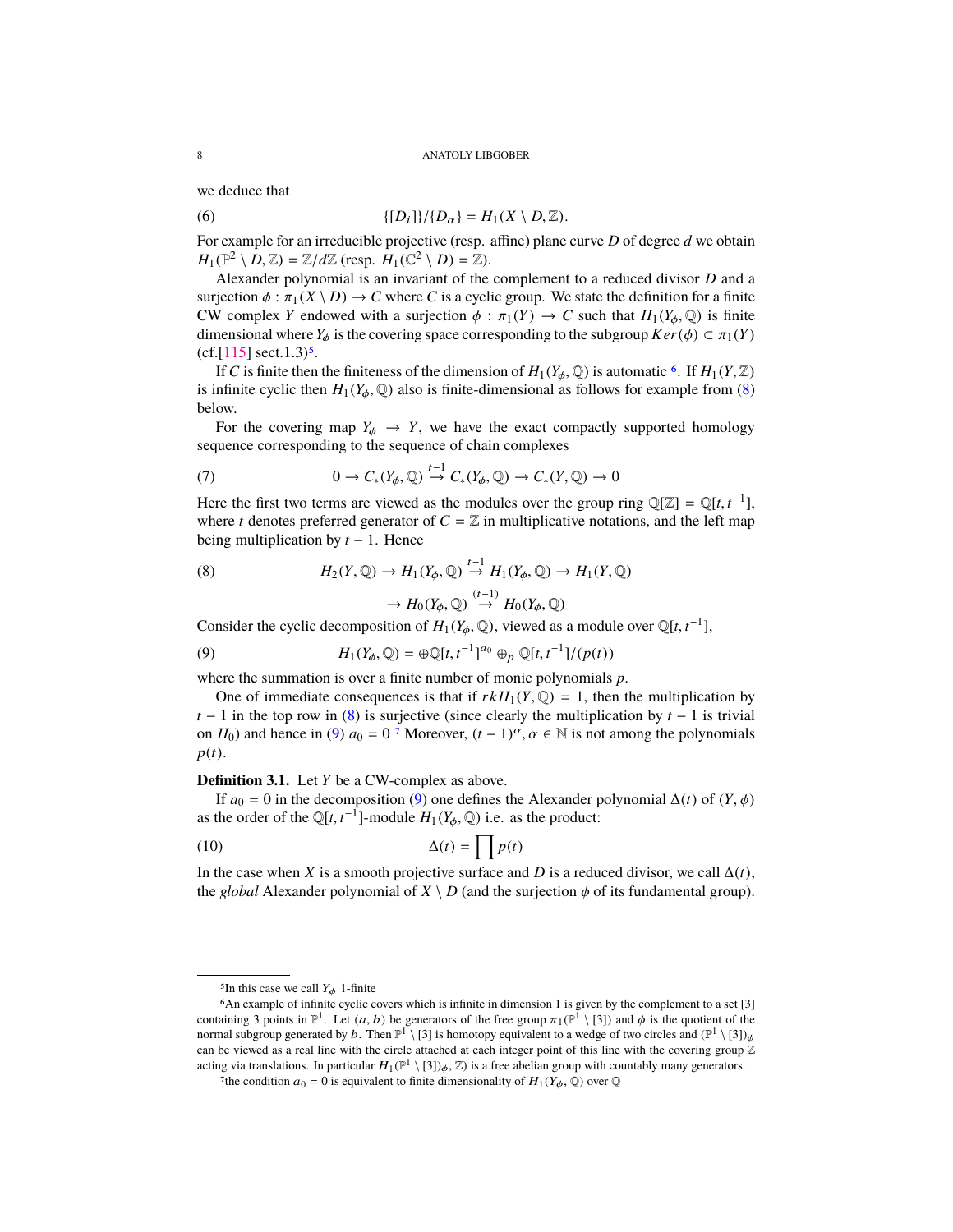<span id="page-8-4"></span> $\Delta(t)$  has integer coefficients, is well defined up to  $\pm t^i$ ,  $i \in \mathbb{Z}$  and, it follows from [\(8\)](#page-7-2) that,  $H_i(Y \cap) = 1$  implies  $\Delta(1) \neq 0$ . If the target of  $\phi$  is a finite cyclic group then since  $rkH_1(Y, \mathbb{Q}) = 1$  implies  $\Delta(1) \neq 0$ . If the target of  $\phi$  is a finite cyclic group then, since  $\mathbb{Q}[Z_n] = \mathbb{Q}[t, t^{-1}]/(t^n - 1)$ , instead of [\(9\)](#page-7-3) one has

(11) 
$$
H_1(Y_{\phi}) = \bigoplus [\mathbb{Q}[t, t^{-1}]/(t^{\text{ord}C} - 1)]^{a_o} \oplus \mathbb{Q}[t, t^{-1}]/p(t)
$$

and the Alexander polynomial defined to be the order [\(10\)](#page-7-5) of this  $\mathbb{Q}[t, t^{-1}]$ -module.<br>This construction, when applied to the intersection of D with a small sphere

This construction, when applied to the intersection of *D* with a small sphere about a singular point *P* of *D* and when  $\phi$  is given by evaluation of the linking number in this sphere with *D*, yields the *local Alexander polynomial*. It is not hard to show the following (cf. [\[128\]](#page-50-9)):

**Proposition 3.2.** *The local Alexander polynomial coincides with the characteristic polynomial of the local monodromy of the singularity of D at P*

<span id="page-8-3"></span>3.2. **A Divisibility Theorem.** This is the central result on the Alexander polynomials allowing to obtain information about  $\Delta(t)$  in terms of geometry of *D*. In many cases it leads to its determination or makes possibilities for ∆(*t*) rather limited. The case of curves in  $\mathbb{P}^2$  appears in [\[129\]](#page-50-1).

<span id="page-8-0"></span>**Theorem 3.3.** *Let*  $D = D_1 \cup D_2$  *be a divisor on X such that*  $D_1$  *is ample. Let*  $\phi_{X \setminus D}$ :<br> $\pi_1(X \setminus D) \rightarrow H_1(X \setminus D \mathbb{Z}) \rightarrow C$  *be a surjection onto a cyclic group C (either infinite or*  $\pi_1(X \setminus D) \to H_1(X \setminus D, \mathbb{Z}) \to C$  *be a surjection onto a cyclic group C (either infinite or finite) and T*(*D*1) *denotes a small regular neighborhood of the divisor D*1*. Assume also that*  $\phi$  *maps the meridian*  $\delta$  *of each irreducible component of*  $D_1$  *to the generator of*  $C$ *corresponding to the variable t of the Alexander polynomial. Then*

*1. The cyclic cover*  $(X \setminus D)_{\phi}$  *is 1-finite and so is*  $(T(D_1) \setminus D \cap T(D_1))_{\phi_T}$  *where*  $\phi_T$  *is the*  $composition \pi_1((T(D_1) \setminus D \cap T(D_1))) \rightarrow H_1((T(D_1) \setminus D \cap T(D_1))) \rightarrow H_1(X \setminus D) \rightarrow C$ *of the map induced be embedding and the surjection*  $\phi_{X\setminus D}$ *.* 

*2.Let*  $\Delta_{\phi_{X\setminus D}}$ ,  $\Delta_{\phi_T}$  *be the Alexander polynomials of*  $X \setminus D$  *and*  $T(D_1) \setminus D \cap T(D_1)$ <br>cresponding to surjections  $\phi$  and  $\phi_T$  respectively. One has the following divisibility: *corresponding to surjections*  $\phi$  *and*  $\phi_T$  *respectively. One has the following divisibility:* 

<span id="page-8-2"></span>
$$
\Delta_{\phi_{X\backslash D}}(t)|\Delta_{\phi_T}
$$

*3. Let*  ${p_i}$  *be the set consisting of singular points of*  $D_1$  *and the points*  $D_1 ∩ D_2$ *. For each*  $p_i$  *let*  $B_{p_i}$  *denotes a small ball in X centered at this point. Let*  $\Delta_{p_i}$  *denotes the Alexander polynomial of*  $B_{p_i} \setminus D \cap B_{p_i}$  *relative to the map*  $\phi_i : H_1(B_{p_i} \setminus D \cap B_{p_i}) \to C$  *induced by*<br>*embedding*  $B \setminus D \cap B \longrightarrow X \setminus D$  *Then*  $e$ *embedding*  $B_{p_i} \setminus D \cap B_{p_i} \to X \setminus D$ *. Then* 

(13) 
$$
\Delta_{\phi_T} = (t-1)^{\alpha} \prod \Delta_{p_i} \quad \alpha \in \mathbb{Z}.
$$

*In particular, the roots of the Alexander polynomials*  $\Delta_{\phi_{X\setminus D}}$  *and*  $\Delta_{\phi_T}$  *are roots of unity.* 

*Proof.* Ampleness of  $D_1$  implies that for  $n \gg 0$  there exist a smooth curve  $\tilde{D}_1$  on *X* linearly equivalent to  $nD_1$  and belonging to  $T(D_1)$ . Moreover, we can assume that  $\tilde{D}_1$  is transversal to all components of *D*.

<span id="page-8-1"></span><sup>8</sup>i.e. a loop consisting of a path connecting the base point with a point in vicinity of the irreducible component of  $D$ , the oriented boundary of a small disk in  $X$  transversal to this component of  $D$  at its smooth point and not intersecting the other components of  $D$ , with the same path used to return back to the base point; orientation of the small disk must be positive i.e. such that its orientation will be compatible with the complex orientations of smooth locus of divisor and the ambient manifold. As an element of the fundamental group, only the conjugacy class of a meridian is well defined.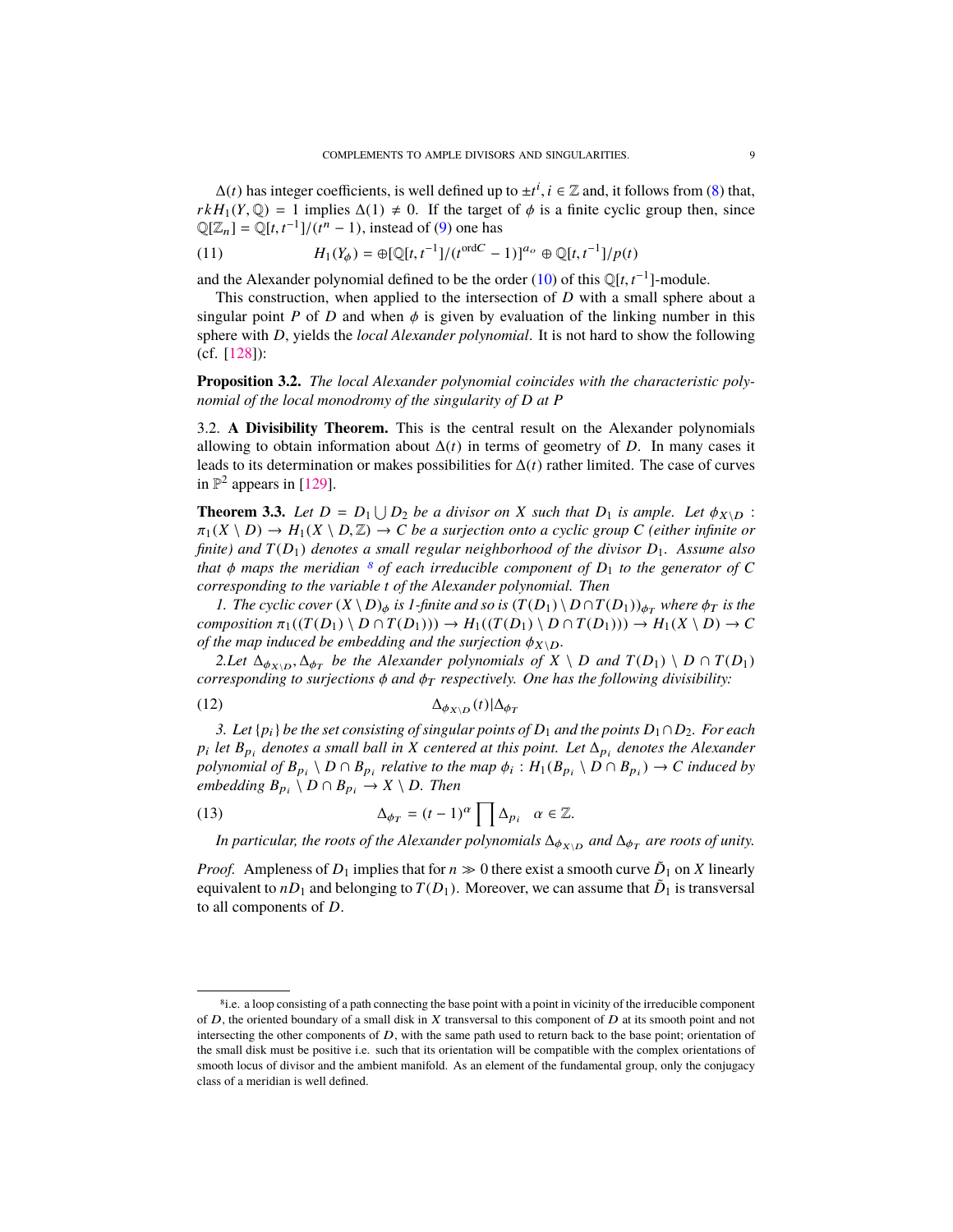<span id="page-9-2"></span>Weak Lefschetz theorem (cf.  $[114]$ , $[174]$ ) implies that the composition in the middle row of the following diagram is a surjection:

<span id="page-9-0"></span>
$$
Ker \phi_T \rightarrow Ker \phi_{X \setminus D}
$$
\n(14)\n
$$
\pi_1(\tilde{D}_1 \setminus \tilde{D}_1 \cap D) \rightarrow \pi_1(T(D_1) \setminus D \cup T(D_1)) \rightarrow \pi_1(X \setminus D)
$$
\n
$$
\downarrow \qquad \qquad \downarrow
$$
\n
$$
H_1(T(D_1) \setminus D \cap T(D_1), \mathbb{Z}) \rightarrow H_1(X \setminus D, \mathbb{Z})
$$
\n
$$
\downarrow \qquad \qquad \downarrow
$$
\n
$$
C
$$

Therefore the right map in that row and hence also  $Ker \phi_T \rightarrow Ker \phi_{X\setminus D}$  both are surjective. The condition that meridians are taken by  $\phi_T$  to non-zero element of *C* implies that the covering space  $(T(D_1) \setminus D \cap T(D_1))_{\phi_T}$  is 1-finite (cf. [\[99\]](#page-49-9)) and surjectivity of the maps of the legacy in the ten row in (14) is surjective the kernels implies that so is  $(X \setminus D)_{\phi}$ . Since the map in the top row in [\(14\)](#page-9-0) is surjective,  $\mathbb{Q}[C]$ -module  $H_1((X \setminus D)_\phi, \mathbb{Q})$  is a quotient of  $H_1((\hat{T}(D_1) \setminus D \cap T(D_1))_{\phi_T}, \mathbb{Q})$  hence the divisibility relation (12) follows divisibility relation [\(12\)](#page-8-2) follows.

Finally, taking  $T(D_1)$  sufficiently thin,  $(T(D_1) \setminus D_1) \setminus \bigcup_i (B_{p_i} \setminus D \cap B_{p_i})$  can be assumed isotopic to the trivial  $C^{\infty}$ -fibration  $(T(D_1) \setminus D_1) \setminus \bigcup_i (B_{p_i} \setminus D \cap B_{p_i}) \to D_1 \setminus \{p_i\}$ , with the fiber being isotopic to a punctured 2-disk. Due to assumption that meridians of all components are mapped to generator corresponding to *t*, the Alexander polynomial of  $(T(D_1) \setminus D_1) \setminus \bigcup_i (B_{p_i} \setminus D \cap B_{p_i})$  is a power of *t* − 1. The decomposition

<span id="page-9-1"></span>(15) 
$$
T(D_1) \setminus D \cap T(D_1) = \left[ (T(D_1) \setminus D_1) \setminus \bigcup_i (B_{p_i} \setminus D \cap B_{p_i}) \right] \cup \bigcup_i (B_{p_i} \setminus D \cap B_{p_i})
$$

induces decomposition of the cover  $(T(D_1) \setminus D)_{\phi_T}$  of  $T(D_1) \setminus D$  corresponding to subgroup *Ker* $\phi_T$  of  $\pi_1(T(D_1) \setminus D \cap T(D_1))$  into a union of preimages of each subspace on the right in [\(15\)](#page-9-1). Now the Mayer -Vietoris sequence implies the part 3 of the Theorem (also the 1-finiteness of  $T(D_1) \setminus T(D_1) \cap D$ ).

**Corollary 3.4** ([\[129\]](#page-50-1)). Let C be an irreducible curve in  $\mathbb{P}^2$  and L be the line at infinity. *Then*  $H_1(\mathbb{P}^2 \setminus C \cup L, \mathbb{Z}) = \mathbb{Z}$  and the Alexander polynomial of  $\mathbb{P}^2 \setminus C \cup L$  with respect to the abelianization divides the product of the Alexander polynomials of links of all singularities *abelianization, divides the product of the Alexander polynomials of links of all singularities of C*∪*L. It also divides the Alexander polynomial of the link at infinity i.e. the Alexander polynomial of the complement*  $S_{\infty} \setminus C \cap S_{\infty}$  *where*  $S_{\infty}$  *is the boundary of a small (in the metric on*  $\mathbb{P}^2$ *) regular neighborhood of*  $L \subset \mathbb{P}^2$ *.* 

*Proof.* It follows from [\(6\)](#page-7-6) and Theorem [3.3](#page-8-0) applied to *C* and *L* separately. More precisely, the part 2 (resp. part 2 and 3) of Theorem [3.3](#page-8-0) show that the global Alexander polynomial divides the Alexander polynomial at infinity (resp. of the product of local Alexander polynomials).

**Corollary 3.5** ([\[62\]](#page-47-3))**.** *Let D be a divisor of a simply connected surface X. Let S be a subset of the set of singular points of D belonging to an irreducible component D* <sup>0</sup> *of D such that on log-resolution <sup>X</sup>*˜ *of singularities of <sup>D</sup>* <sup>0</sup> *outside of <sup>S</sup>, for proper preimage <sup>D</sup>*˜ <sup>0</sup> *one has*  $(\tilde{D}')^2 > 0$ . Then one has divisibility:

$$
\Delta_{\phi_{X\setminus D}}|\prod_{p_i\in S}\Delta_{p_i}
$$

*Proof.* Condition on self-intersection implies that  $\tilde{D}'$  is ample. Now the claim follows immediately from the Theorem [3.3](#page-8-0) applied to the proper preimage of *D* on  $\tilde{X}$  and its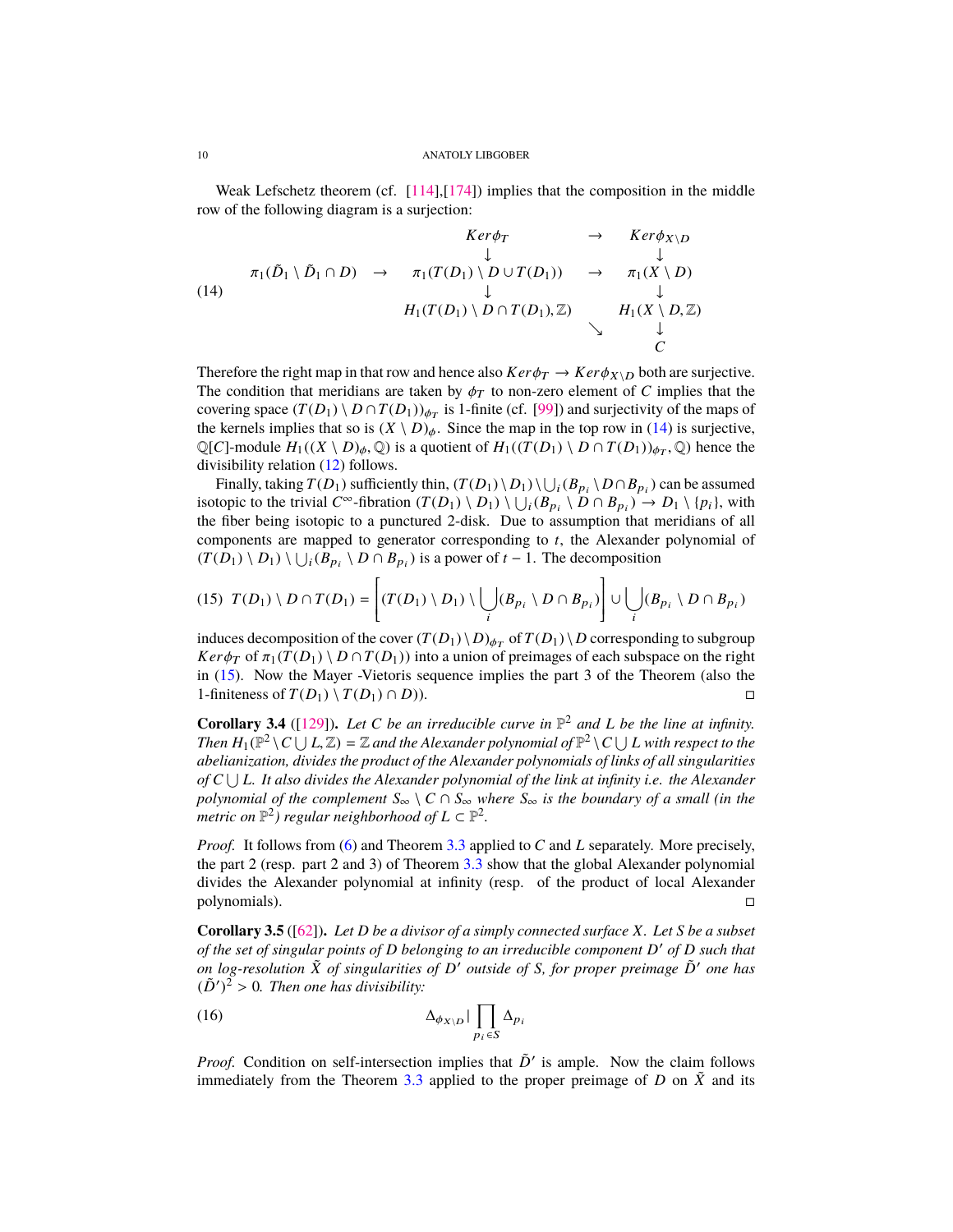<span id="page-10-2"></span>component  $\tilde{D}'$  since  $X \setminus D = \tilde{X} \setminus \tilde{D}$  because only points on deleted divisor *D* are blown up.

**Example 3.6.** *Milnor fibers of homogeneous polynomials and arrangements of lines* Let  $\mathcal{A} \subset \mathbb{P}^2$  be an arrangement of lines given by equations  $L_i(x, y, z) = 0$ ,  $i = 1, ...N$ . Milnor fiber  $\prod L_i(x, y, z) = 1$  of the cone  $\prod L_i = 0$  over this arrangement (denoted below  $M_{\mathcal{A}_L}$ )<br>can be identified with the  $\mathbb{Z}/N\mathbb{Z}$ -cyclic cover of the complement  $\mathbb{P}^2 \setminus \mathcal{A}$ . Theorem 3.3 can be identified with the  $\mathbb{Z}/N\mathbb{Z}$ -cyclic cover of the complement  $\mathbb{P}^2 \setminus \mathcal{A}$ . Theorem [3.3](#page-8-0) gives restrictions on the degree of the characteristic polynomial of the monodromy operator acting on  $H_1(M_{\mathcal{A}}, \mathbb{Q})$  (which can be identified with the Alexander polynomial of  $\mathbb{P}^2 \setminus \mathcal{A}$ )<br>in terms of multiplicities of point of  $\mathcal{A}$  along one of the lines (cf [139]). For example, if in terms of multiplicities of point of  $\mathcal A$  along one of the lines (cf. [\[139\]](#page-50-10)). For example, if  $A$  has only triple points along one of the lines, it follows that the characteristic polynomial of the monodromy of Milnor fiber has form  $(t-1)^{N-1}(t^2 + t + 1)^k$ ,  $\kappa \ge 0$ . See [\[73\]](#page-48-7), [\[74\]](#page-48-8), [\[175\]](#page-51-10) for other numerous applications.

<span id="page-10-0"></span>3.3. **Branched covers.** A branched cover of a complex space *Y* is a finite dominant morphism  $f: X \to Y$ . We will consider only the case when *X* is normal and *Y* is smooth. Ramification locus  $R_f \subset X$  is the support of the quasi-coherent sheaf  $\Omega_{X/Y}$  and the branch locus is  $f(R_f) \subset Y$ . It has codimension 1 (Nagata-Zariski purity of the branch locus cf. [\[222\]](#page-53-3)).

Given an irreducible divisor  $D \subset Y$  on a complex manifold *Y* one associates to  $(Y, D)$  a discrete valuation  $v_D : \mathbb{C}(Y) \to N_D$  of the field of meromorphic functions on *Y* given by  $v_D(\phi) = \sigma d_D(\phi), \phi \in \mathbb{C}(Y)$  (cf.[\[113\]](#page-49-10), p.130). Here  $N_D$  is the subgroup of Z generated by the values of  $v_D(\phi)$ ,  $\phi \in \mathbb{C}(Y)$ . For a branched cover  $X \to Y$  and a pair of irreducible divisors  $D \subset Y$ ,  $\Delta' \subset X$  where  $\Delta'$  is a component of  $f^*(D)^{red}$  the map  $\overline{f}^* : \mathbb{C}(Y) \to \mathbb{C}(X)$ <br>induces the map  $f^* : \mathcal{N}_{\Omega} \to \mathcal{N}_{\Omega}$ . The index  $[\mathcal{N}_{\Omega} : f^* \mathcal{N}_{\Omega}]$  (cf [223] cf. Chapter 6, 812) induces the map  $f_N^* : N_D \to N_{\Delta'}$ . The index  $[N_{\Delta'} : f^*N_D]$  (cf.[\[223\]](#page-53-4) cf. Chapter 6, §12) is the ramification index  $e_D$  of *f* along the component  $\Delta'$ . One has  $e_{D'} = 1$ , unless  $D'$  is a component of  $R_f$ . Restriction of a branched cover  $X \to Y$  onto the complement to the ramification divisor induces étale map  $X \setminus R_f \to Y \setminus D$  where  $D = f(R_f)$  is the branch locus. In particular given a branched cover  $f : X \to Y$ , selection of base point  $p \in Y \setminus D$ allows to construct monodromy:

<span id="page-10-1"></span>(17) 
$$
\pi_1(Y \setminus D) \to Sym(f^{-1}(p))
$$

into permutation group of points in the preimage of  $p$  assigning to each loop and a point  $a \in f^{-1}(p)$  the end of the lift of the loop starting at *a*.

The set of equivalence classes of unramified covers  $f_Z : Z \to Y \setminus D$ , where  $f_{Z_1}, f_{Z_2}$  are residered to be equivalent iff there exists bibolomorphic isomorphism  $h : Z_1 \to Z_2$  such considered to be equivalent iff there exists biholomorphic isomorphism  $h: Z_1 \rightarrow Z_2$  such that  $f_{Z_1} = f_{Z_2} \circ \hat{h}$ , is in one to one correspondence with the subgroups of  $\pi_1(Y \setminus D, p)$ <br>where  $n \in Y \setminus D$  is a base point. The correspondence is given by assigning to  $f_{Z_1}$  the where  $p \in Y \setminus D$  is a base point. The correspondence is given by assigning to  $f_Z$  the subgroup  $(f_Z)_{*}\pi_1(Z, p') \subset \pi_1(Y \setminus D, p)$ . This correspondence depends on a choice of a hase point  $n' \in f^{-1}(p) \subset X \setminus R_c$  but the subgroups corresponding to  $n' \cdot n' + n''$  are base point  $p' \in f^{-1}(p) \subset X \setminus R_f$ , but the subgroups corresponding to  $p', p'', p' \neq p''$  are conjugate. A cover  $Y \to Y$  is called Galois if the corresponding subgroup is normal. The conjugate. A cover  $Y \to X$  is called Galois if the corresponding subgroup is normal. The quotient of the fundamental group by this subgroup is the Galois group of the cover. This group is the image of the monodromy [\(17\)](#page-10-1).

A branched cover is Galois if ond only if the extension of the fields of meromorphic functions  $\mathbb{C}(X)/\mathbb{C}(Y)$  is Galois and the Galois group of the cover is the Galois group of this field extension.

It follows from above discussion that the Galois group *G* acts freely on  $X \setminus R_f$  with the quotient *Y* \ *D* and one has the exact sequence  $0 \to \pi_1(X \setminus R_f, p') \to \pi_1(Y \setminus D, p) \to G \to 0$ .<br>Vice versa, given an unramified cover  $f : Y \setminus R_f \to Y \setminus D$  it follows from Riemann Extension Vice versa, given an unramified cover  $f : X \backslash R_f \to Y \backslash D$ , it follows from Riemann Extension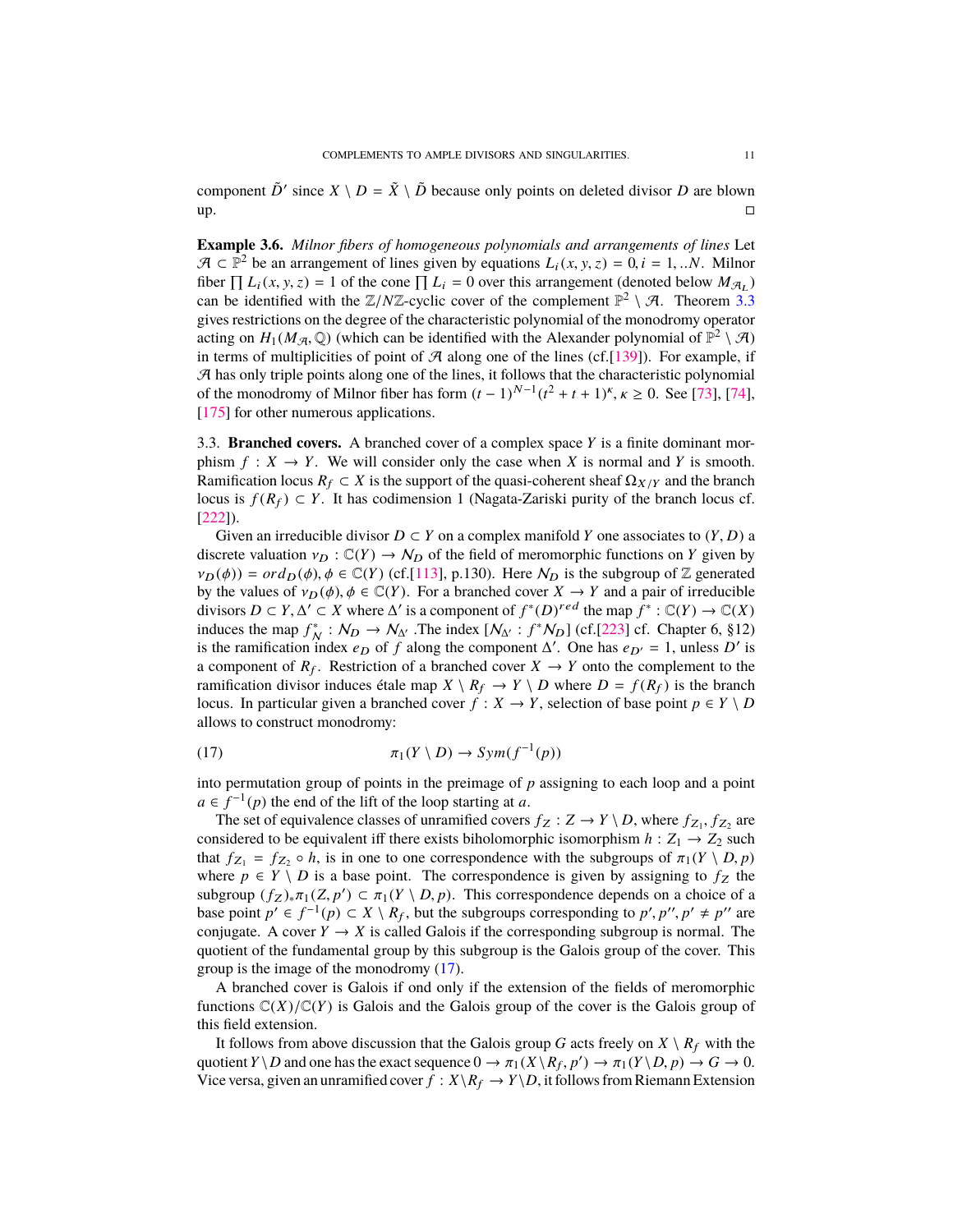<span id="page-11-1"></span>Theorem for normal spaces (cf. [\[101\]](#page-49-11) Ch.7, §4, sect.2) that this action on  $X \setminus R_f$  extends to the *G*-action on *X* via biregular automorphisms.

For an irreducible component  $\Delta \subset R_f$  of the ramification divisor, the subgroup *I*( $\Delta$ ) of *G* of automorphisms which fixes all  $x \in \Delta$  is called the decomposition group of  $\Delta$ or inertia group of  $\Delta$  (cf. [\[104\]](#page-49-0), Expose V, sect 2) <sup>[9](#page-11-0)</sup>. Action of inertia group on the tangent space at a smooth point  $x \in \Delta$  which it fixes, induces the action on the normal space of  $\Delta$ . The character  $\psi_I$  of this 1-dimensional representation of the cyclic group *I*( $\Delta$ ) generates the group of characters  $Char(I(\Delta))$ . In particular one has a well defined map *CharI*( $\Delta$ )  $\rightarrow \mathbb{Z}$  :  $\chi \rightarrow i_{\chi}$  where  $\chi = \psi^{i_{\chi}}, 0 \leq i_{\chi} < \text{ord}I(\chi)$ .<br>The extension is called abelian (resp. cyclic) if it is Go

The extension is called abelian (resp. cyclic) if it is Galois and the Galois group is abelian (resp. cyclic). For a branched Galois cover  $X \to Y$ , the ramification index  $e_{\Lambda}$  is the same for all irreducible components  $\Delta' \subset X$ , having the same image  $D \subset Y$ . Moreover, the order of the inertia group  $|I(\Delta')| = e_{\Delta'}$ . If *r* is the number of *f*-preimages of a generic point *D* ⊂ *Y* then one has  $|G| = re_{\Delta'}$ .

The above correspondence between subgroups of the fundamental group and covers in Galois case becomes the correspondence (for fixed pair  $(Y, D)$ ) between surjections  $P : \pi_1(Y \setminus D) \to G$  and covers with Galois group *G*. Given a surjection, one can construct the corresponding cover, i.e. unique, up to homeomorphism over  $Y \setminus D$ , topological space *Y*' and the map  $f: Y' \to Y \setminus D$  making *Y*' into unramified covering space with group *G*, as follows. This space *Y'* can be viewed as the quotient of the space of paths in  $\ddot{Y} - \ddot{D}$  with a fixed initial points  $p \in Y \setminus D$  with two paths  $\gamma_1, \gamma_2$  being equivalent iff they have the same end point and the homotopy class of  $\gamma_1^{-1} \circ \gamma_2 \in \pi_1(Y \setminus D, p)$  has trivial image in *G*. *Y'*, being an unramified cover, inherits from *Y*  $\setminus$  *D* the structure of complex manifold so that being an unramified cover, inherits from  $Y \setminus D$  the structure of complex manifold so that f' is étale. We have the following theorem:

**Theorem 3.7.** *(Grauert-Remmert, cf.* [\[101\]](#page-49-11) *Chapter 7, Grothendieck,* [\[104\]](#page-49-0)*, SGA1, Ch XII, sect.* 5) Let  $f^*$  :  $X^* \to Y \setminus D$  be a finite unramified map of complex spaces where *Y* is *a smooth complex manifold and D a divisor on Y. Then there is a unique normal space X containing*  $X^*$  *as a dense subset and morphism*  $f: X \to Y$  *such that*  $f^* = f|_{X^*}$ *.* 

The inertia group of a component  $\Delta' \subset X$  of ramification divisor in a Galois cover with a group *G* is the cyclic subgroup of *G* generated by the image in *G* of a representative  $g$ in the conjugacy class  $\gamma \in \pi_1(Y \setminus D)$  of a meridian of *D*. If the order of this image is *s*, then  $g^s$  can be lifted to  $X \setminus \Delta'$  as a closed path (i.e.  $g^s$  belongs to the kernel of surjection  $\pi_1(Y \setminus D, p) \to G$  and is homotopic in the complement to the ramification divisor in *X* to a meridian of  $\Delta'$ .

3.4. **Abelian Covers.** We discuss two ways to enumerate branched covers with abelian Galois group over a manifold with given branch locus. One is topological, which follows immediately from the discussion of previous section (cf. [\[137\]](#page-50-11)) and another is algebrogeometric (cf. [\[178\]](#page-51-11), [\[4\]](#page-45-1)). A different important perspective, from a view point of root-stacks is discussed in [\[196\]](#page-52-8).

Since by Hurewicz theorem  $H_1(Y \setminus D, \mathbb{Z})$  is the abelianization of  $\pi_1(Y \setminus D)$ , any surjection of the fundamental group onto an abelian group *G* factors as  $\pi_1(Y \setminus D) \to H_1(Y \setminus D, \mathbb{Z}) \to G$ . Hence we have the following:

<span id="page-11-0"></span><sup>9</sup>Recall that the ground field here is C. For varieties over non-algebraically closed fields, the inertia group  $I(x)$  of  $x \in \Delta$  (which is the subgroup of the decomposition group consisting of automorphisms inducing trivial automorphism of the extension of the residue fields of  $f(x)$  by the residue field of x (cf.[\[104\]](#page-49-0) Expose V, sect. 2) is a proper subgroup of the decomposition group.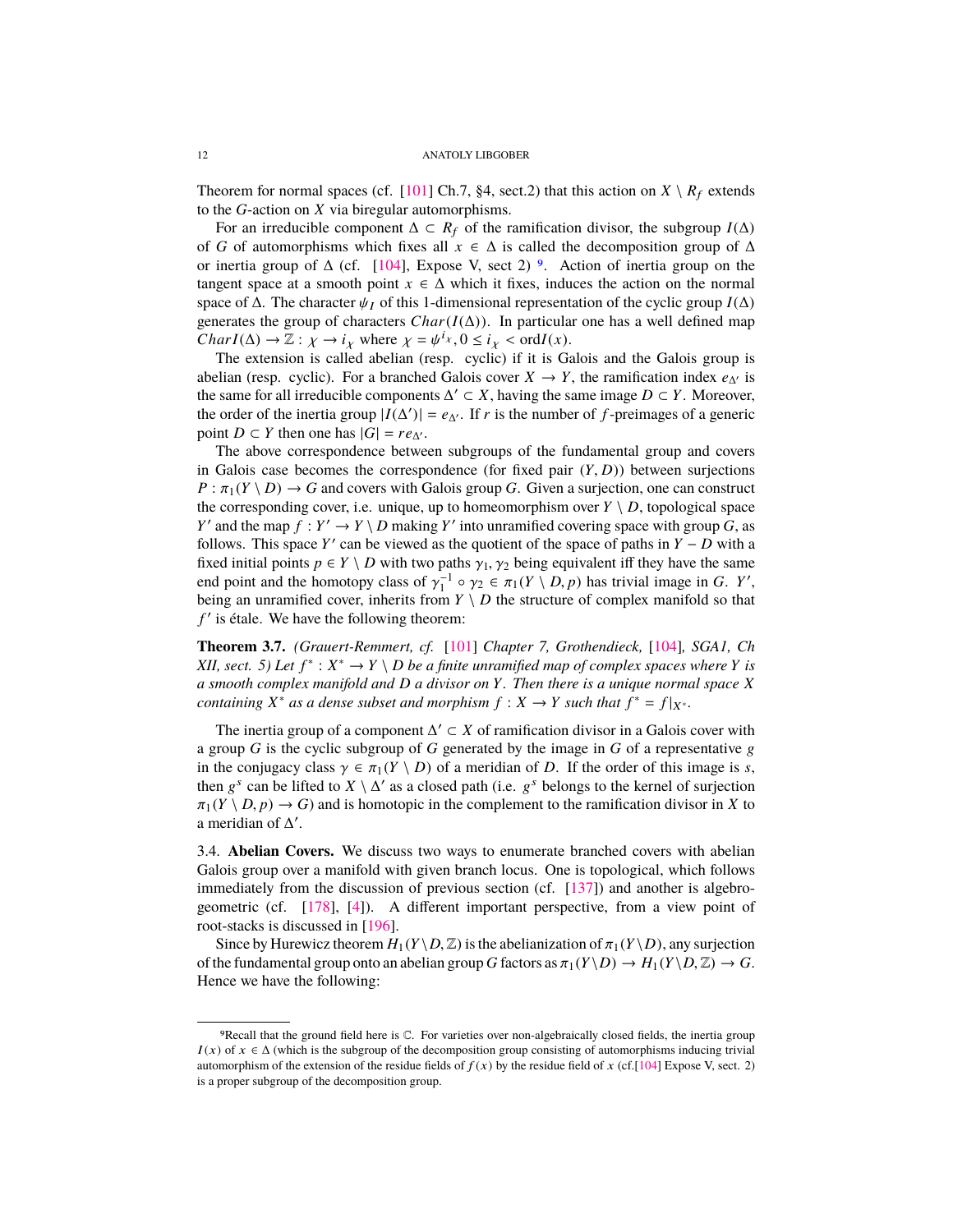<span id="page-12-3"></span><span id="page-12-2"></span>**Corollary 3.8.** *Equivalence class of a branched cover of a complex manifoldY and having a divisor*  $D = \bigcup D_i$  *as its branch locus is determined by the surjection*  $H_1(Y \setminus D) \to G$  *taking neither of meridians of D to identity. Vice versa, an abelian branched cover*  $f : X \rightarrow Y$ *determines the branch divisor*  $D \subset Y$  *and the above surjection of the homology group. Moreover, this correspondence induces the map from the set of irreducible components of the branch locus to the set of cyclic subgroups of the Galois group (inertia subgroups of the irreducible components of ramification divisor).*

An algebro-geometric description of abelian covers (cf. [\[178\]](#page-51-11)) is given in terms of the collections of line bundles labeled by the characters of *G*. Given such a cover  $f : X \to Y$ , one obtains the decomposition into eigen-sheaves:

<span id="page-12-0"></span>(18) 
$$
f_*(O_X) = \bigoplus_{\chi \in Char G} \mathcal{L}_{\chi}^{-1}
$$

The left hand side has the structure of a sheaf of algebras and the work [\[178\]](#page-51-11) describes the data specifying such structure on the right in [\(18\)](#page-12-0). This is done in terms of classes of components of branch locus in  $Pic(Y)$ , the Galois group  $G$ , the collection of cyclic subgroups *H* and generators  $\psi_H$  of each group *Char H* satisfying the following compatibility conditions. Once the  $O_Y$ -algebra structure, say  $A$ , on the right in [\(18\)](#page-12-0) is specified, the branched cover is just  $Spec\mathcal{A} \rightarrow Y$ .

For a pair  $(H, \psi)$ , where  $H \in Cyc(G)$  and  $\psi$  is a generator of *CharH*, let  $D_{H, \psi}$  be the union of irreducible components *D* of the branch locus which have *H* as its inertia group and  $\psi$  as the character of representation of *H* on the normal space to a component of the ramification locus over *D* fixed by *H*. To a character  $\chi \in CharG$  corresponds  $r_{H,\psi}^{\chi} \in \mathbb{N}$ such that  $\chi|_H = \psi^{r_H^X}$ ,  $0 \le r_{H,\psi}^X < \text{ord}H$ . For a pair  $\chi_1, \chi_2 \in \text{Char}G$ , let us set  $\epsilon_{\chi_1, \chi_2}^{H, \psi}$  to the  $0$  (gas 1) if  $\chi_1$ ,  $\chi_2$  is the  $\chi_1, \chi_2$  is the  $\epsilon_{\chi_1, \chi_2}^{H, \psi}$  to the  $\chi_2$ such that  $\chi_1 H = \psi^{-1.77}$ ,  $0 \leq t_{H,\psi} < 0$  and  $\chi_1$ ,  $\chi_2 = 0$  and  $\chi_1$ ,  $\chi_2 = 0$  and  $t_{\chi_1}$ ,  $\chi_2$  is set  $\epsilon_{\chi_1, \chi_2}$  to be 0 (resp.1) if  $\chi_1|_H = \psi^{i\chi_1}$ ,  $\chi_2|_H = \psi^{i\chi_2}$ ,  $0 \leq i_{\chi_1}, i_{\chi_2} < C \text{ar }$  $(resp. i<sub>X1</sub> + i<sub>X2</sub> \geq CardH).$ 

<span id="page-12-1"></span>Then the bundles  $\mathcal{L}_\chi$  in [\(18\)](#page-12-0) satisfy the relations (cf.[\[178\]](#page-51-11)):

(19) 
$$
\mathcal{L}_{\chi_1\chi_2} = \mathcal{L}_{\chi_1} \otimes \mathcal{L}_{\chi_2} \bigotimes_{H \in Cyc(G), \psi \in Char H} O(D_{H,\psi})^{\epsilon_{\chi_1,\chi_2}^{H,\psi}}
$$

In fact, if  $\chi_1, \ldots, \chi_s$  are generators of a decomposition of Char(*G*) into a direct sum of cyclic subgroups and  $d_j$  is the order of  $\chi_j$ ,  $j = 1, ..., s$  then:

(20) 
$$
d_{\chi} \mathcal{L}_{\chi} = \sum_{H,\psi} \frac{d_{\chi} r_{H,\psi}^{\chi}}{|H|} D_{H,\psi}
$$

Vice versa (cf. [\[178\]](#page-51-11)), given

- (a) a finite abelian group *G*,
- (b) a smooth compact complex manifold *Y*,

(c) a divisor *D* on *Y* with assignment to each irreducible component a cyclic subgroup *H* of *G* and a generator  $\psi_H$  of Char(*H*)

(d) collection of line bundles  $\mathcal{L}_{\chi}, \chi \in \text{Char}(G)$  labeled by the characters of *G* with (a),(b),(c),(d) satisfying the relations [\(19\)](#page-12-1), there is abelian branched cover *X* of *Y* satisfying [\(18\)](#page-12-0) (cf. [\[178\]](#page-51-11). The data (a),(b),(c),(d) subject to [\(19\)](#page-12-1) called *the building data*.

We will show how to recover from *Y*, *D* and surjection  $H_1(Y \setminus D, \mathbb{Z}) \to G$  the parts (c),(d) of the building data and vice versa, the building data determines the surjection onto the covering group.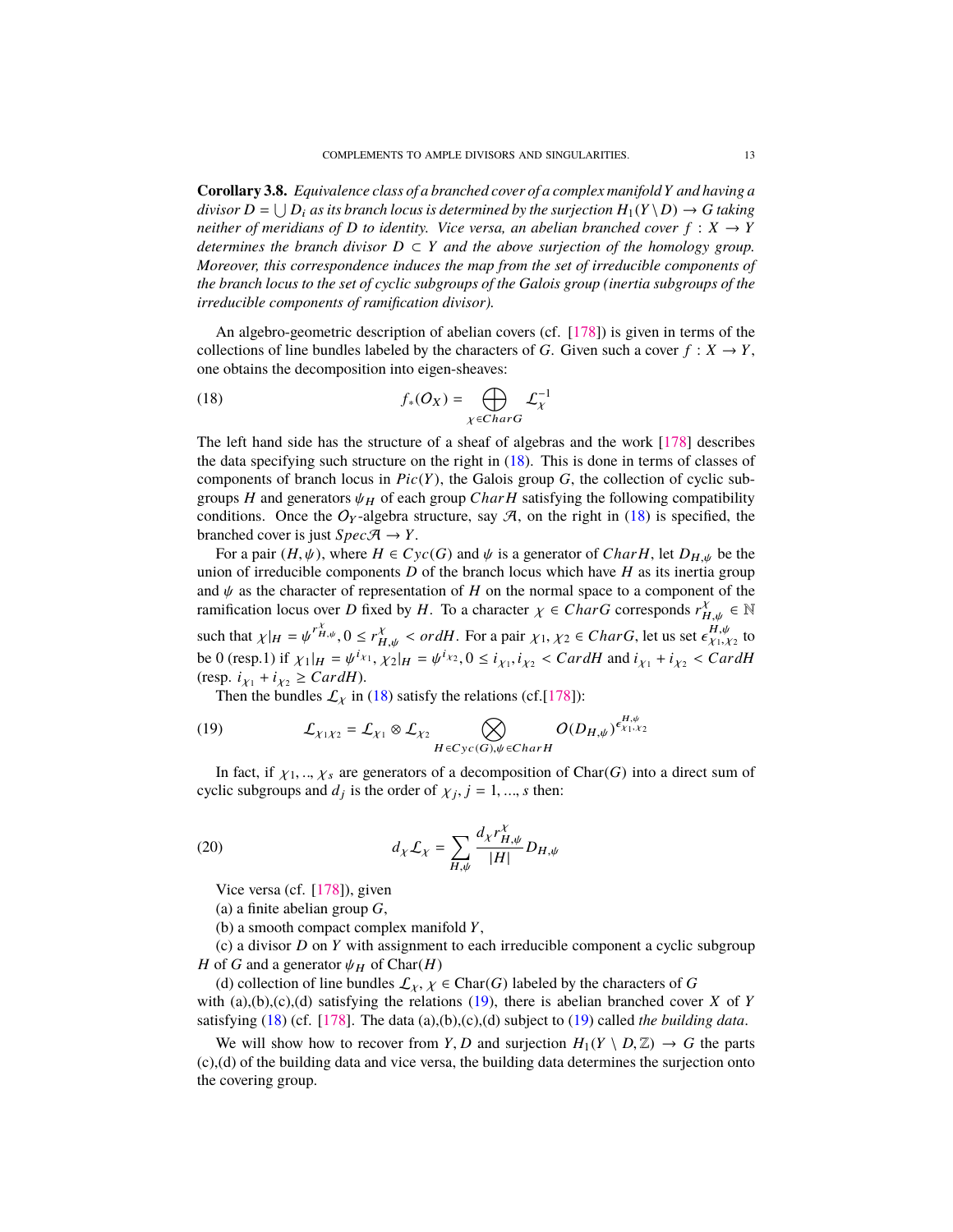<span id="page-13-5"></span><span id="page-13-4"></span>**Proposition 3.9.** Let *Y* be a smooth projective manifold and let  $D = \bigcup_{i=1}^r D_i$  be a divisor *with irreducible components*  $D_i$ . The surjection  $\pi$ :  $H_1(Y \setminus D) \to G$  *onto an abelian group*  $G$  *determines* for each character  $y \in$  CharG the bundle  $f$ , so that the bundles *group G determines for each character*  $\chi \in \text{Char}G$  *the bundle*  $\mathcal{L}_{\chi}$  *so that the bundles*  $\mathcal{L}_{\chi}$ ,  $\chi$  ∈ Char*G satisfy the relations* [\(19\)](#page-12-1)*. Moreover, the bundles*  $\mathcal{L}_{\chi}^{-1}$  are the eigenbundles<sup>of</sup> *decomposition* (18) for the covering corresponding to  $\pi$  (cf. Cor. 3.8). Vice versa, a *of decomposition [\(18\)](#page-12-0) for the covering corresponding to* π *(cf. Cor. [3.8\)](#page-12-2). Vice versa, a building data determines the surjection*  $H_1(Y \setminus D, \mathbb{Z}) \to G$ .

*Proof.* To a unitary character  $\chi \in H^1(Y \setminus D, U(1))$  one associates the element in *Pic*(*X*) as follows. One has the following high dimensional version of the exact sequence (5). as follows. One has the following high dimensional version of the exact sequence [\(5\)](#page-6-1):

<span id="page-13-0"></span>(21) 
$$
H_2(Y, \mathbb{Z}) \to H^{2 \dim D}(D, \mathbb{Z}) \to H_1(Y \setminus D, \mathbb{Z}) \to H_1(Y, \mathbb{Z}) = 0
$$

Applying  $Hom(\cdot, \mathbb{K})$ ,  $\mathbb{K} = \mathbb{Z}, \mathbb{R}, U(1)$  to the terms of [\(21\)](#page-13-0) we obtain: (22)

<span id="page-13-3"></span><sup>0</sup> <sup>→</sup> *Hom*(*H*1(*<sup>Y</sup>* \ *<sup>D</sup>*, <sup>Z</sup>), <sup>Z</sup>) <sup>→</sup> *<sup>H</sup>*2 dim <sup>D</sup> (*D*, <sup>Z</sup>) <sup>ι</sup><sup>Z</sup>→ *Pic*(*Y*) ⊂ *H* 2 (*Y*, <sup>Z</sup>) ↓ ↓ ↓ 0 → *H* 1 (*<sup>Y</sup>* \ *<sup>D</sup>*, <sup>R</sup>) <sup>→</sup> *<sup>H</sup>*2 dim <sup>D</sup> (*D*, <sup>R</sup>) <sup>ι</sup><sup>R</sup>→ *Pic*(*Y*) ⊗ R ⊂ *H* 2 (*Y*, <sup>R</sup>) ↓ ↓ exp ↓ exp 0 → *H* 1 (*<sup>Y</sup>* \ *<sup>D</sup>*,*U*(1)) <sup>→</sup> *<sup>H</sup>*2 dim <sup>D</sup> (*D*,*U*(1)) (*Y*, <sup>Z</sup>) <sup>⊗</sup> *<sup>U</sup>*(1) % <sup>ι</sup>U(1) <sup>→</sup> *<sup>H</sup>* 2

Here  $\varrho$  is evaluation of a character on the meridian of the irreducible component <sup>[10](#page-13-1)</sup>, the vertical arrows are induced by the exponentiation  $\rho$ **x**  $\mathbb{R} \to U(1)$   $q \to \rho^{2\pi i q}$  and the vertical arrows are induced by the exponentiation  $exp : \mathbb{R} \to U(1)$ ,  $a \to e^{2\pi i a}$  and the map *ι* (for each choice of coefficients) assigns to a homology class, the class in  $H^{2 \text{ dim }D}(Y)$ <br>which corresponds to the linear function on  $H_{2,1}$  (*Y*) given by the intersection index which corresponds to the linear function on  $H_{2 \dim D}(X)$  given by the intersection index with this class. A lift  $exp^{-1}(\rho)$  of  $\chi \in H^1(Y \setminus D, U(1))$  determines uniquely the element  $\tilde{\nu}$  in the unit cube in  $H_{2,\nu}$ ,  $p(D|\mathbb{R})$ , which is a fundamental domain for the action of the  $\tilde{\chi}$  in the unit cube in  $H_{2 \dim D}(D, \mathbb{R})$ , which is a fundamental domain for the action of the group  $H_{2 \dim D}(D, \mathbb{Z})$  on the latter and which has  $H_{2 \dim D}(D, U(1))$  as the quotient. Since  $U_{U(1)}$  takes  $exp(\tilde{\chi})$  to the trivial class in  $H^2(Y,\mathbb{Z}) \otimes U(1)$  we obtain that  $\iota_{\mathbb{R}}(\tilde{\chi}) \in H^2(Y,\mathbb{R})$ <br>is an integral class. Since it has the Hodge type (1, 1) this class defines a line bundle. We is an integral class. Since it has the Hodge type  $(1, 1)$ , this class defines a line bundle. We shall denote it as  $\mathcal{L}_{\chi}$ .

Let  $\chi(\gamma_{D_i}) = exp(2\pi i \alpha_i), \alpha_i \in \mathbb{Q}, 0 \leq \alpha_i < 1$ . If  $ord\chi = d$  then  $\alpha_i = \frac{\nu_i}{d}, 0 \leq$  $v_i \le d, i \in \mathbb{N}$ . It follows that  $u_{\mathbb{R}}(exp^{-1}(\varrho(\chi))) = \sum_{i=1}^{\nu_i} [D_i]$  defines an integral class in  $H^2(V|\mathbb{Z})$  and  $C_i$  is the hundle with the first Charn also corresponding to this integral class  $H^2(Y, \mathbb{Z})$  and  $\mathcal{L}_X$  is the bundle with the first Chern class corresponding to this integral class  $H^1$ . More directly integrality can be seen as follows: since  $\mathcal{L}(D) = 1$   $\forall x \in H_2(Y, \mathbb{Z})$ <sup>[11](#page-13-2)</sup>. More directly, integrality can be seen as follows: since  $\chi(D_\gamma) = 1, \forall \gamma \in H_2(Y, \mathbb{Z})$ , it follows from [\(6\)](#page-7-6) that one has  $\prod_i exp(2\pi i \alpha_i)^{(y,D_i)} = 1$ . Hence  $(y, \sum_i \frac{v_i}{d} [D_i]) \in \mathbb{Z}$ <br>for all  $y \in H_0(V|\mathbb{Z})$  i.e.  $\sum_i \frac{v_i}{d} D_i$  is an integral class. Let  $f$ , be the bundle with the for all  $\gamma \in H_2(Y, \mathbb{Z})$  i.e.  $\sum_i \frac{v_i}{d} D_i$  is an integral class. Let  $\mathcal{L}_\chi$  be the bundle with the first Chara class corresponding to this class. The bundle  $C^d - \sum y_i Q(D_i)$  has a section first Chern class corresponding to this class. The bundle  $\mathcal{L}_{\chi}^{d} = \sum v_i O(D_i)$  has a section<br>and it follows from the calculation in [84] Section 3.6 (cf. also [127] Remark 4.1.7 and and it follows from the calculation in [\[84\]](#page-48-9) Section 3.6 (cf. also [\[127\]](#page-50-5) Remark 4.1.7 and Remark [3.10](#page-14-0) below) that for the cyclic cover  $\pi_{\chi}: Y_{\chi} \to Y$  corresponding to  $Ker(\chi)$  one has  $\pi_X(O) = \sum_{0}^{d-1} \mathcal{L}_X^{-k}$ . Moreover,  $\mathcal{L}_X^{-k}$  is the eigensheaf with corresponding character k. Considering the full *G*-cover and factoring it through *Y<sub>X</sub>*, one sees that this is also the conhundle in the *G* cover corresponding to  $\pi$ . Now the relations (10) follows from [179] eigenbundle in the *G*-cover corresponding to  $\pi$ . Now the relations [\(19\)](#page-12-1) follows from [\[178\]](#page-51-11),<br>Theorem 2.1 Theorem 2.1.

Vice versa, the map Char $G = Hom(G, U(1)) \rightarrow H_{2dim D}(D, U(1))$  sending a component with inertia group *H* to  $exp(2\pi i \frac{r_{H,\psi}^{\chi}}{\text{ord}H})$  due to relations [\(19\)](#page-12-1) lifts to the map to  $H^1(V \setminus D^{\chi}(1))$  and hance by duality induces the surjection  $H^1(V \setminus D^{\chi}(1)) \setminus G$  $H^1(Y \setminus D, U(1))$  and hence by duality induces the surjection  $H_1(Y \setminus D, \mathbb{Z}) \to G$ .

<span id="page-13-1"></span><sup>&</sup>lt;sup>10</sup>recall that this follows from identification  $H_{2 \dim D}(D, U(1)) = H^{2 \dim D}(Y, Y \setminus D, U(1))$  obtained by excision and Lefschetz duality

<span id="page-13-2"></span><sup>&</sup>lt;sup>11</sup> recall that Y is simply connected and hence  $\mathcal{L}_\chi$  is well defined.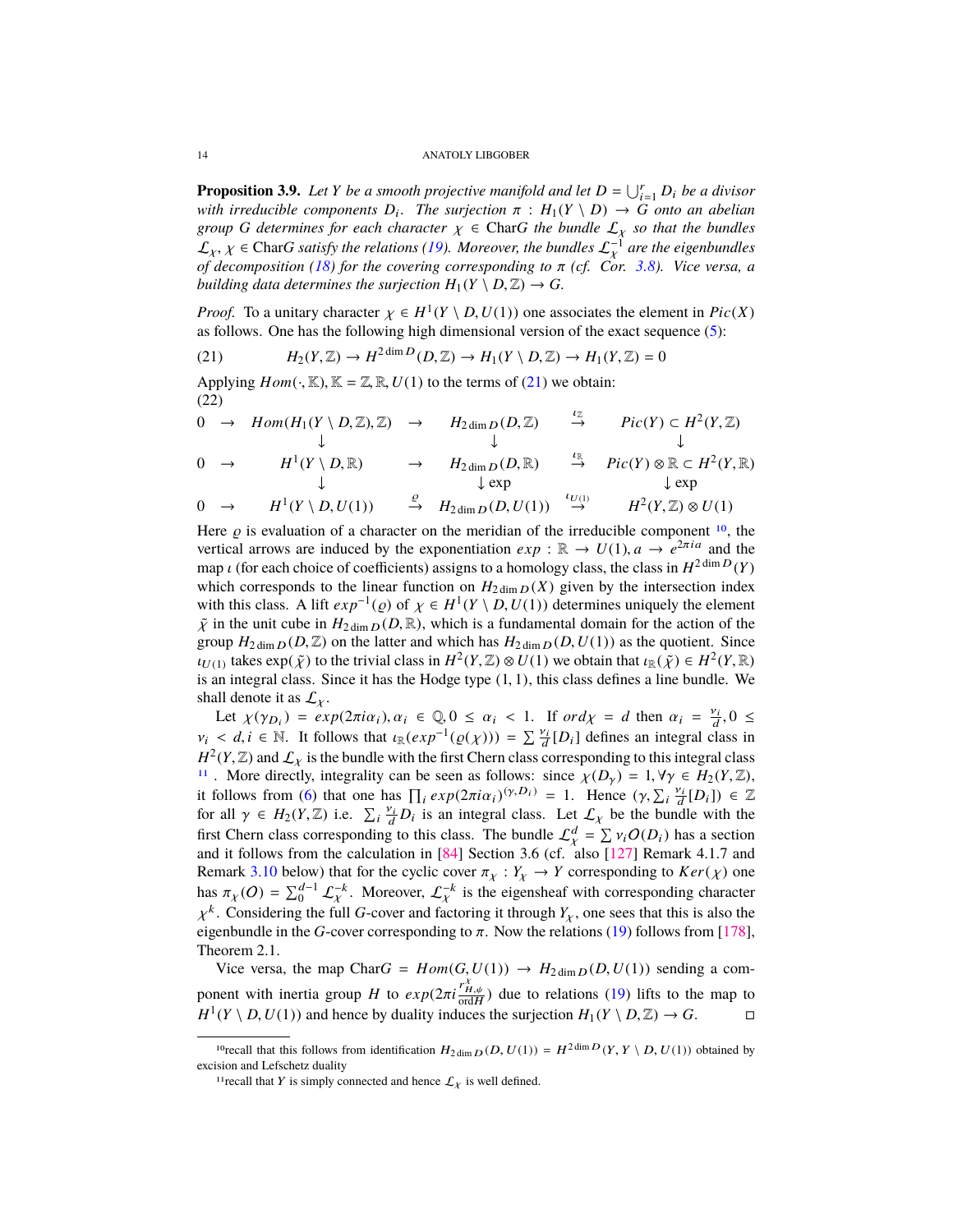<span id="page-14-1"></span><span id="page-14-0"></span>**Example 3.10.** (cf. [\[127\]](#page-50-5), Sect. 4.1.B or [\[84\]](#page-48-9)) Let *Y* be a smooth projective variety, *D* ⊂ *Y* be a very ample divisor. Let  $\mathcal L$  be a very ample line bundle such that  $\mathcal L^d = O(D)$ . Clearly, the bundles  $\mathcal{L}^i$  form a part of a building data for  $G = \mathbb{Z}_d$ . The correspnding cover can be obtained as follows. Let  $s \in H^0(Y, O(D))$  be a section with zero-scheme  $D$  and  $y \mapsto [C] \rightarrow [O(D)]$  the man of the total spaces of the line bundles given by *D* and  $v_d : [\mathcal{L}] \to [O(D)]$  the map of the total spaces of the line bundles given by  $v \in \mathcal{L} \to v^{\otimes d} \in \mathcal{L}^d$ . Then  $v_d^{-1}(s(Y))$  is a smooth subvariety  $Y_d$  of the total space of the line bundle  $f$  and its projection  $\pi$  onto the base endows  $Y_t$ , with the structure of the the line bundle  $\mathcal L$  and its projection  $\pi$  onto the base endows  $Y_d$  with the structure of the branched cover over *Y* with branch locus *D*. The divisibility of the fundamental class of *D* by *d*, implies that if  $H_1(Y, \mathbb{Z}) = 0$ , then there is well defined surjection  $H_1(Y \setminus D, \mathbb{Z}) \to \mathbb{Z}_d$ . It assignes to a 1-cycle  $\delta$  representing a class in  $H_1(Y \setminus D, \mathbb{Z})$ , the modulo *d* intersection index of a 2-chain in *Y* having  $\delta$  as its boundary. So  $Y_d$  is the cyclic cover of *Y* branched over *D* with Galois group  $\mathbb{Z}_d$  and corresponding to this surjection of  $H_1(Y \setminus D, \mathbb{Z})$ . The inertia group of any point of *D* is  $\mathbb{Z}_d$ . On the other hand  $\pi$  (*O*<sub>*x*</sub>) =  $\oplus$ <sup>i=*d*-1</sup>  $f^{-i}$  and  $f^{-i}$ inertia group of any point of *D* is  $\mathbb{Z}_d$ . On the other hand  $\pi_*(O_{Y_d}) = \bigoplus_{i=0}^{i=d-1} \mathcal{L}^{-i}$  and  $\mathcal{L}^{-i}$ 

is the eigen-bundle corresponding to the character of  $\mathbb{Z}_d$  given by  $\chi_i : j \to exp(\frac{2\pi\sqrt{-1}ij}{d})$ <br>The relation (10) is immediate  $\frac{(-1ij)}{d}$ ). The relation [\(19\)](#page-12-1) is immediate.

Vice versa, given the surjection  $H_1(Y \setminus D, \mathbb{Z}) \to \mathbb{Z}_d$ , the diagram [\(22\)](#page-13-3) shows that the char-<br> $\chi^2 \pi \sqrt{-1} i \sqrt{-1}$ acter  $\chi_i$ , taking value  $exp(\frac{2\pi\sqrt{-1}i}{d})$  on generator of  $\mathbb{Z}/d\mathbb{Z}$ , has as the lift  $i_{\mathbb{R}}(exp^{-1}(\varrho(\chi_i)) =$ <br> $\varrho_i(f_i)$  and in this way producing a building data  $c_1(\mathcal{L}^i)$  and in this way producing a building data.

In the case  $Y = \mathbb{P}^2$ ,  $D$  is an irreducible curve of degree *d* with equation  $f(x_0, x_1, x_2) = 0$ ,<br>a has  $H(\mathbb{P}^2 \setminus D, \mathbb{Z}) = \mathbb{Z}$ , and the cover corresponding to this isomorphism is hiboloone has  $H_1(\mathbb{P}^2 \setminus D, \mathbb{Z}) = \mathbb{Z}_d$  and the cover corresponding to this isomorphism is biholo-<br>morphic to a hypersurface  $V_c : u^d = f(x_0, x_1, x_0)$  in  $\mathbb{P}^3$ . Moreover the decomposition (18) morphic to a hypersurface  $V_f$ :  $u^d = f(x_0, x_1, x_2)$  in  $\mathbb{P}^3$ . Moreover the decomposition [\(18\)](#page-12-0) becomes  $f_*(O_{V_f}) = \bigoplus_{i=0}^{d-1} O_{\mathbb{P}^2}(-i)$ .

**Example 3.11.** (cf. [\[119\]](#page-49-12), [\[118\]](#page-49-13)) Let  $\mathcal{A}$  be an arrangement of *r* lines in  $\mathbb{P}^2$ . Then  $H_1(\mathbb{P}^2 \setminus \mathcal{A}, \mathbb{Z}) = \mathbb{Z}^r / \{(1, ..., 1)\} = \mathbb{Z}^{r-1}$ . Let  $H_1(\mathbb{P}^2 \setminus \mathcal{A}, \mathbb{Z}) \to G = \mathbb{Z}_n^r / \{(1, ..., 1)\} = \mathbb{Z}_n^{r-1}$ .<br>Sending the meridian the *i*-th line to  $(0, 0, 1, 0)$  mod  $n$ . A character of *G* can be sending the meridian the *<sup>i</sup>*-th line to (0, ..., <sup>0</sup>, <sup>1</sup>, ...0) mod *<sup>n</sup>*. A character of *<sup>G</sup>* can be identify with a vector  $(\frac{a_1}{n}, \dots, \frac{a_r}{n})$ ,  $0 \le a_i < n$ ,  $\sum_{i=1}^r \frac{a_i}{n} \in \mathbb{Z}$ . Let us denote this character . The inertia group  $H_i$  of the *i*-th line is the subgroup of *G* isomorphic to  $\mathbb{Z}_n$  $\chi_{a_1,...,a_r}$ . The inertia group  $H_i$  of the *i*-th line is the subgroup of G isomorphic to  $\mathbb{Z}_n$  and generated by  $(0, ..., 0, 1, ...)$  mod *n* (all components except the *i*-th are zero) and the character  $\mu$  of H, takes t character  $\psi$  of  $H_i$  takes the value  $exp \frac{2\pi i}{n}$  on the corresponding generator. It follows from discussion of Proposition [3.9](#page-13-4) that

$$
\mathcal{L}_{\chi_{a_1,...,a_r}}^{-1} = O_{\mathbb{P}^2}\left(-\left(\frac{\sum_1^r a_i}{n}\right)\right)
$$

See [\[119\]](#page-49-12) for a direct calculation of the direct image of the structure sheaf using that this abelian cover is the restriction of the Kummer cover:  $\mathbb{P}^{r-1} \to \mathbb{P}^{r-1}$  given by  $(x_1, ..., x_r) \to$  $(x_1^n, ..., x_r^n).$ 

**Example 3.12.** Let *D* be the hypersurface in  $\mathbb{C}^n$  given by  $f_1(x_1, ..., x_n) \cdot ... \cdot f_r(x_1, ..., x_n) = 0$  where  $f_i \in \mathbb{C}[x_i, ..., x_n]$  are irreducible. Using a non-compact version of the calculation 0 where  $f_i \in \mathbb{C}[x_1, ..., x_n]$  are irreducible. Using a non-compact version of the calculation [\(6\)](#page-7-6) one obtains  $H_1(\mathbb{C}^n \setminus D) = \mathbb{Z}^r$ . Let  $p : H_1(\mathbb{C}^n \setminus D) \to G$  be a surjection onto an abelian group. Then to *p* corresponds the cover  $P : V_{p,\bar{D}} \to \mathbb{P}^n$  branched over the projective<br>classes  $\bar{D}$  of *D* and good by such the hyperplane at infinite with the following approximate closure  $\bar{D}$  of *D* and possibly over the hyperplane at infinity with the following properties. The order  $r_i$  of  $p(y_i) \in G$  coincides with the ramification index of the branched cover *P* at  $P^{-1}(s)$  where *s* is a generic point in  $D_i$ . At a generic point  $s \in \mathbb{P}^{n-1}$  the ramification index at  $P^{-1}(s)$  is the order in *G* of the class  $p(\sum (deg f_i)\gamma_i) \in H_1(\mathbb{C}^n \setminus D, \mathbb{Z})$ . An explicit model of such covering can be obtained as the normalization of the projective closure of model of such covering can be obtained as the normalization of the projective closure of affine complete intersection in  $\mathbb{C}^{n+r}$  given by equations:

(23) 
$$
z_i^{r_i} = f_i(x_1, ..., x_n) \quad i = 1, ..., r.
$$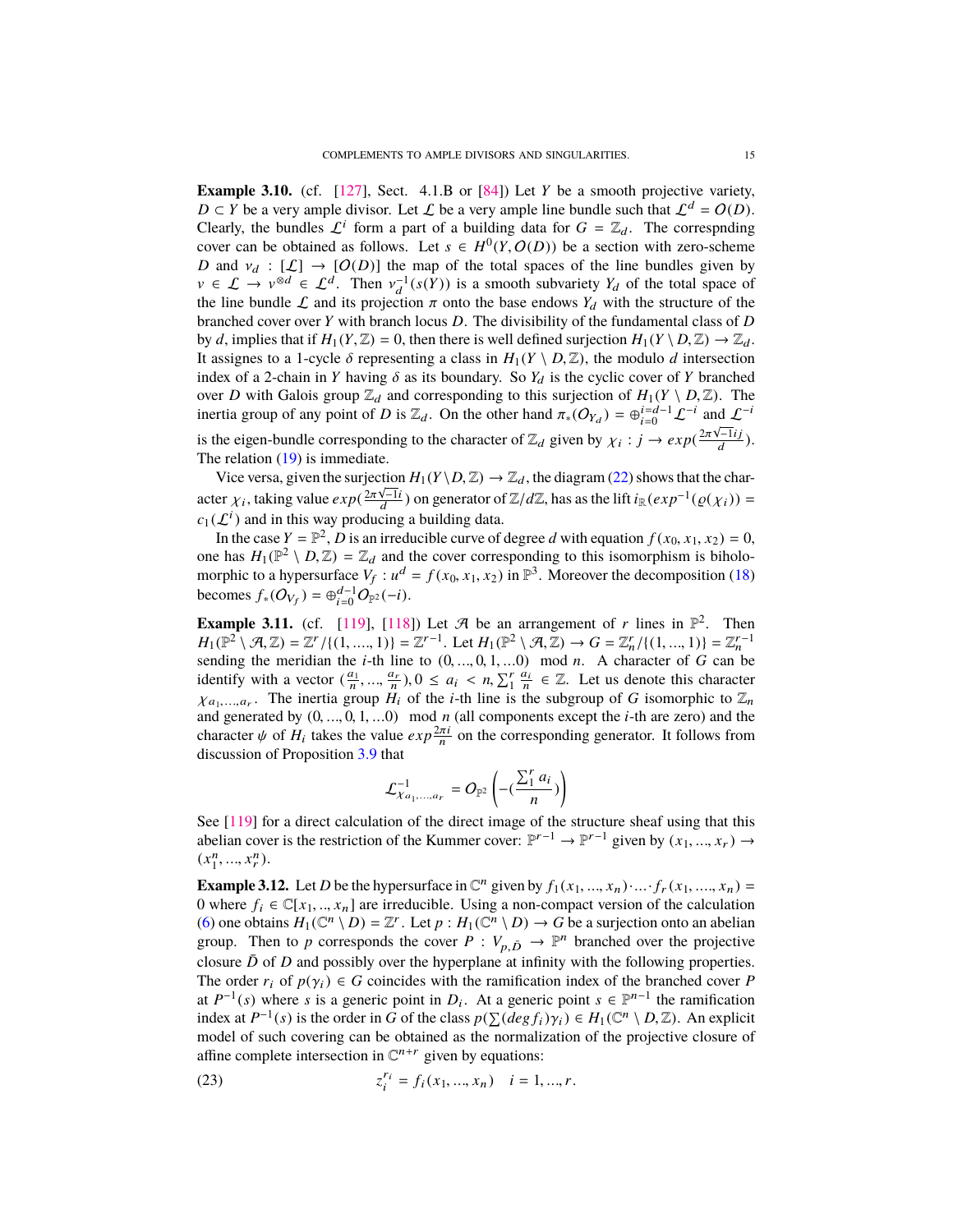## <span id="page-15-7"></span><span id="page-15-5"></span>3.5. **Characteristic varieties.**

<span id="page-15-6"></span>3.5.1. *Alexander invariants and jumping loci of local systems.* A multivariable generalization of Alexander polynomials was proposed in [\[137\]](#page-50-11) as follows. Let *Y* be a finite CW complex and  $\phi : \pi_1(Y) \to A$  be a surjection onto a finitely generated abelian group. The unbranched abelian cover  $\pi_{\phi}: Y_{\phi} \to Y$  corresponding to  $\phi$  comes with a free action of *A* via cellular maps. Hence the compact supported homology  $H_k(Y_\phi, \mathbb{C})$  and also its exterior powers

$$
\Lambda^i H_k(Y_\phi, \mathbb{C})
$$

can be considered as the modules over the group algebra C[*A*] of *A*.

<span id="page-15-4"></span>**Definition 3.13.** (cf. [\[132\]](#page-50-0)) The affine subvariety *Char*<sup>k</sup>  $(Y, \phi)$  of the torus *Spec*<sup>C</sup>[*A*] defined as support of the module  $\Lambda^i H_i (Y, \phi)$  (of [811) is called the dapth i characteristic defined as support of the module  $\Lambda^i H_k(Y_\phi, \mathbb{C})$  (cf.[\[81\]](#page-48-10)) is called *the depth i characteristic*<br>variety of *Y* in dimension *k* (corresponding to surjection  $\phi$ )<sup>12</sup> *variety of Y in dimension k* (*corresponding to surjection*  $\phi$ )<sup>[12](#page-15-0)</sup>

Standard results from commutative algebra (cf. [\[35\]](#page-47-7) or [\[81\]](#page-48-10) Ch. 20) show that  $Char_i^k(Y)$ is the zero set of the *i*-th Fitting ideal of  $\mathbb{C}[A]$ -module  $H_k(Y_\phi, \mathbb{C})$  i.e. the ideal generated by  $(n - i + 1) \times (n - i + 1)$  minors of the matrix of a presentation of this module via *n* generators and *m* relations. Moreover, for  $k = 1$ , which unless otherwise stated will be our focus for the rest of this section, presentation of the module  $H_1(Y_\phi, \mathbb{C})$  can be studied using the matrix of Fox derivatives giving presentation of  $\mathbb{C}[A]$ -module  $H_1(Y_\phi, \tilde{p}, \mathbb{C})$  where  $\tilde{p} = \pi_{\varphi}^{-1}(p)$  is the preimage of  $p \in Y$  (cf. [\[132\]](#page-50-0)). As a consequence, this implies that for a CW complex having as its fundamental group a group with deficiency 1 and the for a CW complex having as its fundamental group a group with deficiency 1 and the homomorphism  $\phi$  being the abelianization, the characteristic variety *Char*<sup>1</sup>(*Y*) of depth 1,<br>hes equivarian 1 in Spec<sup>(T<sub>1</sub>A1</sup>). For example this is the esse for  $Y = S^3$  *I*, where *I* is a has codimension 1 in *Spec*  $\mathbb{C}[A]$ . For example this is the case for  $Y = S^3 \setminus L$  where *L* is a link. In fact,  $Char_1^1(S^3 \setminus L)$  is the zero set of the multivariable Alexander polynomial of *L* ([\[122\]](#page-49-14)). In the case of algebraic curves in  $\mathbb{C}^2$ , the codimension of *Char*<sup>1</sup> is typically larger than 1 except for the case  $A = \mathbb{Z}$  in which case it is the zero set of the 1-variable Alexander polynomial discussed in section [3.1](#page-6-2) [13](#page-15-1)

There is a different interpretation of these subvarieties of the complex tori *Spec*C[*A*] [14](#page-15-2). Recall (cf. for example [\[49\]](#page-47-8), Ch.5) that a rank *l* local system on a CW complex *Y* is a *l*-dimensional linear representation of the fundamental group  $\rho : \pi_1(Y) \to GL(l, \mathbb{C})$ . (Co)homology of a local system are obtained as the cohomology of the chain complex:

<span id="page-15-3"></span>(25) 
$$
\dots \to C_i(\tilde{Y}, \mathbb{C}) \otimes_{\pi_1(Y)} \mathbb{C}^l \to \dots
$$

where  $C_i(Y, \mathbb{C})$  are the chains with compact support on the universal cover considered as a module over the group ring of the fundamental group.

An important feature of local systems is the following: in the case when *Y* is a smooth quasi-projective variety, the cohomology of local systems admit Hodge-deRham description given by Deligne (cf. [\[67\]](#page-48-11)). First of all representations of fundamental groups can in interpreted as locally trivial vector bundles with constant transition functions (cf. [\[67\]](#page-48-11), Cor.1.4), which in turn, in the case when *Y* is a smooth manifold, can be interpreted as flat (integrable) connections  $\nabla : \mathcal{V} \to \Omega_Y^1 \otimes \mathcal{V}$  on a holomorphic vector bundle  $\mathcal V$  (i.e. a

<span id="page-15-1"></span><span id="page-15-0"></span><sup>12</sup>the support is assumed to be a reduced variety

<sup>&</sup>lt;sup>13</sup>However  $Char_1(\pi_1(\mathbb{P}^1 \setminus [3]), ab) = (\mathbb{C}^*)^2$  where [3] is a subset containing 3 points and *ab* is the limitation of the free group. abelianization of the free group

<span id="page-15-2"></span><sup>&</sup>lt;sup>14</sup>S  $pec \mathbb{C}[A]$  is algebraic group with CardT or A connected components with  $(\mathbb{C}^*)^{rkA}$  being the component of identity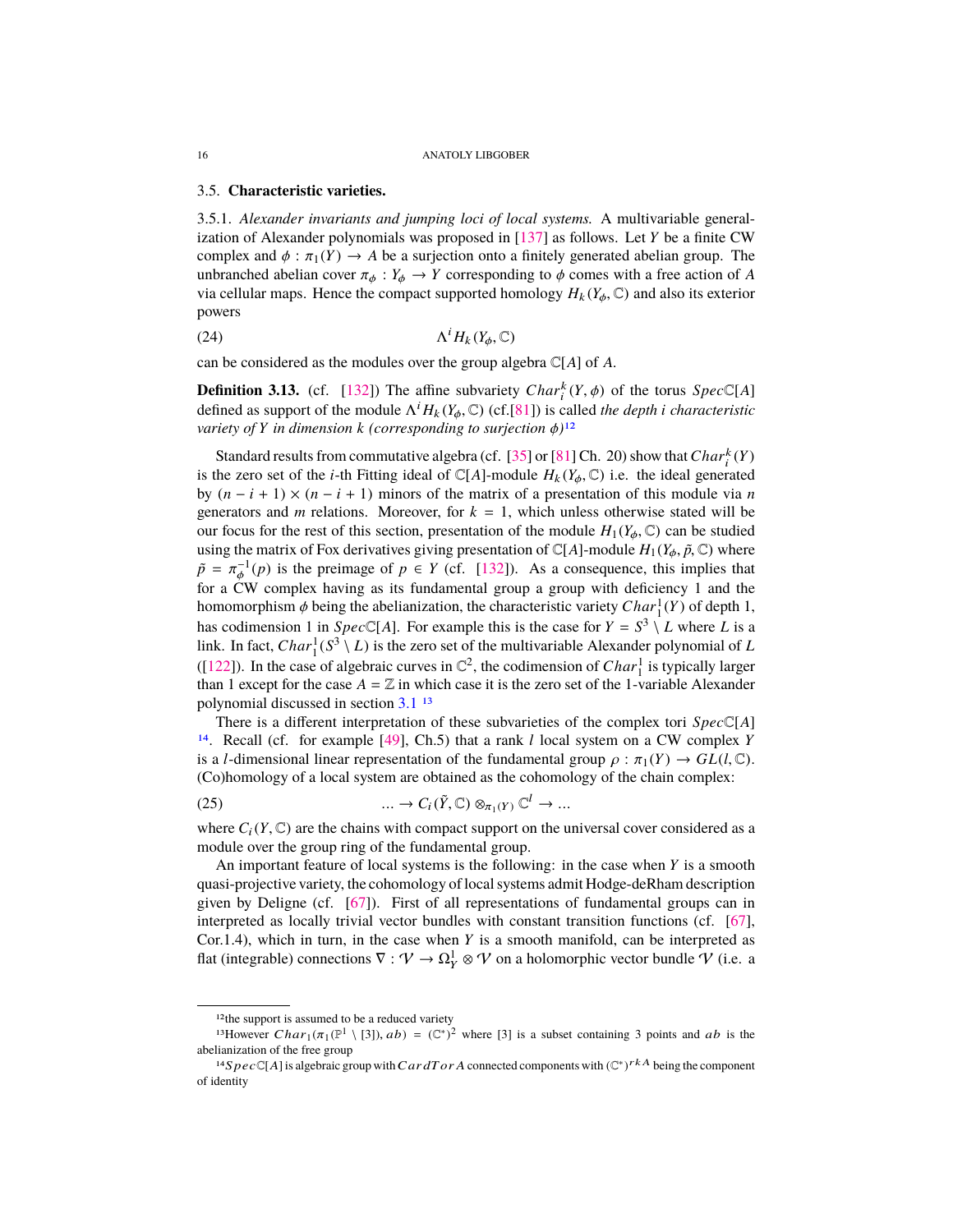<span id="page-16-6"></span>C-linear map satisfying Leibnitz rule). This differential operator can be extended to higher degree forms and lead to a twisted deRham complex:

<span id="page-16-4"></span>(26) 
$$
\dots \to \Omega^p(Y) \otimes \mathcal{V} \stackrel{\nabla}{\to} \Omega^{p+1} \otimes \mathcal{V} \to \dots
$$

The (co)homology of the latter are identified with the (co)homology  $H^*(Y, \rho)$  of the complex (25) since both are derived functors of the functor sending a representation to the complex [\(25\)](#page-15-3) since both are derived functors of the functor sending a representation to the subspace of invariants (cf. [\[67\]](#page-48-11), Prop. 2.27, 2.28).

Using (co)homology with twisted coefficients of rank one local systems, one can define *jumping loci*:

<span id="page-16-1"></span>(27) 
$$
\mathcal{V}_i^k(Y) = \{ \rho \in Hom(\pi_1(Y), \mathbb{C}) | H_k(Y, \rho) \ge i \}
$$

There is the canonical identification of  $Hom(H_1(Y, \mathbb{Z}), \mathbb{C}^*)$  and  $Spec\mathbb{C}[H_1(Y, \mathbb{Z})]$  mak-<br>t two collections of subvarieties of both tori correspond to each other <sup>15</sup>: ing two collections of subvarieties of both tori correspond to each other [15](#page-16-0):

(28) 
$$
Char_i^1(Y) \setminus \{1\} = \mathcal{V}_i^1(Y) \setminus \{1\}
$$

This was shown to be the case for any finite CW complex *Y* in [\[117\]](#page-49-15) for  $k = 1$  and arbitrary *i* (cf. also [\[137\]](#page-50-11), [\[75\]](#page-48-12)) i.e. when one is interested in invariants of  $\pi_1(Y)$  and for  $i = 1$  but with arbitrary *k* (cf. [\[177\]](#page-51-12)) when one considers invariants of the homotopy type.

3.5.2. *Homology of abelian covers.* Characteristic varieties determine the homology of covering spaces as follows.

<span id="page-16-3"></span>**Proposition 3.14.** *(cf.* [\[132\]](#page-50-0), [\[116\]](#page-49-16), [\[70\]](#page-48-13)*) Let*  $\phi$  :  $\pi_1(Y) \to A$  *be a surjection onto a finite abelian group <sup>A</sup> and let <sup>Y</sup>*φ *be the corresponding unbranched cover of <sup>Y</sup> with the Galois group A. Let*  $v(A)$  *be the image of embedding*  $\phi^*$  :  $Spec\mathbb{C}[A] \rightarrow Spec\mathbb{C}[H_1(Y,\mathbb{Z})]$ *. Then:* 

(29) 
$$
rkH_k(Y_\phi,\mathbb{C})=\sum_i Card(\nu(A)\cap \mathcal{V}_i^k(Y))
$$

This follows from the definition of jumping loci  $(27)$ , the extension of classical Shapiro lemma (cf. [\[70\]](#page-48-13)) from group cohomology to arbitrary spaces (cf. [\[49\]](#page-47-8)) i.e. in our notations the identification  $H_k(Y_\phi, \mathbb{C}) = H_k(Y, \mathbb{C}[A])$ , and the decomposition  $\mathbb{C}[A] =$  $\oplus_{\chi \in Spec \subset [A]} \mathbb{C}_{\chi}$  where  $\mathbb{C}_{\chi}$  is the 1-dimensional representation of *A* given by the character  $\chi$ .

Now consider the case of abelian branched covers which according to Cor. [3.8](#page-12-2) are specified by the branching locus and the abelian quotient of the fundamental group of the complement to the latter. The proof below is a version of the argument due to M.Sakuma (cf. [\[188\]](#page-52-9)).

<span id="page-16-5"></span>**Proposition 3.15.** Let *X* be a smooth simply-connected projective surface and  $D = \bigcup D_i$ *a reduced divisor. Let*  $\phi$  :  $H_1(X \setminus D, \mathbb{Z}) \to A$  *be a surjection onto a finite abelian group. For a character*  $\chi \in A^*$  *where*  $A^* = Hom(A, \mathbb{C}^*)$ *, let*  $D^{\chi}$  *be the union of irreducible*<br>*components D*: of *D* such that for the meridian  $\delta_1 \in H_1(X \setminus D \mathbb{Z})$  of *D*; one has  $\chi(\delta_1) \neq 1$ *components*  $D_i$  *of*  $D$  *such that for the meridian*  $\delta_i \in H_1(X \setminus D, \mathbb{Z})$  *of*  $D_i$  *one has*  $\chi(\delta_i) \neq 1$ *. Denote by*  $d(D^X, \chi)$  <sup>[16](#page-16-2)</sup> the maximum of the integers *i* such that  $\chi \in Char_1^1(X \setminus D^X)$ , where  $Char_2^1(X \setminus D^X)$  is the dapth *i* abanastanistic variaty of the summa  $D^X$  as defined in 3.13 *Char*<sup>1</sup><sub>*i*</sub>( $X \setminus D^X$ ) *is the depth i characteristic variety of the curve*  $D^X$  *as defined in* [3.13.](#page-15-4)

<span id="page-16-0"></span><sup>&</sup>lt;sup>15</sup>the order of vanishing of the Fitting ideal of  $H_1(Y_\phi, \mathbb{C})$  at  $(1, \ldots, 1)$  in general is different than  $rk H_1(Y, \mathbb{C})$ which is the first Betti number of trivial local system

<span id="page-16-2"></span><sup>&</sup>lt;sup>16</sup>The integer  $d(D^{\chi}, \chi)$  is called *the depth* of the character  $\chi$  of the curve  $D^{\chi}$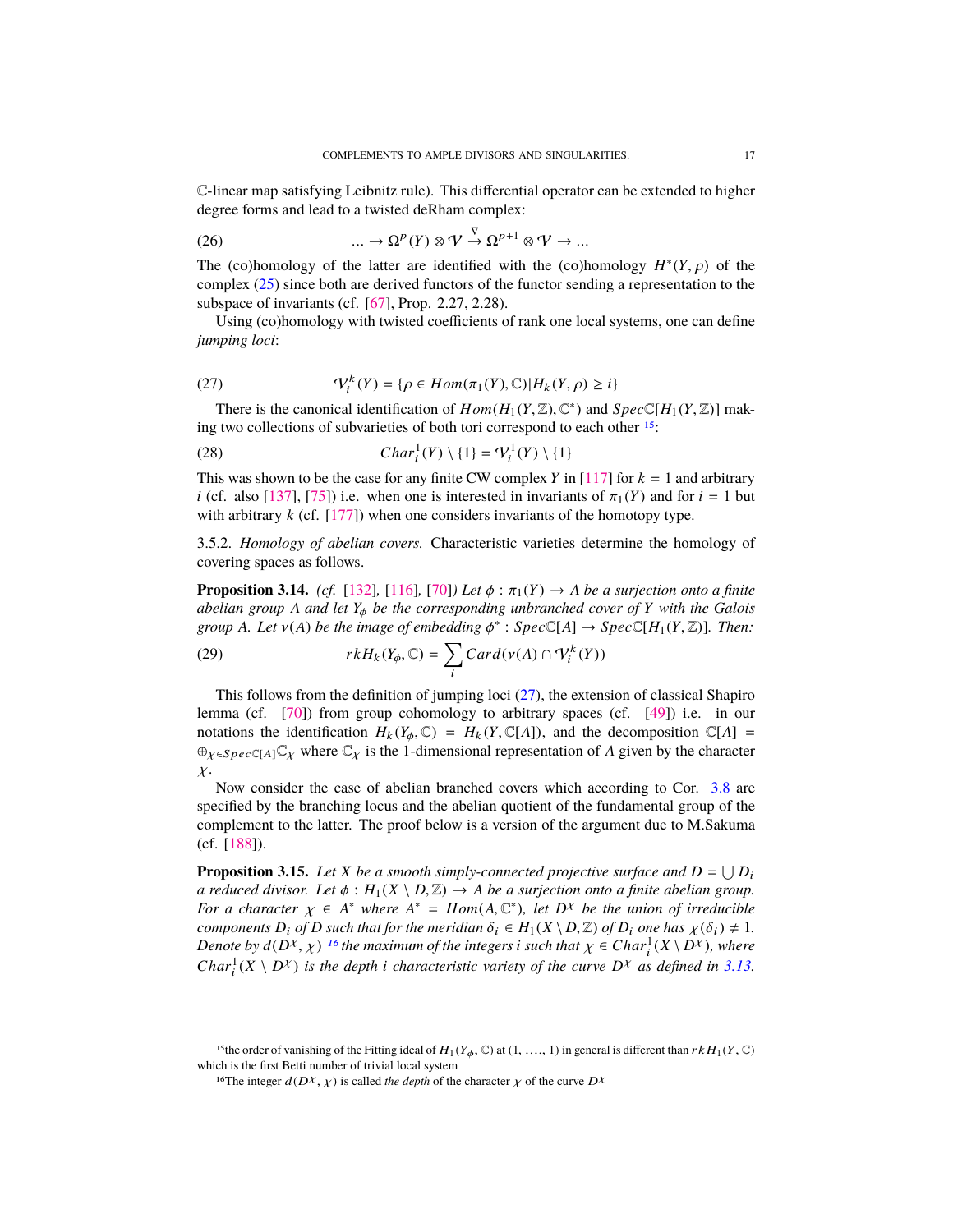<span id="page-17-7"></span>Let  $\widetilde{X}_{\phi}$  be a resolution of singularities of the branched cover  $\bar{X}_{\phi}$  of *X* ramified along *D* corresponding to ghous surjection  $\phi$ . Then *corresponding to above surjection* φ*. Then*

<span id="page-17-2"></span>(30) 
$$
rkH_1(\widetilde{X_{\phi}}, \mathbb{C}) = \sum_{\chi \in A^*} d(D^{\chi}, \chi)
$$

*Proof.* Denote by  $Sing\overline{X}_{\phi}$  the set of singularities of  $\overline{X}_{\phi}$ . This is a finite set mapped by the covaring man into the set  $Sing(D)$  of singularities of  $D$ . We will start by showing that covering map into the set *Sin*g(*D*) of singularities of *D*. We will start by showing that

<span id="page-17-1"></span>(31) 
$$
rkH_1(\widetilde{\bar{X}_{\phi}}, \mathbb{C}) = rkH_1(\bar{X}_{\phi} \setminus Sing(\bar{X}_{\phi}), \mathbb{C})
$$

Indeed, if *E* is the exceptional set of a resolution  $\widetilde{X}_{\phi} \to \overline{X}_{\phi}$ , then

(32) 
$$
\widetilde{X_{\phi}} \setminus E = \bar{X}_{\phi} \setminus Sing(\bar{X}_{\phi})
$$

On the other hand, the exact sequence of the pair  $(\widetilde{\overline{X}}_k \widetilde{X}_{\phi} \setminus E)$  and the identification  $H^i(\widetilde{X_\phi}, \widetilde{X_\phi} \setminus E) = H_{4-i}(E)$  yield:

<span id="page-17-0"></span>(33) 
$$
0 \to H^1(\widetilde{X_{\phi}}) \to H^1(\widetilde{X_{\phi}} \setminus E) \to H_2(E) \to H^2(\widetilde{X_{\phi}})
$$

Together with injectivity of the right map in [\(33\)](#page-17-0), which is a consequence of Mumford theorem on non-degeneracy of the intersection form on a resolution of a surface singularity (cf.  $[167]$ ), we obtain  $(31)$ .

By universal coefficients theorem, allowing to switch to cohomology, the identity [\(30\)](#page-17-2) will follow from the following calculation of dimensions of  $\chi$ -eigenspaces

<span id="page-17-3"></span>(34) 
$$
\dim H^1(\bar{X}_{\phi} \setminus Sing(\bar{X}_{\phi}))_{\chi} = d(D^{\chi}, \chi)
$$

for all characters  $\chi \in Char(A)$ .

To show [\(34\)](#page-17-3), note that the group *A* acts on  $\bar{X}_{\phi} \setminus Sing(\bar{X}_{\phi})$  with the quotient *X*  $\setminus Sing(D)$ . For any character  $\chi$  of group *A* we consider the cyclic branched cover  $(X \setminus Sing(D))_{\chi}$ of *X* \ *Sing(D)* corresponding to composition  $\pi_1(X \setminus D) \to A \to Im(\chi)$ . One has the biregular isomorphism:

<span id="page-17-4"></span>(35) 
$$
\bar{X}_{\phi} \setminus Sing(\bar{X}_{\phi})/Ker \chi = (X \setminus Sing(D))_{\chi}
$$

The group  $A/Ker(\chi) = Im(\chi)$  acts on the left side of [\(35\)](#page-17-4) and the identification (35) is  $Im(\chi)$ -equivariant. The transfer  $H^*(\bar{X}_{\phi} \setminus Sing(\bar{X}_{\phi})) \to H^*(\bar{X}_{\phi} \setminus Sing(\bar{X}_{\phi})/Ker)$ <br>(*cf.* [33] p.118) provides  $Im(\chi)$  equivariant isomorphism  $H^*(\bar{X}_{\phi} \setminus Sing(\bar{X}_{\phi})/Ker)$ (cf. [\[33\]](#page-46-4), p.118) provides  $Im(\chi)$ -equivariant isomorphism  $H^*(\bar{X}_{\phi} \setminus \overline{Sing}(\overline{X}_{\phi}))^{Ker(\chi)} = H^*(\overline{Y}_{\phi} \setminus \overline{Sing}(\overline{X}_{\phi}))^{Ker(\chi)}$  $H^*(\bar{X}_{\phi} \setminus Sing(\bar{X}_{\phi})/Ker(\chi))$  which implies that

<span id="page-17-5"></span>(36) 
$$
H^*(\bar{X}_{\phi} \setminus Sing(\bar{X}_{\phi})_{\chi} = H^*(\bar{X}_{\phi} \setminus Sing(\bar{X}_{\phi})_{\chi}^{Ker(\chi)} = H^*((X \setminus Sing(D))_{\chi})_{\chi}
$$

[\(34\)](#page-17-3) is obvious for trivial character and the isomorphism [\(36\)](#page-17-5) shows that [\(30\)](#page-17-2) follows from the cyclic case of the Proposition for non-trivial  $\chi^{17}$  $\chi^{17}$  $\chi^{17}$ .

Finally, the cyclic cover  $(X \setminus Sing(D))_X$  is a totally ramified cover of  $X \setminus SingD$  branched over  $D^{\chi}$  and the cyclic case with non-trivial  $\chi$  follows from the calculation of homology of unbranched covers in Proposition 3.14 since the action of  $Im(\chi)$  on kernel and cokernel of unbranched covers in Proposition [3.14](#page-16-3) since the action of  $Im(\chi)$  on kernel and cokernel of the map induced by the embedding of the cyclic unbranched cover  $(X \setminus D^X)_\chi$  with Galois group  $Im(\chi)$ 

(37) 
$$
H^1((X - SingD)_X) \to H^1((X \setminus D^X)_X)
$$

is trivial.

<span id="page-17-6"></span><sup>&</sup>lt;sup>17</sup>we also use that removal 0-dimensional set  $SingD$  from a 4 -dimensional manifold does not change the first Betti number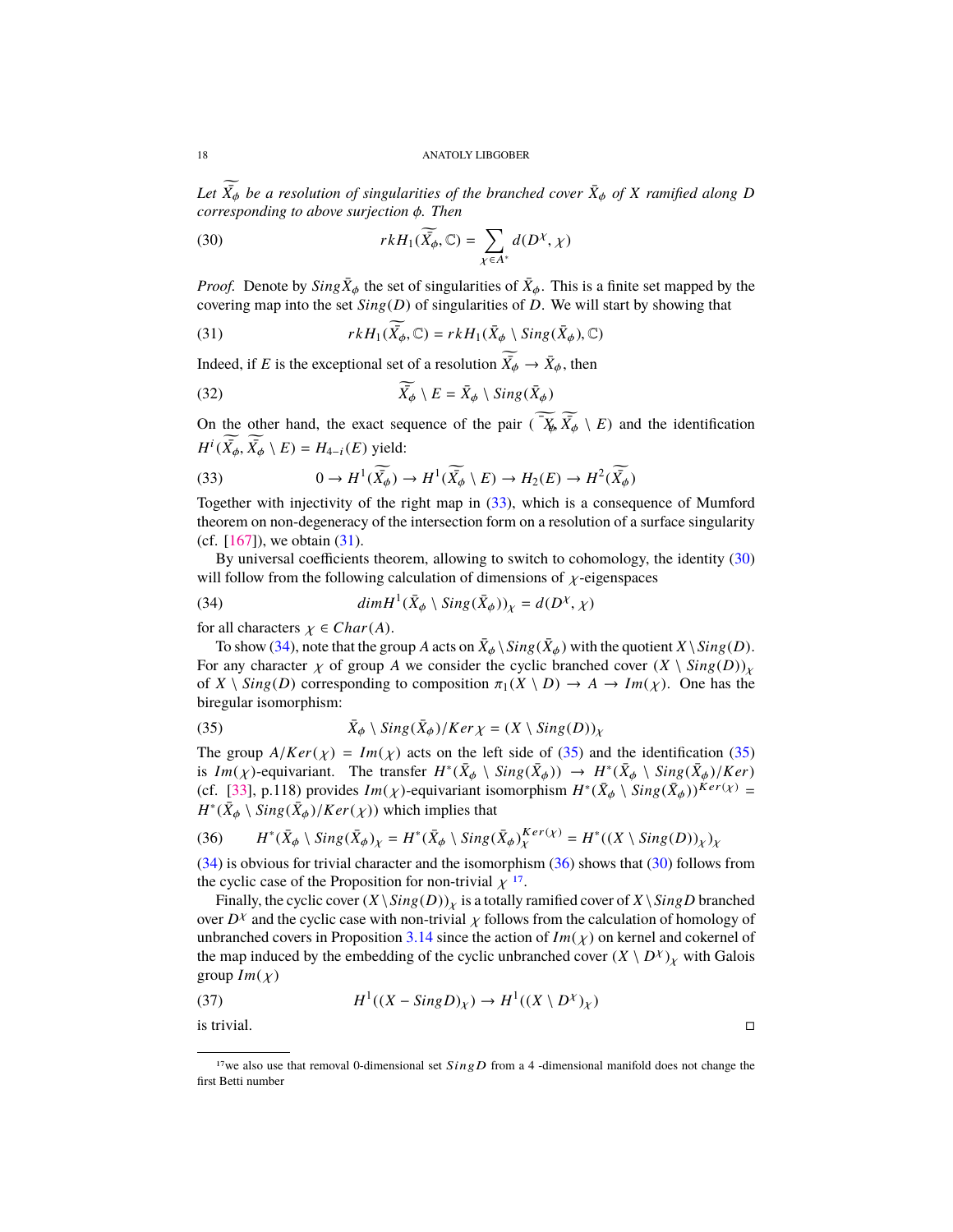<span id="page-18-6"></span>3.5.3. *Structure of characteristic varieties.* The central result on the structure of characteristic varieties of quasi-projective manifolds is obtained from their interpretation (cf. [\[117\]](#page-49-15)) as the jumping loci of the cohomology of local systems, which allows to apply deep Hodge theoretical methods [\[9\]](#page-46-5). It asserts that the irreducible components of characteristic varieties are a finite order cosets of subtori of  $Spec \mathbb{C}[H_1(X \setminus D, \mathbb{Z})]$  and that these components are the pull backs of the characteristic varieties of fundamental groups of curves via holomorphic maps. The origins of such correspondence are going back to deFranchis ([\[221\]](#page-53-1)), Beauville ([\[30\]](#page-46-6)), Green-Lazarsfeld ([\[103\]](#page-49-17)), Simpson ([\[195\]](#page-52-10)) in projective case with quasi-projective case being addressed by Arapura ([\[9\]](#page-46-5)). In a very special case when the quasi-projective manifold is a complement to an irreducible plane singular curve the assertion of the finitness of the order of cosets becomes the cyclotomic property of the roots of Alexander polynomials ([\[129\]](#page-50-1), cf.Theorem [3.3\)](#page-8-0) and does not require Hodge theory (unlike the Theorem [3.16\)](#page-18-0). We shall quote an orbifold version (cf. [\[19\]](#page-46-7)) of this correspondence between the holomorphic maps and the components of characteristic varieties

<span id="page-18-0"></span>**Theorem 3.16.** (cf.[\[9\]](#page-46-5),[\[19\]](#page-46-7)). Let  $\mathcal{V}_i^1(X \setminus D)^{irr}$  be an irreducible component of jumping *locus of 1-dimensional cohomology of a smooth quasi-projective variety*  $X \setminus D$ *. Then*  $\mathcal{V}^1$  (X \ D)<sup>irr</sup> is a coset of finite order of a subtorus of the commutative algebraic group  $\mathcal{S}pec\mathbb{C}[H_1(X \setminus D, \mathbb{Z})]$ *. Moreover, there exist an orbifold curve*  $C^{\alpha r}$ *b, an irreducible component*  $\mathcal{R}(\pi^{\alpha r}b(C^{\alpha r}b))$ <sup>*irr*</sup> and holomorphic orbifold man  $f : X \setminus D \to C^{\alpha r}b$  such *ponent*  $V_i(\pi_i^{orb}(C^{orb}))^{irr}$  *and holomorphic orbifold map*  $f : X \setminus D \to C^{orb}$  *such*  $Q_i(x) \cap Nirr = f^*(Q_i(\pi_f) \cap C^{orb}) \cap (i \in \mathbb{N})$  $V_i^1(X \setminus D)^{irr} = f^*(V_i(\pi_1^{orb}(C^{orb}))^{irr}).$ 

**Corollary 3.17.** *The array of Betti numbers of finite abelian covers of X branched over D determines the characteristic varieties of the fundamental group of the complement.*

*Proof.* Translated subgroups are specified by the points of finite order on the torus which they contain. A point  $\chi$  of the finite order belongs to the *i*-th characteristic variety if and only if the multiplicity of  $\chi$  in the cyclic cover corresponding to the group  $Im(\chi)$  is at least *i*. The claim follows.

A very important application of translated subgroup property is that it provides a necessary conditions on a group be quasi-projective i.e. to be a fundamental group of a smooth quasi-projective variety. For application of these and ideas from different ideas, not discussed here, to the problem of characterisation of quias-projective and quasi-Kahler groups (in particular the comparison with the fundamental groups of 3-manifolds) see: [\[133\]](#page-50-12), [\[76\]](#page-48-14), [\[77\]](#page-48-15), [\[19\]](#page-46-7), [\[10\]](#page-46-0), [\[124\]](#page-49-18), [\[91\]](#page-48-16),[\[32\]](#page-46-8)

<span id="page-18-5"></span>3.6. **Isolated non-normal crossings.** A generalization of results on Alexander invariants from sections [3.1-](#page-6-2) [3.5](#page-15-5) providing invariants of the homotopy type beyond fundamental groups was proposed in [\[141\]](#page-50-13). The starting point is the following:

<span id="page-18-1"></span>**Theorem 3.18.** (cf. [\[141\]](#page-50-13)*, Th. 2.1) Let*  $X$ *, dimX* > 2 *be a smooth simply connected projective variety and let D be a divisor such that all its irreducible components are smooth and ample. Then*  $\pi_1(X \setminus D)$  *is abelian and*  $\pi_i(X \setminus D) = 0$  *for*  $2 \le i \le dimX - 1$ *.* 

This theorem and Lefschetz hyperplane sections theorem have the following as an immediate corollary:

<span id="page-18-4"></span>**Corollary 3.19.** ([\[141\]](#page-50-13)*)* Let *X* be as in Theorem [3.18,](#page-18-1) let  $D = \bigcup_{i=1}^{r} D_i$  be a divisor with *ample irreducible components and let N NC*(*D*) *be the subvariety of X consisting of points x* ∈ *X at which D fails to be a normal crossings divisor* <sup>[18](#page-18-2)</sup>*. Let s* =  $\dim NNC(D)$  <sup>[19](#page-18-3)</sup>

<span id="page-18-2"></span><sup>&</sup>lt;sup>18</sup>We call *D* a divisor with isolated non-normal crossings, if dim  $NNC(D) = 0$ .

<span id="page-18-3"></span><sup>&</sup>lt;sup>19</sup>the convention is that if  $x \notin D$  then D does have normal crossing at x and the dimension of empty set is -1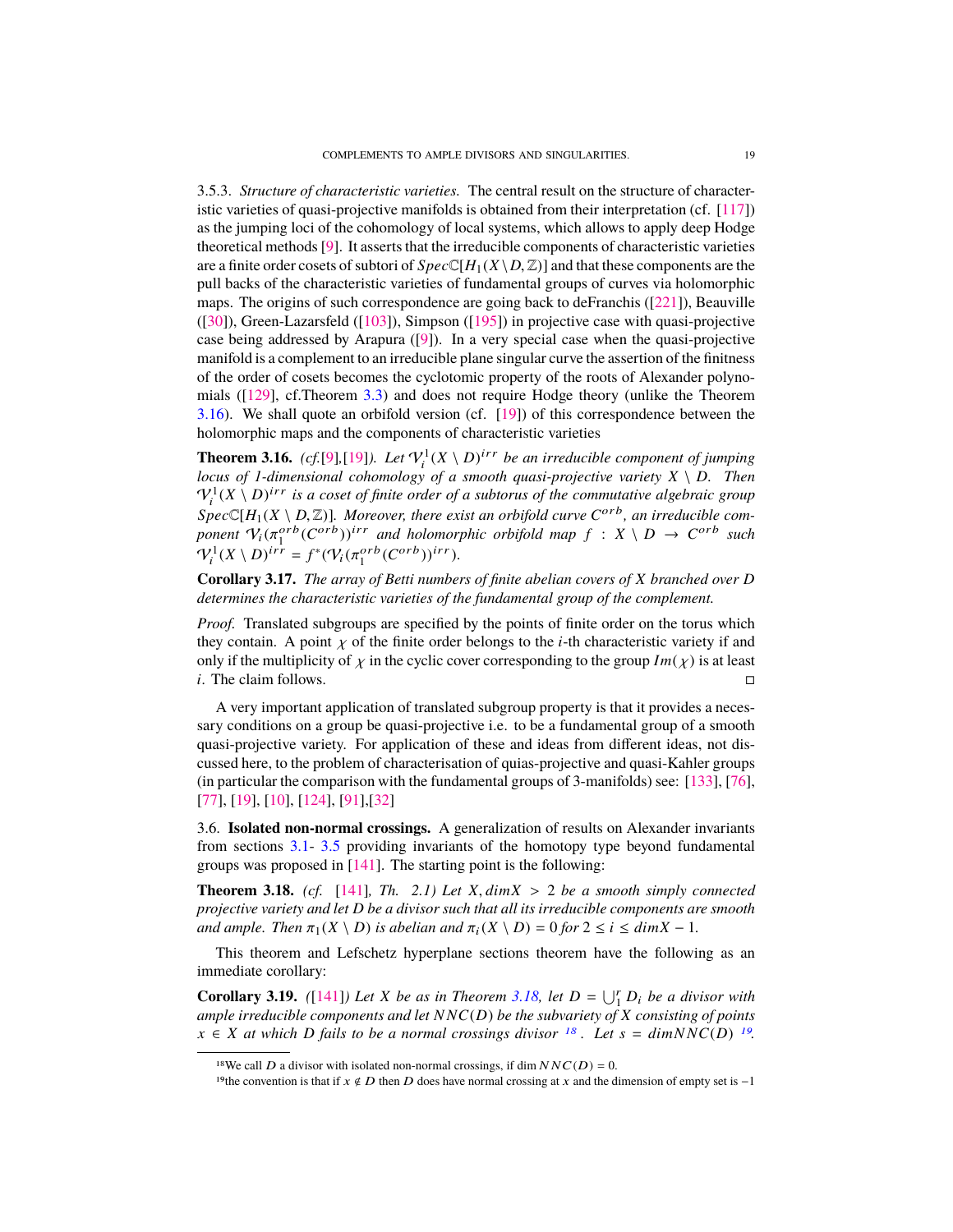<span id="page-19-1"></span>*Then*  $\pi_i(X \setminus D) = 0$  *for*  $i \leq d - s - 2$ *. Moreover, if*  $H = \bigcap_{i=1}^s H_i$  *is a sufficiently general intersection of very annual divisors on X* then  $D \cap H$  *is a divisor on*  $X \cap H$  *with isolated intersection of very ample divisors on X then*  $D \cap H$  *is a divisor on*  $X \cap H$  *with isolated non normal crossings and*

(38) 
$$
\pi_i(X \setminus D) = \pi_i((X \setminus D) \cap H) \quad i \leq d - s - 1
$$

*In particular the first non-trivial homotopy group of the complement to a divisor with ample components can be calculated using the divisor*  $D \cap H$  *with isolated non-normal crossings on H.*

The high dimensional analogs of the results on the Alexander invariants of the complement to curves described in [\[141\]](#page-50-13) give a similar description of the homotopy group  $\pi_{d-1}(X \setminus D)$  where *X* as in Theorem [3.18,](#page-18-1) *D* is a divisor with ample components but now *D* is allowed to have *isolated* non normal crossings (INNC) i.e.  $\dim NNC(D) = 0$ . The role of the first homology of the infinite abelian cover in the case of complements to curves is played by the first non-vanishing homotopy group  $\pi_i(X \setminus D)$ ,  $i > 1$ . In fact one has the identification:

(39) 
$$
H_{dim X-1}(\widetilde{X \setminus D}, \mathbb{Z}) = \pi_{dim X-1}(X \setminus D)
$$

where  $X \setminus D$  is the universal (hence also universal abelian, cf. theorem [3.18\)](#page-18-1) cover of  $X \setminus D$ . The  $\mathbb{Z}[\pi_1(X \setminus D)]$ -module structure equivalently can be obtained using the Whitehead product (cf. [\[141\]](#page-50-13)) and the characteristic variety of  $X \setminus D$  in dimension  $dim X - 1$  is the support of the module  $\pi_{\dim X-1}(X \setminus D) \otimes \mathbb{C}$ .

In the case when a point in  $NNC(D)$  belongs to only one component, failure to be normal crossing means that the point is just an isolated singularity of *D*. In this case the local information about the Alexander invariants is contained in the Milnor fiber of the singularities of *D* and includes the characteristic polynomial of the monodromy as well as some the Hodge theoretical invariants (cf. [\[141\]](#page-50-13)). Reducible analog of isolated singularities are isolated non-normal crossings i.e. the intersections of hypersurfaces which are smooth and transversal everywhere except for a single point. It turns out that many features of isolated singularities described by J.Milnor in [\[163\]](#page-51-14) have counterparts in INNC case. They include the analogs of high connectivity of Milnor fibers, analogs of monodromy action on the cohomology, its cyclotomic properties and others.

To be specific, recall that if  $f(x_0, ..., x_n) = 0$  is a germ of an isolated singularity,  $V_f$  is zero set  $B$  is a small hall about the singular point of  $f$ ,  $\partial B$  is the boundary sphere its zero set,  $B_{\epsilon}$  is a small ball about the singular point of *f*,  $\partial B_{\epsilon}$  is the boundary sphere then we have the following: [20](#page-19-0)

**Theorem 3.20.** *(cf.*[\[163\]](#page-51-14)*) (i) The complement*  $B_{\epsilon} \setminus (V_f \cap B_{\epsilon})$  *is homotopy equivalent to*  $\partial B_{\epsilon} \setminus (V_f \cap \partial B_{\epsilon}).$ 

 $(iii)$  There is a locally trivial fibration  $\partial B_{\epsilon} \cap (V_f \cap \partial B_{\epsilon}) \to S^1$ , with the fiber (i.e. the linear fiber) being homotony equivalent to a wedge of spheres of dimension n *Milnor fiber) being homotopy equivalent to a wedge of spheres of dimension n.*

**Corollary 3.21.** *If*  $f(x_0, ..., x_n)$  *is a germ of isolated singularity, then the universal cyclic cover of*  $B_{\epsilon} \setminus (B_{\epsilon} \cap V_f)$  *is homotopy equivalent to a finite wedge of spheres of dimension n. Moreover, the action of the deck transformation on the homology of the universal cyclic cover coincides with the action of the monodromy operator on the homology of the Milnor fiber. In particular, the characteristic polynomial of the monodromy coincides with the Alexander polynomial of*  $\partial B_{\epsilon} \setminus (V_f \cap \partial B_{\epsilon})$ *.* 

A generalization of these results to multi-component germs is as follows (which is the local counterpart of Corollary [3.19\)](#page-18-4):

<span id="page-19-0"></span><sup>&</sup>lt;sup>20</sup>only the last claim in (ii) requires singularity of  $f$  to be isolated.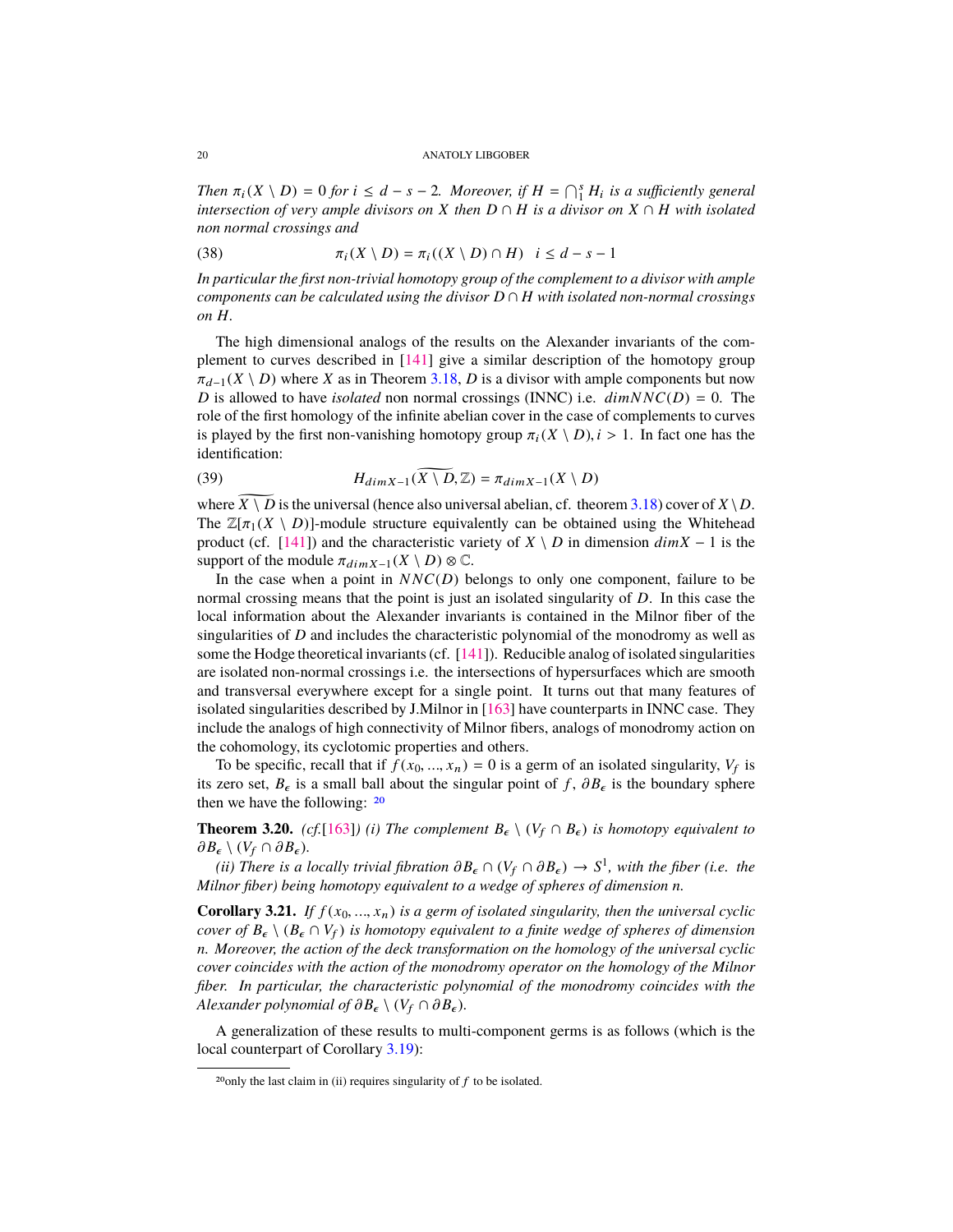<span id="page-20-3"></span>**Theorem 3.22.** *(cf.* [\[140\]](#page-50-6)*)* Let  $X_r$  be a germ  $f_1(x_0, ..., x_n) \cdot ... \cdot f_r(x_0, ..., x_n) = 0$  of a *hypersurface which is product of <sup>r</sup> irreducible germs. Then for <sup>n</sup>* > <sup>1</sup>

(40) 
$$
\pi_1(\partial B_{\epsilon} \setminus (X_r \cap \partial B_{\epsilon})) = \mathbb{Z}^r \quad \pi_i(\partial B_{\epsilon} \setminus (X_r \cap \partial B_{\epsilon})) = 0 \quad 2 \leq i \leq n-1
$$

The role of the Milnor fiber is now played by the universal abelian  $2<sup>1</sup>$  cover of the complement  $\partial B_{\epsilon} \setminus (X_r \cap \partial B_{\epsilon})$  and the monodromy action is replaced by the action of fundamental group of the complement to INNC germ on the universal abelian cover via deck transformations. The homology  $H_n(\partial B_\epsilon \setminus (X_r \cap \partial B_\epsilon), \mathbb{C})$  is equipped with the action of the group algebra  $\mathbb{C}[H_1(\partial B_\epsilon \setminus (X_r \cap \partial B_\epsilon))]$ . The  $H_1(\partial B_\epsilon \setminus (X_r \cap \partial B_\epsilon), \mathbb{Z})$ -action can be, as in global case, identified the Whitehead product of the elements of  $\pi_n(\partial B_\epsilon \setminus (X_r \cap \partial B_\epsilon))$ with the elements of  $\pi_1(\partial B_\epsilon \setminus (X_r \cap \partial B_\epsilon)) = H_1(\partial B_\epsilon \setminus (X_r \cap \partial B_\epsilon))$ . The group ring of the latter is the ring of Laurent polynomials and the role of the characteristic polynomial of the monodromy is played by the subvariety of the torus  $Spec\mathbb{C}[H_1(\partial B_\epsilon \setminus (X_r \cap \partial B_\epsilon))]$ which is the support of this module  $([81])$  $([81])$  $([81])$ .

<span id="page-20-2"></span>**Example 3.23.** (cf. [\[140\]](#page-50-6)) Let  $f_{di}(x_0, ..., x_n) = 0, i = 1, ..., r$  be the equations of smooth sufficiently general hypersurfaces in  $\mathbb{P}^n$ . Then the union in  $\mathbb{C}^{n+1}$  of cones over these r sufficiently general hypersurfaces in  $\mathbb{P}^n$ . Then the union in  $\mathbb{C}^{n+1}$  of cones over these *r* hypersurfaces is isolated non-normal crossing. The support of this module is the zero set of  $t_1^d \cdot ... \cdot t_r^{d_r} - 1 = 0.$ 

**Example 3.24.** Let  $f_1(x, y)$ .... $f_r(x, y)$  be a germ of reducible curve in  $\mathbb{C}^2$ . The support of the universal abelian cover of the complement to the link coincides the zero set of the of the universal abelian cover of the complement to the link coincides the zero set of the multivariable Alexander polynomial of the link. Further properties of this support and its Hodge theoretical properties are discussed in [\[39\]](#page-47-9), [\[40\]](#page-47-10).

We refer to the work [\[141\]](#page-50-13) Sections 5 and 6 for description of the structure of characteristic varieties of *global* INNC in terms of the homotopy groups of local INNC (of germs), as well as the relationship between the cohomology of local systems, the homology of branched cover and the translated subgroups of  $Spec\mathbb{C}[\pi_1(X \setminus D)]$  which are the irreducible components of  $\text{Supp} \pi_{\text{dim} X-1}(X \setminus D) \otimes \mathbb{C}$ . The divisibility relations extending the divisibility theorem from section [3.2](#page-8-3) to the case of hypersurfaces in  $\mathbb{P}^n$  with isolated singularities, the Thom Sebastiani theorems for the orders of the homotopy groups and other results on the topology of the complements to are discussed in [\[134\]](#page-50-7). For some results in non-isolated case, cf. Section [3.8.](#page-21-0)

3.7. **Twisted Alexander Invariants.** A generalization of Alexander polynomials was proposed in the context of knot theory which uses as an additional input a linear representation of the fundamental group (cf. [\[123\]](#page-49-19) for a discussion of this generalization). A twisted version of Alexander polynomials of algebraic plane curves was considered in [\[44\]](#page-47-6). In [\[143\]](#page-50-2) a multivariable extension of this construction called *a characteristic varieties of a CW complex twisted by a unitary representation* was defined as follows.

Let  $\pi$  :  $\pi_1(X) \to U(V)$  be a unitary representation of the fundamental group of a CW complex such that  $H_1(X,\mathbb{Z})$  is a free abelian group of a positive rank <sup>[22](#page-20-1)</sup>. Here *V* is a complex vector space endowed with a Hermitian bilinear form and viewed as a left  $\mathbb{C}[\pi_1(X)]$ -module. Let  $\bar{X}$  be the universal cover of X. For a (left or right) module *M* over the algebra  $\mathbb{C}[\pi_1(X)]$  (which is associative but possibly non-commutative), we denote by  $M^{\flat}$  the module obtained by restriction of the coefficients to the group algebra  $\mathbb{C}[\pi_1'(X)] \subset \mathbb{C}[\pi_1(X)]$  of the commutator subgroup  $\pi_1'(X)$  of  $\pi_1(X)$ . Let  $C_*(\tilde{X})$  denotes

<span id="page-20-0"></span><sup>&</sup>lt;sup>21</sup>which is also the universal cover for  $n \ge 2$  since the fundamental group is abelian in this case

<span id="page-20-1"></span><sup>&</sup>lt;sup>22</sup>torsion freeness condition of  $H_1(X, \mathbb{Z})$  is introduced to simplify the exposition.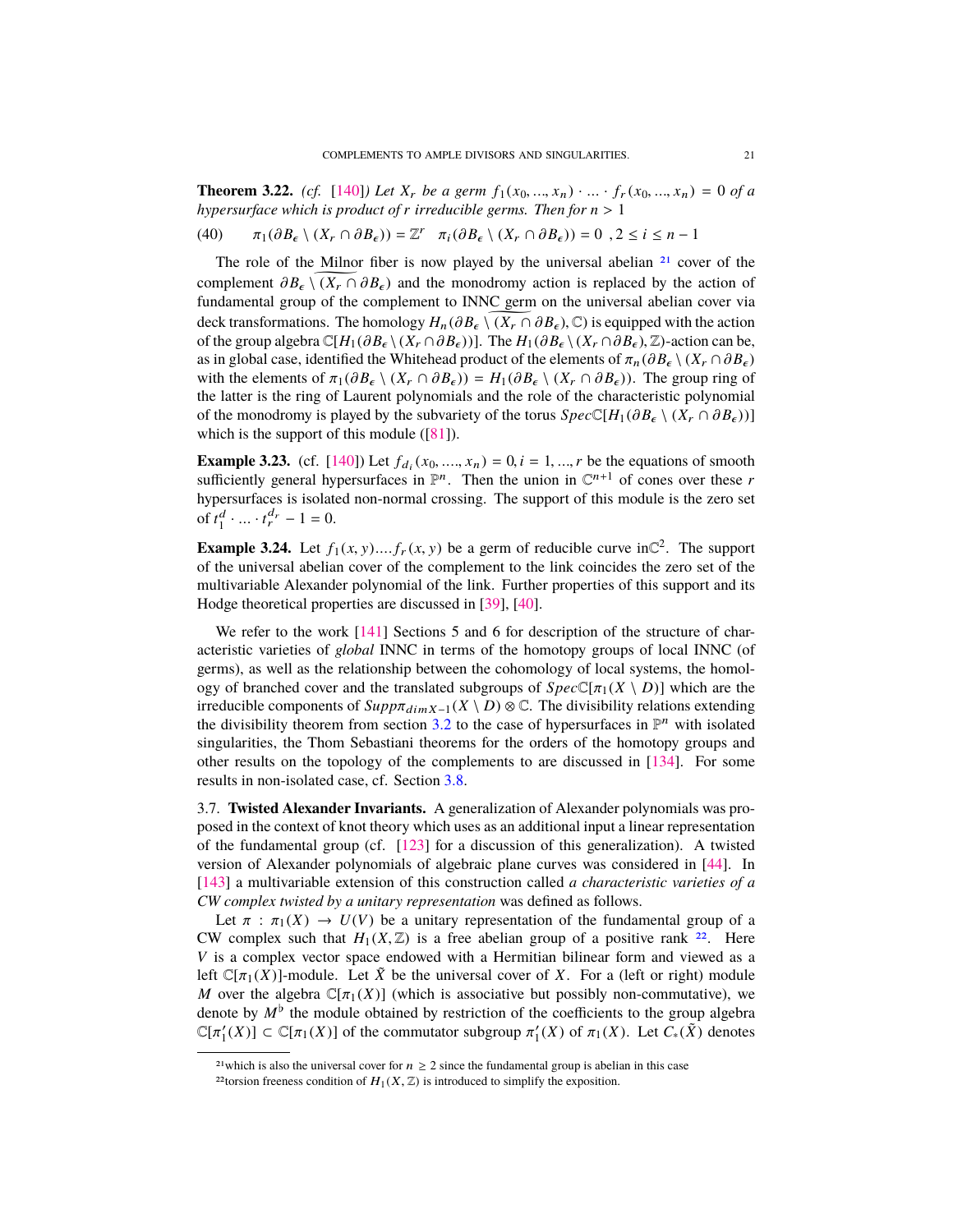<span id="page-21-2"></span>chain complex of  $\tilde{X}$  endowed with the natural structure of (a right)  $\mathbb{C}[\pi_1(X)]$ -module. Consider the following complex of tensor products of  $\mathbb{C}[\pi_1'(X)]$ -modules.

<span id="page-21-1"></span>(41) 
$$
C_*(\tilde{X})^{\flat} \otimes_{\mathbb{C}[\pi'_1(X)]} V^{\flat} : g(c \otimes v) = cg^{-1} \otimes gv
$$

The group  $\pi_1(X)$  acts on the module [\(41\)](#page-21-1) and the restriction of this action to the commutator homology of the complex [\(41\)](#page-21-1). We denote the resulting homology modules as  $H_i(X_{ab}, V_{ab})$  $\frac{1}{2}(X)$  is trivial. Hence [\(41\)](#page-21-1) obtains the structure of  $\mathbb{C}[H_1(X,\mathbb{Z})]$ -module. It passes to the complex (41) We denote the resulting homology modules as  $H_1(Y, Y, Y)$ 

**Definition 3.25.** The support of  $\mathbb{C}[H_1(X,\mathbb{Z})]$ -module  $\Lambda^l H_i(\tilde{X}_{ab}, V_{ab})$  we call *the*  $\rho$ *-twisted* degree *i* Lth characteristic variety of X This is a subvariety of the torus Spec $\mathbb{C}[H_1(X,\mathbb{Z})]$ *degree i*, *l*-th characteristic variety of *X* This is a subvariety of the torus  $Spec \mathbb{C}[H_1(X, \mathbb{Z})]$ which we denote as  $Ch_i^l(X, \rho)$ .

In the case when  $rkH_1(X, \mathbb{Z}) = 1$  the support is a finite subset of  $\mathbb{C}^*$  and hence the zero of a unique monic polynomial of degree  $Card(Ch^l(X, \alpha))$ . More generally a surjection set of a unique monic polynomial of degree  $Card(Ch_i^l(X, \rho))$ . More generally, a surjection  $\epsilon : H_i(Y | \mathbb{Z}) \to \mathbb{Z}$  defines the surjection of the group algebras and hence the embedding  $\epsilon: H_1(X, \mathbb{Z}) \to \mathbb{Z}$  defines the surjection of the group algebras and hence the embedding unique monic polynomial of minimal degree having in  $\mathbb{C}^*$  the roots  $(Im \epsilon^*) \cap Ch_n^l(X, \rho)$ .<br>We refer to [143] Sect. 5 for other results on the relation between the twisted Alexande <sup>∗</sup>:  $\mathbb{C}^* = Spec \mathbb{C}[\mathbb{Z}] \rightarrow Spec \mathbb{C}[H_1(X, \mathbb{Z})]$ . The Alexander polynomial  $\Delta_n^l(X, \rho, \epsilon)$  is the nonic polynomial of minimal degree having in  $\mathbb{C}^*$  the roots  $(lme^*) \circ Ch^l(X, \alpha)$ 

We refer to [\[143\]](#page-50-2) Sect. 5 for other results on the relation between the twisted Alexander polynomials and characteristic varieties in the context of complements to plane curves. For example the cyclotomic property of the roots of Alexander polynomials becomes the following: the roots of a  $\rho$ -twisted Alexander polynomial belong to a cyclotomic extension of the extension of  $\mathbb Q$  generated by the eigenvalues of  $\rho$  (cf. [\[143\]](#page-50-2), Th. 5.4).

<span id="page-21-0"></span>3.8. **Alexander Invariants of the complements without isolatedness properties.** Investigations of the Alexander invariants of the complements to hypersurfaces with isolated singularities which were discussed in sections [3.1,](#page-6-2) [3.2,](#page-8-3) [3.5](#page-15-5) and [3.6](#page-18-5) were extended to the case of hypersurfaces with non-isolated singularities and further to smooth quasi-projective varieties by L.Maxim and his collaborators (cf. [\[158\]](#page-51-9), [\[151\]](#page-50-14),[\[148\]](#page-50-15)). The *D*-modules (cf. [\[186\]](#page-52-11),[\[192\]](#page-52-12)), the category of complexes of constructible sheaves, the perverse sheaves and peripheral complex (going back to  $[41]$  and first studied in this context in  $[158]$ ) are the key technical tools used by these authors. We will review two most important outcomes of this approach: propagation of characteristic varieties and extension of divisibility theorem for Alexander polynomials. The propagation property of characteristic varieties was first noticed in the context of arrangements of hyperplanes (cf. [\[82\]](#page-48-17), [\[71\]](#page-48-18)) and extended further in [\[149\]](#page-50-16),[\[150\]](#page-50-17). The key observation is pure topological and concerns the spaces satisfying a version of cohomological duality.

**Definition 3.26.** (cf. [\[31\]](#page-46-9), [\[71\]](#page-48-18), [\[149\]](#page-50-16)) Let *X* be a finite CW complex and  $G = \pi_1(X, x_0)$ ,  $x_0 \in$ *X*. A topological space is called a duality space of dimension *n* if  $H^p(X, \mathbb{Z}[G]) = 0, p \neq n$ <br>and  $H^n(X, \mathbb{Z}[G])$  is non-zero and torsion free. A spaces *X* is called *an abelian* duality and  $H^{n}(X, \mathbb{Z}[G])$  is non-zero and torsion free. A spaces *X* is called *an abelian* duality space if for  $A = H(X \mathbb{Z})$  one has  $H^{p}(X, A) = 0$   $p \neq n$  and  $H^{n}(X, A) \neq 0$  is torsion free. space if for  $A = H_1(X, \mathbb{Z})$  one has  $H^p(X, A) = 0, p \neq n$  and  $H^n(X, A) \neq 0$  is torsion free.

**Theorem 3.27.** *(cf.* [\[150\]](#page-50-17)*, Theorem 3.16) Let X be an abelian duality space of dimension n.* Then the cohomology jumping loci of the characters of the fundamental group  $\pi_1(X)$ *satisfy the following properties (the so call propagation package (*[\[149\]](#page-50-16)*,*[\[150\]](#page-50-17)*):*

(*i*) Propagation: Subvarieties  $V^{i}(X)$  form descending chain:

(42) 
$$
\mathcal{V}^n(X) \supseteq \mathcal{V}^{n-1}(X) \supseteq \dots \supseteq \mathcal{V}^0(X)
$$

*(ii) Codimension bound:*

codim $V^{n-i} \geq i$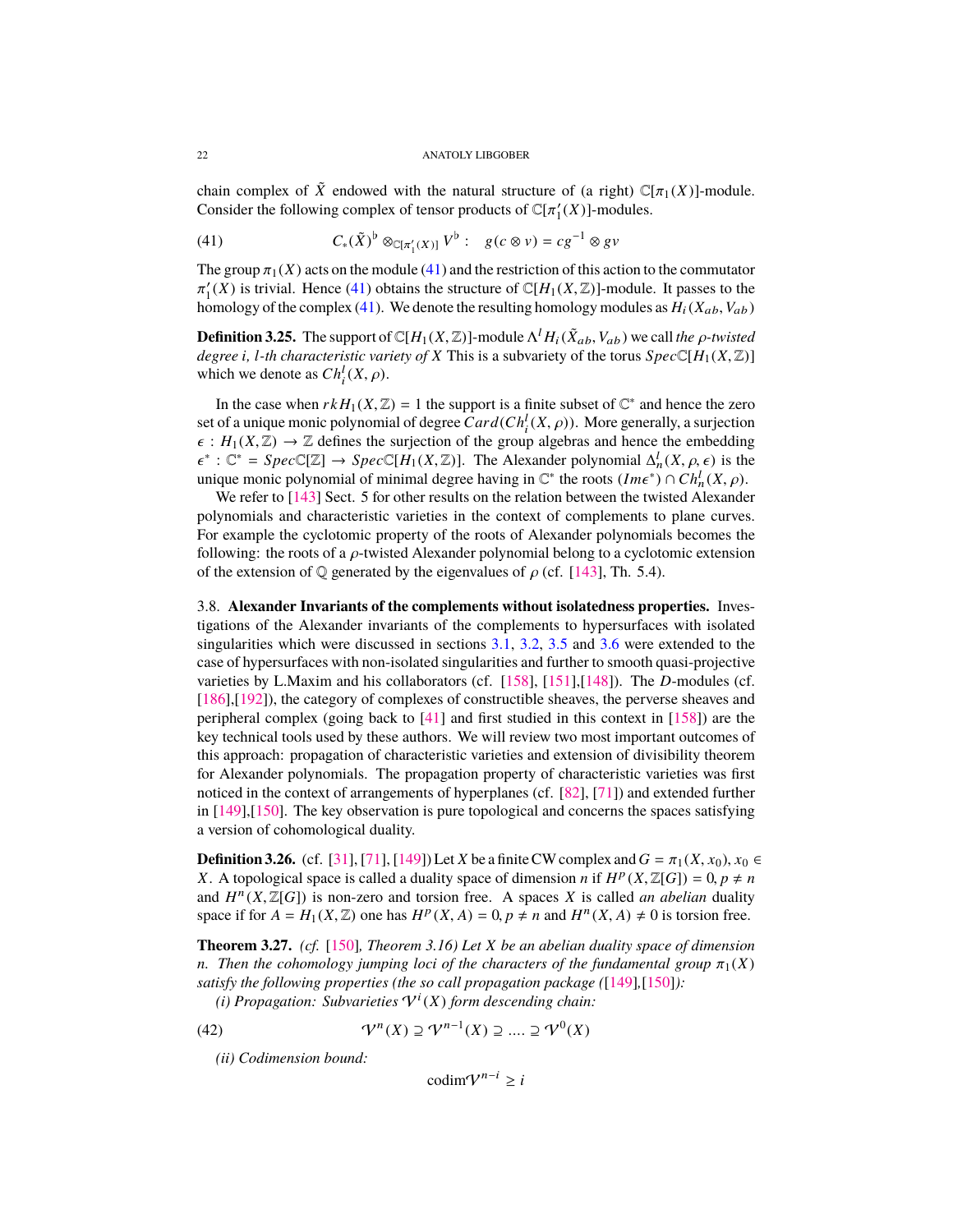<span id="page-22-1"></span>*(iii) Irreducible components: if V is an irreducible component of codimension d in*  $\mathcal{V}^n(X)$  then  $V \subset \mathcal{V}^{n-d}$ 

*(iv) Generic vanishing: for characters*  $\rho$  *of the fundamental group*  $\pi_1(X)$  *in a Zariski open set in*  $Hom(\pi_1(X), \mathbb{C}^*)$  *one has*  $H^i(X, L_\rho) = 0$  *for*  $i \neq dimX$ .<br>(*v*) *Signed Eular characteristic property:*  $(-1)^{dimX} y(X) > 0$ .

- (*v*) Signed Euler characteristic property:  $(-1)^{\dim X} \chi(X) > 0$ <br>(*vi*) Retti numbers inequality:  $h_1(Y) > 0$  for  $0 \le i \le n$  and  $h_1$
- *(vi) Betti numbers inequality:*  $b_i(X) > 0$  *for*  $0 \le i \le n$  *and*  $b_1(X) \ge n$ *.*

Use of jump loci of constructible complexes on semi-abelian varieties (which are Albanese varieties of *X* is appropriate sense) is the key step in the proof of this result.

This theorem suggests the problem of identifying the abelian duality spaces. In this direction one has the following:

**Theorem 3.28.** *(cf.* [\[149\]](#page-50-16)*) (i) Let X a compact Kahler manifold which is abelian duality space. Then X is biholomorphic to an abelian variety.*

*(ii)* Let *X* be quasi-projective manifold, such the albanese map  $X \to Alb(X)$  is proper. *Then X is an abelian duality space. In particular a complement to a union of hypersurfaces in* C n *satisfies the propagation package.*

Next we will describe the identity having as a special case the divisibility relation between product of local Alexander polynomials of singularities and the global Alexander polynomial from section [3.2](#page-8-3) in the case of curves and in [\[134\]](#page-50-7) in higher dimensions. Let  $f(z_0, ..., z_{n+1}) = 0$  be a homogeneous polynomial of degree *d* having as its zero set the hypersurface  $V_f \nightharpoonup P^{n+1}$  and let  $f_d(z_1, ..., z_d) = f(0, z_1, ..., z_{n+1})$  be the equation of the intersection of  $V_c$  with the hypersurface  $H$  at infinity. The man intersection of  $V_f$  with the hyperplane  $H_\infty$  at infinity. The map

<span id="page-22-0"></span>(43) 
$$
f: \mathbb{P}^{n+1} \setminus (H_{\infty} \cup V_f) \to \mathbb{C}^*
$$

which is the restriction of  $f : \mathbb{C}^{n+1} = \mathbb{P}^{n+1} \setminus \mathbb{P}^n \to \mathbb{C}$  given by  $(1, z_1, ..., z_{n+1}) \to$ *f* (1, *z*<sub>1</sub>, ..., *z*<sub>n+1</sub>) allows to define the infinite cyclic cover  $\mathbb{P}^{n+1}\setminus (H_\infty \cup V_f)$  corresponding to the kernel of the man  $\pi$  ( $\mathbb{P}^{n+1}\setminus (H_\infty \cup V_f) \to \pi$  is  $(\mathbb{C}^*) = \mathbb{Z}$  induced by (43). For to the kernel of the map  $\pi_1(\mathbb{P}^{n+1} \setminus (H_\infty \cup V_f) \to \pi_1(\mathbb{C}^*) = \mathbb{Z}$  induced by [\(43\)](#page-22-0). For each  $1 \le i \le n$  one has a well defined (up to a unit of  $\mathbb{C}[t, t^{-1}]$ ) polynomial  $\Delta_i(t)$  which is the order of the  $\mathbb{C}[t, t^{-1}]$ -module  $H_i(\mathbb{P}^{n+1}\setminus (H_\infty \cup V_f))$  (cf. [\[158\]](#page-51-9)). Let  $\psi_f \mathbb{Q}_{\mathbb{C}^{n+1}}$ denotes Deligne's nearby cycles complex associated to *f* and let  $\psi_i(t)$  be the order of  $H^{2n+1-i}(V_f \cap \mathbb{C}^{n+1}, \psi_f \mathbb{Q}_{\mathbb{C}^{n+1}})$ . Note that  $\Delta_i(t) = \psi_i(t)$  *f or i* < *n* and  $\Delta_n(t)$  divides  $\psi_n$ . Let  $h(t)$  be the characteristic polynomial of the Milnor fiber  $f_d(z_1, ..., z_{n+1}) = 1$ . The final ingredient is the determinant *det*φ of the bilinear form:

(44) 
$$
H_{n+1}(\mathbb{P}^{n+1} \setminus \widetilde{(H_{\infty} \cup V_f)}, \mathbb{Q}(t)) \otimes H_{n+1}(\mathbb{P}^{n+1} \setminus \widetilde{(H_{\infty} \cup V_f)}, \mathbb{Q}(t)) \xrightarrow{\phi} \mathbb{Q}(t)
$$

given by  $(\alpha, \beta) \to \alpha \cdot i(\beta)$  where  $i : \partial(\mathbb{P}^{n+1} \setminus (H_\infty \cup V_f))) \to \mathbb{P}^{n+1} \setminus (H_\infty \cup V_f)$  is<br>the embedding of the boundary  $\partial(\mathbb{P}^{n+1} \setminus (H_\infty \cup V_f))$  of a small regular peighborhood of the embedding of the boundary  $\partial (\mathbb{P}^{n+1} \setminus (H_\infty \cup V_f))$  of a small regular neighborhood of  $V_{\leq n+1}$  and " i " is the Poincare pairing in the homology of the infinite cyclic cover (cf *V<sub>f</sub>* ∪ *H*<sub>∞</sub>, and " · " is the Poincare pairing in the homology of the infinite cyclic cover (cf. [\[162\]](#page-51-15)) of the pair  $((\mathbb{P}^{n+1} \setminus (H_\infty \cup V_f), (\partial \mathbb{P}^{n+1} \setminus (H_\infty \cup V_f)))$ . With these definitions one<br>can describe the relation between the global Alexander invariants and the data of the starta can describe the relation between the global Alexander invariants and the data of the starta of a singular hypersurface as follows.

**Theorem 3.29.** *(cf.* [\[151\]](#page-50-14)*)* Let  $f \in \mathbb{C}[x_1, ..., x_{n+1}]$  be defining polynomial of an affine *hypersurface*  $F \subset \mathbb{C}^{n+1}$ ,  $f_d$  be the top degree form of homogenization of f with corre*sponding Milnor fiber*  $F_h$  *and*  $h_i(t)$  *be the Alexander polynomial associated to*  $H_i(F_h)$ *. Let*  $\psi_n(t)$  denotes the Alexander module associated to  $H_c^{2n-i}(V_0, \psi_f \mathbb{Q}_{\mathbb{C}^{n+1}})$ . Finally, let  $\phi$  be *the intersection form on the infinite cover associated with f . Then*

(45) 
$$
h_n(t)\psi_n(t) = \delta_n(t)^2 det(\phi)
$$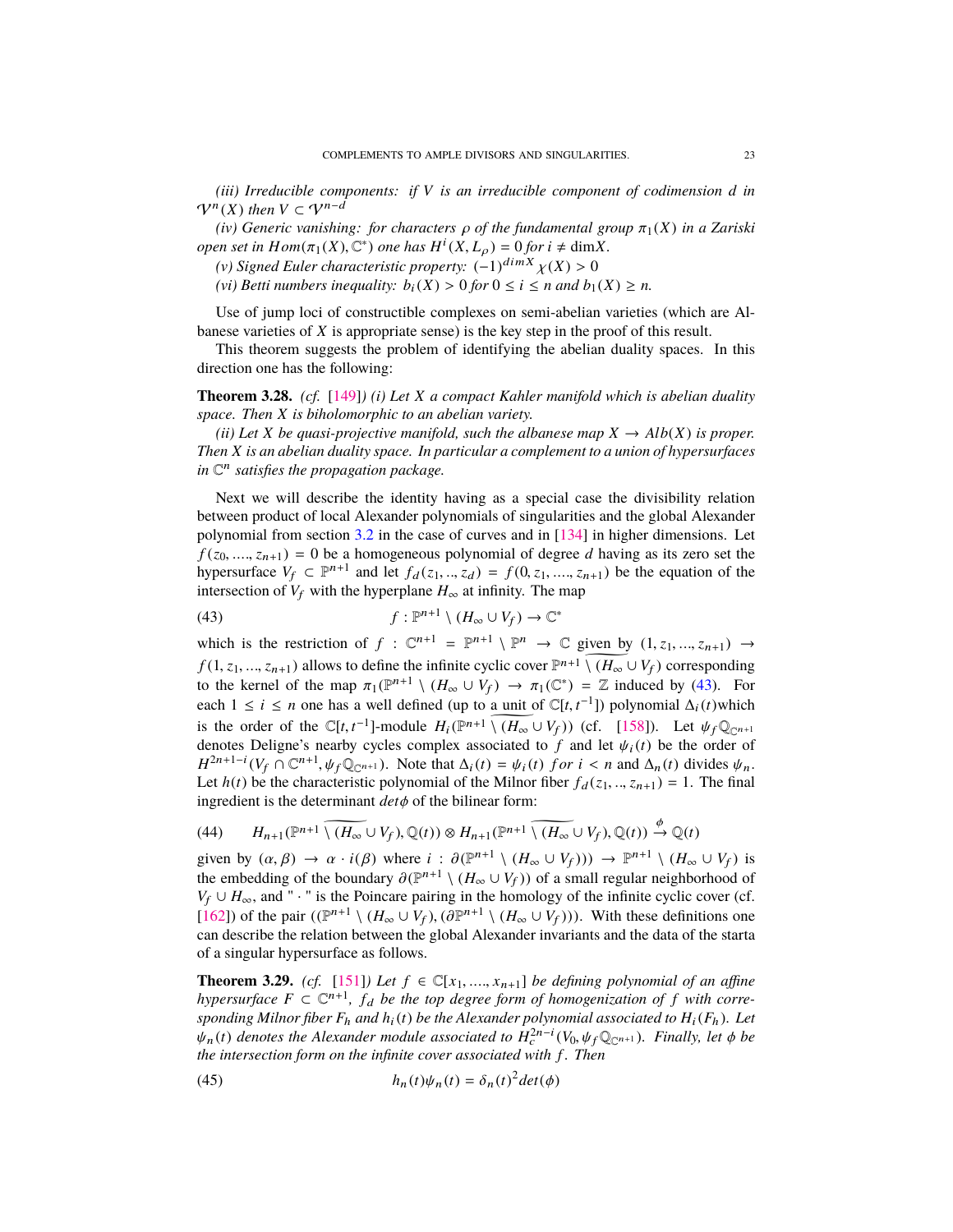<span id="page-23-7"></span>In the case when  $V_f$  is transversal to  $H_\infty$  and has only isolated singularities, this is translated into the following relation (cf.  $[151]$ ):

$$
(46)\quad (t-1)^{|e(\mathbb{P}^{n+1})(H_\infty \cup V_f))|+(-1)^{n+1}}(t^d-1)^{\frac{1}{d}((d-1)^{n+1}+(-1)^n)}\prod_{p\in Sing(V_f)}\Delta_p=\Delta_n^2det(\phi)
$$

i.e. one obtains topological interpretation of terms converting divisibility into equality. In the case of plane curves one recovers the result in [\[44\]](#page-47-6).

## 4. Ideals of quasiadjunction and multiplier ideals

<span id="page-23-0"></span>Now we will turn to calculation of components of characteristic varieties in terms of dimensions of linear systems determined by the singular points of the curve. For earlier expositions of this material in the case of plane curves cf. [\[142\]](#page-50-18) or [\[18\]](#page-46-10).

# <span id="page-23-6"></span>4.1. **Ideals and polytopes of quasi-adjunction.**

**Definition 4.1.** Let *X* be a complex *n*-dimensional manifold,  $P \in X$  be a point and let  $B_P$  be a small ball centered at *P*. Let *D* be a reduced divisor on *X* containing *P*, *f* ∈  $O_P$  be a reduced germ of a holomorphic function having *D* as its divisor and let  $f(x_1, ..., x_n) = f_1(x_1, ..., x_n) \cdot ... \cdot f_r(x_1, ..., x_n)$  be its prime factorization. Let

<span id="page-23-2"></span>(47) 
$$
(j_1, ..., j_r), (m_1, ..., m_r), 0 \le j_i < m_i
$$

be two arrays of integers. Consider abelian branched cover  $V_{m_1,...,m_r}$  of *B* ramified over *D*<br>and corresponding to the component wise reduction  $H(P_1 \n\setminus D \cap P_2 \n\setminus \mathbb{Z}) = \mathbb{Z}^r \longrightarrow \mathbb{Z}^r \mathbb{Z}^r$ and corresponding to the component-wise reduction  $H_1(B_P \setminus D \cap B_P, \mathbb{Z}) = \mathbb{Z}^r \to \bigoplus_{i=1}^r \mathbb{Z}/m_i \mathbb{Z}$ <br>(cf. Section 3.3) After selecting local coordinates near *P*, this cover can be viewed as (cf. Section [3.3\)](#page-10-0). After selecting local coordinates near *P*, this cover can be viewed as a germ at the origin in  $\mathbb{C}^{n+r}$  with coordinates  $(z_1, ..., z_r, x_1, ..., x_n)$  given by the local equations: equations:

(48) 
$$
z_1^{m_1} = f_1(x_1, ..., x_n), \dots, z_r^{m_r} = f_r(x_1, ..., x_n),
$$

The covering map of subvariety  $(48)$  onto  $B<sub>P</sub>$  is given by projection

<span id="page-23-5"></span><span id="page-23-1"></span>
$$
(z_1, ..., z_r, x_1, ..., x_n) \to (x_1, ..., x_n).
$$

The ideal of quasi-adjunction  $\mathcal{A}(f|j_1, ..., j_r|m_1, ..., m_r)$  of  $f(x_1, ..., x_n)$ , corresponding to the array [\(47\)](#page-23-2), is the ideal of germs  $\phi \in O_P$  in the local ring of *P*, such that the *n*-form

(49) 
$$
\omega_{\phi} = \frac{\phi(x_1, ..., x_n)dx_1 \wedge ... \wedge dx_n}{z_1^{m_1-j_1-1}....z_r^{m_r-j_r-1}}
$$

defined on the smooth locus of [\(48\)](#page-23-1), can be extended over a log resolution of [\(48\)](#page-23-1).

One shows that the ideal  $\mathcal{A}(f|_{i_1},...,i_r|m_1,...,m_r)$  is independent of a resolution of [\(48\)](#page-23-1) and that it depends only on the vector:

<span id="page-23-3"></span>(50) 
$$
\left(\frac{j_1+1}{m_1}, \dots, \frac{j_r+1}{m_r}\right) \in [0,1]^r \subset \mathbb{R}^r
$$

rather than on specific values of  $j_i, m_i$ . To see that dependence is only on [\(50\)](#page-23-3), let us<br>consider the following resolution of the germ  $(48)$ ; select a log-resolution consider the following resolution of the germ [\(48\)](#page-23-1): select a log-resolution

<span id="page-23-4"></span>(51) 
$$
\mu : (\tilde{X}, \tilde{D}) \to (B_P, B_P \cap D)
$$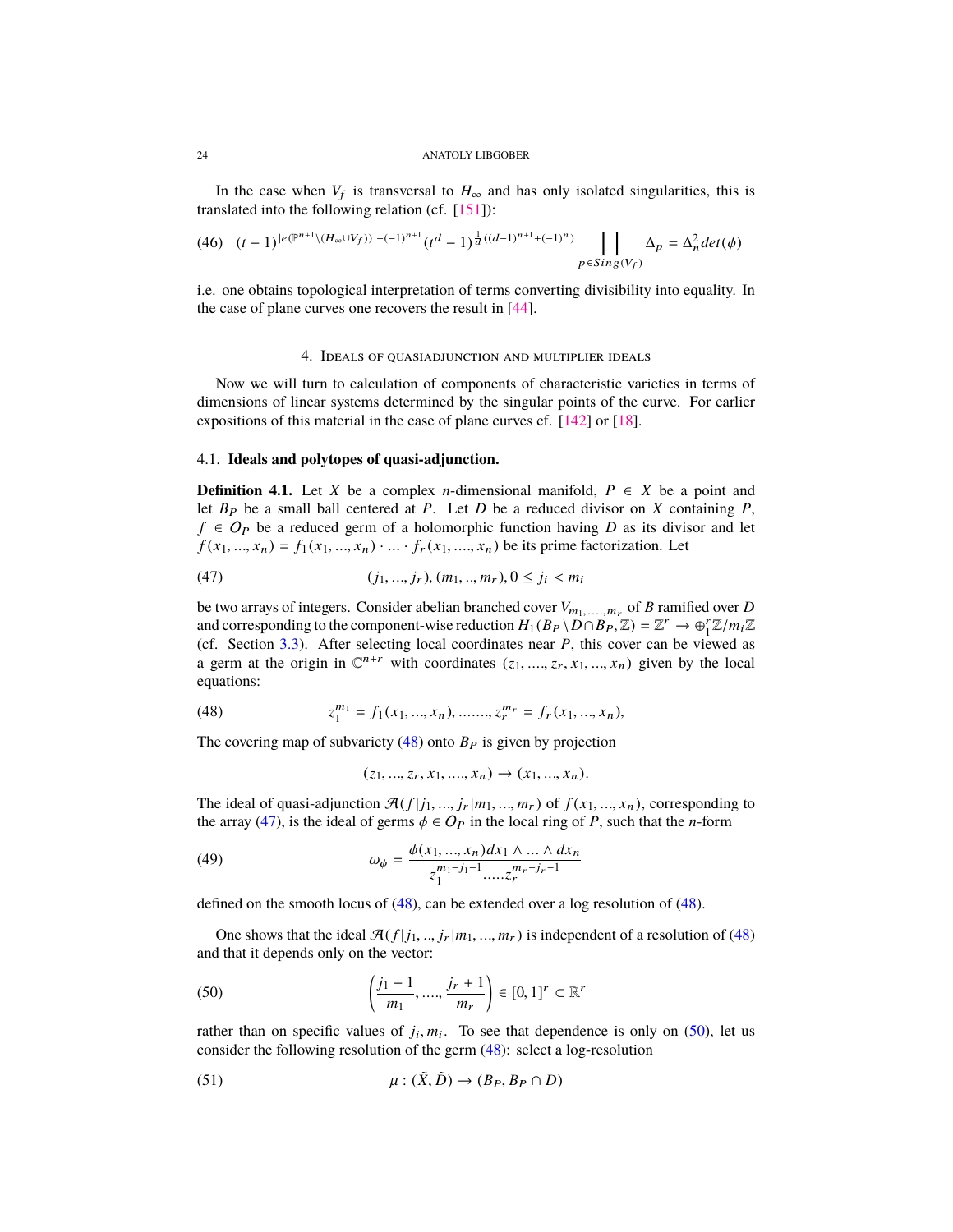<span id="page-24-3"></span>with the exceptional set  $E = \bigcup_{i=1}^{K} E_k$  i.e. assume that  $E \cup \mu^*(D)$  is a normal crossing divisor. Consider a resolution  $Y$  of the normalization  $\tilde{Y}$  of the fiber product divisor. Consider a resolution  $\chi_m$  of the *normalization*  $\tilde{X}_{m_1,...,m_r}$  of the fiber product  $\tilde{X} \times_X V_{m_1, \ldots, m+r}$ 

(52)  
\n
$$
\begin{array}{ccc}\n\chi_{m_1,\ldots,m_r} & \downarrow & \\
\bar{X}_{m_1,\ldots,m_r} & \downarrow & \\
\bar{X} \times_X V_{m_1,\ldots,m_r} & \to & V_{m_1,\ldots,m_r} \\
\bar{\pi}_{m_1,\ldots,m_r} & \downarrow & \pi_{m_1,\ldots,m_r} \\
\bar{X} & \to & \mathbb{C}^n\n\end{array}
$$

The normalization  $\tilde{X}_{m_1,...,m_r}$  has abelian quotient singularities and hence is Q-Gorenstein<br>Kaysanta log terminal (of [27]). In perticular an a form on the smooth logy of  $\tilde{Y}$ Kawamata log-terminal (cf. [\[27\]](#page-46-11)). In particular an *n*-form on the smooth locus of  $\bar{X}_{m_1, \dots, m_r}$ extends over exceptional locus of  $X_m \to X_{m_1,\dots,m_r}$  iff it is holomorphic on the smooth locus<br>of  $\tilde{Y}$  (of [102]) Let  $g_n = \alpha r d$ ,  $u^*(f_n) = \alpha r d$ ,  $u^*(dx_n) = \alpha dx$ ,  $g(x) = g(x)$ of  $\tilde{X}_{m_1,...,m_r}$  (cf. [\[102\]](#page-49-20)). Let  $a_{k,i} = ord_{E_k} \mu^*(f_i), c_k = ord_{E_k} \mu^*(dx_1 \wedge ... \wedge dx_n), e_k(\phi) =$ <br>order  $\mu^*(\phi)$ . We obtain that  $\tilde{\pi}$  (*(a,)*) extends over the smooth locus of normalization  $\tilde{\mathbf{v}}$   $\tilde{\mathbf{v}}$   $\tilde{\mathbf{v}}$   $\tilde{\mathbf{v}}$   $\tilde{\mathbf{v}}$   $\tilde{\mathbf{v}}$   $\tilde{\mathbf{v}}$   $\tilde{\mathbf{v}}$   $\tilde{\mathbf{v}}$   $\tilde{\mathbf{v}}$   $\tilde{\mathbf{v}}$   $\tilde{\mathbf{v}}$   $\tilde{\mathbf{v}}$   $\tilde{\mathbf{v}}$   $\tilde{\mathbf{v}}$   $\tilde{\mathbf{v}}$   $\tilde{\mathbf{v}}$   $\tilde{\mathbf{v}}$   $\tilde{\$  $\tilde{X}_{m_1,...,m_r}$  iff for all irreducible components  $E_k \subset X$  one has:

<span id="page-24-0"></span>(53) 
$$
\sum_{i} a_{k,i} \frac{j_i + 1}{m_i} > \sum_{i} a_{k,i} - e_k - c_k - 1 \quad e_k = e_k(\phi)
$$

**Definition 4.2.** For a choice of collection  $\mathcal{E} = \{e_k\}, k = 1, ..., K$  of non-negative integers labeled by irreducible components of resolution [\(51\)](#page-23-4) and such that there exist a germ  $\phi \in O_P$  such that  $e_k = e_k(\phi)$ , the closure  $\mathcal{P}(\mathcal{E})$  in the *r*-cube  $[0, 1]^r$  of the set of solutions to inequalities [\(53\)](#page-24-0) is called a *polytope of quasi-adjunction*<sup>[23](#page-24-1)</sup> of the germ  $f = f_1 \cdot ... \cdot f_r$ .

Using polytopes  $P(\mathcal{E})$  or inequalities [\(53\)](#page-24-0), one can describe necessary and sufficient conditions on [\(47\)](#page-23-2) assuring extendability of the form  $\omega_{\phi}$  (cf. [\(49\)](#page-23-5)) on resolution of singularities of abelian covers in the tower [\(48\)](#page-23-1). While the polytopes  $\mathcal{P}(\mathcal{E})$  form a set which is partially ordered by inclusion and closely related to Alexander invariants, sometimes it is convenient also to use a partition of  $[0, 1]^r$  into a union of (locally closed) *non-intersecting*<br>and possibly non-convex polytones  $\Omega$  compatible with polytones  $\mathcal{P}(\mathcal{E})$ *and possibly non-convex* polytopes  $Q$  compatible with polytopes  $P(E)$ .

<span id="page-24-2"></span>To describe these polytopes consider the hyperplanes in  $\mathbb{R}^r$ 

(54) 
$$
\sum_{i} a_{k,i} (\gamma_i - 1) + c_k = \epsilon_k, \epsilon_k \in \mathbb{Z}_{<\omega}
$$

labeled by the exceptional components  $E_k$ ,  $k = 1, ..., K$  of resolution  $\mu$  (cf. [\(51\)](#page-23-4)) where collections of integers  $\epsilon_k$  are such that there exist  $\phi \in O_P$  satisfying  $\epsilon_k = e_k(\phi)$  and the remaining coefficients in [\(54\)](#page-24-2) are defined just before [\(53\)](#page-24-0). The hyperplanes [\(54\)](#page-24-2) partition the unit cube  $[0, 1]^r$  into a union of locally closed polytopes Q of various dimensions, such that  $v = (..., \gamma_i, ...) = (..., \frac{j_i+1}{m_i})$  $\frac{i+1}{m_i}$ , ...) and  $v' = (..., \gamma'_i, ...) = (..., \frac{j'_i+1}{m'_i})$  $\frac{m_i^2}{m_i^2}$ , ...) belong to the same polytope iff  $v, v'$  satisfy the same sets of inequalities [\(53\)](#page-24-0). Equivalently, each polytope Q coincides with the polytope formed by an equivalence class of points in [0, 1]<sup>r</sup> when one coincides with the polytope formed by an equivalence class of points in  $[0, 1]^r$  when one considers points equivalent if they have the same set of polytopes  $P(\mathcal{E})$  containing each. We wil call the polytopes  $Q$ , defining the decomposition of the unit cube into disjoint union,

<span id="page-24-1"></span> $23By$  a polytope we mean a set of solutions to a finite collection of inequalities. All polytopes considered here are bounded (subsets of a unit cube) and hence are the convex hulls of the sets of their vertices. Faces are subsets of the boundary of a polytope which are the convex hulls of a subset of the set of vertices of the polytope. The dimension of a polytope (including a face) is the maximal dimension of the balls in its interior (with the dimension of a vertex being zero).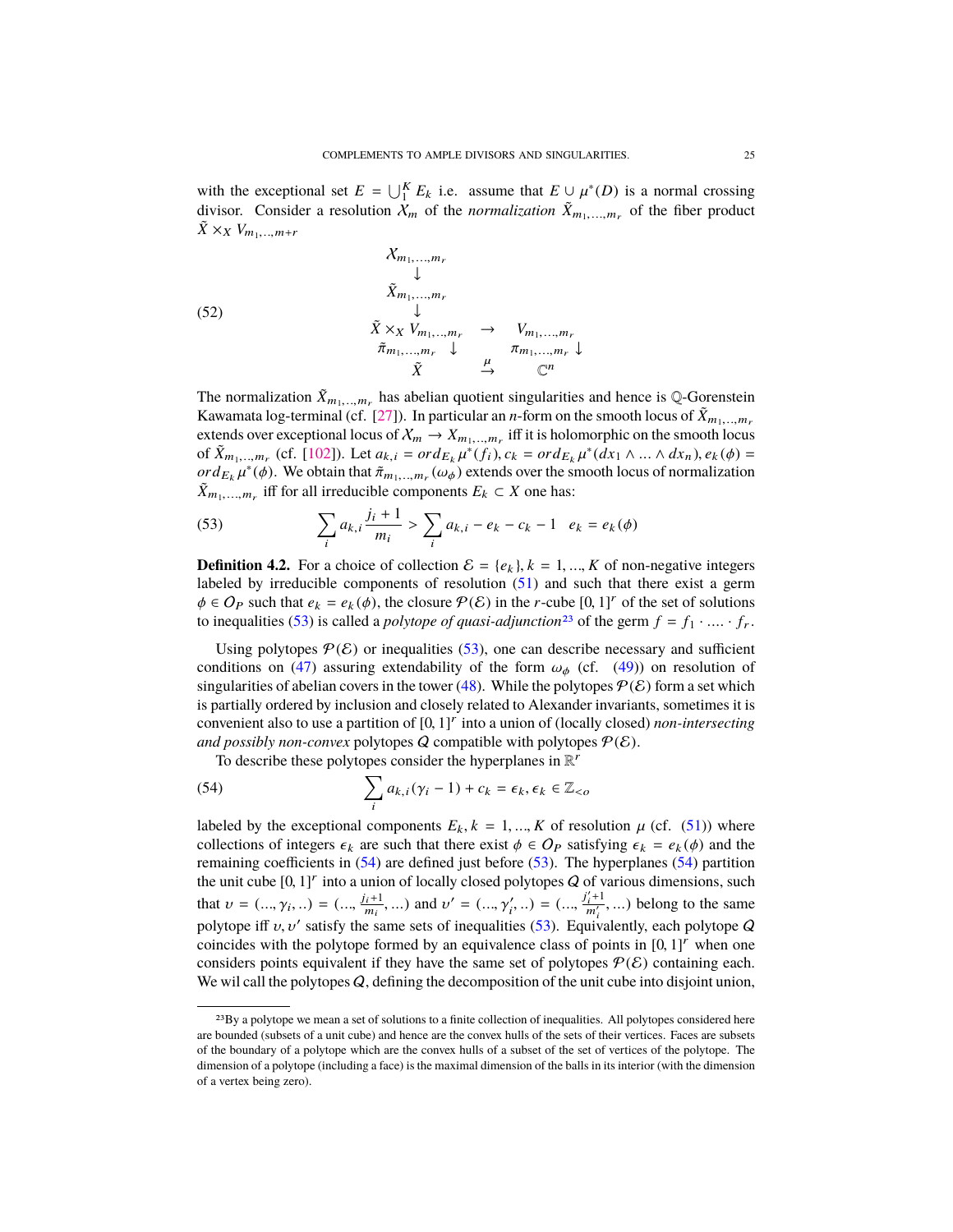<span id="page-25-4"></span>*the strict polytopes of quasi-adjunction* to distinguish them from the ordinary polytopes of quasi-adjunction  $P(E)$ .

For a fixed vector  $\nu$  with coordinates [\(50\)](#page-23-3) the germs  $\phi$  which satisfy the inequalities [\(53\)](#page-24-0) form the ideal  $\mathcal{A}_Q \subset O_P$  depending only on the polytope Q and not on a choice of  $v \in Q$ . In particular, the ideal of quasi-adjunction  $\mathcal{A}(f|j_1, ..., j_r|m_1, ..., m_r)$  is the ideal  $\mathcal{A}_Q$  such that  $\left( \ldots, \frac{j_i+1}{m_i} \right)$  $\frac{i+1}{m_i}, \ldots$ )  $\in Q$ .

<span id="page-25-3"></span>**Definition 4.3.** 1. We define an ideal of quasi-adjunction as an ideal coinciding with an ideal  $\mathcal{A}_Q$  for some strict polytope of quasi-adjunction  $Q \subset [0, 1]^r$ .<br>
2 For a polytope in  $[0, 1]^r \subset \mathbb{R}^r$  as above a face of quasi-adjunction

2. For a polytope in  $[0, 1]^r \subset \mathbb{R}^r$  as above, a *face of quasi-adjunction*  $\mathcal F$  of dimension<br>s the *n*-dimensional intersection of the polytope of quasi-adjunction with an affine half*p* is the *p*-dimensional intersection of the polytope of quasi-adjunction with an affine halfspace in  $\mathbb{R}^r$ , transversal to all coordianted hyperplanes in  $\mathbb{R}^r$ , such that each point of this intersection is the boundary point of the polytope and the half-space. [24](#page-25-0)

**Corollary 4.4.** *The polytopes, ideals and faces of quasi-adjunction depend only on the germ*  $f(x_1, \ldots, x_n)$  *and not on a resolution. The inequalities [\(53\)](#page-24-0) show that there exist firstly, the collection of polytopes* P*, which are the unions of the polytopes* Q*, and secondly to each of these polytopes correspond the ideal* <sup>A</sup><sup>Q</sup> *such that for any* <sup>υ</sup> ∈ Q *and a germ*  $\phi \in O_P$ , the corresponding form  $\omega_{\phi}$  can be extended to a holomorphic form on  $X_{m_1,...,m_r}$ *iff* φ ∈ AQ*. The boundary of such a polytope* <sup>Q</sup> *is a union of faces each being also a face the boundary of a polytope* P *and each such face being a close polytope in the intersection of hyperplanes given by the equations [\(54\)](#page-24-2) with*

(55) 
$$
\gamma_i = 1 - \frac{j_i + 1}{m_i} \quad i = 1, ..., r.
$$

4.2. **Ideals of quasi-adjunction and multiplier ideals.** For an exposition of the theory of multipler ideals we refer to [\[127\]](#page-50-5) Part III. Here we recall the key definitions and relate them to the ideals of quasi-adjunction.

**Definition 4.5.** (cf.[\[127\]](#page-50-5) Def.9.2.1). Let *X* be a smooth complex variety and  $D \in Div(X) \otimes$ Q an effective Q-divisor. Let  $\mu$  :  $X' \to X$  be a log resolution,  $K_{X'/X} = K_{X'} - \mu^*(K_X)$  is a relative canonical class. The multiplier ideal sheaf  $\mathcal{F}(X, D)$  of D is the direct image relative canonical class. The multiplier ideal sheaf  $\mathcal{J}(X, D)$  of *D* is the direct image

<span id="page-25-1"></span>
$$
\mu_*(K_{X'/X} - \lfloor \mu^*(D) \rfloor)
$$

where for a Q-divisor  $D = \sum \gamma_i D_i$ ,  $a_i \in \mathbb{Q}$ ,  $D_i \in Div(X)$ ,  $[D] = \sum [\gamma_i] D_i$  and  $[\gamma] \in \mathbb{Z}$ <br>denotes the integral part of  $\gamma \in \mathbb{Q}$ . denotes the integral part of  $\gamma \in \mathbb{Q}$ .

For a collection of Q-divisors  $F_1, ..., F_r$  (resp. the ideals  $\varphi_1, ..., \varphi_r$ ), the mixed multiplier ideal  $\mathcal{J}(c_1F_1, ..., c_rF_r)$  (resp,  $\mathcal{J}(\varphi^{c_1} \cdot ... \cdot \varphi_r^{c_r})$ ) (cf. [\[127\]](#page-50-5) 9.2.8, [\[2\]](#page-45-2)) is defined as the multipler ideal multipler ideal

(57) 
$$
\mu_*(K_{X'/X} - \lfloor c_1 F_1 + \dots + c + r F_r \rfloor)
$$

(in the case of mixed multiplier ideals attached to  $\wp_1, ..., \wp_r$ , the divisors  $F_i$  are determined from  $\wp_1 O_{\mathcal{U}} = O_{\mathcal{U}}(-F_i)$ ) from  $\wp_i O_{X'} = O_{X'}(-F_i)$ .

<span id="page-25-2"></span>**Proposition 4.6.** *The ideal of quasi-adjunction*  $\mathcal{A}(f|j_1, ..., j_r|, m_1, ..., m_r)$  *coincides with the multiplier ideal*  $\mathcal{J}(\sum((1 - \frac{j_i+1}{m_i})D_i)$  $\frac{i+1}{m_i}$ ) $D_i$ )

*Proof.* A germ  $\phi$  is a section of the sheaf given by [\(56\)](#page-25-1) where  $D = \sum \gamma_i D_i$  if and only if it satisfies the inequality satisfies the inequality

(58) 
$$
e_k(\phi) + c_k - \sum \gamma_i a_{k,i} \ge 0
$$

<span id="page-25-0"></span><sup>24</sup>i.e.the set of solutions to a linear inequality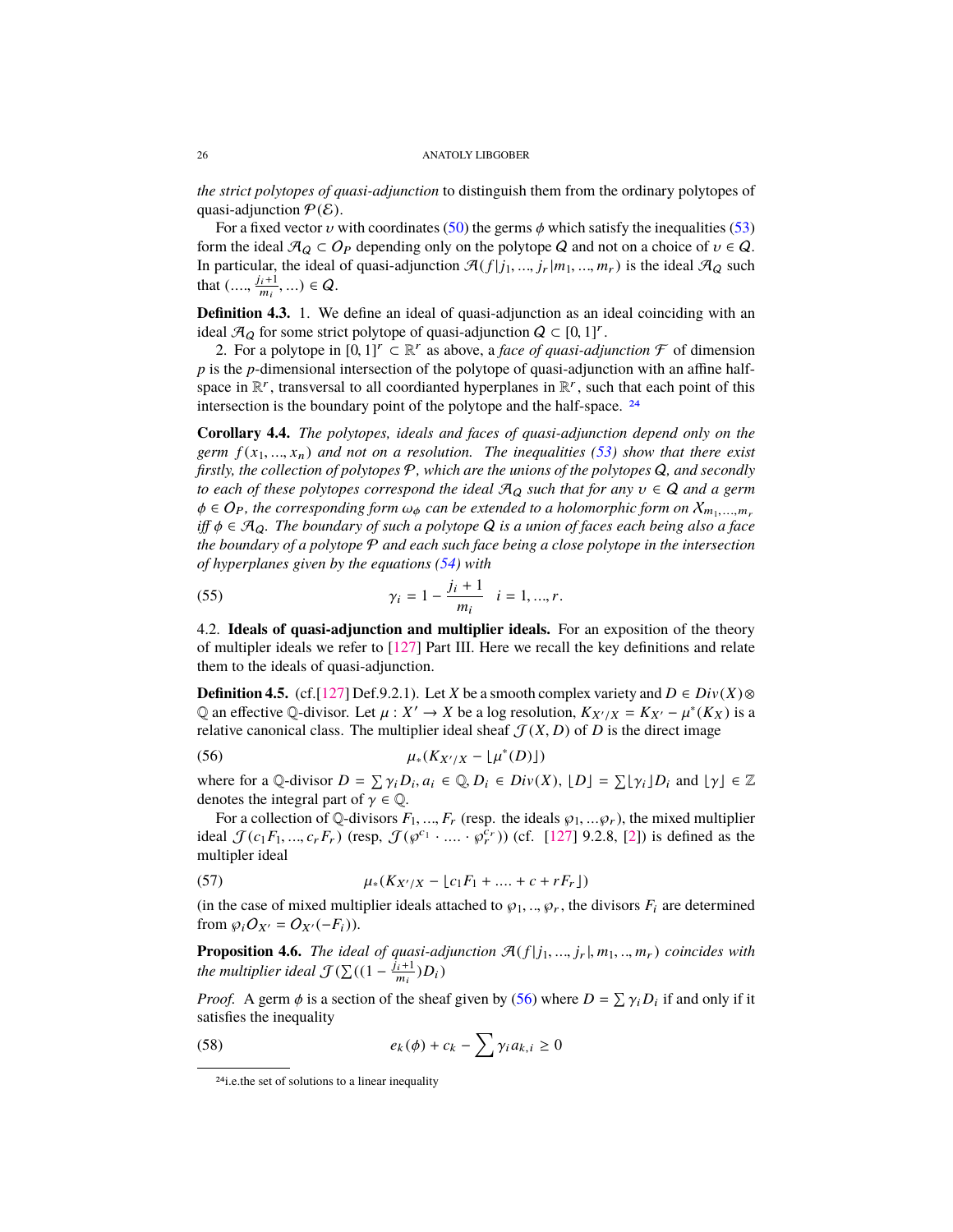<span id="page-26-3"></span>This is equivalent to  $(53)$ .

Following [\[145\]](#page-50-19) one can define the LCT polytope, which is a multi-divisor analog of the log canonical threshold (cf. [\[127\]](#page-50-5)):

## **Definition 4.7.**

$$
LCT(D_1, \ldots, D_r) = \{(\lambda_1, \ldots, \lambda_r) \in \mathbb{R}_+^r | (X, \sum_1^r \lambda_i D_i) \; is \; log \; canonical \}
$$

**Proposition 4.8.** *(log-canonical polytopes and polytopes of quasi-adjunction). Let I* :  $[0, 1]^r \rightarrow [0, 1]^r$  *be the involution of the unite cube given by*  $(\gamma_1, ..., \gamma_r) \rightarrow (1-\gamma_1, ..., 1-\gamma_r)$ *. Then*  $LCT(D_1, ..., D_r)$  *is the I-image of the part in the interior of the unite cube of the boundary of the polytope of quasiadjuction containing the origin.*

*Proof.* Clearly for the vectors [\(50\)](#page-23-3) sufficiently close to zero, the *n*-form [\(49\)](#page-23-5) is extendable for any  $\phi$  in the local ring of *P* i.e. the "ideal" of quasi-adjunction is not proper. The ideal of quasi-adjunction is constant for all vectors [\(50\)](#page-23-3) in the polytope bounded by the faces of quasi-adjunction closest to the origin. Hence the claim follows from the characterization of log-canonical thresholds in terms of multiplier ideals (cf. [\[127\]](#page-50-5) Section 9.3.B) and Proposition [4.6\)](#page-25-2).

<span id="page-26-2"></span>*Remark* 4.9*.* 1. We often use the following correspondence between vectors [\(50\)](#page-23-3) and the characters of local fundamental group of the complement to the germ of  $D = \bigcup D_i$ . Consider the embedding of  $[0, 1)^r$  into  $H^1(B_P \setminus B_P \cap \bigcup D_i, \mathbb{R})$  using the basis dual to the meridians  $\delta$ , of the divisors  $D$ , i.e. assigning to a vector  $(\chi, \chi)$  the cohomology class meridians  $\delta_i$  of the divisors  $D_i$  i.e. assigning to a vector  $(\gamma_1, ..., \gamma_r)$  the cohomology class h such that  $h(\delta_1) = \gamma_i$ . *h* such that  $h(\delta_i) = \gamma_i$ .<br>This embedding indi-

This embedding induces the identification of the cube  $[0, 1)^r$  with the group of characters<br>the local fundamental group. Indeed, any point in  $H^1(B_R)$ ,  $B_R$   $\cap$   $[1, R]$ .  $\mathbb{R}$ ) via exponential of the local fundamental group. Indeed, any point in  $H^1(B_P \setminus B_P \cap \bigcup D_i, \mathbb{R})$  via exponential<br>man  $t \to e \nu n(2\pi i t)$  determines an element in  $H^1(B_P \setminus B_P \cap \bigcup D_i, U(1))$  i.e., an unitary map  $t \to exp(2\pi i t)$  determines an element in  $H^1(B_P \setminus B_P \cap \bigcup D_i, U(1))$  i.e. an unitary character of the local fundamental group 25. Vice versa, to a character in  $H^1(B_R \setminus B_R \cap$ character of the local fundamental group <sup>[25](#page-26-0)</sup>. Vice versa, to a character in  $H^1(B_P \setminus B_P \cap$  $\bigcup D_i$ ,  $U(1)$ ) we can assign its unique preimage belonging to the fundamental domain of the action of  $H^1(B_R \setminus B_R \cap \square | D \subseteq \mathbb{Z})$  on  $H^1(B_R \setminus B_R \cap \square | D \subseteq \mathbb{R})$  which is the unit cube in the action of  $H^1(B_P \setminus B_P \cap \bigcup D_i, \mathbb{Z})$  on  $H^1(\overline{B_P} \setminus B_P \cap \bigcup D_i, \mathbb{R})$  which is the unit cube in the coordinates of the above basis the coordinates of the above basis.

<span id="page-26-1"></span>2. Exact sequence of a pair  $(B_P, B_P \setminus B_P \cap D)$  gives the identification:

(59) 
$$
H^1(B_P \setminus B_P \cap D, \mathbb{R}) = H^2(B_P, B_P \setminus D, \mathbb{R}) = H_2(B_P \cap D, \partial(B_P \cap D), \mathbb{R})
$$

and similarly for the coefficients  $\mathbb Z$  and  $U(1)$ .  $B_P \cap D$  is homeomoprhic to a bouquet of disks and  $\partial (B_P \cap D)$  is a disjoint union of circles, both having the cardinality coinciding with the number of branches of *D* at *P*. In particular [\(59\)](#page-26-1) is a vector space with canonical direct sum decomposition with summands corresponding to the branches of *D* at *P*.

## 4.3. **Local polytopes of quasi-adjunction and spectrum of singularities.**

4.3.1. *Cyclic Theory.* The relation between the constants of quasi-adjunction (i.e. the faces of quasi-adjunction in cyclic case) and the Hodge theory was first discussed in [\[152\]](#page-50-20) in the case of isolated singularities. This was continued in [\[36\]](#page-47-12), [\[39\]](#page-47-9).

Let  $f(x_0, x_1, \ldots, x_n)$  be a germ of an isolated singularity at the origin. Recall that the cohomology of the Milnor fiber  $F_f$  support a mixed Hodge structure defined by Steenbrink and Varchenko (cf. [\[207\]](#page-52-13),[\[180\]](#page-51-16), [\[216\]](#page-53-5), [\[11\]](#page-46-12)). This mixed Hodge structure provides the cohomology  $H^n(F_f, \mathbb{C})$  with a decreasing filtration  $F^p \cap H_\lambda \subseteq F^{p-1} \cap H_\lambda$  on each summand

<span id="page-26-0"></span><sup>&</sup>lt;sup>25</sup>this is a local version of the global construction used in Prop. [3.9.](#page-13-4) Here the rank of the fundamental group coincides with the number of irreducible components of the divisor.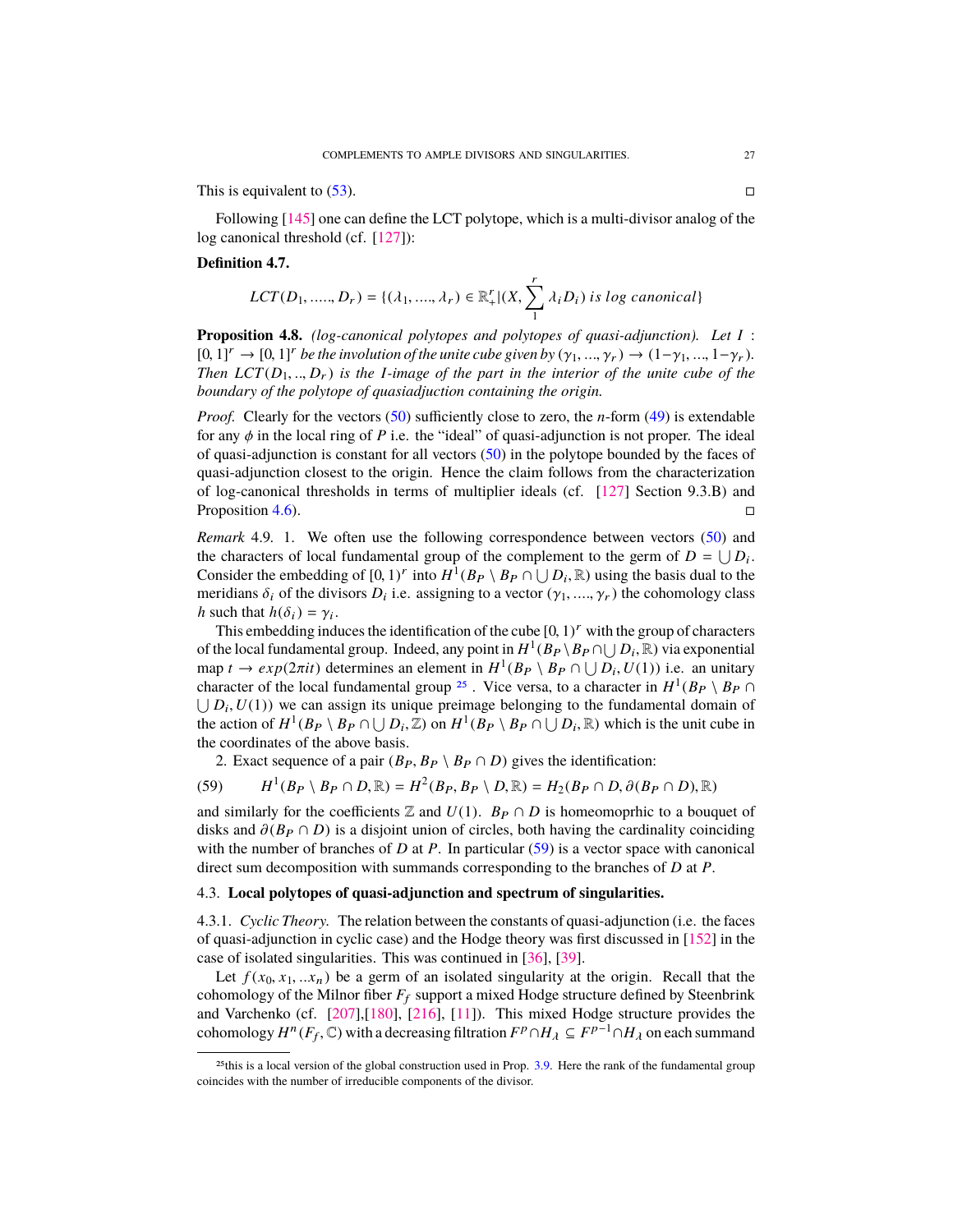<span id="page-27-3"></span>of the direct sum decomposition of  $H^n(F_f, \mathbb{C})$  into the eigenspaces of the monodromy<br>operator. A rational number  $\alpha$  is an element of the spectrum of f of multiplicity k if there operator. A rational number  $\alpha$  is an element of the spectrum of f of multiplicity k if there is an eigenvalue of the monodromy  $\lambda$  such that<br>(60)  $n - p - 1 < \alpha \le n - p \exp(2\pi i \alpha) =$ 

<span id="page-27-0"></span>(60)  $n - p - 1 < \alpha \le n - p$  *exp*(2π*i*α) = λ *dimF<sup>p</sup></sup>* ∩ *H*<sub>λ</sub>/*F*<sup>*p*+1</sup> ∩ *H*<sub>λ</sub> = *k* (cf. [\[152\]](#page-50-20))

**Theorem 4.10.** *A rational number*  $\alpha$  *belongs to the spectrum of*  $f(x_0, \ldots, x_n) = 0$  *and satisfies* <sup>0</sup> < α < <sup>1</sup> *if and only iff* <sup>−</sup>α *is a face of quasi-adjunction of <sup>f</sup> (i.e. is a constant of quasi-adjunction in terms of* [\[130\]](#page-50-21)*; the definition given there is in terms of the adjoint ideals and is a special case of Def. [4.3](#page-25-3) corresponding to cycilc covers of* C 2 *.)*

There are many cases when spectrum can be easily calculated explicitly. In the case of quasi-homogeneous singularities (with weights  $w_0$ , ...,  $w_n$  i.e. when defining polynomial is a sum of monomials  $ax_0^{m_0}$ .... $x_n^{m_n}$  such that  $\sum_{i=0}^{i=n} w_i m_i = 1$ ) the generating function i.e.  $\sum_{\alpha} t^{\alpha}$  where  $\alpha$  runs through the spectrum of the singularity is given by

(61) 
$$
\frac{1}{t} \prod_{i=0}^{n} \frac{t^{w_i} - t}{1 - t^{w_i}}
$$

cf. [\[187\]](#page-52-14); we included the factor  $\frac{1}{t}$  since we use the same normalization of the spectrum as in [\[152\]](#page-50-20) where the left end of the spectrum is −1, cf. [\(60\)](#page-27-0). In particular for an irreducible germ with one characteristic pair  $x^p = y^q$  we obtain  $(t^{-\frac{1}{p}} + \dots + t^{-\frac{p-1}{p}})(t^{\frac{1}{q}} + \dots + t^{\frac{q-1}{q}})$ which for the cusp  $x^2 = y^3$  gives  $t^{-\frac{1}{6}} + t^{\frac{1}{6}}$ . Explicite calculations of the spectrum and hence the constants of quasi-adjunction of irreducible plane curve singularities in terms of Puiseux pairs was made in [\[187\]](#page-52-14) For related calculations see [\[36\]](#page-47-12), [\[96\]](#page-49-21).

4.3.2. *Local abelian theory.* Calculations of the polytopes of quasi-adjunction of singularities of plane curves were made in [\[138\]](#page-50-22),[\[39\]](#page-47-9),[\[40\]](#page-47-10). Curves on surfaces with rational singularities were considered in [\[2\]](#page-45-2).

Several examples of calculation of polytopes and ideals of quasi-adjunction for isolated non-normal crossings were considered in [\[140\]](#page-50-6) [\[143\]](#page-50-2) which lead to expressions for characteristic varieties mentioned in Example [3.23.](#page-20-2) Related results are presented in [\[145\]](#page-50-19).

4.4. **Ideals of quasi-adjunction and homology of branched covers.** One of the first applications of ideals of quasi-adjunction was a procedure that allowed to express the Hodge numbers of abelian covers in terms of dimensions of linear systems determined by the branch locus and the data of singularities. The relation between the constants and ideals of quasi-adjunction and Hodge numbers of the cyclic covers in [\[130\]](#page-50-21) followed by numerous works (cf. for example [\[152\]](#page-50-20), [\[215\]](#page-52-15), [\[170\]](#page-51-17), [\[171\]](#page-51-18), [\[37\]](#page-47-13)), many using the terminology of multiplier ideals. [26](#page-27-1)

In the case of curves on surfaces one has the following result. For a high dimensional extension leading to calculations of the dimensions of the space of holomorphic forms on the resolutions of branched covers (the only Hodge numbers which are independent of resolutions) see [\[83\]](#page-48-19), [\[134\]](#page-50-7), [\[37\]](#page-47-13) etc.

<span id="page-27-2"></span>**Proposition 4.11.** Let  $f : \overline{X}_{\phi} \to X$  be an abelian branched cover of a smooth projective<br>gyogle is *X* gamified away divisor David a junctually comparents and let  $f(G) \geq 0.1$ *surface X ramified over a divisor D with r irreducible components and let*  $f_*(O_{\bar{X}_\phi}) = \oplus L_X^{-1}$ *be the decomposition [\(18\)](#page-12-0). For a character*  $\chi$ , *let*  $\mathcal{A}_\chi \subset O_X$ ,  $\chi = exp(...2\pi i \alpha(\chi),...)$ ,  $\alpha \in$ 

<span id="page-27-1"></span><sup>26</sup>the term introduced by A.Nadel in 1990, cf. [\[169\]](#page-51-19)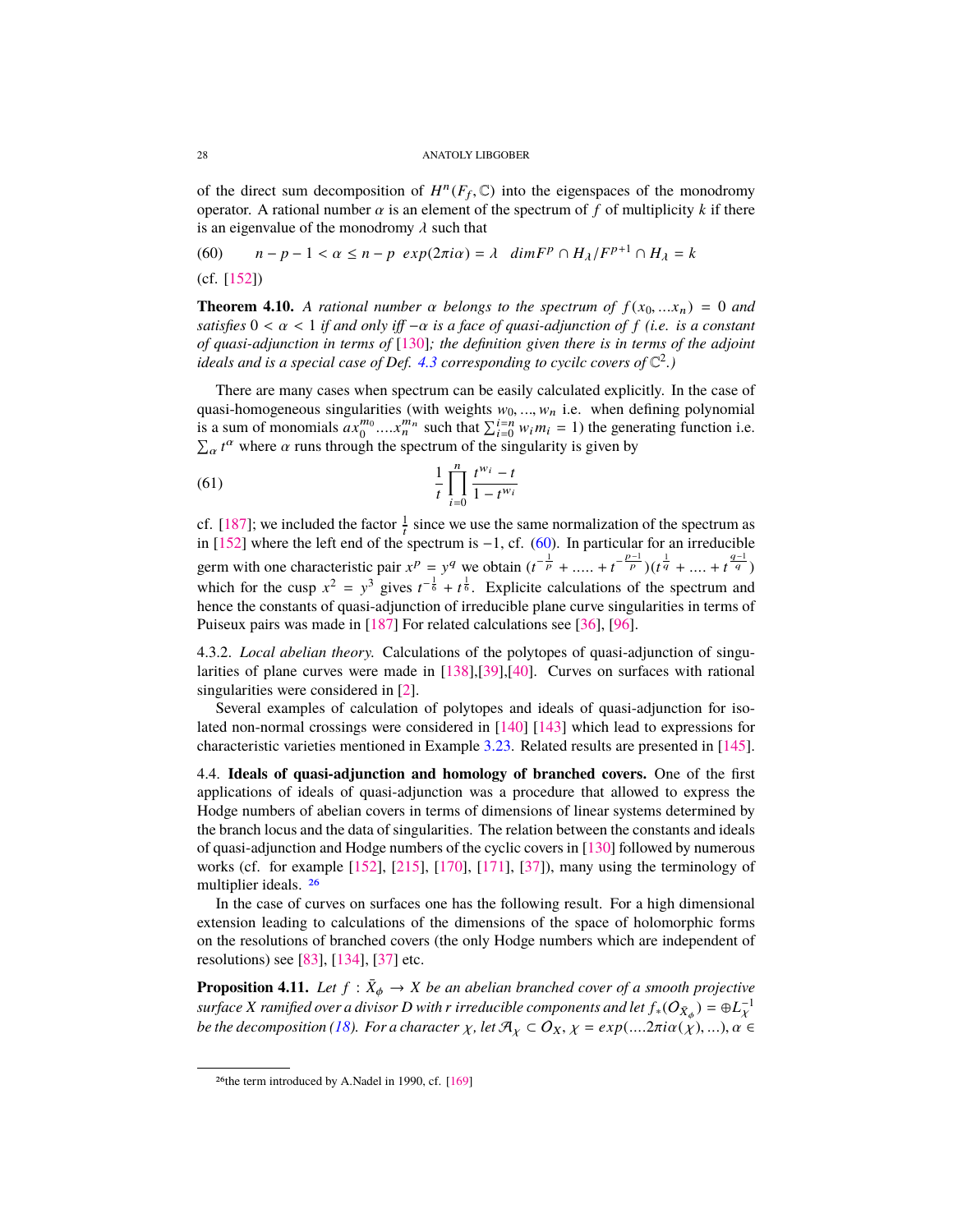<span id="page-28-2"></span>[0, 1)<sup>*r*</sup> *be the ideal sheaf having as stalk at*  $p \in Sing(D)$  *the ideal of quasi-adjunction of* singularity at *p* corresponding to the polytone of quasi-adjunction containing  $\alpha(x)$ *singularity at p corresponding to the polytope of quasi-adjunction containing*  $\alpha(\chi)$ 

*Then the dimension of the* χ*-eigenspace of the covering group acting on the space of holomorphic 1-forms on a resolution*  $\overline{X}_{\phi}$  *of singularities of*  $\overline{X}_{\phi}$  *is given by* 

<span id="page-28-1"></span>(62) 
$$
dim H^{0}(\widetilde{X_{\phi}}, \Omega^{1}_{\widetilde{X_{\phi}}})_{\chi} = H^{1}(X, K_{X} \otimes L_{\chi} \otimes \mathcal{A}_{SingD}(\chi))
$$

## 4.5. **Hodge decomposition of characteristic varieties.**

4.5.1. *Calculation of Characteristic varieties: Deligne extensions.* In this section we sketch a method for calculation of the variety of unitary characters with corresponding local systems having positive first Betti number and which is based on the Hodge theoretical description of the cohomology of local systems due to Deligne and Timmersheidt ([\[210\]](#page-52-16),[\[67\]](#page-48-11),[\[68\]](#page-48-20),[\[69\]](#page-48-21), related works include works of S.Zucker, M.Saito, El Zein and Illusie cf. discussion in H.Esnault review of [\[210\]](#page-52-16) in Math. Reviews). For details we refer to [\[143\]](#page-50-2), [\[37\]](#page-47-13),[\[84\]](#page-48-9), [\[19\]](#page-46-7).

The starting point is deRham type description of the cohomology of local systems on smooth quasi-projective varieties using logarithmic forms already mentioned in section [3.5.1.](#page-15-6) With notations used in this section, we assume now that *Y* is smooth and quasiprojective and that  $\bar{Y}$  is a smooth projective compactification, such that  $\bar{Y} \setminus Y$  is a normal crossing divisor  $Y^{\infty} = \bigcup_{i \geq 1} Y_i$ . The connection  $\nabla$  in [\(26\)](#page-16-4) can be selected to be holomorphic on *Y* and meromorphic on  $\overline{Y}$  i.e. in having a matrix given in local coordinates by meromorphic functions with poles along  $\bar{Y} \setminus Y$ . Moreover, this selection can be made so that the matrix of connection has as its entries the 1-forms having logarithmic poles along *Y*<sup>∞</sup> (i.e. linear combinations:  $\omega = \sum \alpha_i \frac{dz_i}{z_i}$  where  $z_i$  are local equations of irreducible components of *Y*<sup>∞</sup> and  $\alpha_i$  are holomorphic in a chart in  $\overline{Y}$  cf. [\[67\]](#page-48-11), Prop.3.2). Globally,<br>logarithmic connection can be viewed as a C-linear man  $F \to O^{1}(logV^{\infty}) \otimes F$  where F logarithmic connection can be viewed as a  $\mathbb{C}$ -linear map  $E \to \Omega^1(log Y^{\infty}) \otimes E$  where *E* is a vector bundle on  $\bar{Y}$ satisfying Leibnitz rule. Note that the matrix of connection, in the rank one case, is just a logarithmic 1-form. One has a well defined Poincare residue map  $\Omega^1(log Y^{\infty}) \otimes E \to O_{Y_i} \otimes E$  along each irreducible component *Y<sub>i</sub>*. Locally, residue depends on trivialization and globally on the bundle *E*.

**Definition 4.12.** *Deligne's extension of a flat connection* ∇ *on Y* is a logarithmic connection on a bundle  $E$  on  $Y$  such that its residues satisfy the inequality

<span id="page-28-0"></span>
$$
(63) \t\t 0 \le Res_{Y_i}(\nabla) < 1
$$

for any *i*.

The description of the jumping loci of local systems in terms of Deligne's extensions, is based on the degeneration of the Hodge-DeRham spectral sequence

(64) 
$$
E_1^{p,q} = H^p(\Omega^q(log Y^{\infty}) \otimes V_{\rho}) \to H^{p+q}(\mathcal{V}_{\rho}).
$$

in term  $E_1$ . Here  $V_\rho$  is a Deligne's extensions of a unitary connection corresponding to the local system  $V_\rho$  where  $\rho : \pi_1(Y) \to U(n)$  is a unitary representation (cf. [\[210\]](#page-52-16)). For a rank one local system  $V_\chi$ , corresponding to a character  $\chi = \exp(2\pi i u)$  and the Deligne extension  $L_X$  of the corresponding connection, this degeneration implies  $rkH^1(Y, V_X) =$ <br> $rkH^0(\Omega^1(logY^{\infty} \otimes I)) + rkH^1(I)$  and the following:  $rkH^0(\Omega^1(\log Y^{\infty} \otimes L_{\chi})) + rkH^1(L_{\chi})$  and the following:

**Proposition 4.13.** *A subset of*  $[0, 1)^{b_1(X \setminus D)} \subset H^1(X \setminus D, \mathbb{R})$  such that the Deligne extension of the connection corresponding to a character  $y = e \sin(2\pi i u)$  coincide with a fixed line *of the connection corresponding to a character*  $χ = exp(2πiu)$  *coincide with a fixed line bundle L is a polytope*  $\Delta_L$  *in*  $H^1(X \setminus D, \mathbb{R})$ *. The rank*  $rkH^1(Y, V_X)$  *is constant when u*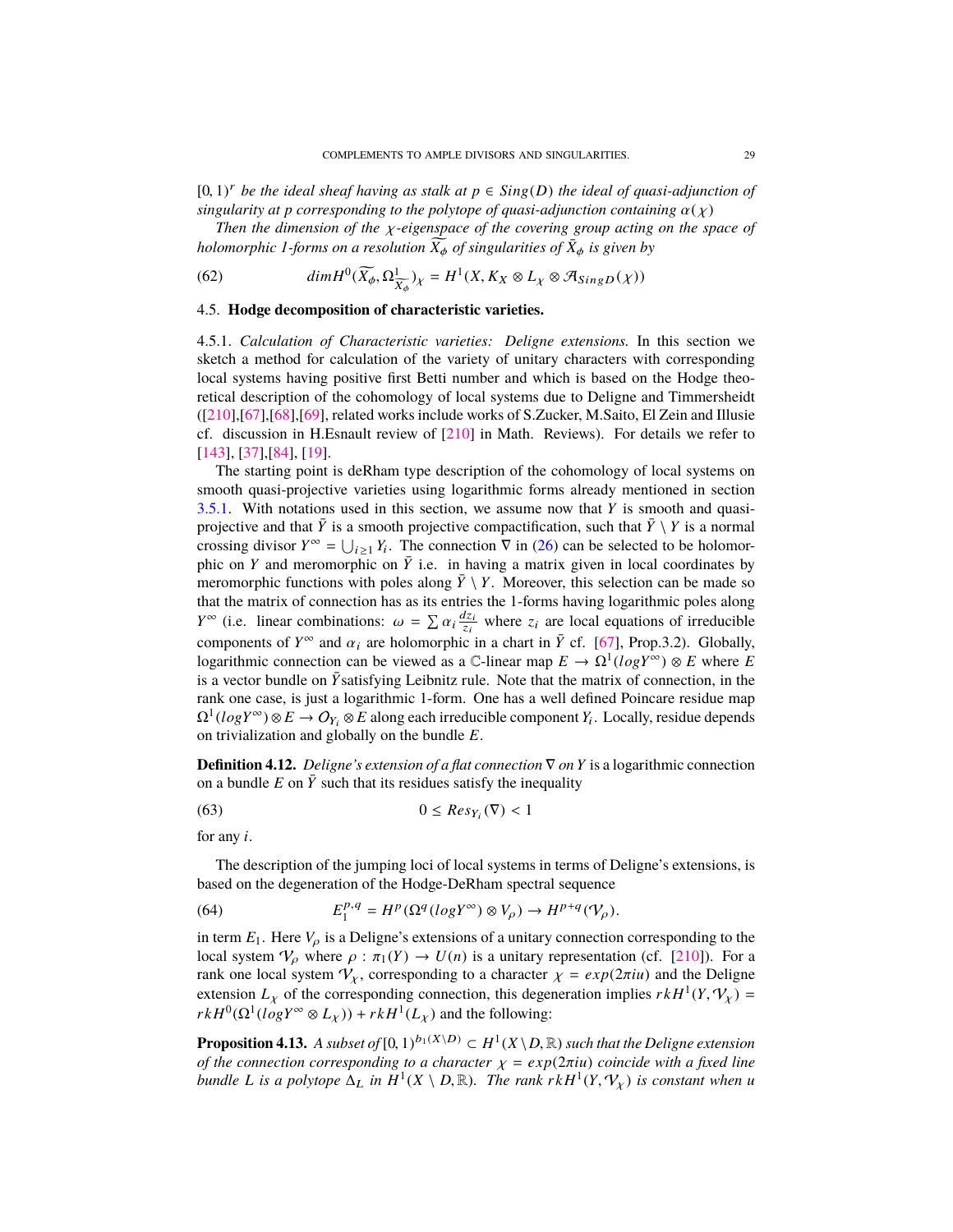<span id="page-29-0"></span>*varies within*  $\Delta_L$ . The subset of the torus  $\mathbb{C}^{*b_1(X \setminus D)} = \text{Char}H_1(X \setminus D, \mathbb{Z})$  consisting of the characters exp( $2\pi i u$ )  $u \in \Delta_L$  is a jumping set of the Hodge numbers of unitary local *the characters*  $exp(2\pi i u)$ *,*  $u \in \Delta_L$  *is a jumping set of the Hodge numbers of unitary local* systems. The Zariski closure in  $(\mathbb{C}^*)^{b_1(X\setminus D)}$  of this subset is a translated by a finite order *character a connected subgroup of*  $\mathbb{C}^{*b_1(X \setminus D)}$  *which is an irreducible component of the characteristic variety of the fundamental group. Vice versa, any irreducible component of characteristic variety of*  $\pi_1(X \setminus D)$ *, is Zariski closure of a set*  $exp(\Delta_L)$ *.* 

Indeed, after selecting a basis in  $H^1(X \setminus D, \mathbb{R})$ , one readily sees that inequality [\(63\)](#page-28-0) each component translates into a linear inequality on components of logarithm of  $\chi$ for each component translates into a linear inequality on components of logarithm of  $\chi$ in coordinates in this basis. It is not hard to see that there are only finitely many bundles on *X* which are the Deligne extensions of a connection corresponding to a character in  $[0, 1)^{b_1(X \setminus D)}$  can occur (cf. [\[143\]](#page-50-2)). This provides an explicite description of the unitary<br>part of the components of characteristic varieties. Since by [9] all irreducible components part of the components of characteristic varieties. Since by [\[9\]](#page-46-5) all irreducible components of the characteristic variety are translated subtori of  $\mathbb{C}^{*b_1(X\setminus D)}$ , it follows that in this way we obtain all the components as the Zariski closures of the exponential images of the polytopes  $\Delta_L$ .

4.5.2. *Calculation of Characteristic Varieties: quasi-adjunction.* We will focus on the case of characteristic varieties of curves on surfaces. Similar results are expected for characteristic varieties associated with higher homotopy groups. We refer to [\[137\]](#page-50-11), [\[141\]](#page-50-13) for some of the results in this direction.

Calculation in terms of ideal of quasi-adjunction is based on comparison of topological and algebro-geometric calculation of the dimensions of eigenspaces of the action of the Galois group on the homology of abelian covers given respectively by Propositions [3.15](#page-16-5) and [4.11.](#page-27-2) However, the Proposition [3.15](#page-16-5) considers only the characters of  $\pi_1(X \setminus D)$  which values on the meridians of all irreducible components of *D* are non-trivial. This motivates the following definition.

**Definition 4.14.** Let  $D = D_1 \cup D_2$  be a decomposition of a reduced divisor on a smooth projective simply connected surface *X*. Let  $s_{D/D_1}$ :  $\pi_1(X \setminus D) \to \pi_1(X \setminus D_1)$  be the surjection of the fundamental groups induced by inclusion  $X \setminus D \subset X \setminus D_2$  and the surjection of the fundamental groups induced by inclusion  $X \setminus D \subset X \setminus D_1$  and let  $s_{\mathbf{D}}^{H_1}$  $H_1 \over D/D_1$ ,  $S_{D/D_1} \over D/D_1$ ,  $S_{D/D_1} \over D/D_1$ <br>mutator of the func  $D/D_1$ <br>D/D<sub>1</sub> be the corresponding surjections respectively on the homology,<br>Chudamental group and the abelianization of the commutator. Let commutator of the fundamental group and the abelianization of the commutator. Let  $s_{D,D_1}^{Char_i}$ : *Char*<sup>1</sup><sub>i</sub> $(X \setminus D_1) \rightarrow Char_i^1(X \setminus D)$  be induced map of supports of the *i*-th exterior  $\sum_{D_i, D_1}$   $\ldots$   $\sum_{i=1}^n (X \setminus D_1)$   $\ldots$   $\sum_{i=1}^n (X \setminus D_i)$  and  $\sum_{i=1}^n (X \setminus D_i)$  respectively, cf. Definition [3.13\)](#page-15-4). An irreducible component  $C_D$  of the characteristic variety of  $\pi_1(X \setminus D)$  is called *non-essential* if there is a decomposition  $D = D_1 \cup D_2$  and a component  $C_{D_1}$  of the characteristic variety of  $\pi_1(X \setminus D_1)$  such that  $s_{D/D_1}^{Char_1}$ <br>is an irreducible component of  $Char_1(X \setminus D)$  which  $\frac{Char_i}{D/D_1}(C_{D_1}) = C_D$ . An essential component<br>which fails to be non-essential is an irreducible component of  $Char_i(X \setminus D)$  which fails to be non-essential.

Below we describe a calculation of only essential components, for simplicity assuming that  $H_1(X \setminus D, \mathbb{Z})$  has no torsion. The results certainly can be described without this assumption. In fact, the first examples of calculations of characteristic varieties (the roots of the Alexander polynomials) in terms of ideals of quasi-adjunction, were made in [\[130\]](#page-50-21) in the cases when *D* is a an irreducible plane curve i.e. when  $H_1(\mathbb{P}^2 \setminus D, \mathbb{Z})$  is a cyclic group of order  $de \Omega$ . See also example (4.2.1) where the complement is torsion as well group of order *de*g*D*. See also example [\(4.21\)](#page-33-0) where the complement is torsion as well. Non essential components may exhibit a subtle behavior: the depth of a component may increase considered as component of  $C_D$  instead of  $C_{D_1}$ . We refer to discussion of this phenomenon to [\[17\]](#page-46-13),[\[19\]](#page-46-7), [\[21\]](#page-46-14).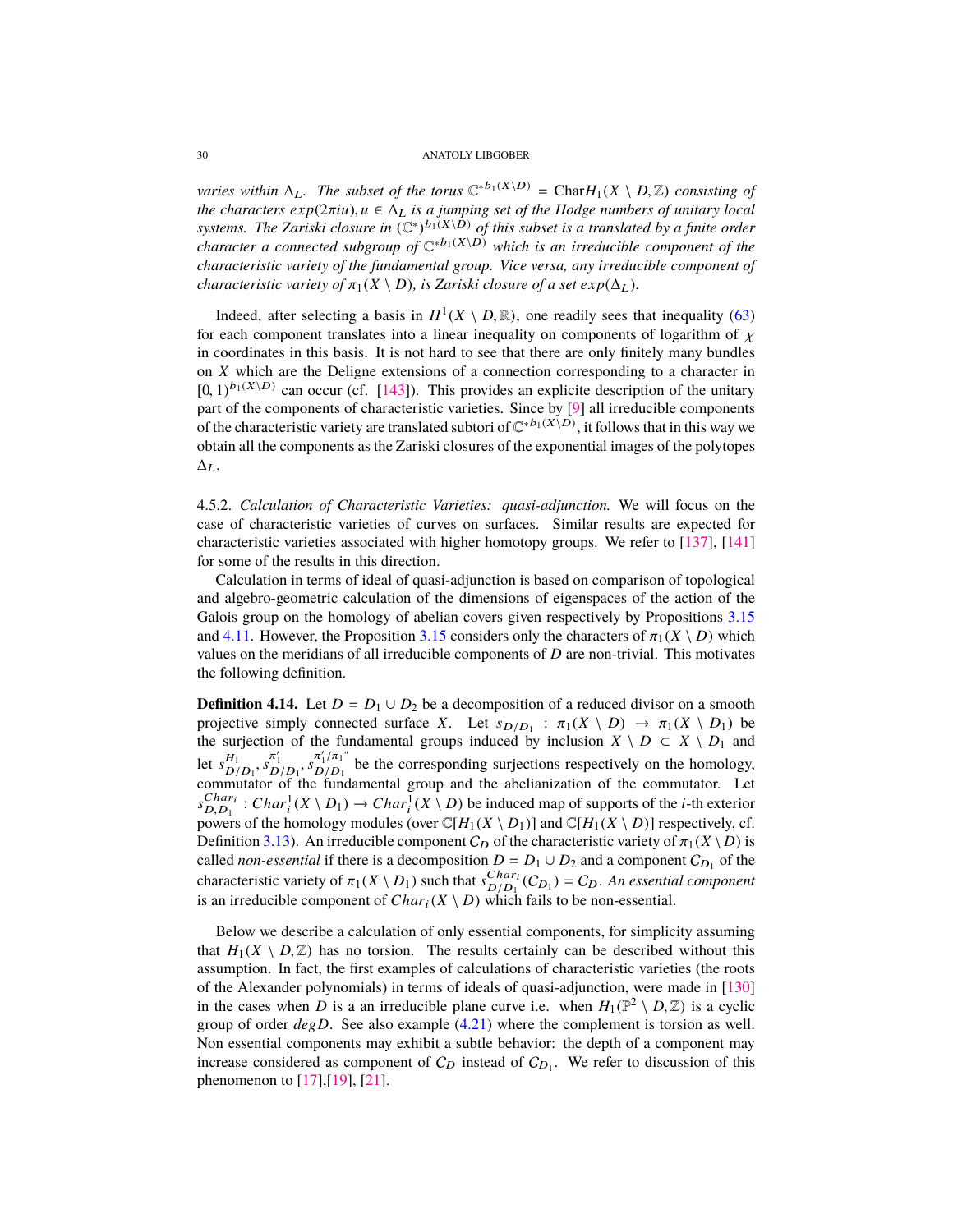Recall (cf. section [4.1](#page-23-6) and Remark [4.9\)](#page-26-2) that with each singular point *P* of the reduced divisor  $D = \bigcup_{i=1}^{N} D_i$  on a surface X we associated a collection of polytopes of quasiadjunction  $Q_j(P)$ ,  $j = 1, ..., n(P)$  in  $U_{s(P)} = [0, 1)^{s(P)} \subset H^1(B_P \setminus D \cap B_P, \mathbb{R}) = H_2(B_P \cap D \cap B_R, \mathbb{R})$ .  $D, \partial B_P \cap D, \mathbb{R}$ ) (recall that  $B_P$  is a small ball in *X* centered at *P*). Note that the latter locally homology groups can be endowed with the maps to the corresponding global groups for each group of coefficients  $\mathbb{K} = \mathbb{Z}, \mathbb{R}, U(1)$  leading to the diagram:

<span id="page-30-0"></span>(65) 
$$
H^{1}(B_{P} \setminus B_{P} \cap D, \mathbb{K}) \stackrel{\delta_{P}}{\rightarrow} H_{2}(B_{P} \cap D, \partial(B_{P} \cap D), \mathbb{K})
$$

$$
H^{1}(X \setminus D, \mathbb{K}) \rightarrow H_{2}(D, \mathbb{K})
$$

Here the top horizontal map  $\delta_P$  is the isomorphisms [\(59\)](#page-26-1), the left vertical map *i<sub>P</sub>* is induced by embedding and the right vertical map  $\epsilon_P$  is the homology boundary map induced by embedding and the right vertical map  $\epsilon_P$  is the homology boundary map:  $H_2(D, \mathbb{K}) \to H_2(D, D \setminus B_P \cap D, \mathbb{K}) = H_2(B_P \cap D, \partial(B_P \cap D, \mathbb{K})).$ 

For each polytope  $Q_j(P) \subset H^1(B_P \setminus D \cap B_P, \mathbb{R})$  we consider preimages

$$
Q_j^X(P) = (i_P^*)^{-1}(Q_j(P)) \subset H^1(X \setminus D, \mathbb{R}) \text{ and } Q_j^D(P) = \epsilon_P^{-1}(\delta_P(Q_j(P))) \subset H_2(D, \mathbb{R})
$$

In [\(65\)](#page-30-0), each group in the top row for  $\mathbb{K} = \mathbb{R}$  and the group  $H_2(D, \mathbb{R})$  contains the canonical fundamental domain for the action of respective lattice which one obtains taking for each group  $\mathbb{K} = \mathbb{Z}$ . These fundamental domains are the unit cubes in the bases corresponding to the fundamental classes of appropriate irreducible component of *D*. The image of each such fundamental domain in  $H^1(B_P, B \setminus B_P \cap D, \mathbb{R})$ , induced by embedding  $H^1(B_P, B \setminus B_P \cap D, \mathbb{R}) \to \mathbb{R}_P$ ,  $g: (p, H_0(B_P \cap D, B)(B_P \cap D, \mathbb{R}))$  is a face of the unit cube  $H^1(B_P, B \setminus B_P \cap D, \mathbb{R}) \to \oplus_{P \in Sing(D)} H_2(B_P \cap D, \partial(B_P \cap D), \mathbb{R})$ , is a face of the unit cube<br>in the latter. The intersection of the image of  $H_2(P \cap D)$  in  $\oplus_R H_2(B_R \cap D, \partial(B_R \cap D) \mathbb{R})$ . in the latter. The intersection of the image of  $H_2(D, \mathbb{R})$  in  $\oplus_P H_2(B_P \cap D, \partial (B_P \cap D), \mathbb{R})$ is either such a face, if the branches of *D* at *P* belong to different irreducible components of *D*, or a diagonal in such a face, if different branches at *P* belong to the same irreducible component of *D*. We denote by  $U_{X,D}$  the unit cube in  $H_2(D,\mathbb{R})$ . From now on we will use the same nation  $Q_j^X(P), Q_j^D(P)$  for their intersections with the respective unite cubes:<br>these and only parts of respective polytopes contain the information we need below. these and only parts of respective polytopes contain the information we need below.

The unit cubes in  $H_2(D, \mathbb{R})$  and  $H_2(D \cap B_P, \partial(D \cap B_P), \mathbb{R})$ , have canonical involution corresponding to the lift of the conjugation of characters via inverse of the map induced on cohomology by exp :  $\mathbb{R} \to U(1)$ . For example on each unit cube in  $H^1(B_P \setminus B_P \cap D, \mathbb{R})$ <br>this involution is given by  $(\mu_1, \mu_2) \to (1 - \mu_1, 1 - \mu_2)$  and similarly in other cases this involution is given by  $(u_1, ..., u_r) \rightarrow (1 - u_1, ..., 1 - u_r)$  and similarly in other cases. For a subset  $U$  in such a cube we denote the image of this involution as– $U$ .

**Definition 4.15.** Let  $Sing(D)$  be the set of singularities of *D* and let *Q* be the set of collections  $Q = \{Q_i(P_k) | P_k \in Sing(D), j = 1, ... J(P_k)\}$  (here  $J(P_k)$  is the cardinality of the set of local polytopes of quasi-adjunciton of singularty  $P_k$ ) of (strict <sup>[27](#page-30-1)</sup>) local polytopes of quasi-adjunction  $Q_i(P_k)$ , one for each singularity  $P_k \in Sing(D)$ .

<span id="page-30-3"></span>a. *The divisorial global polytope of quasi-adjunction* is the intersection

(66) 
$$
\mathcal{G}_Q = \bigcap_{P_k \in Sing(D), Q_j(P_k) \in Q} pr_{P_k}^{-1} Q_j(P_k) \subset U_{X,D} \subset H_2(D, \mathbb{R})
$$

of preimages of polytopes of quasiadjunction, one for each singular point of *D*. [28](#page-30-2)

b. A *global divisorial face of quasi-adjunction* is a face  $\mathcal F$  of a polytope  $\mathcal G_Q$  (cf. [\(66\)](#page-30-3)) corresponding to a collection *Q* of local polytopes of quasi-adjunction. We say that a face  $\mathcal F$  of a global polytope of quasi-adjunction *correspond to a subset*  $S \subset Sing(D)$  if  $\mathcal F$  is a

<span id="page-30-2"></span><span id="page-30-1"></span> $27$ strict polytopes of quasiadjunction were described just before Def.  $4.3$ 

<sup>&</sup>lt;sup>28</sup>the number of global polytopes of quasi-adjunction is at most  $\prod_{k \in Sing(D)} n(P_k)$  where  $n(P_k)$  is the number of local polytopes of quasi-adjunction at singular point  $P_k$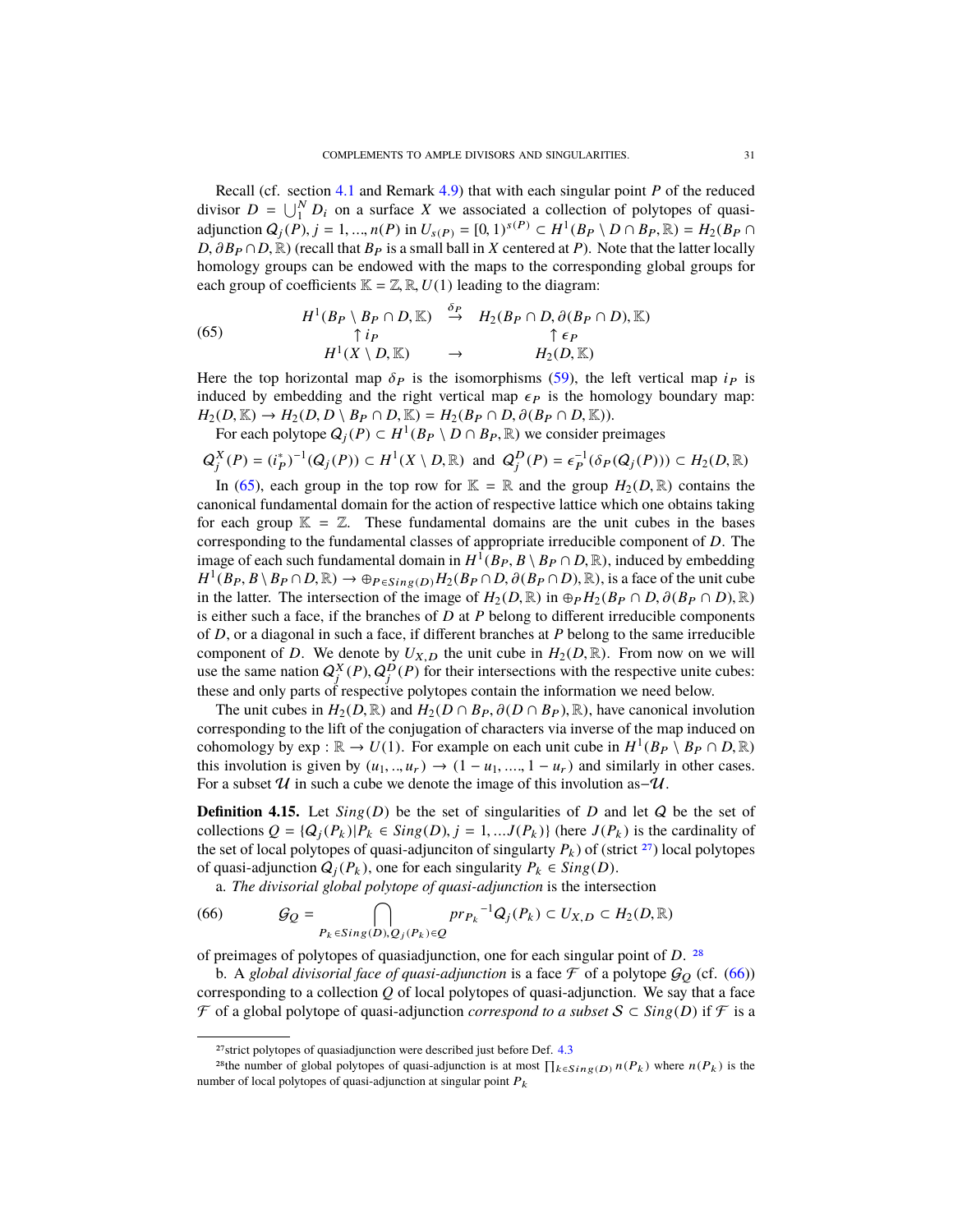<span id="page-31-3"></span>face of a polytope determined already by the local polytopes of singularities only from S:  $\bigcup_{P_k \in S, Q_j(P_k) \in Q} \text{pr}_{P_k}^{-1} Q_j(P_k).$ 

c. *The sheaf of quasi-adjunction*  $\mathcal{A}_Q$  *(or*  $\mathcal{A}_{G(Q)}$ *) corresponding to a choice collection Q of local polytopes of quasi-adjunction*, is the ideal sheaf in  $O_X$  having as the stalk at *P*  $\notin$  *S* the local ring of *P*  $\in$  *X* and the ideal of quasi-adjunction  $\mathcal{A}_{Q_i(P)}$  corresponding to selected local polytope of quasi-adjunction for singularity  $P \in \mathcal{S}$ 

d. *The homological global polytope (resp. face) of quasi-adjunction* is a polytope in  $H^1(X \setminus D, \mathbb{R})$ , viewed as the trivial coset of  $H_2(D, \mathbb{R})/H^1(X \setminus D, \mathbb{R})$ , which is the translation to this trivial coset <sup>29</sup> of the intersection of divisorial global polytone (resp. translation to this trivial coset [29](#page-31-0) of the intersection of divisorial global polytope (resp. face) of quasiadjunction described in a. (resp. b.) of this definition with a coset in  $H_2(D, \mathbb{R})/H^1(X \setminus D, \mathbb{R})$  which image in  $H^2(X, \mathbb{R})$  (i.e. the image via the map *i*<sub>R</sub> in [\(22\)](#page-13-3)) is an integral cohomology class (i.e. the first Chern class of a line bundle).

The following Proposition shows that in the case when irreducible components of *D* are big and nef, only characters of the fundamental group, which after lift to  $\hat{H}^1(X \setminus D, \mathbb{R})$  give classes belonging to the faces of quasi-adjunction, can have non-trivial eigenspaces for the action of Galois groups on the abelian covers of *X* ramified along *D*.

<span id="page-31-2"></span>**Proposition 4.16.** *Assume that irreducible components of D* are big and nef. Let  $u \in U_{X,D}$ *be such that u is in interior of all global polytopes of quasi-adjunction* G<sup>Q</sup> *of divisor D or their images*  $\bar{P}_Q$  *for the involution*  $u \to \bar{u}$  *sending*  $(x_1, ..., x_k) \in U_{D,X}$  *to*  $(1 - x_1, ..., 1 - x_k)$ *. If <sup>X</sup>*˜<sup>G</sup> *is a resolution of singularities of a cover <sup>X</sup>*<sup>G</sup> *of <sup>X</sup> with abelian Galois group <sup>G</sup> and*  $\chi = exp(2\pi i u)$ , then the eigenspace  $H^1(\tilde{X}_G, \mathbb{C})_\chi = \{v \in H^1(\tilde{X}_G, \mathbb{C}) | g \cdot v = \chi(g)v, \forall g \in G$ , is trivial *G*} *is trivial.*

*Proof.* Since the characters of  $H_1(X \setminus D, \mathbb{Z})$  having a finite order are the characters  $\chi =$ *exp*( $2\pi i$ *u*) with  $u \in \mathbb{Q}$ , the density of those in  $U_{X,D}$  implies that we can assume that  $\chi$  is a character of a finite abelian group *G*. Let  $\mathcal{L}_{\mathcal{X}}^{-1}$  be the corresponding line bundle (cf. Prop. 3.9). Since the action of *G* is holomorphic and bence preserves the Hodge decomposition [3.9\)](#page-13-4). Since the action of *G* is holomorphic and hence preserves the Hodge decomposition of  $H^1(\tilde{X}_G, \mathbb{C})$ , after possibly replacing the character  $\chi$  by the conjugate  $\bar{\chi}$ , we can assume that  $\chi$  has non-trivial eigenspace for G acting on the holomorphic forms of the cover. Then that  $\chi$  has non-trivial eigenspace for *G* acting on the holomorphic forms of the cover. Then one has (cf. Prop. [4.11\)](#page-27-2)

<span id="page-31-1"></span>(67) 
$$
\dim H^0(\Omega^1_{\tilde{X}_G})_\chi = dim H^1(X, \Omega^2_X \otimes \mathcal{L}_\chi \otimes \mathcal{A}_{\mathcal{G}(Q)})
$$

where  $P(Q)$  is the global polytope of quasi-adjunction containing *u*,  $\chi = exp(2\pi iu)$ .

Since  $u$  is an interior point of  $G(Q)$  one can take a small perturbation of it along the intersection with  $U_{X,D}$  with the coset of  $H^1(X \setminus D, \mathbb{R})$  corresponding to  $\mathcal{L}_\chi$  (i.e. an affine subspace) so that it remains inside  $G(\Omega)$ . The corresponding line bundle  $I$  is unchanged subspace) so that it remains inside  $G(Q)$ . The corresponding line bundle  $L<sub>\chi</sub>$  is unchanged in this deformation of *u*. Using multiplier ideal interpretation of ideals of quasi-adjunction and Kawamata-Viehweg-Nadel vanishing (cf.[\[127\]](#page-50-5) sect. 9.4B) we obtain that the terms in  $(67)$  are zeros.

**Definition 4.17.** A global divisorial face of quasi-adjunction  $\mathcal{F} \subset \mathcal{G}(\mathcal{F})$  is called *contributing* if for  $u \in \mathcal{F}$  and the resolution of singularities of the cyclic cover  $\pi_* X_\chi \to X$  corresponding to the surjection  $\chi : H_1(X \setminus D, \mathbb{Z}) \to Im(\chi) \subset \mathbb{C}^*$  one has  $H^1(X, \Omega^2_X \otimes \mathcal{L}_X \otimes \mathcal{A}_{\mathcal{G}(F)}) \neq 0$  (here  $f$  is the dual v-eigenbundle of  $\pi$ ,  $(\Omega \infty)$ ). A homological face of quasi-adjunction 0 (here  $\mathcal{L}_\chi$  is the dual  $\chi$ -eigenbundle of  $\pi_*(\overline{O}_{\bar{X}_\chi})$ . A homological face of quasi-adjunction is called contributing if its translation to a coset  $H_2(D, \mathbb{R})/H^1(X \setminus D, \mathbb{R})$  is a contributing divisorial face divisorial face.

<span id="page-31-0"></span><sup>29</sup>cf. construction described in Proposition [3.9](#page-13-4)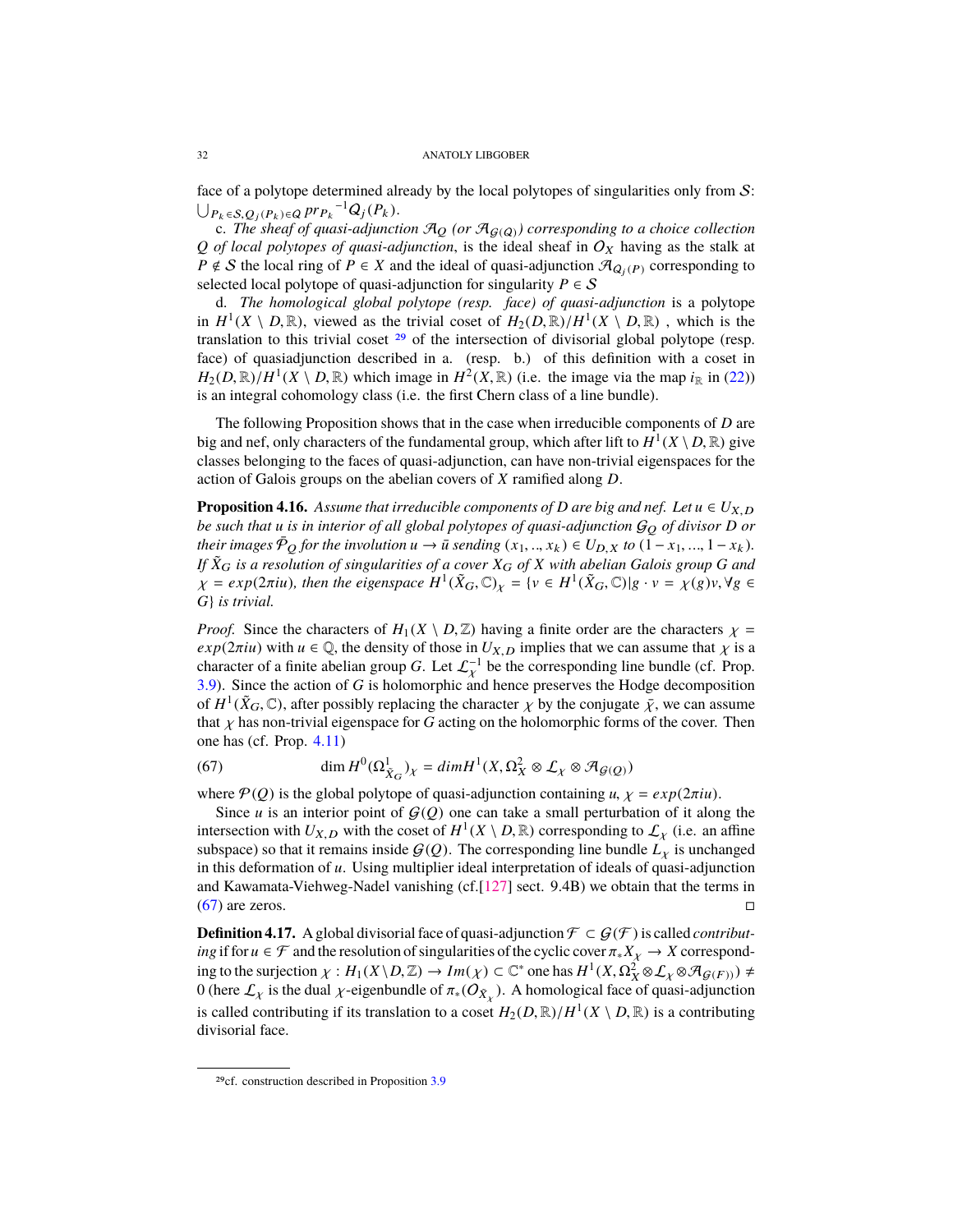<span id="page-32-0"></span>**Theorem 4.18.** Let *X* be a simply connected smooth projective surface and let  $D = \sum D_i$ *be a reduced divisor with irreducible components D*<sup>i</sup> *which are big and nef. Assuming as above that*  $H_1(X \setminus D, \mathbb{Z})$  *is torsion free, let*  $r = rk\text{Coker}\ H_2(X, \mathbb{Z}) \to H^2(D, \mathbb{Z})$  *denote its* rank (cf. (6)). For any essential component of characteristic variety  $N$ , having positive *rank (cf. [\(6\)](#page-7-6)). For any essential component of characteristic variety*  $V_i$  *having positive dimension i.e. a coset of the r-dimensional torus*  $H^1(X \setminus D, U(1))$  *such that*  $dimV_i \ge 1$  *there is: there is:*

*a) a collection of singularities* S *of D*

b) a contributing face  $\mathcal F$  of a global polytope of quasi-adjunction  $\mathcal G(\mathcal S)$  which is deter*mined by the collection* S *and a collection of the polytopes of quasi-adjunction* Q(*P*)*, one at each of singularities*  $P \in S$ 

*c*) *a* line bundle  $\mathcal{L}_{\mathcal{G}(S)}$ 

*such that*  $V_i$  *is the Zariski closure of*  $exp(\pm 2\pi i \mathcal{F})$  *in the maximal compact subgroup of the*<br>*r*-dimensional torus CharH.(X \, D,  $\mathbb{Z}$ ) and *r*-dimensional torus  $CharH_1(X \setminus D, \mathbb{Z})$  and

$$
dim \mathcal{V}_i = dim \mathcal{F} = dim H^1(X, \Omega_X^2 \otimes \mathcal{L}_{\pm \mathcal{Q}(S)}^{-1} \otimes \mathcal{A}_{\mathcal{G}(S)}) + 1
$$

 $M$ oreover,  $\mathcal{L}_{\pm G(S)}$  is the line bundle which is part of the building data of the cyclic cover *corresponding to surjection*  $\chi : \pi_1(X \setminus D) \to \mathbb{Z}_{ord(\chi)}$  *for a character*  $\chi$  *which is generic in the component*  $\mathcal{V}$ *.* in the component  $V_i$ .

*Vice versa, given a maximal* <sup>[30](#page-32-1)</sup> *contributing face*  $\mathcal{F} \subset \mathcal{G}(S)$  *of a global polytope* of quasiadjunction, with the ideal of quasiadjunction  $A_{\mathcal{G}(S)}$ , such that the line bundle *corresponding to the characters*  $exp(2\pi iu)$ *,*  $u \in \mathcal{F}$  *is a*  $\mathcal{L}$  *(satisfying*  $H^1(X, \Omega_X^2 \otimes \mathcal{L} \otimes \mathcal{F}$ *)*  $\mathcal{F}$  *and*  $\mathcal{F}$  *and*  $\mathcal{F}$  *and*  $\mathcal{F}$  *is a*  $\mathcal{F}$  *of*  $\mathcal{F}$  *is a*  $\mathcal{F}$  *is a*  $\mathcal{F}$  *is a*  $\mathcal{A}_{G(S)}$ )  $\neq$  0) then the Zariski closure of the set of characters  $exp(2\pi i u)$ ,  $u \in \mathcal{F}$  is a *component of characteristic variety of*  $\pi_1(X \setminus D)$ *.* 

*Proof.* Let *Q* be a maximal contributing face of quasi-adjunction. The Zariski closure in  $H^1(X \setminus D, \mathbb{C}^*)$  of the set *exp*(2*πiu*),  $u \in Q$ , belongs to a component of characteristic variety, as follows from the assumptions. If this Zariski closure is a proper subset of a component as follows from the assumptions. If this Zariski closure is a proper subset of a component, then preimage of the unitary part (i.e. the intersection with  $H^1(X, U(1)) \subset H^1(X, \mathbb{C}^*)$ ) of the full component must belong to the same  $H^1(X \setminus D, \mathbb{R})$  coset in  $H_2(D, \mathbb{R})$  as O and as the full component must belong to the same  $H^1(X \setminus D, \mathbb{R})$  coset in  $H_2(D, \mathbb{R})$  as *Q* and, as follows from Prop. 4.16, its preimage in  $H_2(D, \mathbb{R})$  must be a face of the same polytone as follows from Prop. [4.16,](#page-31-2) its preimage in  $H_2(D,\mathbb{R})$  must be a face of the same polytope as  $\mathcal F$  i.e. coincide with  $\mathcal F$  due to maximality assumption.

Now, let  $V_i$  be an irreducible component of characteristic variety. A theorem of D. Arapura implies that  $V_i$  is a translated subtorus of the torus  $H^1(X \setminus D, \mathbb{C}^*)$ . The subset<br>exp<sup>-1</sup>(V,  $\cap$  H<sup>1</sup>(X \ D, I/(1))  $\subset H^1(X \setminus D, \mathbb{R})$  consist of a set of  $H^1(X \setminus D, \mathbb{Z})$ -translates  $\exp^{-1}(V_i \cap H^1(X \setminus D, U(1)) \subset H^1(X \setminus D, \mathbb{R})$  consist of a set of  $H^1(X \setminus D, \mathbb{Z})$ -translates of a linear subspace of  $H^1(Y \setminus D, \mathbb{R})$ . The eigenbundles of the characters in V, for the of a linear subspace of  $H^1(X \setminus D, \mathbb{R})$ . The eigenbundles of the characters in  $V_i$ , for the push forward of the structure sheaf of a cyclic cover of X corresponding to characters from push forward of the structure sheaf of a cyclic cover of *X* corresponding to characters from  $V_i$ , define a collection of translates of  $H^1(X \setminus D, \mathbb{R}) \subset H_2(D, \mathbb{R})$  (cf. Prop. [3.9\)](#page-13-4) which intersect the fundamental domain (i.e. the unit cube)  $U_{N, \Omega}$  for the action of  $H_2(D, \mathbb{Z})$  on intersect the fundamental domain (i.e. the unit cube)  $U_{X,D}$  for the action of  $H_2(D,\mathbb{Z})$  on  $H_2(D,\mathbb{R})$ . Due to identification in Prop. [4.11](#page-27-2) of cohomology of the local systems and the cohomology of sheaves of quasi-adjunction, one obtains that at least one of translates belongs to a contributing face of quasi-adjunction. It is maximal since otherwise  $V_i$  will be a proper subset of a component of larger dimension.

 $\Box$ 

<span id="page-32-2"></span>**Corollary 4.19.** *Let <sup>X</sup>*, *<sup>D</sup> be as in theorem [4.18](#page-32-0) and let <sup>C</sup> be a smooth big and nef curve intersecting all irreducible components of D at smooth points transversally. Then*  $H_2(D,\mathbb{R}) \subset H_2(D+C,\mathbb{R})$  *has codimension one and divisorial contributing faces of quasiadjunction of D coincide with those of*  $D + C$ *.* 

<span id="page-32-1"></span><sup>&</sup>lt;sup>30</sup>i.e. not contained properly in a contributing face of the same strict global polytope of quasi-adjunction.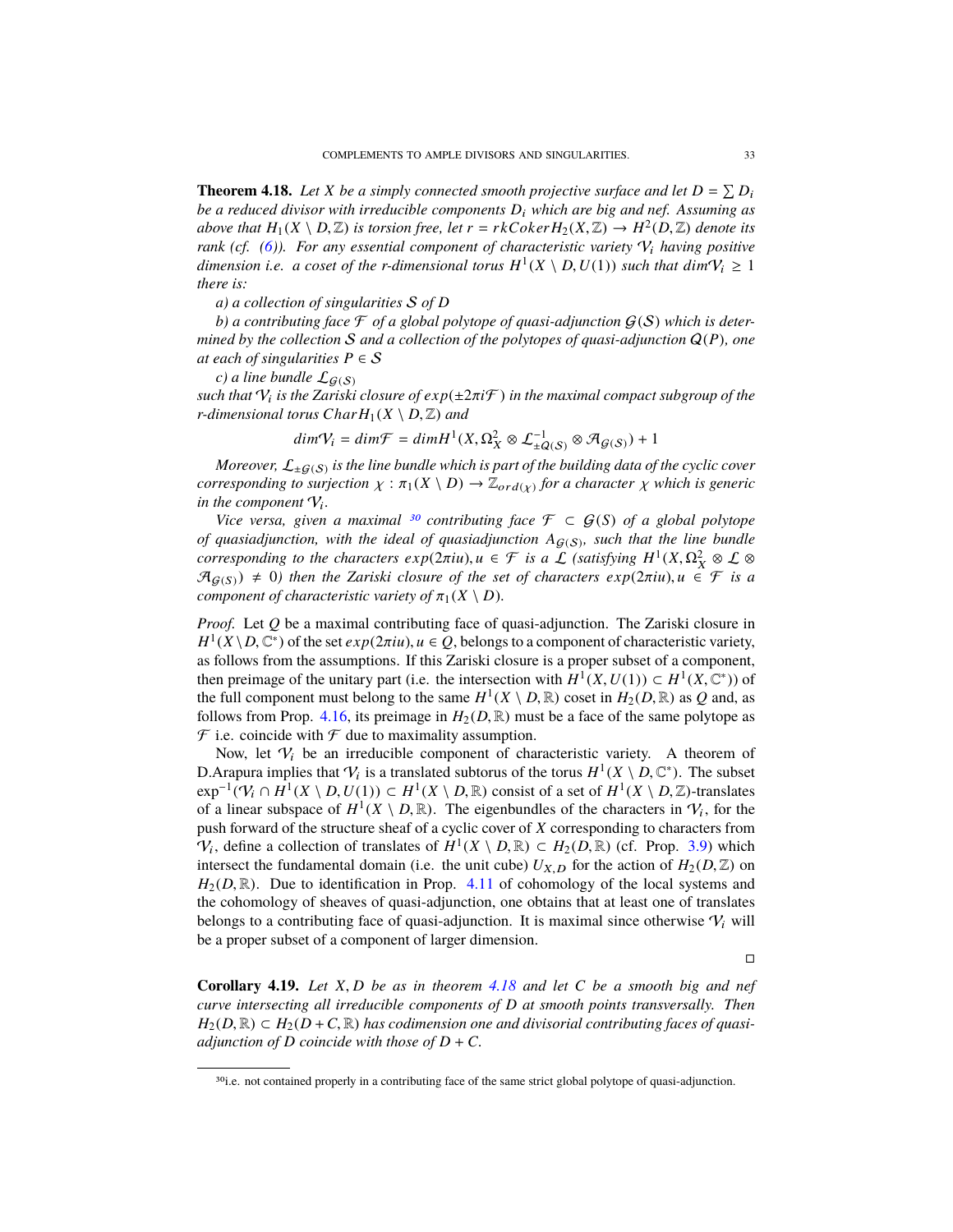<span id="page-33-1"></span>*Proof.* Since polytope quasiadjunction of ordinary node coincides with the unit square (node does not impose conditions of quasi-adjunction) it follows that the global polytopes in  $H_2(D + C, \mathbb{R})$  are the cylinders over the global polytopes of  $H_2(D, C)$  (preimages of projection of  $H_2(D+C, \mathbb{R})$  onto the later). Kawamata-Viehweg-Nadel vanishing implies that the characters in a contributing faces of the eigenbundles  $\mathcal{L}_\chi$  must have trivial ramification along *C* i.e. belong to  $H_2(D, \mathbb{R})$  (triviality of ramification also follows from Divisibility Theorem 3.3). Theorem [3.3\)](#page-8-0).

*Remark* 4.20*.* The removal a line at infinity, transversal to a curve, was used extensively in [\[129\]](#page-50-1), [\[137\]](#page-50-11). The main theorem in [\[137\]](#page-50-11) follows immediately from Theorem [4.18](#page-32-0) and Corollary [4.19.](#page-32-2)

Numerous examples to the Theorem [4.18](#page-32-0) can be found in the paper [\[137\]](#page-50-11) in the case of line arrangements is a plane and in ([\[130\]](#page-50-21)) in the case of irreducible curves. The local counterpart of the Theorem [4.18](#page-32-0) and many examples of calculations of multivariable Alexander polynomials of the links (i.e. the characteristic varieties, cf. discussion after Def. [3.13\)](#page-15-4) of singularities in terms of polytopes and ideals of quasi-adjunction are given in [\[39\]](#page-47-9). For results on zero dimensional components of characteristic varieties we refer to [\[19\]](#page-46-7), [\[20\]](#page-46-15). We will finish this section with an example of calculation on a large class of surfaces generalizing 6-cuspidal sextic of Zariski.

<span id="page-33-0"></span>**Example 4.21.** Let *X* be a smooth projective simply connected surface and let *L* be a very ample line bundle on *X*. Let  $s_2 \in H^0(X, L^2)$ ,  $s_3 \in H^0(X, L^3)$  be generic sections of the corresponding tensor powers of *L* Let *D* be the zero set of  $s - s^3 + s^2 \in H^0(Y, L^6)$ . Then corresponding tensor powers of *L*. Let *D* be the zero set of  $s = s_2^3 + s_3^2 \in H^0(X, L^6)$ . Then the Alexander polynomial of this curve with  $6L^2$  cusps, corresponding to the surjection  $H_1(X \setminus D, \mathbb{Z}) \to \mathbb{Z}_6$ , is  $t^2 - t + 1$ .<br>To see this, first note that the e

To see this, first note that the existence of the surjection follows from [\(6\)](#page-7-6) since the class of *D* in  $H_2(X, \mathbb{Z})$  is divisible by 6. Using [\(62\)](#page-28-1), the eigenspace of the generator of  $\mathbb{Z}_6$  acting on *H*<sup>1,0</sup> of the 6-fold cyclic can be identified with  $H^1(X, K_X \otimes L^5 \otimes I_{Sing})$  where  $I_{sing}$ <br>is the ideal sheaf such that  $O_X/I$ , is the reduced 0-dimensional subscheme of *X* with is the ideal sheaf such that  $O_X/I_{sing}$  is the reduced 0-dimensional subscheme of *X* with support at the set of cusps of *D*. One has the following Koszul resolution of  $I_{sing}$ :

$$
0 \to L^{-5} \to L^{-2} \oplus L^{-3} \to I_{sing} \to 0
$$

After taking the tensor product of this sequence with  $K \otimes L^5$  and considering the corresponding cohomology sequence:

 $H^1(X, K_X \otimes L^2) \oplus H^1(X, K_X \otimes L^3) \to H^1(X, K_X \otimes L^5 \otimes I_{Sing}) \to H^2(X, K_X) \to 0$ 

we see that Kodaira vanishing implies that  $dim H^1(X, K_X \otimes L^5 \otimes I_{Sing}) = 1$ . This shows that  $\frac{1}{2} \in [0, 1]$  is the contributing free of quoti ediunction and now the claim about the that  $\frac{1}{6} \in [0, 1]$  is the contributing face of quasi-adjunction and now the claim about the<br>Alexander polynomial follows from the Theorem 4.18. Note that this example also can be Alexander polynomial follows from the Theorem [4.18.](#page-32-0) Note that this example also can be analyzed using methods of orbifold pencils discussed in [\[19\]](#page-46-7),[\[20\]](#page-46-15),[\[21\]](#page-46-14).

4.6. **Bernstein-Sato ideals and polytopes of quasi-adjunction.** Let  $f_1, ..., f_r$  be germs of holomorphic functions in *n* variables. The Bernstein-Sato ideal  $\mathcal{B}(f_1, ..., f_r)$  is the ideal generated by polynomials  $b(s_1, ..., s_r)$  such that there exist a differential operator  $P \in \mathbb{C}[x_1, ..., x_n, \frac{\partial}{\partial x_1}, ..., \frac{\partial}{\partial x_1}, s_1, ..., s_r]$  satisfying the identity:

(69) 
$$
b(s_1, ..., s_r)f^{s_1}...f^{s_r} = Pf_1^{s_1+1}....f_r^{s_r+1}
$$
  
(cf. [185] [25], [160], [109], in 1-dimensional case cf. [155], [121]). In the case of plane

curves singularities one has the following:

.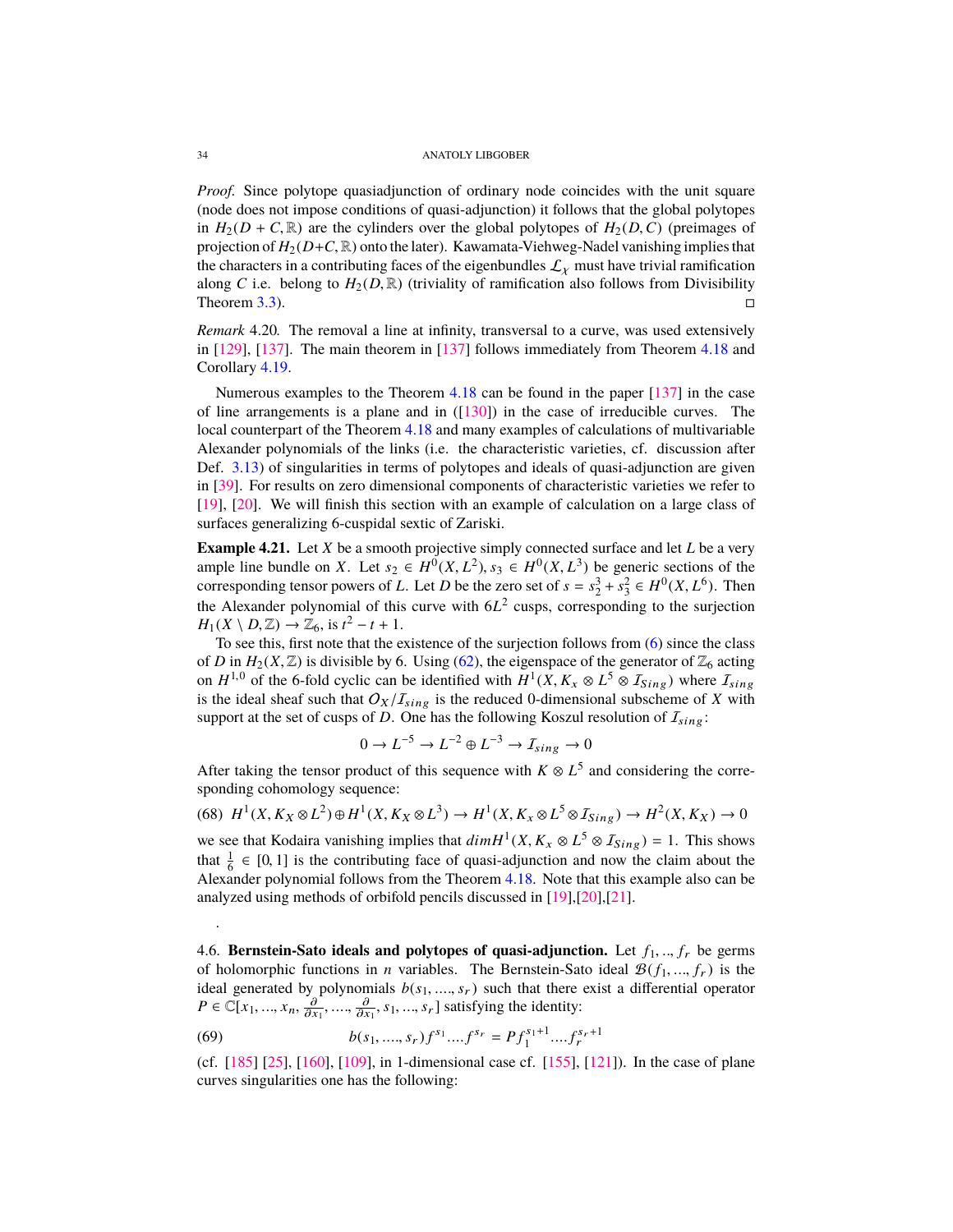<span id="page-34-4"></span>**Theorem 4.22.** Let  $f_1, \ldots, f_r$  be the germs of holomorphic functions in two variables. Let P *be the product of the linear forms*  $L_i(s_1 + 1, ..., s_r + 1)$  where  $L_i$  *runs through linear forms vanishing on r* − 1*-dimensional faces of polytopes of quasi-adjunction corresponding to a germ with r irreducible components*  $f_1, ..., f_r$ *. Then any*  $b \in \mathcal{B}(f_1, ..., f_r)$  *is divisible by*  $P$ *.* 

The same argument as used in [\[39\]](#page-47-9), provides extension to isolated non-normal crossings (cf. [\[140\]](#page-50-6)). For a general conjecture of the structure of Bernstein ideals we refer to [\[38\]](#page-47-14) and for a discussion of the case of arrangements, other related problems and references cf. [\[217\]](#page-53-6)

# 5. Asymptotic of invariants of fundamental groups

<span id="page-34-0"></span>The problem of characterization of fundamental groups of smooth quasi-projective varieties is intractable at the moment. Nevertheless some questions about distribution of Alexander invariants can be addressed. We will see below that one can make some conclusions about distribution of dimensions of characteristic varieties of such fundamental groups. A different type of asymptotics, is suggested by the relation between the degrees of Alexander polynomials and Mordell-Weil ranks of isotrivial families of abelian varieties (cf. [\[46\]](#page-47-15),[\[146\]](#page-50-3)) since it allows to restate the problem of asymptotic behavior of such degrees in terms of the conjectures on distribution of Mordell Weil ranks of curves over the function fileds. In this section we shall survey the results in [\[47\]](#page-47-4) concerning distribution of the dimensions of characteristic varieties [31](#page-34-1).

Let *X* be a smooth simply connected projective variety, *D* a reduced divisor and let  $\Delta$  be a subset of the effective cone  $E f f(X) \subset NS(X)$  in the Neron Severi group of X. We shall call the set  $\triangle$  *saturated* if  $d_1 \in \triangle$  and  $d_2 \in E f f(X)$  are such that  $d_1 - d_2 \in E f f(X)$  implies that  $d_2 \in \Delta$  and  $d_1 - d_2 \in \Delta$ . We are interested in distribution of invariants of  $\pi_1(X \setminus D)$ when the class of  $D \subset E f f(X)$  is a linear combination of classes in  $\Delta$  with non-negative coefficients. We are specifically interested in curves *D* with large dimension of a component of characteristic variety of  $\pi_1(X \backslash D)$  and *D* being a curve with all its irreducible components having classes in∆. It follows from [\[9\]](#page-46-5), that existence of a component of dimension *r* implies existence of surjection  $\pi_1(X \setminus D) \to F_r$ . Vice versa, existence of the latter implies that the characteristic variety of  $\pi_1(X \setminus D)$  contains a component of dimension not smaller than *r*. Note right away that for the purpose of enumeration of reduced divisors *D* for which one has a surjection  $\pi_1(X \setminus D) \to F_r$  we must impose some conditions on such surjections. For example, given any  $D$  with such property and any reduced divisor  $D'$  one has

<span id="page-34-2"></span>(70) 
$$
\pi_1(X \setminus D \bigcup D') \to \pi_1(X \setminus D) \to F_r
$$

and hence, given a curve admitting a surjection of its fundamental group onto  $F_r$ , there are enlargements of this curve with the same property parametrized by all the curves on the surface. This motivates the following:

<span id="page-34-3"></span>**Definition 5.1.** (cf. [\[137\]](#page-50-11)) Let  $\mathcal{D}$  be a reduced divisor on a smooth projective surface *X*. A surjection  $\pi_1(X \setminus \mathcal{D}) \to F_r$  is called *essential* if  $\mathcal D$  does not admit split  $\mathcal D = D \cup D'$  for which one has factorization (70) which one has factorization  $(70)$ .

<span id="page-34-1"></span><sup>31</sup>Such circle of problems is inspired by conjectural asymptotic of number fields extensions having a given group as the Galois group or the group of its Galois closure, which are unramified outside an arbitrary subset of primes while the size of the norm of discriminant grows ([\[156\]](#page-51-23)): Malle conjectures implies a positive answer to the inverse problem of the Galois with little hope for solution in near future (as is obtaining a characterization of quasi-projective group)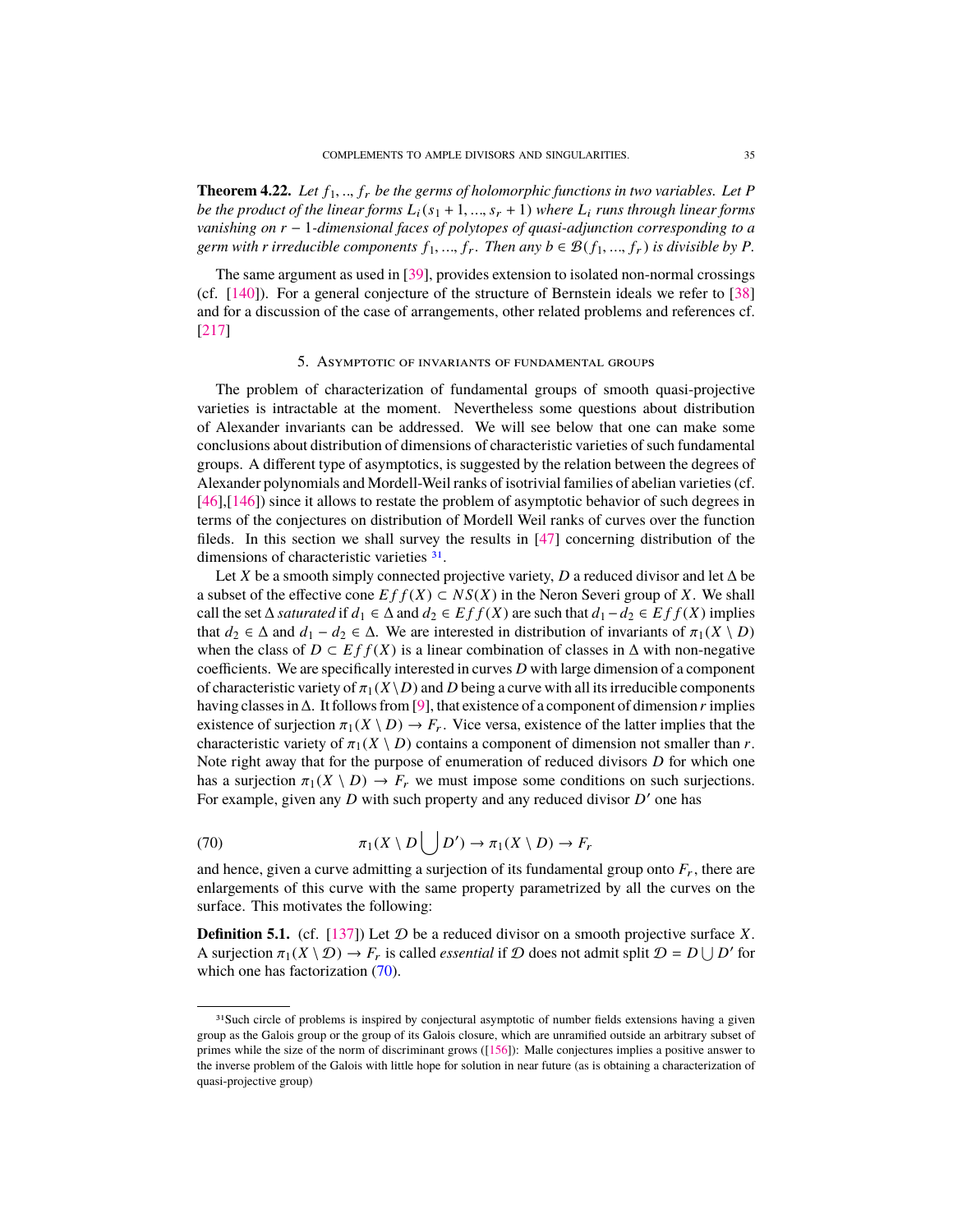<span id="page-35-5"></span>A surjection  $\pi_1(X \setminus \mathcal{D}) \to F_r$  is called *reduced* if there exist a choice of ordered system of generators  $\{x_1, ..., x_{r+1}|x_1 \cdot ... \cdot x_{r+1} = 1\}$  of  $F_r$  such that this surjection takes meridian of each irreducible component of  $D$  to a conjugate of a generator.

We also will say that singularities of  $D$  satisfy condition  $(*)$  if all singular points belonging to more than one irreducible component are ordinary singularities i.e. are intersections of smooth transversal branches [32](#page-35-0).

A rather detailed information about such curves was obtained in [\[136\]](#page-50-23) in the case  $X = \mathbb{P}^2, \Delta = \{ [1] \} \in \mathbb{Z} = Pic(\mathbb{P}^2)$  i.e. the fundamental groups of the complements to general general groups of the complements to arrangements of lines in a plane (see [\[86\]](#page-48-22),[\[157\]](#page-51-24) for related results).

<span id="page-35-2"></span>**Theorem 5.2.** [\[136\]](#page-50-23) [\[179\]](#page-51-25) *Let*  $\mathcal{A}$  *be an arrangement of lines in*  $\mathbb{P}^2$ . *If there exist an essential*  $sufficient\pi_1(\mathbb{P}^2 \setminus \mathcal{A}) \to F_r, r \geq 4$  *then*  $\mathcal A$  *is a union of concurrent lines, in which case the* last surjection is an isomorphism *last surjection is an isomorphism.*

Moreover, there is only one known example of essential surjections of the complements to an arrangment line which admits surjection onto  $F_3$ <sup>[33](#page-35-1)</sup> and for any *d* there exist an arrangement of non-concurrent lines admitting essential surjection onto  $F_2$  (e.g. 3*d* lines forming the zero set of  $(x^d - y^d)(y^d - z^d)(x^{\bar{d}} - z^d) = 0$ .

Work [\[47\]](#page-47-4) contains an extension of this theorem to reduced divisors on arbitrary simply connected surfaces. Before stating the main result, let us describe the analog of the case of concurrent lines in Theorem [5.2,](#page-35-2) which is a family of the curves with irreducible components in ∆ and for which the fundamental group of the complements may have a free quotient of arbitrary large rank. For this family of curves, the fundamental groups of the complement form *a finite* set of groups, having cardinality depending on ∆ and, moreover, a presentation of each group in this set can be described in terms of geometric data we specify. However, unlike the case of Theorem [5.2,](#page-35-2) the problem of characterizing which specific data is realizable by curves in this class remains open in general. Enumeration of fundamental groups of such curves for a class  $\delta \in \Delta \subset Pic(X)$  can be made as follows.

<span id="page-35-4"></span>**Proposition 5.3.** *For any*  $r \ge 1$  *and a movable divisor*  $\delta \in Pic(X)$ *, <sup>[34](#page-35-3)</sup> there is a divisor D with classes of components in the linear system of*  $\delta$  *and such that*  $\pi_1(X \setminus D)$  *admits essential surjection onto*  $F_r$ . Vice versa, if D has all its irreducible components being members of *a pencil of curves in complete linear system of*  $\delta$  (*i.e. a line in*  $\mathbb{P}(H^0(X, \mathcal{O}_X(\delta))))$ *, and*  $\pi_1(X \setminus D)$  admits surjection onto  $F \subset \Sigma$  2 this group is an amalgamated product  $G \times_{\Sigma} \mathcal{H}$  $\pi_1(X \setminus D)$  *admits surjection onto*  $F_r$ ,  $r \geq 2$  *this group is an amalgamated product*  $G *_{F_a} H$ *with* <sup>G</sup> *belonging to a finite collection of groups depending on* δ*, obtained by a construction below and* H *is an extension:*

(71) 
$$
0 \to F_a \to \mathcal{H} \to F_{r'} \to 0 \quad r' \leq r
$$

*defined by a homomorphism*  $F_{r'} \to Aut(F_a)$  *coming from a finite set cardinality depending only on*  $\delta$ *. The number of isomorphism classes of such groups*  $\pi_1(X \setminus D)$  *with a fixed class* δ*, stabilises for large <sup>r</sup>.*

*Proof.* Indeed, for any pencil in the linear system containing  $\delta$ , a union on its  $r + 1$  members yields a divisor  $D \in \mathbb{P}(H^0(X, (r+1)\delta))$  with  $\pi_1(X \setminus D)$  admitting a surjection onto  $F_r$  since such a pencil induces a dominant map onto the complement in  $\mathbb{P}^1$  to  $r + 1$  points since such a pencil induces a dominant map onto the complement in  $\mathbb{P}^1$  to  $r + 1$  points.

<span id="page-35-0"></span><sup>&</sup>lt;sup>32</sup> The results in this section make this assumption. It should be possible to eliminate it with essential conclusions remaining intact.

<span id="page-35-1"></span><sup>33&</sup>lt;sub>1</sub>.e. the Hesse arrangement of 12 lines formed by lines containing triples of inflection points of plane smooth cubic cf. [\[137\]](#page-50-11)

<span id="page-35-3"></span><sup>&</sup>lt;sup>34</sup>i.e. such that the codimension of the base locus of the linear system it defines is at least 2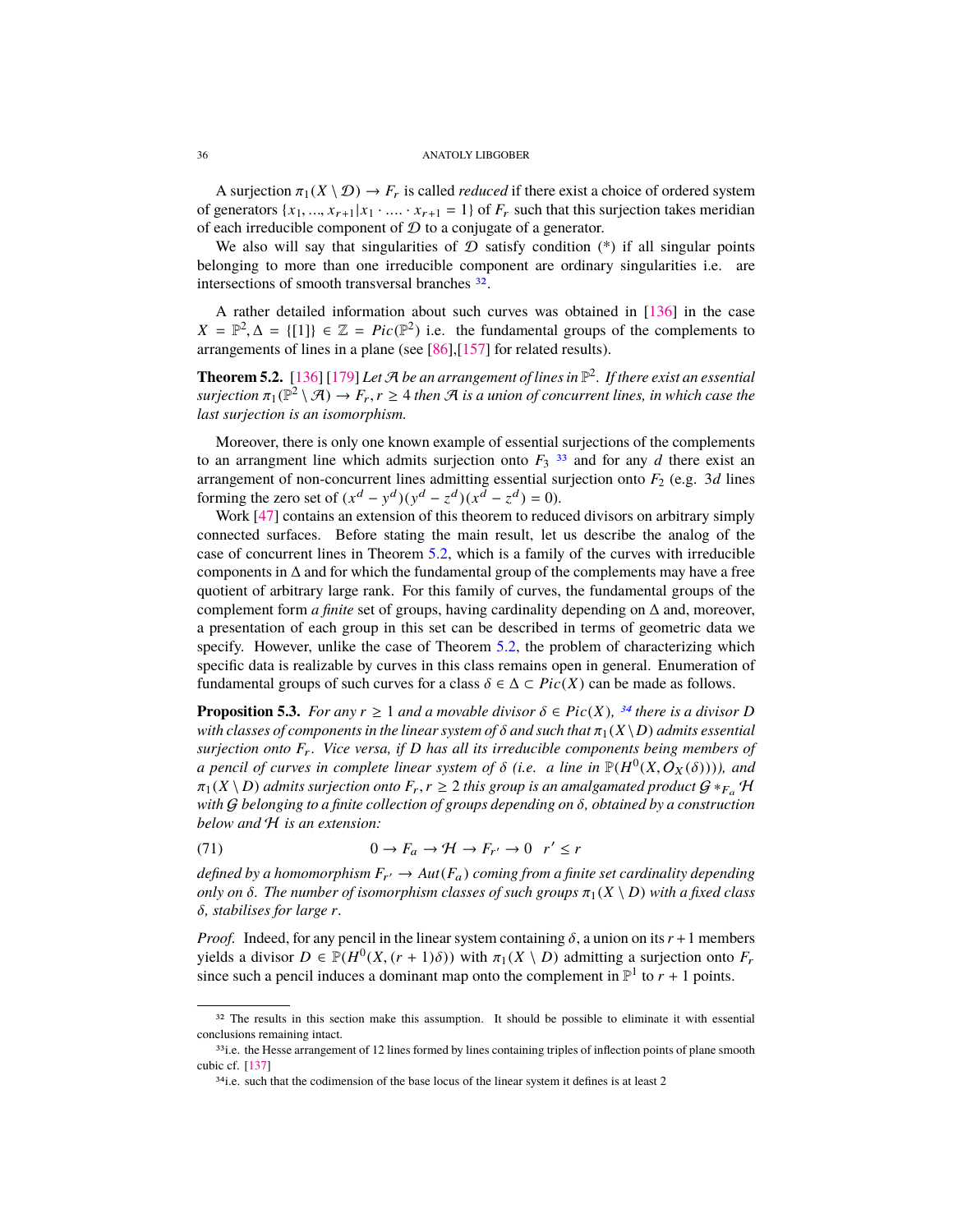<span id="page-36-0"></span>To enumerate all possible fundamental groups of the complements to the curves with all irreducible components belonging to a pencil let us consider the discriminant  $Disc(\mathbb{P}(H^0(X, O_X(\delta))))$ <br>of the complete linear system  $\mathbb{P}(H^0(X, O_X(\delta)))$  i.e. the subvariety consisting of the divisors of the complete linear system  $P(H^0(X, O_X(\delta)))$  i.e. the subvariety consisting of the divisors having singularities worse than singularities of a generic element in  $P(H^0(X, O_Y(\delta)))$  Conhaving singularities worse than singularities of a generic element in  $\mathbb{P}(H^0(X, O_X(\delta))$ . Con-<br>sider also the stratification of the discriminant into connected components of equisingularity sider also the stratification of the discriminant into connected components of equisingularity strata, adding to this stratification the complement to the discriminant as a codimension zero stratum (cf. [\[5\]](#page-45-3) on some information about geometry of these strata).

We will use finite sets of collections of such equisingularity strata  $S_1, \ldots S_t$  for which there exists a pencil  $\mathcal P$  in  $\mathbb P(H^0(X, O_X(\delta)))$  with the following property: there exists a union *D* of members of  $\mathcal P$  such that the curve *D* satisfies condition (\*) (cf. Def. 5.1) union *D* of members of  $P$  such that the curve *D* satisfies condition (\*) (cf. Def. [5.1\)](#page-34-3). Let  $N(\delta, t)$  be the number of isotopy classes of pencils in  $\mathbb{P}(H^0(X, O_X(\delta)))$  such that the number of the strata of this stratification intersected by the nencil is t and let *T* be the least number of the strata of this stratification intersected by the pencil is *t* and let *T* be the least upper bound for integers *t* for all pencils in  $\delta$ . Finiteness of these numbers is a consequence of the finiteness of the number of strata of stratifications since those are an algebraic subsets of discriminant (cf. [\[100\]](#page-49-24)).

Let *D* is a curve having  $r + 1$  irreducible components belonging to a pencil  $\mathcal P$  in  $\mathbb{P}(H^0(X, O_X(\delta)))$  in which the members of P have *t* (where  $t \leq r + 1$ ) equisingularity<br>types. We claim that  $\pi_r(X \setminus D)$  can have at most 2<sup>*t*</sup> isomorphism types. More precisely types. We claim that  $\pi_1(X \setminus D)$ , can have at most  $2^t$  isomorphism types. More precisely for each subset  $\mathcal T$  of the set of strata  $S$ .  $S$ , there is at most one isomorphism type of for each subset  $\mathcal T$  of the set of strata  $\mathcal S_1, ..., \mathcal S_t$  there is at most one isomorphism type of the fundamental groups  $\pi_i(X \setminus D)$  where the set of equisingularity starta of components the fundamental groups  $\pi_1(X \setminus D)$  where the set of equisingularity starta of components of  $D \in \mathbb{P}(H^0(X, O_X((r+1)\delta)))$  having non-generic equisingularity type in the pencil<br>coincides with  $\mathcal T$ . This is the case when  $D$  is a union of  $|\mathcal T|$  curves from the strata S. coincides with  $\mathcal T$ . This is the case when *D* is a union of  $|\mathcal T|$  curves from the strata  $S_1, ..., S_t$ and  $r' = r + 1 - |\mathcal{T}|$  curves from codimension zero stratum and none of remaining  $t - |\mathcal{T}|$ singular members of the pencil are not components of  $D$ . In particular, for  $r > t$  there are at most  $\sum_{t=0}^{T} 2^t N(\delta(t))$  isomorphism classes of the fundamental groups and for  $r > T$  the number of isomorphism classes of fundamental groups of curves with components in the linear system of  $\delta$  and admitting surjections onto  $F_r$  is bounded, with bound depending only on  $\delta \in \Delta$ .

To describe the structure of the fundamental groups of the complement to a union *D* of several members of a pencil  $\mathcal P$  of curves in  $\delta$ , with the set equisingularity types of singular members of P consisting of equisingularity strata  $S_1, ..., S_t$ , such that non-generic types of components of D are exactly those in T and also to enumerate such fundamental groups components of *D* are exactly those in  $\mathcal{T}$ , and also to enumerate such fundamental groups, consider the blow up  $\tilde{X}$  of  $X$  at the base points of the pencil. We obtain a regular map  $\pi : \tilde{X} \setminus \tilde{D} \to \mathbb{P}^1 \setminus S_{r+1}$  where  $S_{r+1}$  a finite subset of  $\mathbb{P}^1$  with cardinality  $r + 1$ .<br>Let  $\mathbb{P}^1 = R_1 + R_2$  be partition into union of two disks intersecting along the

Let  $\mathbb{P}^1 = B_1 \cup B_2$  be partition into union of two disks intersecting along their common boundary and having the following properties:  $B_1$  contains all  $t-|\mathcal{T}|$  fibers of  $\pi$  which do not have generic equisingularity type in  $\mathbb{P}(H^0(X, O_X(\delta)))$  and are not components of *D*, while  $R_2 = \mathbb{P}^1 \setminus R_1$  contains  $|\mathcal{T}|$  non-generic fibers if  $\pi$  which are components of *D* and remaining  $B_2 = \mathbb{P}^1 \setminus B_1$  contains  $|\mathcal{T}|$  non-generic fibers if  $\pi$  which are components of *D* and remaining  $r' = r + 1 - (t - |\mathcal{T}|)$  fibers of  $\pi$  which all are generic in the latter linear system. Over the  $r' = r + 1 - (t - |T|)$  fibers of  $\pi$  which all are generic in the latter linear system. Over the complement in  $R_2$  to the subset over which the fibers of  $\pi$  are the components of  $D$  the man complement in  $B_2$  to the subset over which the fibers of  $\pi$  are the components of  $D$ , the map  $\pi$  is a locally trivial fibration which global type is determined by  $\delta$ . Van Kampen theorem [2.2](#page-4-2) implies the following: if  $\Sigma$  is generic fiber of  $\pi$ ,  $\mathcal{G} = \pi_1(\pi^{-1}(B_1))$ ,  $\mathcal{H} = \pi_1(\pi^{-1}(B_2))$ then

(72) 
$$
\pi_1(X \setminus D) = G *_{\pi_1(\Sigma)} \mathcal{H}
$$
, and  $1 \to \pi_1(\Sigma) \to \mathcal{H} \to F_{r'} \to 1$ 

 $\Sigma$  is complement in the generic fiber of the pencil to the set of base points of the pencil i.e.  $\pi_1(\Sigma)$  is a free group  $F_a$  for some *a*. The group *G* belongs to a collection having at most  $2^t$  elements (i.e. the number of subsets in  $S_1, ..., S_t$ ). The claim follows.  $2^t$  elements (i.e. the number of subsets in  $S_1, ..., S_t$ ). The claim follows.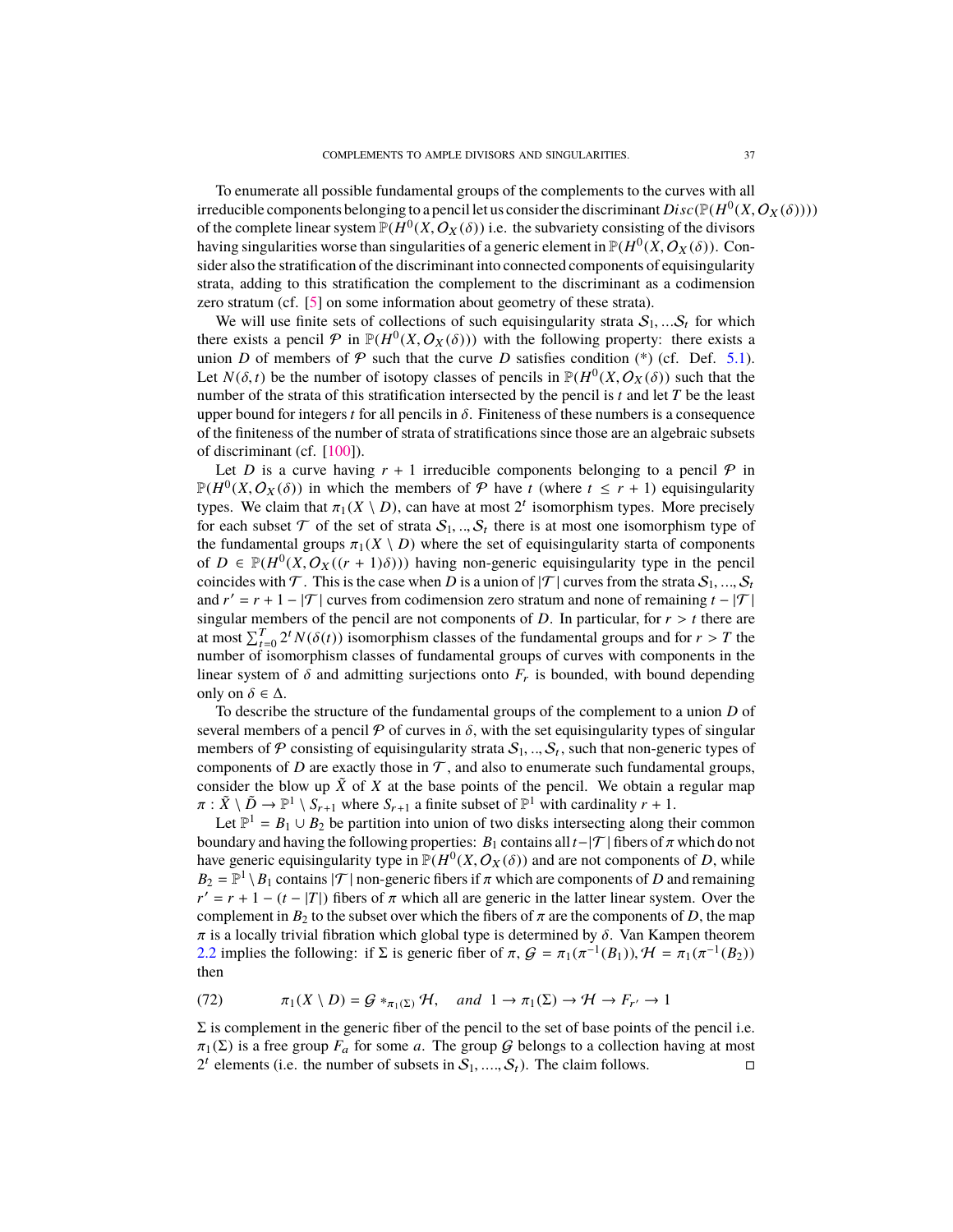<span id="page-37-4"></span><span id="page-37-3"></span>**Example 5.4.** Let us enumerate the fundamental groups of the complements to conic-line arrangements which admit a surjection onto a free group of rank greater than 5. The starting point is that a conic-line arrangement (satisfying condition (\*)) having such fundamental group is a union of  $r + 1$  (possibly reducible) quadrics belonging to a pencil. This is content of improvement for conic-line arrangements of the general bound in Theorem [5.5](#page-37-0) below (cf. Example [5.6](#page-0-0) 2.) Equisingular stratification of  $\mathbb{P}(H^0(\mathbb{P}^2, O_{\mathbb{P}^2}(2))$  consists of 3 strata:<br>smooth quadrics reduced and reducible quadrics i.e. a union of two transversal lines and smooth quadrics, reduced and reducible quadrics i.e. a union of two transversal lines and non-reduced quadrics i.e. the double lines. The degree of discriminant is 3. We denote these equisingular strata respectively as  $S_0$ ,  $S_1$ ,  $S_2$ .

Any pencil of quadrics containing as generic element a smooth quadric in  $S_0$ , has at most 3 singular fibers which are either 3 reducible quadrics or contains 2 singular fibers one reduced and one non reduced. In the latter case, the condition (\*) on *D* fails. Moreover, there are pencils with generic element inside the stratum  $S_1$ . For such a pencil, the divisor  $D \in \mathbb{P}(H^0(\mathbb{P}^2, O(2(r+1)))$  is a union of  $2r + 2$  concurrent lines and hence  $\pi_1(\mathbb{P}^2 \setminus D) - F_{2n+1}$  $\pi_1(\mathbb{P}^2 \setminus D) = F_{2r+1}.$ <br>There are 4 equi-

There are 4 equisingular classes of divisors  $D \in \mathbb{P}(H^0(\mathbb{P}^2, O((r+1)2)))$  with com-<br>pents formed by curves in a pencil  $\delta$ , corresponding to the cases when the number of ponents formed by curves in a pencil  $\delta$ , corresponding to the cases when the number of quadrics which are the singular elements of the pencil and formed by components of *D*, is either 0 (i.e. all components of *D* are smooth quadrics), or is 1, 2 or 3. Respectively, there are 4 corresponding types of fundamental groups.

For example, let us take as  $D$  a union of  $r + 1$  quadrics belonging to a pencil, one of which is reducible. Let  $B_1$  be a disk containing remaining 2 reducible fibers of the pencil and let  $B_2 = \mathbb{P}^1 \setminus B_1$ . Then  $B_2$  is a disk containing the points corresponding to the fibers containing the components of the pencils comprising *D*. Over  $B_1$ , the map  $\pi$  is a fibration with generic fiber being a smooth quadrics and which has two special fibers which are the union of lines and therefore can be calculated using van Kampen theorem [2.2.](#page-4-2) Over the complement in  $B_2$  to the points corresponding to the components of  $D$  one has a locally trivial fibration with the fiber being the complement in a smooth quadric to 4 base points of the pencil. Hence  $H = \pi_1(B_2)$  is an extension of free group  $F_3$  by the free group  $F_r$  with only one type of extension possible since there is only one isotopy class of generic pencils of quadrics.

Now we turn to the main result of [\[47\]](#page-47-4) which can be stated as follows:

<span id="page-37-0"></span>**Theorem 5.5.** *Given a saturated set*∆*of classes in N S*(*V*) *consider the following trichotomy for the distribution of the curves* D *with classes of irreducible components in* ∆ *having a free essential reduced quotient of a fixed rank r and satisfying conditions (\*)*

- *1) There exist infinitely many isotopy classes of curves*  $\mathcal D$  *admitting surjections*  $\pi_1(V \setminus$  $\mathcal{D}$ )  $\rightarrow$   $F_r, r > 1$ .
- <span id="page-37-1"></span>*2) There are finitely many isotopy classes of curves*  $\mathcal D$  *admitting surjections*  $\pi_1(V \setminus$  $\mathcal{D}$ )  $\rightarrow$   $F_r, r > 1$ .
- <span id="page-37-2"></span>*3)* D admitting a surjection  $\pi_1(V \setminus D) \to F_r$ , is composed of curves of a pencil. *There are finitely many isotopy classes of such* D *for given* ∆*.*

*All three cases are realizable at least for some*  $(V, \Delta)$ *. Case [\(2\)\)](#page-37-1) <i>takes place for*  $r \geq 10$ . *There exists a constant*  $M(V, \Delta)$  *such that for*  $r > M(V, \Delta)$  *one has case* (3)*). In the latter case,*  $\pi_1(V \setminus D)$  *splits as an amalgamated product*  $H *_{\pi_1(\Sigma)} G$  *where*  $\Sigma$  *is an open Riemann surface which is a smooth member of the pencil, H is coming from a finite set of groups associated with the linear system*  $H^0(V, O(D))$ *, D is a divisor having class*  $\delta \in \Delta$  *and G is*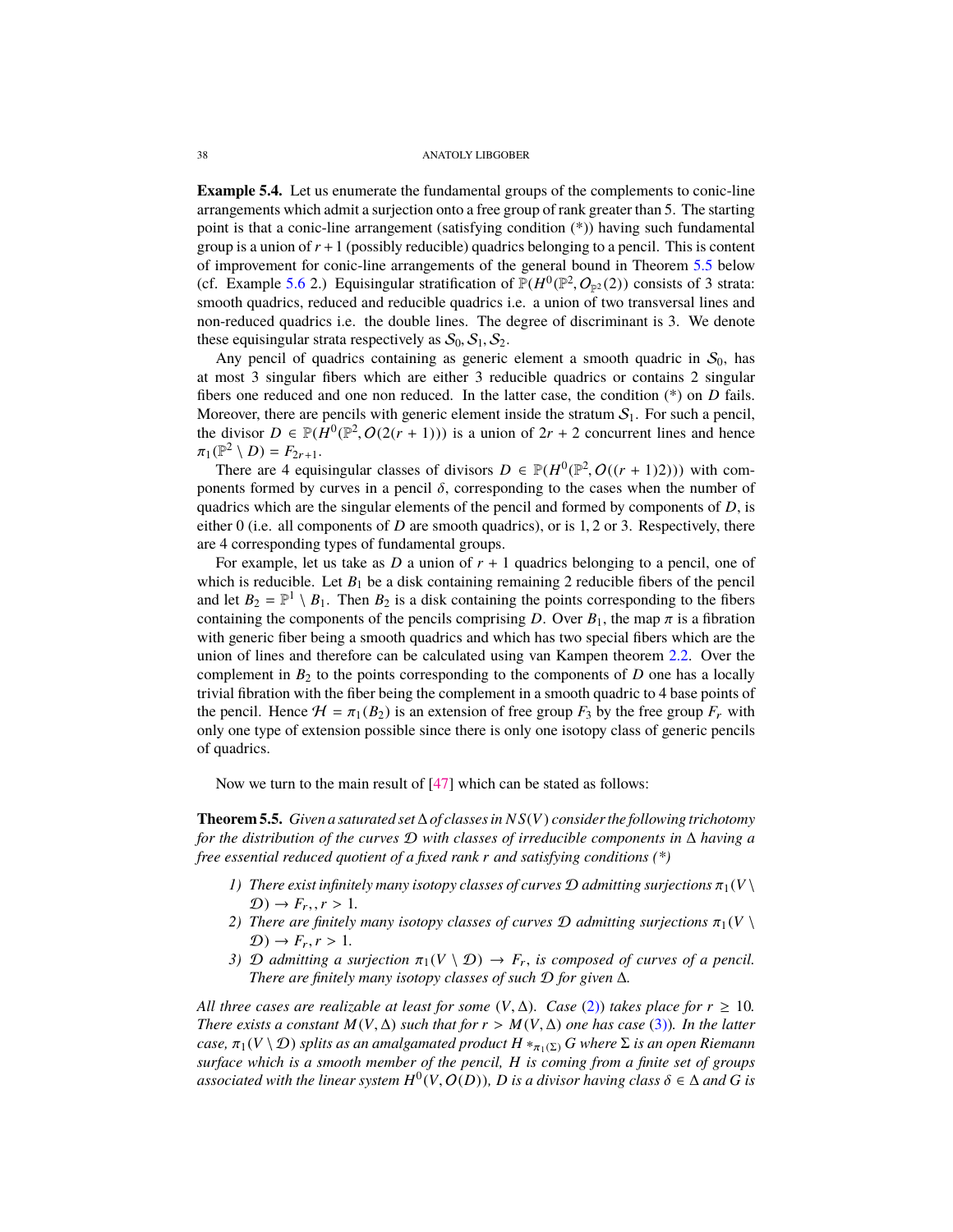<span id="page-38-1"></span>*an extension:*

(73) 
$$
0 \to \pi_1(\Sigma) \to G \to F_r \to 0
$$

In specific cases of  $(X, \Delta)$  information about the constants 10 and  $M(X\Delta)$  can be improved.

**Example 5.6.** (1) Above results for the arrangements of lines shows that in this case one can replace 10 by 2 and  $M(\mathbb{P}^2, [1]) = 3$ .<br>Again in the case  $X = \mathbb{P}^2$  but  $A = [11112]$ 

(2) Again in the case  $X = \mathbb{P}^2$  but  $\Delta = \{[1], [2]\}$ , the curves  $\mathcal D$  for which there exist a surjection  $\pi: (\mathbb{P}^2 \setminus \mathcal D) \to F$  must have the type only as described in Example 5.4. surjection  $\pi_1(\mathbb{P}^2 \setminus \mathcal{D}) \to F_r$  must have the type only as described in Example [5.4,](#page-37-3)<br>provided  $r > 5$ . However, a generic pencil in the linear system: provided *<sup>r</sup>* > 5. However, a generic pencil in the linear system:

(74) 
$$
\lambda_0 x_0 (x_1^2 - x_2^2) + \lambda_1 x_1 (x_2^2 - x_0^2) + \lambda_2 x_2 (x_0^2 - x_1^2) = 0
$$

has 6 members which are unions of lines and quadrics. This gives a curve  $D$  of degree 18 for which  $\pi_1(\mathbb{P}^2 \setminus \mathcal{D})$  admits a surjection onto  $F_5$  and is not isotopic to a curve as in [5.4.](#page-37-3)

The Theorem [5.5](#page-37-0) can be restated as follows: if  $N(X, \Delta, r)$  denotes the number of equisingular isotopy classes of curves on *X* with irreducible components having numerical classes in  $\Delta$  and fundamental groups admitting a surjection onto a free group  $F_r$  then for  $r > M(X, \Delta)$ ,  $N(X, \Delta, r)$  is finite and all curves have special type as in the case (C) of the trichotomy. For  $10 < r \leq M(X, \Delta)$ ,  $N(X, \Delta, r)$  is also finite but the type of the curves may vary. Finally, for  $r < 10$  the number of isotopy classes  $N(X, \Delta, r)$  may be infinite.

Some information on dependence of the constant  $M(X, \Delta)$  on  $\Delta$  and *X* is also available. For example if  $X = \mathbb{P}^2$ ,  $\Delta_d = \{ [1], ..., [d] \}$  then  $M(\mathbb{P}^2, \Delta_d) \geq 3d$ . Indeed, Ruppert (cf.[\[184\]](#page-51-26)) found a pencil of curves of degree  $d + 1$  with 3d fibers being a union of a line an a curve found a pencil of curves of degree  $d + 1$  with 3*d* fibers being a union of a line an a curve of degree *d*. In particular a union of these 3*d* fibers yields a curve of degree  $3d(d + 1)$ with irreducible components in  $\Delta_d$  and having surjection on the free group of rank  $3d - 1$ . In particular the sequence  $M(X, \Delta_d)$  is unbounded. The Ruppert pencil is a generic pencil in 2-dimension linear system of curves given by equation (which for  $d = 2$  it is given in Example [5.6\)](#page-0-0):

(75) 
$$
\lambda_0 x_0 (x_1^d - x_2^d) + \lambda_1 x_1 (x_2^d - x_0^d) + \lambda_2 x_2 (x_0^d - x_1^d) = 0
$$
  
More precisely, the curve (75) is singular if and only if

<span id="page-38-0"></span>
$$
(\lambda_0^d - \lambda_1^d)(\lambda_1^d - \lambda_2^d)(\lambda_2^d - \lambda_0^d) = 0
$$

and all reducible fibers are unions of a line and a curve of degree *d*. Hence generic line in variables  $\lambda_i$  is a pencil with 3*d* reducible members as described.<br>We refer to [47] for examples of surjections onto free groups of

We refer to [\[47\]](#page-47-4) for examples of surjections onto free groups of the fundamental groups of the complements to curves on surfaces besides  $\mathbb{P}^2$ .

This discussion suggests the following problems:

- **Problem 5.7.** *(1) Determine the rate of growth of*  $N(X, \Delta, r)$  *for various X* and  $\Delta$ *when*  $r \rightarrow \infty$ *, i.e. how many types of reducible curves admitting surjections onto*  $F_r$ , which *r* large (i.e.  $r > M(X, \Delta)$ ) exist?
	- *(2) Find a bound on <sup>M</sup>*(*X*, <sup>∆</sup>) *in terms of invariants of <sup>X</sup>*, <sup>∆</sup> *i.e. how large should be r such that there exist curves admitting surjection onto F*<sup>r</sup> *and which are not the unions of the fibers of a pencil.*
	- (3) *For n* ∈ *N let*  $\Delta_n = {\sum n_i \delta_i | \delta_i \in \Delta, n_i \le n}$  ⊂ *NS(X). Determine the asymptotic* of the number of curves admitting surjection onto  $F \le r < 10$  with the classes in  $\Delta$ *of the number of curves admitting surjection onto*  $F_r$ ,  $r$  < 10 *with the classes in*  $\Delta_n$ *when*  $n \to \infty$ *.*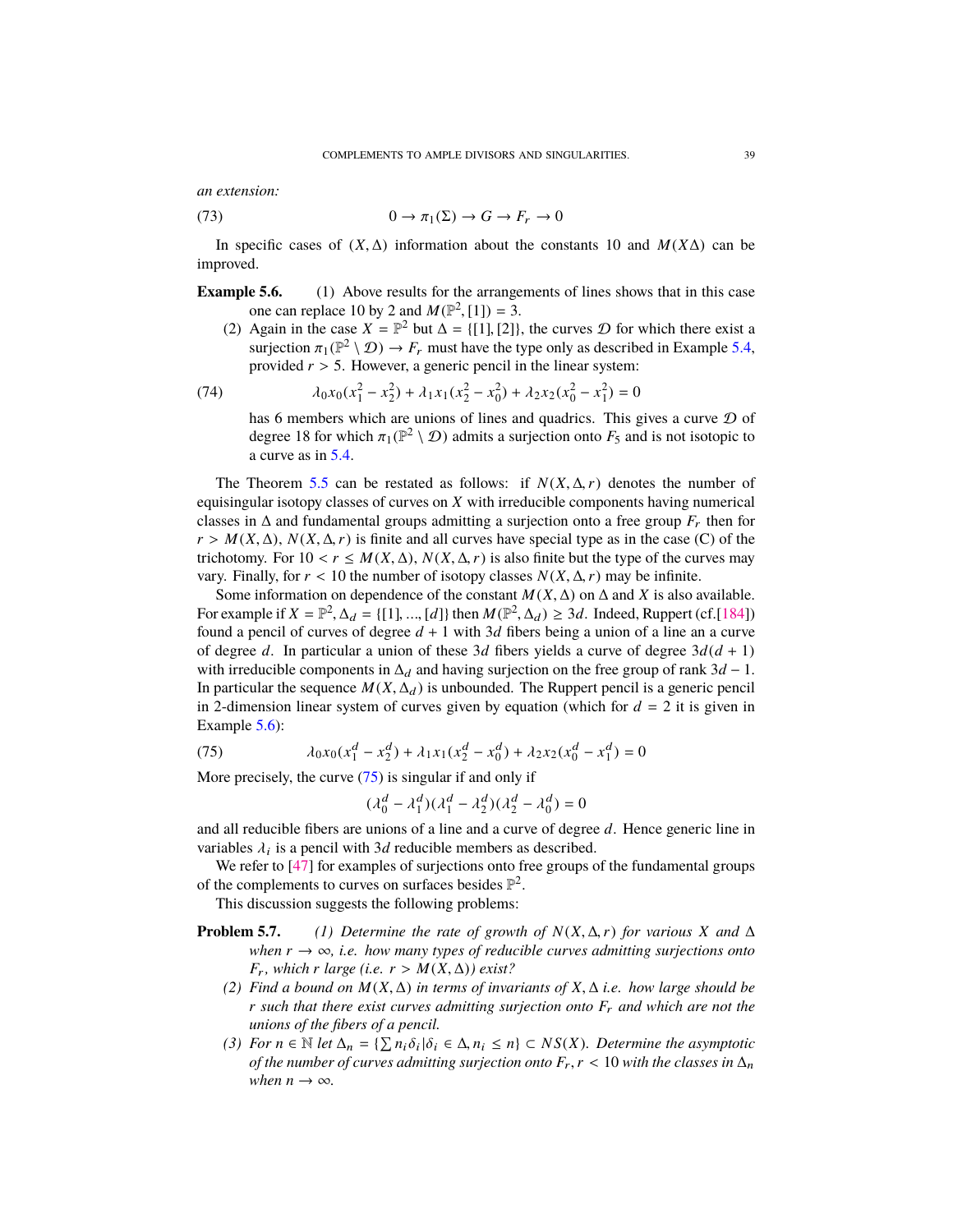# *(4) Determine algebraic properties of the fundamental groups described in Proposition [5.3.](#page-35-4)*

Some partial results, mainly in the case of plane, are discussed above and in [\[47\]](#page-47-4): for example the curves  $(x^n - y^n)(y^n - z^n)(x^n - z^n) = 0$  formed by 3*n* lines show that the growth in Problem 3 for  $\mathbb{P}^2$ , [1] for  $r = 2$  is at least linear. The growth of *N*(*X*,  $\Delta$ ) appears to be related to the asymptotic of the number of strata (cf. the proof of Prop. 5.3) and to be related to the asymptotic of the number of strata (cf. the proof of Prop. [5.3\)](#page-35-4) and possibly is exponential.

# 6. Special curves

This section surveys examples of calculations of the fundamental groups and other topological information about the complements, the properties of fundamental groups and applications. An important step in each such inquiry is finding a class of curves with interesting topology of the complements. Most examples in this section are plane curves.

# 6.1. **Arrangements of lines, hyperplanes and plane curves.** .

There are many calculations of the fundamental groups of the complements to arrangements of lines. The braid monodromy can be calculated algorithmically. In the case of real arrangements finding the braid monodromy and the presentation are particularly simple: see [\[191\]](#page-52-17), [\[116\]](#page-49-16). In some instances this leads to presentations allowing a more intrinsic characterization: for example in [\[87\]](#page-48-23) conditions on arrangement were found for the fundamental groups to be products of free groups.

The fundamental groups and more subtle questions on the topology of the complements to arrangements formed by hyperplanes fixed by the groups generated by reflections were very actively studied in many case. In case of real reflection groups, the fundamental groups of the complements to corresponding complexified real arrangements were found [\[29\]](#page-46-17) with presentations closely related to the Dynkin diagrams of the corresponding Coxeter groups. The topology of the complements to hyperplanes corresponding to the complex reflection groups also were actively studied with many deep results. The number of striking results is too large to survey here and we refer for example to [\[34\]](#page-47-16) and [\[28\]](#page-46-18) for some particularly important ones and for further references.

Several calculations were made for the fundamental groups of the complements to unions of lines and quadrics. Work [\[8\]](#page-46-19) includes the arrangements formed by unions a quadric and lines with various tangency conditions. Few example of such type of arrangements, more specifically those real arrangements of quadrics and lines which admit projections to a line with all critical points being real, were considered in [\[172\]](#page-51-27). Here the standard methods of calculation of the braid monodromy are almost as simple as in the case of real arrangements of lines and lead quickly to presentations in terms generators and relators.

Cardinality of the set of connected components of the equisingular families of reducible curves with fixed combinatorial type (cf. Definition [6.2\)](#page-44-0) was investigated in several cases of plane curves of small degree. In particular the classification for curves of degree 5 was carried out in [\[64\]](#page-47-17). The case of arrangements of small cardinality and irreducibility of equisingular component was studied for arrangements up to 9 lines as well as arrangements of 10 and 11 lines with many different types of combinatorics with some results in the case of arrangements of 12 lines (cf. [\[6\]](#page-46-20), [\[89\]](#page-48-24), [\[173\]](#page-51-28),[\[14\]](#page-46-21), [\[107\]](#page-49-25) the latter are in connection with Rybnikov's example of combinatorially equivalent arrangements with distinct homotopy types). Specific types of presentations of the fundamental groups of arrangements were studied in [\[80\]](#page-48-25).

<span id="page-39-0"></span>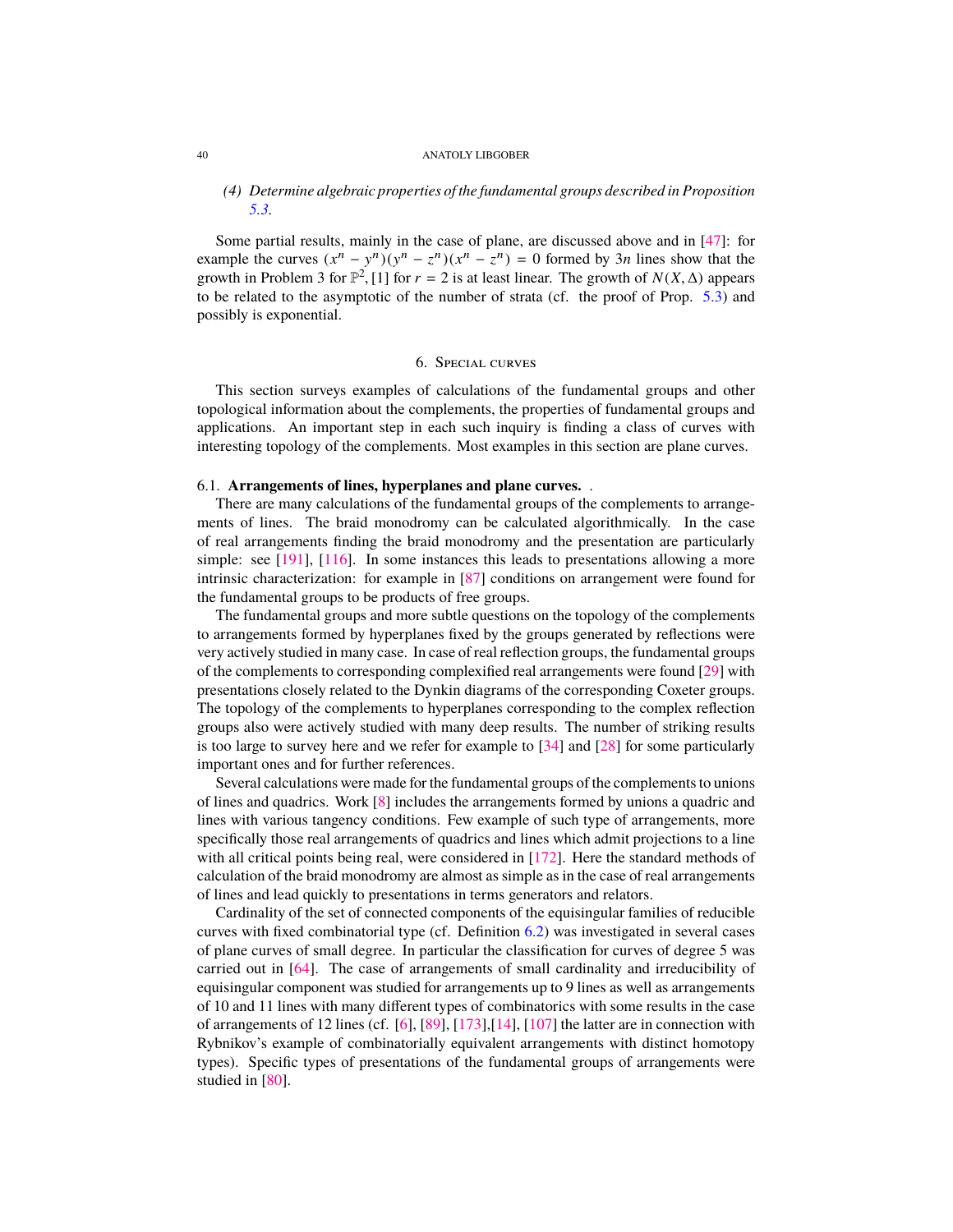<span id="page-40-1"></span>6.2. **Generic Projections.** Study of the fundamental groups of the complements to the branching curves of generic projections  $35$  was initiated by B.Moishezon in work [\[164\]](#page-51-3) and continued jointly with M.Teicher and later by M.Teicher and her collaborators. Given a smooth surface  $X \subset \mathbb{P}^N$ , a projection from a generic  $\mathbb{P}^{N-3}$  gives a generic branched cover ramified along a curve  $R \subset X$ . The image of R is the branching curve  $B \subset \mathbb{P}^2$  of this projection. If the center of projection  $\mathbb{P}^{n-3}$  is sufficiently generic, then *B* has nodes and cusps as the only singularities. The number of cusps and nodes can be found in terms of intersection indices of Chern classes of *X* and the class of hyperplane section (cf. [\[131\]](#page-50-24)). Work [\[164\]](#page-51-3) considers the case when *X* is a smooth surface in  $\mathbb{P}^3$ . Then the branching curve *B* has degree  $n(n-1)$ ,  $n(n-1)(n-2)$  cusps and  $\frac{1}{2}n(n-1)(n-2)(n-3)$  nodes (for  $n = 3$  one obtains sextic with six cusps). The fundamental group of the complement is isomorphic to the quotient of the braid group on *n* strings by its center (cf. [\[164\]](#page-51-3)).

Works [\[166\]](#page-51-4) consider generic projections of quadrics  $X = \mathbb{P}^1 \times \mathbb{P}^1$  using a family of embeddings  $i_{a,b}, a, b \in \mathbb{Z}$  corresponding to various ample divisors in  $NS(X)$ . Interest in this class stems form the fact that Galois covers of  $\mathbb{P}^2$  with branching curve of generic projections of these surfaces provide examples of simply connected surface of general type for which  $c_1^2 > 2c_2$ . The key step in the showing the simply connectedness is the calculation of the fundamental group of the complement to the branching curve. The relation between of the fundamental group of the complement to the branching curve. The relation between the fundamental groups of the complements to the branching curves of generic projections and the fundamental groups of smooth models of Galois closures of these projections is discussed in [\[166\]](#page-51-4), [\[147\]](#page-50-25).

Since then, the class of surfaces which generic projections produces the curves for which one has a presentation of the fundamental groups of the complements was greatly increased. Calculations produced over the span of more than 30 years include complete intersections in projective spaces ([\[182\]](#page-51-29)), very ample embeddings of Hirzebruch surfaces, embeddings of K3 surfaces, very ample embeddings of ruled surfaces which are the products of  $\mathbb{P}^1$  and smooth curves of positive genus and others. In many instances a quite different than in the case of surfaces in  $\mathbb{P}^3$  pattern emerged for the fundamental groups (cf. [\[208\]](#page-52-18) for references to these calculations). One has to mention that the main technical tool in such calculation is appropriate degeneration of the surface resulting in degeneration of the branching curve. Steps of calculation include calculation of the braid monodromy of degenerate curve (which may be reducible) and then applying rules of regeneration i.e. relating the braid monodromy of degenerate curve to the braid monodromy of the curve prior to degeneration. We refer to a survey article [\[7\]](#page-46-22) which has useful references to these numerous calculations.

An interesting property of branching curves of generic projections was discovered by Chisini: (with a small number of exceptions) the cover given by generic projection is determined by the curve alone, i.e. no subgroup of the fundamental group to specify the cover (cf. section [3.3\)](#page-10-0) is needed. A proof of this result was found in [\[125\]](#page-49-26) (cf. also, [\[42\]](#page-47-18)).

6.3. **Complements to discriminants of universal unfoldings.** With a germ of isolated hypersurface singularity  $f(x_1, ..., x_n) = 0$  one associates the germ of the universal unfolding  $\mathbb{C}^N$ ,  $N = dim\mathbb{C}[x_1, ..., x_n]/(f, \frac{\partial f}{\partial x_1}, ..., \frac{\partial f}{\partial x_i})$  which comes with the germ of discriminantal hypersurface *Disc* (corres  $\frac{\partial x_1}{\partial x_1}$ hypersurface *Disc* (corresponding to the germs having a critical point (cf. [\[106\]](#page-49-27))). ∂f<br>จิช  $\frac{\partial f}{\partial x_i}$ ) which comes with the germ of discriminantal<br>  $\frac{\partial f}{\partial x_i}$ 

The fundamental groups of the complements to the germs *Disc* have appearance in a variety of questions spreading from singularity theory and topology to representation theory and beyond. An important feature of the fundamental groups of such complements

<span id="page-40-0"></span><sup>&</sup>lt;sup>35</sup>important results on geometry of such curves were obtained much earlier by italian school, notably B.Segre, Chisini and his school cf. [\[193\]](#page-52-19)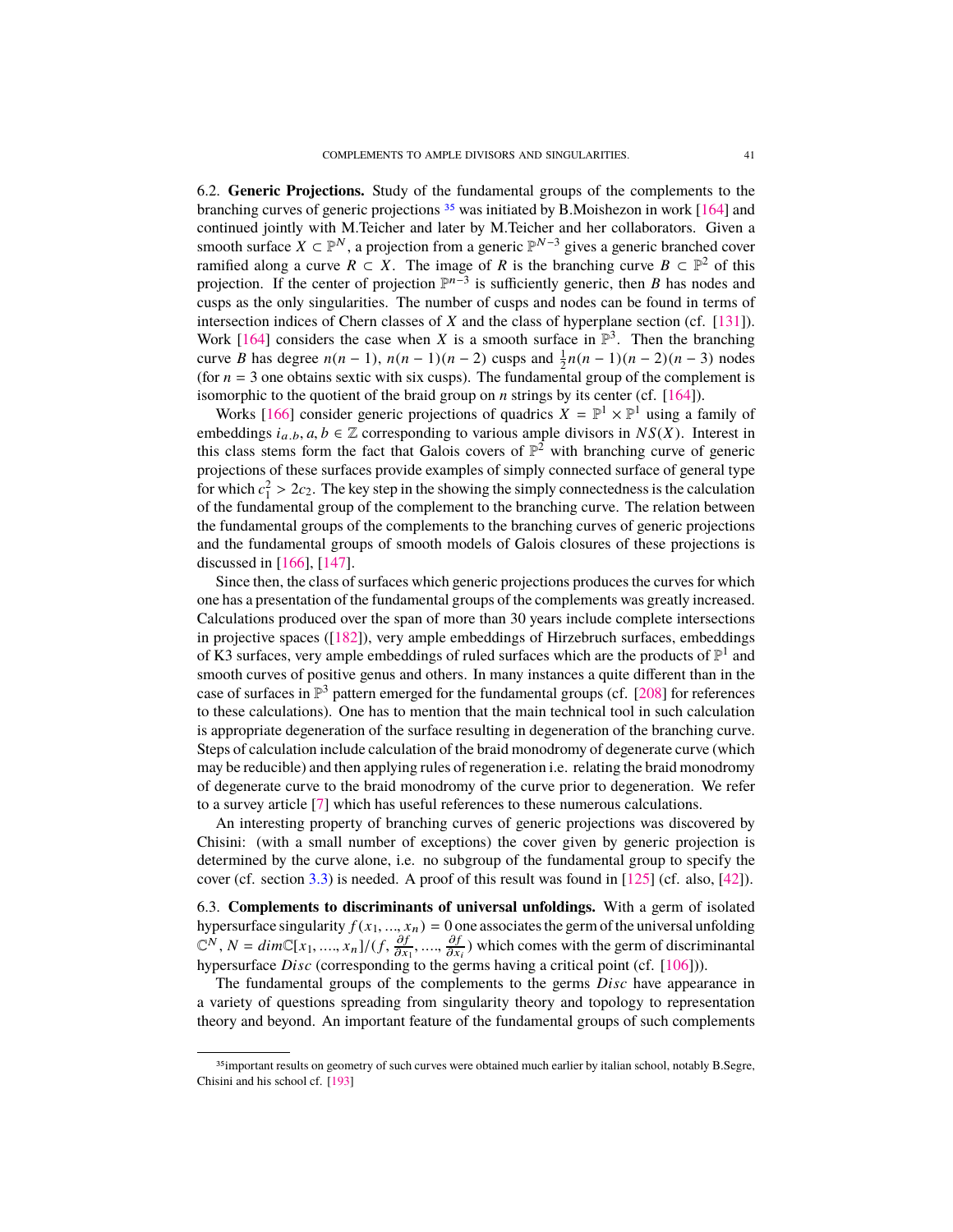<span id="page-41-2"></span>(as well as complements to other discriminants) is that they come endowed with geometric monodromy i.e. the homomorphism to the mapping class group of the Milnor fiber, i.e. the group of diffeomorphisms of the Milnor fiber constant on its boundary modulo isotopy. This induces the homological monodromy via the action of the mapping class group on the homology of the Milnor fiber. For *ADE* singularities one obtains the corresponding Coxeter groups (cf. [\[79\]](#page-48-26)). Moreover, these complements to germs often can be identified with the complement to the whole affine hypersurfaces in  $\mathbb{C}^N$ , so these local fundamental groups are quasi-projective. In the case of simple *ADE* surface singularities, the fundamental groups of the complement were identified by Brieskorn (cf. [\[29\]](#page-46-17)) with the braid groups corresponding to the respective Coxeter systems.

Calculations for several more complicated classes of singularities were made also. An important case of Brieskorn-Pham polynomials  $f(x_1, ..., x_n) = x_1^d + ... + x_n^d$  was considered<br>by M.Lonne (cf. [\[153\]](#page-50-26) and references there). Generators and relations of the fundamental group of the complement to discriminant are described in terms of combinatorial data given by the graph associated to singularity, analogous to Dynkin diagram or, equivalently, in terms of the corresponding bilinear form. Vertices correspond to the integer points in the interior of the cube  $I_{d,n} = {i = (i_1, ..., i_n) | 1 ≤ i_k ≤ d − 1}.$  Edges described in terms of bilinear form on the vector space with basis  $v_i$ , **i**  $\in I_{d,n}$  given by

(76) 
$$
\langle v_{\mathbf{i}}, v_{\mathbf{j}} \rangle = \begin{cases} 0 & \text{if } |i_{\mathbf{v}} - j_{\mathbf{v}}| \ge 2 \text{ for some } \mathbf{v} \\ 0 & \text{if } (i_{\mathbf{v}} - j_{\mathbf{v}})(i_{\mathbf{\mu}} - j_{\mathbf{\mu}}) < 1 \text{ for some } \mathbf{\mu}, \mathbf{v} \\ -2 & \text{if } i = j \\ -1 & \text{otherwise} \end{cases}
$$

The edges of the graph connect the pairs of vertices **i**, **j** such that  $\langle v_i, v_j \rangle \neq 0$ . In terms of this bilinear form or the graph the fundamental group of the complement to discriminant this bilinear form or the graph the fundamental group of the complement to discriminant has generators *t***<sup>i</sup>** corresponding to the vertices and the relations as follows

<span id="page-41-1"></span>(77)   
\n
$$
t_{i}t_{j} = t_{j}t_{i}
$$
\n
$$
t_{i}t_{j}t_{i} = t_{j}t_{i}t_{j}
$$
\n
$$
t_{i}t_{j}t_{k}t_{i} = t_{j}t_{i}t_{k}t_{j}
$$
\n
$$
t_{i}t_{j}t_{k}t_{i} = t_{j}t_{i}t_{k}t_{j}
$$
\n
$$
t_{i}t_{j}t_{k}t_{j} < v_{i}, v_{j} >< v_{j}, v_{k} >< v_{k}, v_{i} > \neq 0
$$
\n
$$
t_{i} \leq j_{v} \leq k_{v} \text{ for all } v
$$

6.4. **Complements to discriminants of complete linear systems.** This class of singular curves comprised of the curves where the fundamental groups come endowed with the homomorphisms into non-abelian groups given by either geometric monodromy i.e. with values in a mapping class group or (co)homological monodromy (with values in the linear group of automorphisms of the homology). Homological monodromies often are surjective or are close to such (i.e. the fundamental group itself is non-abelian). The construction of these curve is as follows. Let *X* be a smooth projective variety and let  $\mathcal L$  be a line bundle. The linear system  $\mathbb{P}(H^0(X, \mathcal{L}))$  contains the discriminant consisting of the elements having<br>singularities worse than singularities of its generic element. With rare exceptions the singularities worse than singularities of its generic element. With rare exceptions the discriminant has codimension 1 (identifying varieties with a small dual is an interesting problem). Its intersection with a generic plane <sup>[36](#page-41-0)</sup> in  $\mathbb{P}(H^0(X, \mathcal{L}))$  produces a plane curve<br>which fundamental group of the complement has monodromy man into the manning class which fundamental group of the complement has monodromy map into the mapping class group of the generic fiber of the universal element of this linear system i.e. the group of diffeomorphisms modulo isotopy of the fiber of the incidence correspondence  $I_L \subset X \times$ 

<span id="page-41-0"></span><sup>&</sup>lt;sup>36</sup>generic choice assures that the fundamental group of the complement to the intersection with the plane inside this plane is isomorphic to the fundamental group of the complement to the discriminant of the complete linear system. Non-generic section were studies in very special cases. For a recent study cf. [\[85\]](#page-48-27)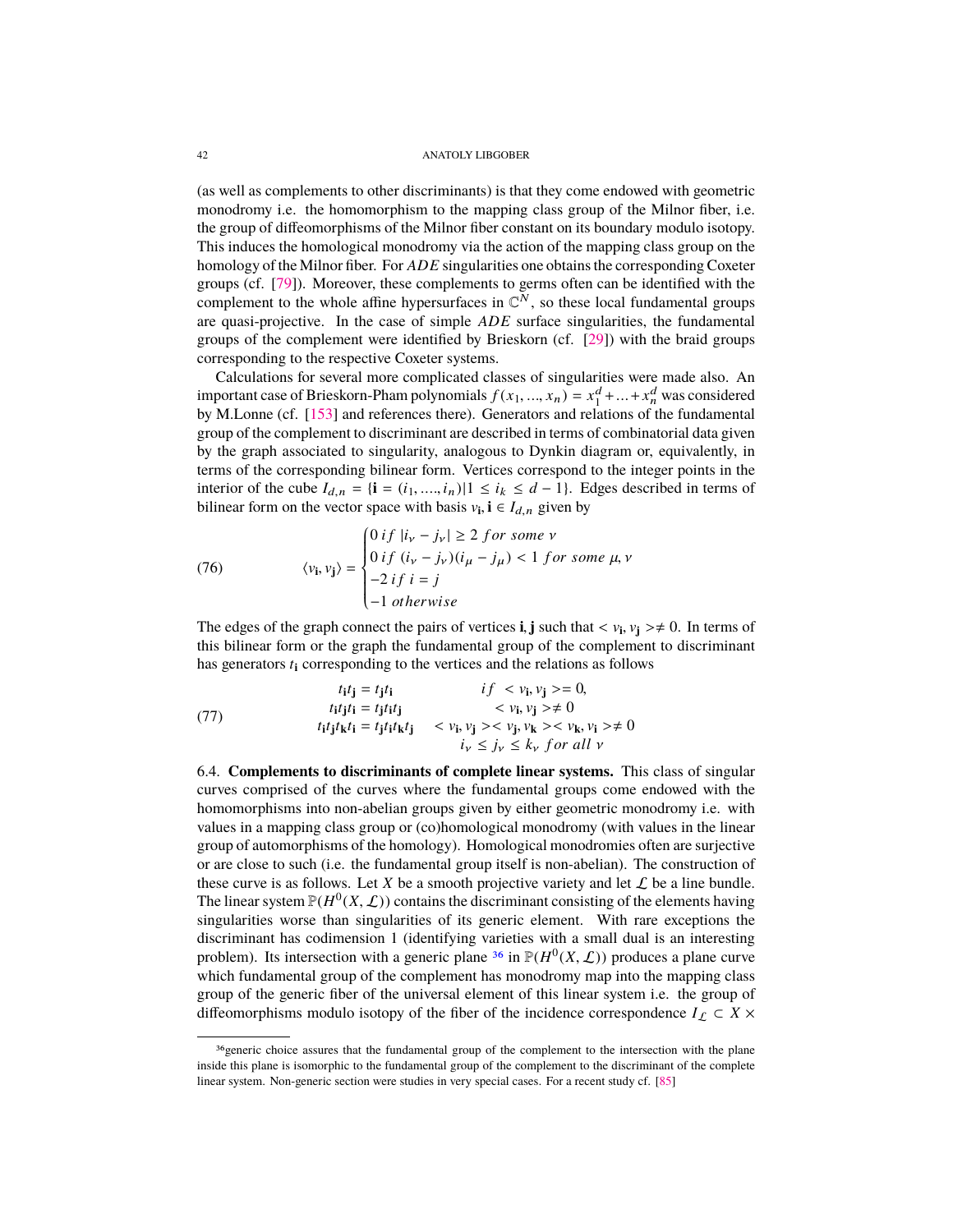<span id="page-42-1"></span> $\mathbb{P}(H^0(X, \mathcal{L})$  set theoretically consisting of pairs  $\{(x, C) | x \in X, C \in \mathbb{P}(H^0(X, \mathcal{L})), x \in C\}$ .<br>In [78] was considered the case  $X = \mathbb{P}^2$  (resp.  $X = V$  the quadric in  $\mathbb{P}^3$ ) and  $f = O_2(3)$ . In [\[78\]](#page-48-28) was considered the case  $X = \mathbb{P}^2$  (resp.  $X = V_2$  the quadric in  $\mathbb{P}^3$ ) and  $\mathcal{L} = O_{\mathbb{P}^2}(3)$ (resp.  $\mathcal{L} = O_{V_2}(2)$ ) when one obtains as the fundamental group of the complement to discriminant the extension of  $SL(2, \mathbb{Z})$  by the Heisenberg group over the field with 3 elements (resp. the ring  $\mathbb{Z}_4$ ). The surjection onto  $SL_2(\mathbb{Z})$  is the monodromy (the mapping class of 2-dimensional torus coincides with  $SL_2(\mathbb{Z})$  and the kernel is the Heisenberg group. Recently, a progress was made in understanding the kernel of the monodromy in the case  $\mathcal{L} = O_{\mathbb{P}^2}(4)$  cf. [\[112\]](#page-49-28).

A much more difficult case  $X = \mathbb{P}^n$ ,  $\mathcal{L} = O_{\mathbb{P}^n}(d)$ , including the case of discriminant the family of cubic curves just described was addressed by M I onne in [153]. It also of the family of cubic curves just described, was addressed by M.Lonne in [\[153\]](#page-50-26). It also includes apparently the only other known case of this construction i.e.  $X = \mathbb{P}^1$ ,  $\mathcal{L} = O(d)$ <br>considered by Zariski (and mentioned in [78]) when the corresponding fundamental group is considered by Zariski (and mentioned in [\[78\]](#page-48-28)) when the corresponding fundamental group is the braid group of two dimensional sphere. The fundamental group  $\pi_1(\mathbb{P}(H^0(\mathbb{P}^n, O_{\mathbb{P}^n}(d)))$ <br>*Disc*)) is the quotient of the group with generators and relations (77) by the normal subgroup *Disc*)) is the quotient of the group with generators and relations [\(77\)](#page-41-1) by the normal subgroup generated by additional relations which we now shall describe. They are defined in terms of enumeration functions:  $\Upsilon_k$ ,  $k = 0, ..., n : \{1, ..., (d-1)^n\} \rightarrow I_{n,d}$  or equivalently the orderings of the integral points of the cube  $I_{n}$ , Among them.  $\Upsilon_0$  considered as the orderings of the integral points of the cube  $I_{n,d}$ . Among them,  $\Upsilon_0$  considered as the ordering of the integral points in  $I_{n,d}$  according to the reverse lexicographic order:  $(i_1, ..., i_n) < (i'_1, ..., i'_n)$  iff the for the smallest subscript *k* for which  $i_k \neq i'_k$  one has *i*<sub>k</sub> > *i*<sub>k</sub>' (e.g.  $(d-1, d-1, d-1) < (d-1, d-2, d-1) < (d-1, d-2, d-2) < (d-1, d-2, d-1) < (d-1, d-2, d-2) < (d-1, d-2, d-2)$ ). The order < obtained (*<sup>d</sup>* <sup>−</sup>1, *<sup>d</sup>* <sup>−</sup>1, <sup>1</sup>) <sup>&</sup>lt; (*<sup>d</sup>* <sup>−</sup>1, *<sup>d</sup>* <sup>−</sup>2, *<sup>d</sup>* <sup>−</sup>1) <sup>&</sup>lt; (*<sup>d</sup>* <sup>−</sup>1, *<sup>d</sup>* <sup>−</sup>2, *<sup>d</sup>* <sup>−</sup>2) < ......). The order <sup>&</sup>lt;<sup>k</sup> obtained from this one as follows:

(78) 
$$
(i_1, ..., i_n) <_k (j_1, ... j_n) \iff i_k < j_k \text{ or } i_k = j_k, (i_1, ..., i_n) <_0 (j_1, ... j_n)
$$

With this notations a presentation of  $\pi_1(\mathbb{P}(H^0(\mathbb{P}^n, O_{\mathbb{P}^n}(d))) \setminus Disc)$  is given by generators and relators (77) and and relators [\(77\)](#page-41-1) and

<span id="page-42-0"></span>(79) 
$$
(t_i \delta_0)^{d-1} = (\delta_0 t_i^{-1})^{d-1}, \delta_0 \cdot \dots \cdot \delta_n = 1 \text{where } \delta_k = \prod_{m=1}^{(d-1)^n} t_{\Upsilon_k(m)} k = 0, \dots, n
$$

It would be interesting to understand the algebraic structure of such groups and their relation to other geometrically defined group but see [\[153\]](#page-50-26) for discussion of the relation of this presentation with those in cases known earlier. For results on the monodromy representations of the groups of the complements to discriminant using presentation [\(77\)](#page-41-1), [\(79\)](#page-42-0) we refer to [\[190\]](#page-52-20) and for the case of monodromy of complements to discriminants on toric surfaces to [\[189\]](#page-52-21) and [\[48\]](#page-47-19).

6.5. **Plane sextics and trigonal curves.** In the last 10-20 years, many important results were obtained in the study of equisingular families of curves of degree 6 (and less; cf. [\[63\]](#page-47-20), [\[52\]](#page-47-21), [\[53\]](#page-47-22), [\[55\]](#page-47-23), [\[56\]](#page-47-24), [\[59\]](#page-47-25) and references below). The number of equisingular families of plane sextics measures in thousands and hence listing of possible cases is not a reasonable approach. Several classes of sextics were identified and we will describe some of them below. The methods include the use of Alexander invariants, connection with K3 surfaces and relation with the class trigonal curves on ruled rational surfaces. An interesting study of the moduli of sextics with six cusps i.e. the locus in the moduli space  $M_g$  given by the curves in distinct equisingular families was done in [\[95\]](#page-48-29). Several good surveys of the subject are already available (cf. [\[57\]](#page-47-5), Preface and section 7.2 in [\[54\]](#page-47-0) and [\[1\]](#page-45-4)).

A. *Simple and non-simple sextics*. A sextic is called *simple* if its only singularities are ADE singularities. Otherwise, a sextic is called *non-simple*. For irreducible non-simple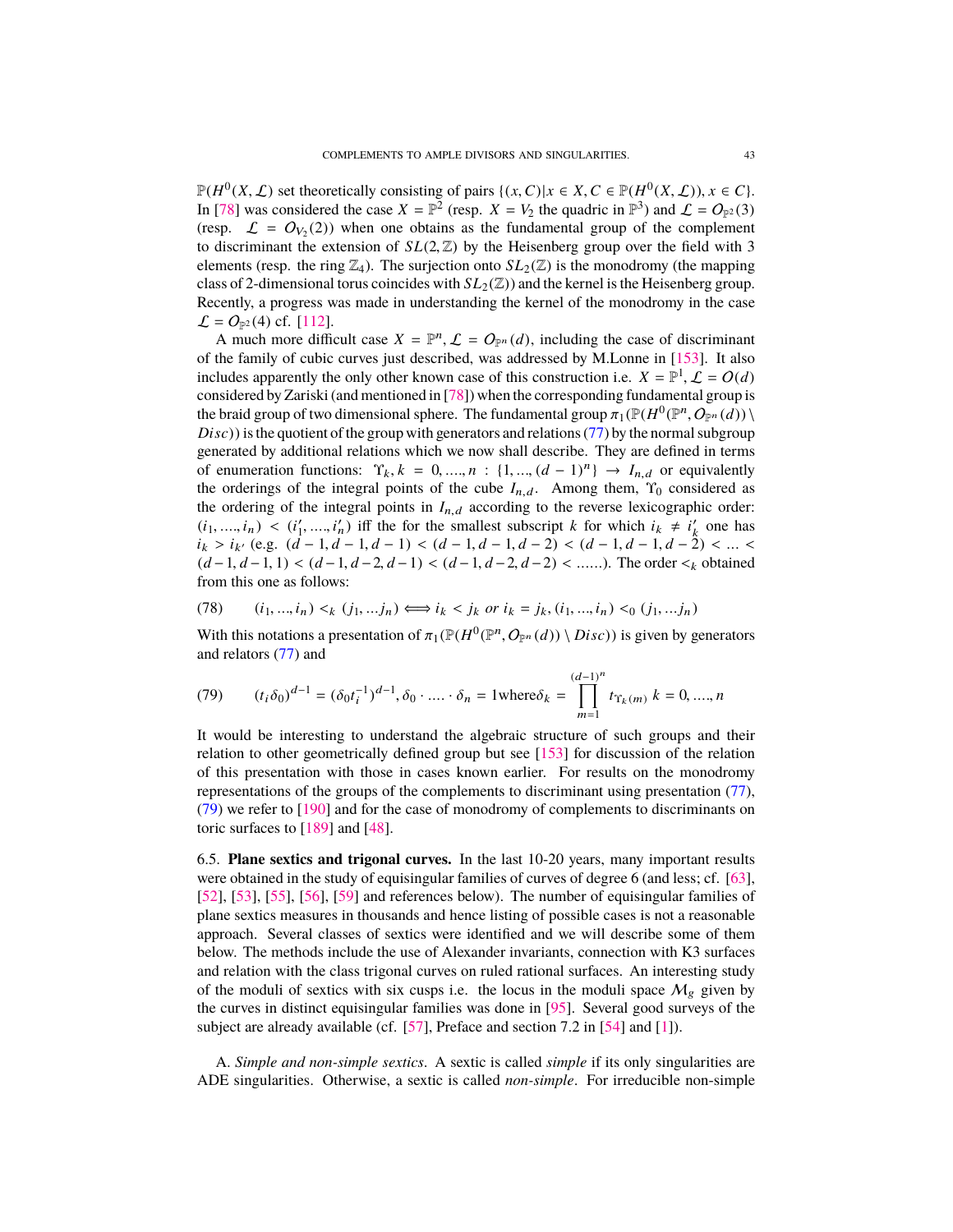<span id="page-43-0"></span>sextics the type of equisingular deformation type is determined by the combinatorial type i.e. the collection of the local types of all singularities (cf. [\[57\]](#page-47-5) Theorem 3.2.1). The key to a classification of simple sextics is the relation with the theory of K3 surfaces. Consider a double cover  $X_C$  of  $\mathbb{P}^2$  branched over a sextic *C*. Singularities of this surface, correspond to the singularities of the branching curve and are simple of the same ADE type as the singularity of the curve. Moreover, the minimal resolution  $\tilde{X}_C$  comes with the following data associated with the intersection form on  $H_2(\tilde{X}_C, \mathbb{Z})$ . Recall that as a lattice with bilinear form the latter is isomorphic to  $\mathbb{L} = 2E_8 \oplus U^3$  where *U* is the intersection form of quadric surface. The data associated with the minimal resolution  $\tilde{X}_C$  consists of the sublattice of  $H_2(\tilde{X}_C, \mathbb{Z})$  spanned by the classes of exceptional curves of the resolution. These curves form a root system  $\sigma$  in this sublattice. Let  $\tilde{S}_C$  be the primitive hull in *H*<sub>2</sub>( $\tilde{X}_C$ ,  $\mathbb{Z}$ ) of these sublattices and the pull back to  $\tilde{X}_C$  of the class of a line in  $\mathbb{P}^2$ . An abstract oriented homological type of a K3 surface is a sublattice in  $H_2(\tilde{X}_C, \mathbb{Z})$  which in abstract oriented homological type of a K3 surface is a sublattice in  $H_2(\tilde{X}_C, \mathbb{Z})$ , which in the case of a double cover over a ADE sextics is the image of  $\tilde{S}_C$ , plus the orientation of the positive definite plane in real subspace spanned by transcendental lattice given by the holomorphic 2-form on  $\tilde{X}_C$  (cf. [\[60\]](#page-47-26) p.214).

**Theorem 6.1.** *(cf.*[\[50\]](#page-47-27)*,*[\[213\]](#page-52-22)*,*[\[218\]](#page-53-7)*) There is one to one correspondence between oriented abstract homological types arising from sextics and the set of equisingular deformations of sextic curves with simple singularities. Moreover, the moduli space of sextics in each equisingular component (i.e. its quotient by the group of projective isomorphisms) is isomorphic to the moduli space of K3 surfaces with such abstract homological type.*

Particularly well understood class of such sextics is the class of maximizing ones i.e. for which the sum of Milnor numbers is 19 (i.e. the maximal possible). However, there is no classification of the fundamental groups for the curves of this type though very large number of cases was made explicite.

B. Sextics of torus type. Those are sextics given by an equation of the form  $f_2^3 + f_3^2 = 0$ where  $f_i$  denotes a form of degree  $i$ .

If  $f_i$  generic than for such  $\overline{C}$ ,  $\pi_1(\mathbb{P}^2 \setminus C)$  is the quotient of the braid group  $B_3$  by its center 1911. ([\[219\]](#page-53-0)). The fundamental group varies when  $f_i = 0$  become singular or tangent to each other and there are many explicite calculations. For curves with simple singularities, having such type, the commutativity of the fundamental group of the complement is detected by the Alexander polynomial (Oka conjecture cf. [\[51\]](#page-47-28), [\[46\]](#page-47-15))

C. Sextics with triple points. Blow up of the plane at a triple point of a sextic results in Hirzebruch surface  $F_1$  and a cover of degree 3 of projective line induced by projection from the triple point. Such curves and their braid monodromy were studied extensively by Degtyarev in his book [\[57\]](#page-47-5) in a more general framework of trigonal curves on arbitrary Hirzebruch surfaces  $F_d$ . Relation between the braid monodromy and the graphs in 2spheres leads to enumeration of extremal irreducible trigonal curves which shows that their number grows exponentially (as a function of appropriate parameter).

6.6. **Zariski pairs.** One of applications of the fundamental groups of the complements (as was envisioned and implemented in some cases by Zariski cf. [\[219\]](#page-53-0),[\[221\]](#page-53-1)) is detecting the existence of different connected components of the space of equisingular deformations of curves on the surface. Indeed, those deformations do not alter the fundamental group. In fact there are several natural topological equivalence relations of curves on surfaces interrelationship between which is a natural question.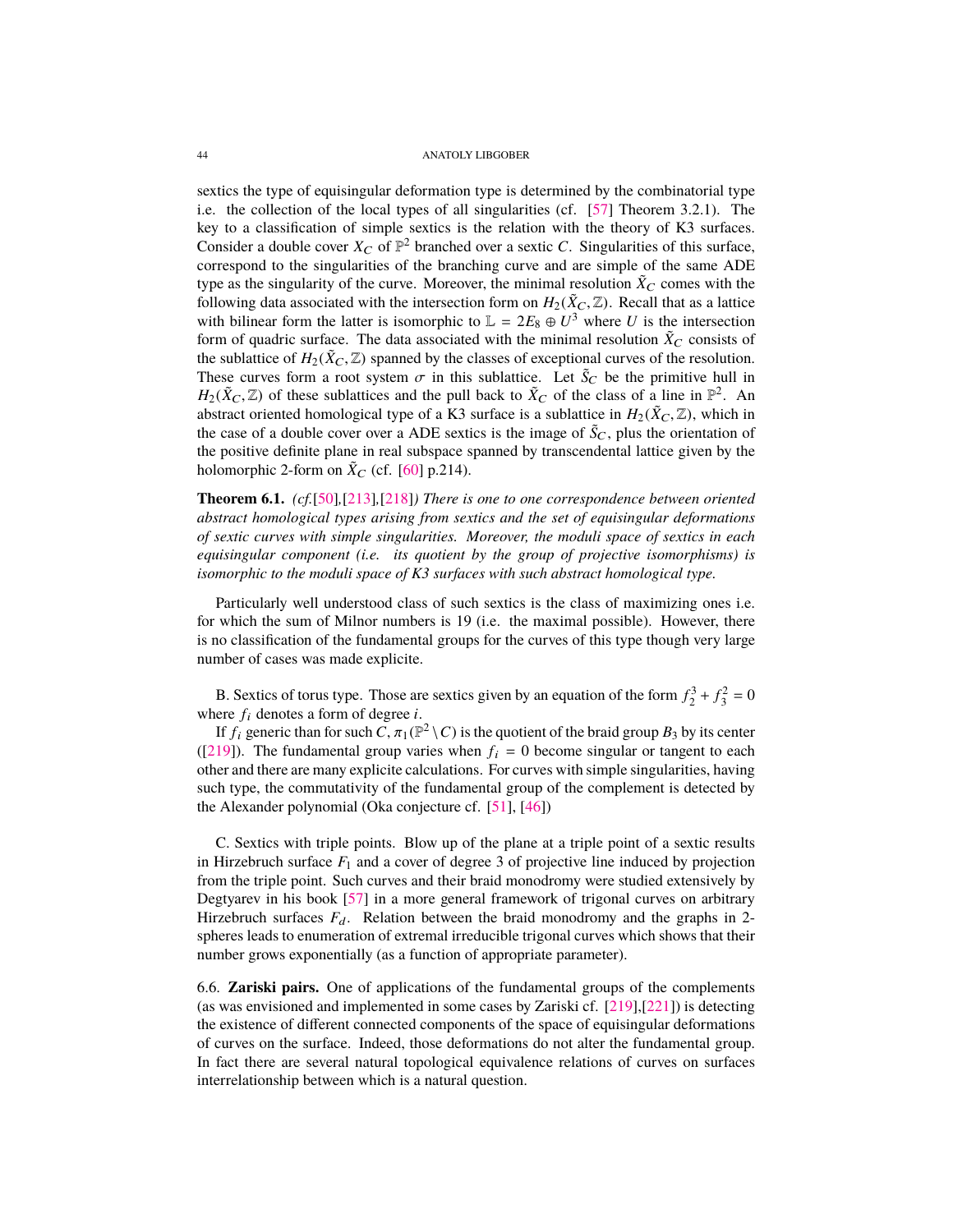<span id="page-44-3"></span><span id="page-44-0"></span>**Definition 6.2.** Let *X* be an algebraic surface and let  $D_1$ ,  $D_2$  be divisors on *X*. Pairs  $(X, D_1)$ and  $(X, D_2)$  are equivalent if one of the following conditions is satisfied:

(A) There exist an irreducible variety *T*, a holomorphic map  $\Phi : X \to T$  with a fiber biholomorphic to *X*, a divisor  $\mathcal{D} \subset \mathcal{X}$  such that  $\Phi$  is a locally trivial fibration of the pair  $(X, \mathcal{D})$ <sup>[37](#page-44-1)</sup> and such that there exist a pair of points  $t_1, t_2 \in T$  the fibers of  $\Phi|_{\mathcal{D}}$  over  $t_1, t_2$  are  $D_1$ ,  $D_2$  respectively.

(A') There is a symplectic isotopy of pairs  $(X, D_i)$  i.e.  $(X, D)$  in (A) is a pair of sym-<br>ctic spaces with symplectic  $\Phi$  with fiber being sympletomorphic to  $D_i$ . De respectively plectic spaces with symplectic  $\Phi$  with fiber being sympletomorphic to  $D_1$ ,  $D_2$  respectively.

(B) There exists a diffeomorphism (resp. PL equivalence, reps. homeomorphism, resp. a homotopy equivalence, resp. proper homotopy equivalence of the complements) of pairs  $(X, D_1) = (X, D_2)$  i.e. one selects the corresponding type of a continuous map  $X \to X$ taking subcomplex  $D_1$  to  $D_2$ .

(C) There exists an isomorphism of fundamental groups  $\pi_1(X \setminus D_1) = \pi_1(X \setminus D_2)$  (or sometimes just equality of the Alexander polynomials).

(D) There exist the following:

(i) a one to one correspondence between irreducible components of  $D_i$  such that corresponding components are homeomorphic and

(ii) a one to one correspondence between singularities of  $D_i$  preserving the local type in *X* compatible with correspondence (i) between the components.

(E) There exist an automorphism of fileds  $\mathbb{C}/\mathbb{Q}$  which takes (a deformation as in (a)) of the pair  $(X, D_1)$  to the pair  $(X, D_2)$ .

The names used in literature are respectively, equisingular deformation equivalence for (A), Zariski pairs <sup>[38](#page-44-2)</sup> for (D)-equivalent but not (B)-equivalent pairs ,  $\pi_1$ -equivalent for (C), combinatorially equivalent for (D) and conjugation equivalent for (E).

The relation between these conditions is as follows: (A) implies (B) (Thom isotopy theorem), (B) implies (D) and also (C) by topological invariance of the fundamental groups. Relation between equivalences in (B) corresponding to different types of homeomorphisms of pairs are unknown in real dimension 4 and finally (E) implies (D).

Large and continuing to increase volume of papers deals with finding examples confirming that these implications cannot be reversed, though until 80s connected components of the strata were viewed as an aberration. The conditions found in [\[105\]](#page-49-29) delineate the range of combinatorial data for which the strata are connected but numerous examples found up to date outside of this range, suggest that disconnectedness of equisingular families is a widespread occurence. At the same time no systematic theory of Zariski pairs as to classification or distribution did emerge. A good survey of this vast subject is given in [\[15\]](#page-46-23). Further non-trivial results on the relations between above equivalences are as follows.

(C) or (D) does not imply (A): Shirane  $[205]$  showed that curves in equisingular families constructed earlier by Shimada (cf. [\[199\]](#page-52-5)) cannot be transformed by a homeomorphism of  $\mathbb{P}^2$  though fundamental groups are isomorphic. Work [\[65\]](#page-47-29) contains examples of such type in the case of sextics.

(D) does not imply (C) for arrangements of lines defined over  $\mathbb{Q}$ : cf. [\[107\]](#page-49-25) and references there for other numerous examples found by those authors giving arrangements of lines for which  $(D)$  does not imply  $(C)$ .  $(D)$  does not imply  $(C)$  for reducible curves with components being a smooth curve and a union of certain 3 tangent lines cf. [\[204\]](#page-52-24). *k*-tuples

<span id="page-44-1"></span><sup>&</sup>lt;sup>37</sup>i.e. for any  $t \in T$  there is a neighborhood  $U \subset T$  such that  $\Phi^{-1}(U)$  and  $T \times \Phi^{-1}(t)$  are equivalent as stratified spaces

<span id="page-44-2"></span><sup>38</sup> the term was coined in [\[22\]](#page-46-24) in reference to first example found by Zariski in 1930s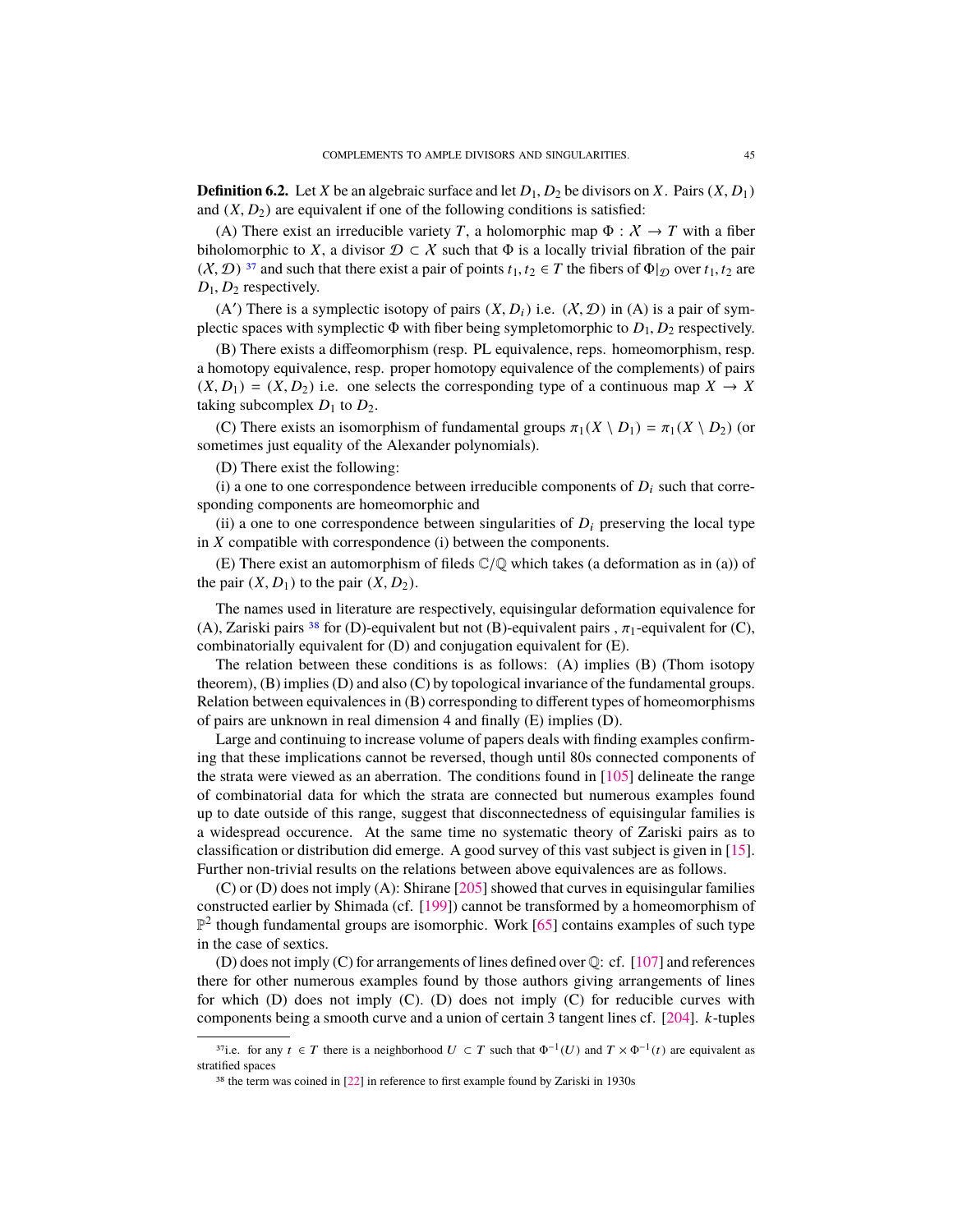<span id="page-45-6"></span>of pairwise distinct reducible curves with one component of degree 4 and several quadrics were considered in [\[26\]](#page-46-25) (also, see there the references to the works of these two authors presenting many other examples of failure of this implication).

(E) does not imply (C): [\[14\]](#page-46-21) gives examples of conjugate line arrangements with nonisomorphic fundamental groups. See also  $[13]$  where one has conjugacy over  $\mathbb Q$  and isomorphism of the fundamental groups and even homeomorphism of the complements but there is no homeomorphism of pairs. Examples are the appropriately chosen unions of sextics and lines. Moreover,  $(E)$  and  $(C)$  do not imply  $(B)$  (cf.  $[12]$ )

Distinct connected components often even contain curves conjugate over Q (arithmetic Zariski pairs cf. [\[201\]](#page-52-25)).

The examples of Zariski pairs or multiplets <sup>[39](#page-45-5)</sup> fall in the following groups

A.Arrangements of lines and conics. [\[108\]](#page-49-30)

B.Curves of degree 6 and trigonal curves (cf [\[61\]](#page-47-30))

C.Other sporadic examples such as reducible curves with components of low degree (cf. [\[176\]](#page-51-30)).

Methods employed in these works include study of the Alexander invariants, Hurwitz equivalence classes of braid monodromy and more ad hoc invariants of the fundamental groups (e.g. existence of dihedral cover of the complement to a curve is an invariant of the fundamental group and hence can be used to distinguish classes of equisingular deformations) and other sporadic methods (cf. [\[202\]](#page-52-26), [\[203\]](#page-52-27), [\[206\]](#page-52-28)). Problems here include the question of combinatorial invariance of the Alexander polynomials and more generally the characteristic varieties or existence of Zariski pairs defined over Q.

Many examples of fundamental groups of Zariski pairs were computed in [\[58\]](#page-47-31)

An interesting problem about Zariski multiplets is understanding the asymptotic of the number of connected components of equisingular families when the number of classes of the curves grows. Consideration of families of trigonal curves on Hirzebruch surfaces, shows that the number of equisingular components grows exponentially. One can show exponential growth of the number of connected components of equisingular families of plane curves with nodes and cusps when degree grows by considering generic projections of surfaces of general type in a families which have exponentially large growth of the number of connected components of the moduli spaces (cf. [\[154\]](#page-50-27)). This follows from the explicite formulas in terms of Chern numbers of the surfaces for the numbers of cusps, nodes and the degree of the branching curves of generic projection (cf. [\[131\]](#page-50-24)).

## **REFERENCES**

- <span id="page-45-4"></span>[1] A. Akyol, A.Degtyarev, Geography of irreducible plane sextics. Proc. Lond. Math. Soc. (3) 111 (2015), no. 6, 1307-1337. [43](#page-42-1)
- <span id="page-45-2"></span>[2] M. Alberich-Carramiñana, J. Alvarez Montaner, F. Dachs-Cadefau, V. González-Alonso, Poincaré series of multiplier ideals in two-dimensional local rings with rational singularities. Adv. Math. 304 (2017), 769-792. [26,](#page-25-4) [28](#page-27-3)
- <span id="page-45-0"></span>[3] J. W. Alexander, Topological invariants of knots and links. Trans. Amer. Math. Soc. 30 (1928), no. 2, 275-306. [7](#page-6-3)
- <span id="page-45-1"></span>[4] V. Alexeev, V.; R. Pardini, On the existence of ramified abelian covers. Rend. Semin. Mat. Univ. Politec. Torino 71 (2013), no. 3-4, 307-315. [12](#page-11-1)
- <span id="page-45-3"></span>[5] P. Aluffi, Characteristic classes of discriminants and enumerative geometry. (English summary) Comm. Algebra 26 (1998), no. 10, 3165-3193. [37](#page-36-0)

<span id="page-45-5"></span><sup>39</sup>Zariski k-tuples are sets of k curves in distinct classes of equivalence (B) but in the same class (D); sometimes, in a more loose usage, the reference is to sets of  $k$  curves in distinct classes for some equivalences  $(A)$ - $(E)$  but not another.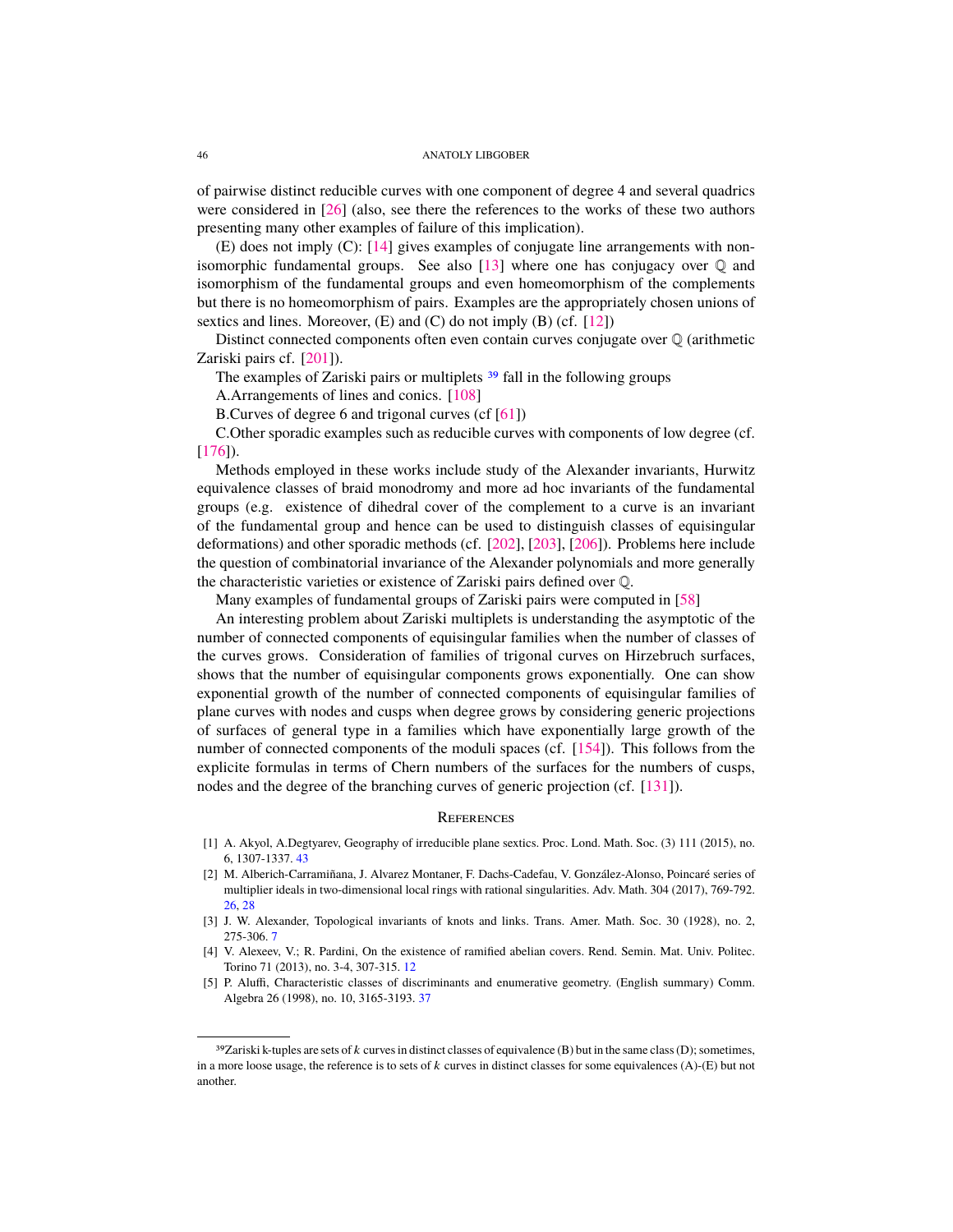- <span id="page-46-20"></span>[6] M. Amram, M. Teicher; Fei Ye, Moduli spaces of arrangements of 10 projective lines with quadruple points. Adv. in Appl. Math. 51 (2013), no. 3, 392-418. [40](#page-39-0)
- <span id="page-46-22"></span>[7] M. Amram, R. Lehman, R. Shwartz, M. Teicher, Classification of fundamental groups of Galois covers of surfaces of small degree degenerating to nice plane arrangements. Topology of algebraic varieties and singularities, 65-94, Contemp. Math., 538, [41](#page-40-1)
- <span id="page-46-19"></span>[8] M. Amram, M. Teicher, M. A. Uludag, Fundamental groups of some quadric-line arrangements. Topology Appl. 130 (2003), no. 2, 159-173, [40](#page-39-0)
- <span id="page-46-5"></span>[9] D. Arapura, Geometry of cohomology support loci for local systems. I. J. Algebraic Geom. 6 (1997), no. 3, 563-597. [19,](#page-18-6) [30,](#page-29-0) [35](#page-34-4)
- <span id="page-46-0"></span>[10] D. Arapura, M. Nori, Solvable fundamental groups of algebraic varieties and Kähler manifolds. Compositio Math. 116 (1999), no. 2, 173-188. [3,](#page-2-2) [19](#page-18-6)
- <span id="page-46-12"></span>[11] V. Arnold,; S. Gusein-Zade, A. Varchenko, Singularities of differentiable maps. Vol. II. Monodromy and asymptotics of integrals. Monographs in Mathematics, 83. Birkhäuser Boston, Inc., Boston, MA, 1988. [27](#page-26-3)
- <span id="page-46-27"></span>[12] E. Artal Bartolo, J. I. Cogolludo-Agustín, J. Martín-Morales, Triangular curves and cyclotomic Zariski tuples. Collect. Math. 71 (2020), no. 3, 427-441. [46](#page-45-6)
- <span id="page-46-26"></span>[13] E. Artal Bartolo, J. I. Cogolludo-Agustín, Some open questions on arithmetic Zariski pairs.Singularities in geometry, topology, foliations and dynamics, 31-54, Trends Math., Birkhäuser/Springer, 2017 [46](#page-45-6)
- <span id="page-46-21"></span>[14] E. Artal Bartolo, J. I. Cogolludo-Agustín, B.Guerville-Ballé, M.Marco-Buzunáriz, An arithmetic Zariski pair of line arrangements with non-isomorphic fundamental group. Rev. R. Acad. Cienc. Exactas Fis. Nat. Ser. A Mat. RACSAM 111 (2017), no. 2, 377-402. [40,](#page-39-0) [46](#page-45-6)
- <span id="page-46-23"></span>[15] E. Artal Bartolo, J. I. Cogolludo, H.Tokunaga, A survey on Zariski pairs. Algebraic geometry in East Asia-Hanoi, 2005, 1-100, Adv. Stud. Pure Math., 50, Math. Soc. Japan, Tokyo, 2008. [45](#page-44-3)
- <span id="page-46-3"></span>[16] E. Artal Bartolo, R. Carmona Ruber, J. I. Cogolludo-Agustín, Braid monodromy and topology of plane curves. Duke Math. J. 118 (2003), no. 2, 261-278. [6](#page-5-3)
- <span id="page-46-13"></span>[17] E. Artal Bartolo, Enrique, R. Carmona Ruber, J. I. Cogolludo Agustín, Essential coordinate components of characteristic varieties. Math. Proc. Cambridge Philos. Soc. 136 (2004), no. 2, 287-299. [30](#page-29-0)
- <span id="page-46-10"></span>[18] E. Artal Bartolo, Topology of arrangements and position of singularities. Ann. Fac. Sci. Toulouse Math. (6) 23 (2014), no. 2, 223-265. [24](#page-23-7)
- <span id="page-46-7"></span>[19] E. Artal Bartolo, J.I.Cogolludo-Agustín, D.Matei, Characteristic varieties of quasi-projective manifolds and orbifolds. Geom. Topol. 17 (2013), no. 1, 273-309. [19,](#page-18-6) [29,](#page-28-2) [30,](#page-29-0) [34](#page-33-1)
- <span id="page-46-15"></span>[20] E. Artal Bartolo, J. I. Cogolludo-Agustín, Jose Ignacio, A. Libgober, Characters of fundamental groups of curve complements and orbifold pencils. Configuration spaces, 81âĂŞ109, CRM Series, 14, Ed. Norm., Pisa, 2012. [34](#page-33-1)
- <span id="page-46-14"></span>[21] E. Artal Bartolo, J. I. Cogolludo-Agustín, A. Libgober, Depth of cohomology support loci for quasi-projective varieties via orbifold pencils. Rev. Mat. Iberoam. 30 (2014), no. 2, 373-404. [30,](#page-29-0) [34](#page-33-1)
- <span id="page-46-24"></span>[22] E. Artal-Bartolo, Sur les couples de Zariski. J. Algebraic Geom. 3 (1994), no. 2, 223-247. [45](#page-44-3)
- <span id="page-46-2"></span>[23] D. Auroux, L. Katzarkov, Branched coverings of **CP**<sup>2</sup> and invariants of symplectic 4-manifolds. Invent. Math. 142 (2000), no. 3, 631-673. [3](#page-2-2)
- <span id="page-46-1"></span>[24] D. Auroux, S. Donaldson, L. Katzarkov, M. Yotov, Fundamental groups of complements of plane curves and symplectic invariants. Topology 43 (2004), no. 6, 1285-1318. [3,](#page-2-2) [6](#page-5-3)
- <span id="page-46-16"></span>[25] R. Bahloul, Demonstration constructive de l'existence de polynomes de Bernstein-Sato pour plusieurs fonctions analytiques, Compos. Math. 141 (2005), no. 1, p. 175-191. [34](#page-33-1)
- <span id="page-46-25"></span>[26] S. Bannai, H. Tokunaga, Geometry of bisections of elliptic surfaces and Zariski N-plets II. Topology Appl. 231 (2017), 10-25. [46](#page-45-6)
- <span id="page-46-11"></span>[27] V. Batyrev, Dual polyhedra and mirror symmetry for Calabi-Yau hypersurfaces in toric varieties. J. Algebraic Geom. 3 (1994), no. 3, 493-535. [25](#page-24-3)
- <span id="page-46-18"></span>[28] D. Bessis, Finite complex reflection arrangements are  $K(\pi, 1)$ . Ann. of Math. (2) 181 (2015), no. 3, 809-904. [40](#page-39-0)
- <span id="page-46-17"></span>[29] E. Brieskorn, Die Fundamentalgruppe des Raumes der regularen Orbits einer endlichen komplexen Spiegelungsgruppe. Invent. Math. 12 (1971), 57-61. [40,](#page-39-0) [42](#page-41-2)
- <span id="page-46-6"></span>[30] A. Beauville, Annulation du  $H^1$  pour les fibres en droites plats, Complex algebraic varieties (Bayreuth, 1990), 1-15, Lecture Notes in Math., 1507, Springer, Berlin, 1992. [19](#page-18-6)
- <span id="page-46-9"></span>[31] R. Bieri, B. Eckmann, Groups with homological duality generalizing Poincaré duality. Invent. Math. 20 (1973), 103-124. [22](#page-21-2)
- <span id="page-46-8"></span>[32] I. Biswas, M. Mj, Quasiprojective three-manifold groups and complexification of three-manifolds. Int. Math. Res. Not. IMRN 2015, no. 20, 10041-10068. [19](#page-18-6)
- <span id="page-46-4"></span>[33] G. Bredon, Introduction to compact transformation groups. Pure and Applied Mathematics, Vol. 46. Academic Press, New York-London, 1972. [18](#page-17-7)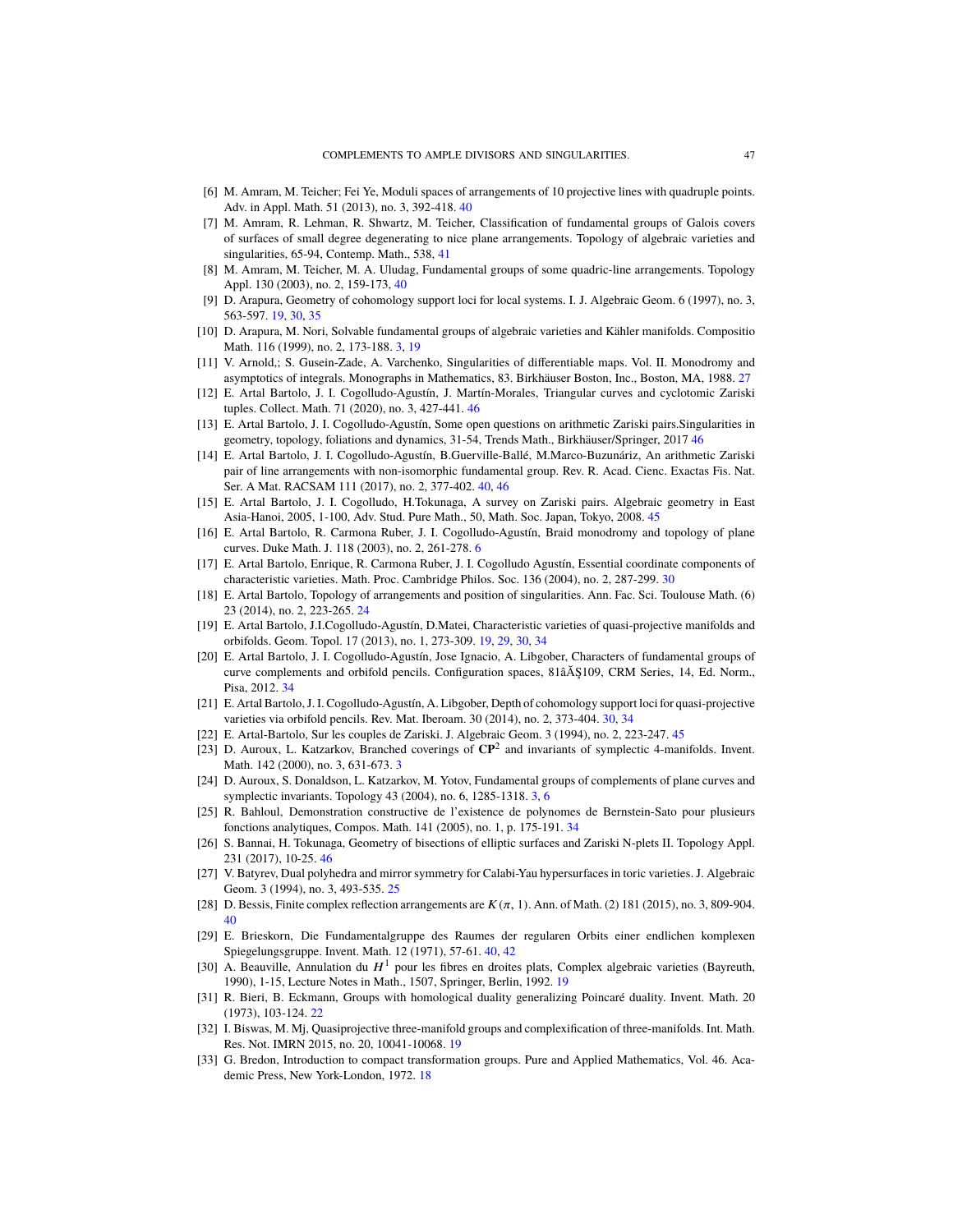- <span id="page-47-16"></span>[34] M. Broué, G. Malle, R. Rouquier, Complex reflection groups, braid groups, Hecke algebras. J. Reine Angew. Math. 500 (1998), 127-190. [40](#page-39-0)
- <span id="page-47-7"></span>[35] D. Buchsbaum, D. Eisenbud, What annihilates a module? J. Algebra 47 (1977), no. 2, 231-243. [16](#page-15-7)
- <span id="page-47-12"></span>[36] N. Budur, On Hodge spectrum and multiplier ideals. Math. Ann. 327 (2003), no. 2, 257-270. [27,](#page-26-3) [28](#page-27-3)
- <span id="page-47-13"></span>[37] N. Budur, Unitary local systems, multiplier ideals, and polynomial periodicity of Hodge numbers. Adv. Math. 221 (2009), no. 1, 217-250. [28,](#page-27-3) [29](#page-28-2)
- <span id="page-47-14"></span>[38] N. Budur, Bernstein-Sato ideals and local systems. Ann. Inst. Fourier (Grenoble) 65 (2015), no. 2, 549-603. [35](#page-34-4)
- <span id="page-47-9"></span>[39] P. Cassou-Nogués, A. Libgober, Multivariable Hodge theoretical invariants of germs of plane curves. J. Knot Theory Ramifications 20 (2011), no. 6, 787-805. [21,](#page-20-3) [27,](#page-26-3) [28,](#page-27-3) [34,](#page-33-1) [35](#page-34-4)
- <span id="page-47-10"></span>[40] P. Cassou-Nogués, A. Libgober, Multivariable Hodge theoretical invariants of germs of plane curves. II. Valuation theory in interaction, 82-135, EMS Ser. Congr. Rep., Eur. Math. Soc., Zürich, 2014. [21,](#page-20-3) [28](#page-27-3)
- <span id="page-47-11"></span>[41] S. E. Cappell, J. L. Shaneson, Singular spaces, characteristic classes, and intersection homology, Ann. of Math. 134 (1991) [22](#page-21-2)
- <span id="page-47-18"></span>[42] F. Catanese, On a problem of Chisini. Duke Math. J. 53 (1986), no. 1, 33-42. [41](#page-40-1)
- <span id="page-47-1"></span>[43] F. Catanese, C. Ciliberto, On the irregularity of cyclic coverings of algebraic surfaces. Geometry of complex projective varieties (Cetraro, 1990), 89-115, Sem. Conf., 9, Mediterranean, Rende, 1993. [1](#page-0-1)
- <span id="page-47-6"></span>[44] J. I. Cogolludo Agustín, V. Florens, Twisted Alexander polynomials of plane algebraic curves. J. Lond. Math. Soc. (2) 76 (2007), no. 1, 105-121. [7,](#page-6-3) [21,](#page-20-3) [24](#page-23-7)
- <span id="page-47-2"></span>[45] Topology of algebraic varieties and singularities. Papers from the Conference on Topology of Algebraic Varieties, in honor of Anatoly Libgober's 60th birthday, held in Jaca, June 22-26, 2009. Edited by José Ignacio Cogolludo-Agustín and Eriko Hironaka. Contemporary Mathematics, 538. American Mathematical Society, Providence, RI; Real Sociedad Matematica Espanola, Madrid, 2011. [1](#page-0-1)
- <span id="page-47-15"></span>[46] J. I. Cogolludo and A. Libgober, Mordell-Weil groups of elliptic threefolds and the Alexander module of plane curves. J. Reine Angew. Math. 697 (2014), 15-55. [35,](#page-34-4) [44](#page-43-0)
- <span id="page-47-4"></span>[47] J. I. Cogolludo, A. Libgober, Free quotients of fundamental groups of smooth quasi-projective varieties, arxiv 1904.10852 [2,](#page-1-0) [35,](#page-34-4) [36,](#page-35-5) [38,](#page-37-4) [39,](#page-38-1) [40](#page-39-0)
- <span id="page-47-19"></span>[48] R. Cretois, L. Lang, The vanishing cycles of curves in toric surfaces I. Compos. Math. 154 (2018), no. 8, 1659-1697. [43](#page-42-1)
- <span id="page-47-8"></span>[49] J. Davis, F. P. Kirk, Lecture notes in algebraic topology. Graduate Studies in Mathematics, 35. American Mathematical Society, Providence, RI, 2001. [16,](#page-15-7) [17](#page-16-6)
- <span id="page-47-27"></span>[50] A. Degtyarev, On deformations of singular plane sextics. J. Algebraic Geom. 17 (2008), no. 1, 101-135. [44](#page-43-0)
- <span id="page-47-28"></span>[51] A. Degtyarev, Oka's conjecture on irreducible plane sextics. J. Lond. Math. Soc. (2) 78 (2008), no. 2, 329-351. [44](#page-43-0)
- <span id="page-47-21"></span>[52] A. Degtyarev, On plane sextics with double singular points. Pacific J. Math. 265 (2013), no. 2, 327-348. [43](#page-42-1)
- <span id="page-47-22"></span>[53] A. Degtyarev, Dihedral coverings of trigonal curves. Indiana Univ. Math. J. 61 (2012), no. 3, 901-938. [43](#page-42-1)
- <span id="page-47-0"></span>[54] A. Degtyarev, Topology of algebraic curves. An approach via dessins d'enfants. De Gruyter Studies in Mathematics, 44. Walter de Gruyter and Co., Berlin, 2012. [1,](#page-0-1) [43](#page-42-1)
- <span id="page-47-23"></span>[55] A. Degtyarev, Hurwitz equivalence of braid monodromies and extremal elliptic surfaces. Proc. Lond. Math. Soc. (3) 103 (2011), no. 6, 1083-1120. [43](#page-42-1)
- <span id="page-47-24"></span>[56] A. Degtyarev, The fundamental group of a generalized trigonal curve. Osaka J. Math. 48 (2011), no. 3, 749-782. [43](#page-42-1)
- <span id="page-47-5"></span>[57] A. Degtyarev, Topology of plane algebraic curves: the algebraic approach. Topology of algebraic varieties and singularities, 137-161, Contemp. Math., 538, Amer. Math. Soc., Providence, RI, 2011. [3,](#page-2-2) [5,](#page-4-4) [43,](#page-42-1) [44](#page-43-0)
- <span id="page-47-31"></span>[58] A. Degtyarev, Classical Zariski pairs. J. Singul. 2 (2010), 51-55. [46](#page-45-6)
- <span id="page-47-25"></span>[59] A. Degtyarev Plane sextics with a type E8 singular point. Tohoku Math. J. (2) 62 (2010), no. 3, 329-355. [43](#page-42-1)
- <span id="page-47-26"></span>[60] A. Degtyarev, Plane sextics via dessins d'enfants. Geom. Topol. 14 (2010), no. 1, 393-433. [44](#page-43-0)
- <span id="page-47-30"></span>[61] A. Degtyarev, Zariski k-plets via dessins d'enfants. Comment. Math. Helv. 84 (2009), no. 3, 639-671. [46](#page-45-6)
- <span id="page-47-3"></span>[62] A. Degtyarev, A divisibility theorem for the Alexander polynomial of a plane algebraic curve. Zap. Nauchn. Sem. S.-Peterburg. Otdel. Mat. Inst. Steklov. (POMI) 280 (2001), Geom. i Topol. 7, 146-156, 300; translation in J. Math. Sci. (N.Y.) 119 (2004), no. 2, 205-210. [2,](#page-1-0) [7,](#page-6-3) [10](#page-9-2)
- <span id="page-47-20"></span>[63] A. Degtyarev, Quintics in **CP**<sup>2</sup> with nonabelian fundamental group. (Russian) Algebra i Analiz 11 (1999), no. 5, 130-151; translation in St. Petersburg Math. J. 11 (2000), no. 5, 809-826. [43](#page-42-1)
- <span id="page-47-17"></span>[64] A. Degtyarev, I. Isotopic classification of complex plane projective curves of degree 5. Algebra i Analiz 1 (1989), no. 4, 78-101; translation in Leningrad Math. J. 1 (1990), no. 4, 881-904. [40](#page-39-0)
- <span id="page-47-29"></span>[65] A. Degtyarev, On the Artal-Carmona-Cogolludo construction, J. Knot Theory Ramifications 23 (2014), no. 5. [45](#page-44-3)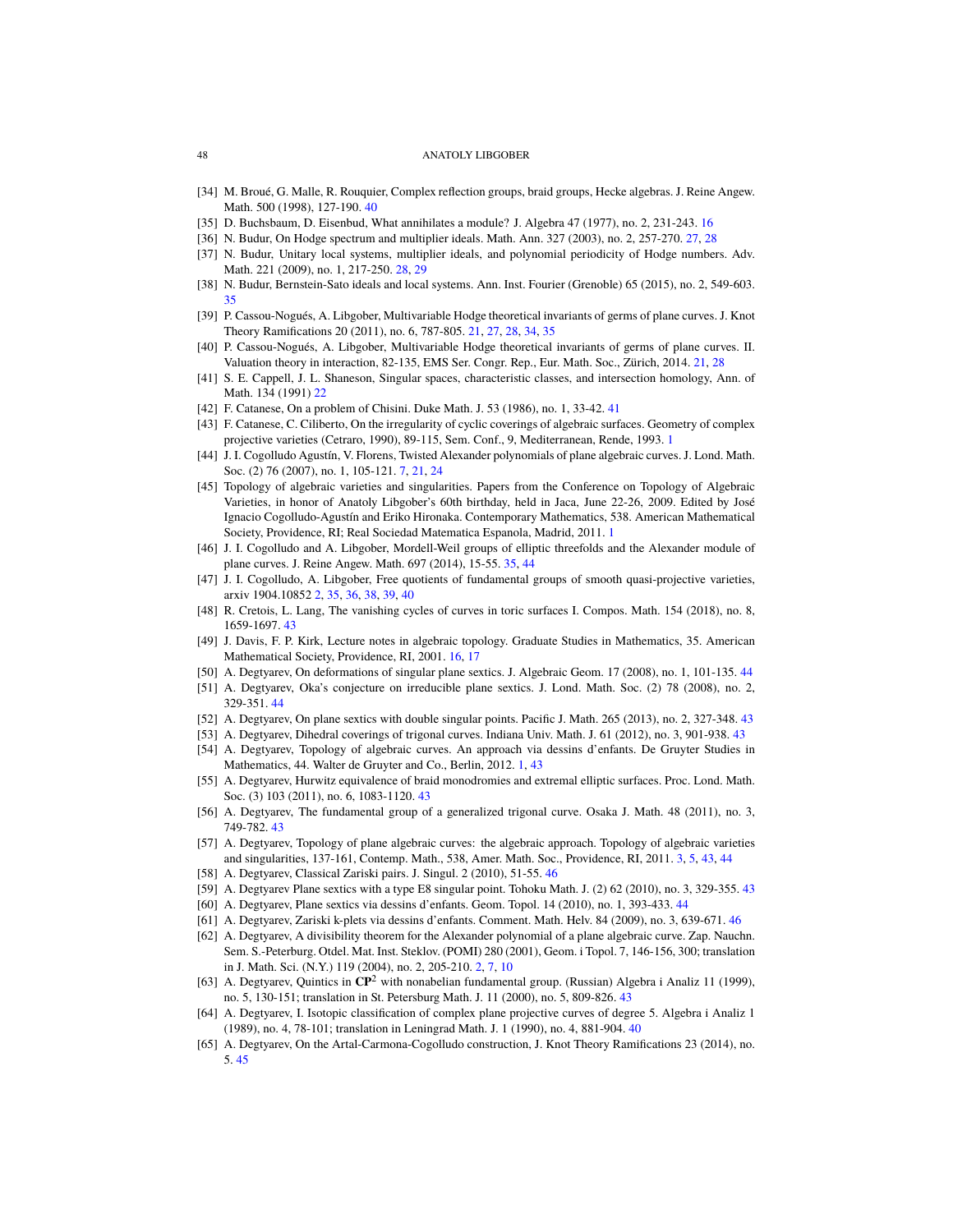- <span id="page-48-4"></span>[66] P. Deligne, Le groupe fondamental du complément d'une courbe plane n'ayant que des points doubles ordinaires est abelien (d'apres W. Fulton). Bourbaki Seminar, Vol. 1979/80, pp. 1-10, Lecture Notes in Math., 842, Springer, Berlin-New York, 1981. [6](#page-5-3)
- <span id="page-48-11"></span>[67] P. Deligne, Equations differentielles a points singuliers reguliers. Lecture Notes in Mathematics, Vol. 163. Springer-Verlag, Berlin-New York, 1970. [16,](#page-15-7) [17,](#page-16-6) [29](#page-28-2)
- <span id="page-48-20"></span>[68] P. Deligne, Theorie de Hodge. II. Inst. Hautes Etudes Sci. Publ. Math. No. 40 (1971), 5-57 [29](#page-28-2)
- <span id="page-48-21"></span>[69] P. Deligne, Theorie de Hodge. III. Inst. Hautes Etudes Sci. Publ. Math. No. 44 (1974), 5-77 [29](#page-28-2)
- <span id="page-48-13"></span>[70] G. Denham, A.Suciu, Multinets, parallel connections, and Milnor fibrations of arrangements. Proc. Lond. Math. Soc. (3) 108 (2014), no. 6, 1435-1470. [17](#page-16-6)
- <span id="page-48-18"></span>[71] G. Denham, A. Suciu, S. Yuzvinsky, Abelian duality and propagation of resonance. Selecta Math. (N.S.) 23 (2017), no. 4, 2331-2367. [22](#page-21-2)
- <span id="page-48-1"></span>[72] G. Dethloff, S. Orevkov, M. Zaidenberg, Plane curves with a big fundamental group of the complement, Voronezh Winter Mathematical Schools, 63-84, Amer. Math. Soc. Transl. Ser. 2, 184, Adv. Math. Sci., 37, Amer. Math. Soc., Providence, RI, 1998. [3](#page-2-2)
- <span id="page-48-7"></span>[73] A. Dimca, Singularities and topology of hypersurfaces. Universitext. Springer-Verlag, New York, 1992. [11](#page-10-2)
- <span id="page-48-8"></span>[74] A. Dimca, Hyperplane arrangements. An introduction. Universitext. Springer, 2017. [11](#page-10-2)
- <span id="page-48-12"></span>[75] A. Dimca, L. Maxim, Multivariable Alexander invariants of hypersurface complements. Trans. Amer. Math. Soc. 359 (2007), no. 7, 3505-3528. [17](#page-16-6)
- <span id="page-48-14"></span>[76] Dimca, A., Suciu, A.: Which 3-manifold groups are Kähler groups? J. Eur. Math. Soc. 11(3), 521-528 (2009). [19](#page-18-6)
- <span id="page-48-15"></span>[77] A. Dimca, S. Papadima, A. Suciu, Alexander I Quasi-Kähler groups, 3-manifold groups, and formality. Math. Z. 268 (2011), no. 1-2, 169-186. [19](#page-18-6)
- <span id="page-48-28"></span>[78] I.Dolgachev, A. Libgober, On the fundamental group of the complement to a discriminant variety. Algebraic geometry (Chicago, Ill., 1980), pp. 1-25, Lecture Notes in Math., 862, Springer, Berlin-New York, 1981. [43](#page-42-1)
- <span id="page-48-26"></span>[79] W. Ebeling, Distinguished bases and monodromy of complex hypersurface singularities. Handbook of Geometry and Topology of Singularities, 2020. p.427-466. [42](#page-41-2)
- <span id="page-48-25"></span>[80] M. Eliyahu, D. Garber, M. Teicher, A conjugation-free geometric presentation of fundamental groups of arrangements. Manuscripta Math. 133 (2010), no. 1-2, 247-271. [40](#page-39-0)
- <span id="page-48-10"></span>[81] D. Eisenbud, Commutative algebra. With a view toward algebraic geometry. Graduate Texts in Mathematics, 150. Springer-Verlag, New York, 1995. [16,](#page-15-7) [21](#page-20-3)
- <span id="page-48-17"></span>[82] D. Eisenbud, S. Popescu, S. Yuzvinsky, Hyperplane arrangement cohomology and monomials in the exterior algebra. Trans. Am. Math. Soc. 355(11), 4365-4383 (2003) [22](#page-21-2)
- <span id="page-48-19"></span>[83] H. Esnault, Fibre de Milnor d'un cone sur une courbe plane singuliére. Invent. Math. 68 (1982), no. 3, 477-496. [28](#page-27-3)
- <span id="page-48-9"></span>[84] H. Esnault, E. Viehweg, Lectures on vanishing theorems. DMV Seminar, 20. Birkhäuser Verlag, Basel, 1992 [14,](#page-13-5) [15,](#page-14-1) [29](#page-28-2)
- <span id="page-48-27"></span>[85] A. Esterov, L. Lang, Braid monodromy of univariate fewnomials, arxiv:2001.01634 [42](#page-41-2)
- <span id="page-48-22"></span>[86] M. Falk, S. Yuzvinsky, Multinets, resonance varieties, and pencils of plane curves. Compos. Math. 143 (4), 1069-1088 (2007) [36](#page-35-5)
- <span id="page-48-23"></span>[87] K. M. Fan, Direct product of free groups as the fundamental group of the complement of a union of lines. Michigan Math. J. 44 (1997), no. 2, 283-291. [40](#page-39-0)
- <span id="page-48-2"></span>[88] B. Farb, D. Margalit, A primer on mapping class groups. Princeton Mathematical Series, 49. Princeton University Press, Princeton, NJ, 2012. [4](#page-3-3)
- <span id="page-48-24"></span>[89] Fei Ye, Classification of moduli spaces of arrangements of nine projective lines. Pacific J. Math. 265 (2013), no. 1, 243-256. [40](#page-39-0)
- <span id="page-48-6"></span>[90] R. H. Fox, A quick trip through knot theory. 1962 Topology of 3-manifolds and related topics (Proc. The Univ. of Georgia Institute, 1961) pp. 120-167 Prentice-Hall, Englewood Cliffs, N.J. [7](#page-6-3)
- <span id="page-48-16"></span>[91] S. Friedl, A. Suciu, Kähler groups, quasi-projective groups and 3-manifold groups. J. Lond. Math. Soc. (2) 89 (2014), no. 1, 151-168. [19](#page-18-6)
- <span id="page-48-0"></span>[92] T. Fujita, On the topology of noncomplete algebraic surfaces. J. Fac. Sci. Univ. Tokyo Sect. IA Math. 29 (1982), no. 3, 503-566. [1](#page-0-1)
- <span id="page-48-3"></span>[93] W. Fulton, On the fundamental group of the complement of a node curve. Ann. of Math. (2) 111 (1980), no. 2, 407-409. [6](#page-5-3)
- <span id="page-48-5"></span>[94] W. Fulton, On the topology of algebraic varieties. Algebraic geometry, Bowdoin, 1985 (Brunswick, Maine, 1985), 15-46, Proc. Sympos. Pure Math., 46, Part 1, Amer. Math. Soc., Providence, RI, 1987. [6](#page-5-3)
- <span id="page-48-29"></span>[95] C. Galati, On the number of moduli of plane sextics with six cusps. Ann. Mat. Pura Appl. (4) 188 (2009), no. 2, 359-368. [43](#page-42-1)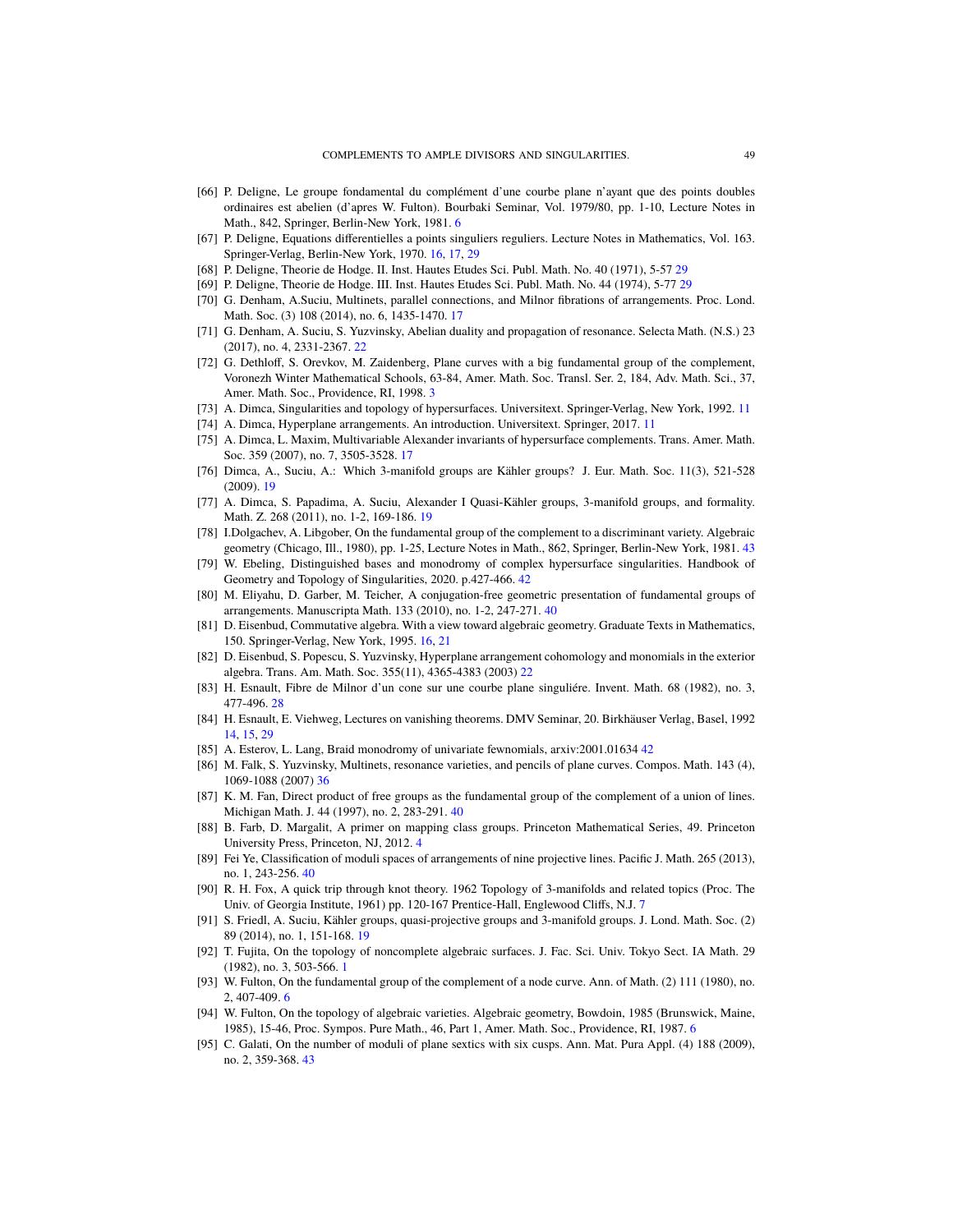- <span id="page-49-21"></span>[96] C. Galindo, F.Hernando, F.Monserrat, The log-canonical threshold of a plane curve. Math. Proc. Cambridge Philos. Soc. 160 (2016), no. 3, 513-535. [28](#page-27-3)
- <span id="page-49-2"></span>[97] M. Golla, L. Starkston, The symplectic isotopy problem for rational cuspidal curves. arXiv:1907.06787 [3](#page-2-2)
- <span id="page-49-3"></span>[98] J. González-Meneses, Basic results on braid groups, Annales Mathématiques Blaise Pascal, Volume 18 (2011) no. 1, p. 15-59 [5](#page-4-4)
- <span id="page-49-9"></span>[99] M. González-Villa, A. Libgober, L.Maxim, Motivic infinite cyclic covers. Adv. Math. 298 (2016), 413-447. [10](#page-9-2)
- <span id="page-49-24"></span>[100] M. Goresky, R. MacPherson, Stratified Morse theory. Ergebnisse der Mathematik und ihrer Grenzgebiete (3) 14. Springer-Verlag, Berlin, 1988. [37](#page-36-0)
- <span id="page-49-11"></span>[101] H. Grauert, R. Remmert, Coherent analytic sheaves. Grundlehren der Mathematischen Wissenschaften, 265. Springer-Verlag, Berlin, 1984. [12](#page-11-1)
- <span id="page-49-20"></span>[102] D. Greb, S. Kebekus, S. J. Kovacs, T.Peternell. Differential forms Âť on log canonical spaces. Inst. Hautes Etudes Sci. Publ. Math, 114(1):87-169, November 2011. [25](#page-24-3)
- <span id="page-49-17"></span>[103] M. Green, R. Lazarsfeld, Higher obstructions to deforming cohomology groups of line bundles. J. Amer. Math. Soc. 4 (1991), no. 1, 87-103. [19](#page-18-6)
- <span id="page-49-0"></span>[104] Revêtements Êtales et Groupe Fondamental, Lecture Notes in Mathematics, 224, Springer-Verlag, 1971, by Alexander Grothendieck et al. Updating remarks by Michel Raynaud. [1,](#page-0-1) [12](#page-11-1)
- <span id="page-49-29"></span>[105] G. M. Greuel, C. Lossen, E. Shustin, Singular algebraic curves. With an appendix by Oleg Viro. Springer Monographs in Mathematics. Springer, Cham, 2018. [45](#page-44-3)
- <span id="page-49-27"></span>[106] G. M. Greuel, Deformations and Smoothings of Singularities, Handbook of Geometry and Topology of Singularities, 2020.p.369-426. [41](#page-40-1)
- <span id="page-49-25"></span>[107] B. Guerville-Ballé, An arithmetic Zariski 4-tuple of twelve lines. Geom. Topol. 20 (2016), no. 1, 537-553. [40,](#page-39-0) [45](#page-44-3)
- <span id="page-49-30"></span>[108] B. Guerville-Ballé, J. Viu-Sos, Configurations of points and topology of real line arrangements. Math. Ann. 374 (2019), no. 1-2, 1-35. [46](#page-45-6)
- <span id="page-49-22"></span>[109] A. Gyoja, Bernstein-Sato's polynomial for several analytic functions, J. Math. Kyoto Univ. 33(2) (1993) 399-411. [34](#page-33-1)
- <span id="page-49-6"></span>[110] R. Hain, Monodromy of codimension 1 subfamilies of universal curves. Duke Math. J. 161 (2012), no. 7, 1351-1378. [6,](#page-5-3) [7](#page-6-3)
- <span id="page-49-4"></span>[111] J. Harris, On the Severi problem, Invent. Math. 84 (198[6](#page-5-3)), 445-461. 6
- <span id="page-49-28"></span>[112] R. Harris, The kernel of the monodromy of the universal family of degree d smooth plane curves. arxiv 1904.10355. [43](#page-42-1)
- <span id="page-49-10"></span>[113] R. Hartshone, Algebraic geometry. Graduate Texts in Mathematics, No. 52. Springer-Verlag, New York-Heidelberg, 1977. [11](#page-10-2)
- <span id="page-49-5"></span>[114] H. Hamm, Le Dung Trang, Un theoreme du type de Lefschetz. C. R. Acad. Sci. Paris Ser. A-B 272 (1971), A946-A949. [6,](#page-5-3) [10](#page-9-2)
- <span id="page-49-8"></span>[115] A. Hatcher, Algebraic topology. Cambridge University Press, Cambridge, 2002. [8](#page-7-7)
- <span id="page-49-16"></span>[116] E. Hironaka, Abelian coverings of the complex projective plane branched along configurations of real lines. Mem. Amer. Math. Soc. 105 (1993), no. 502, [17,](#page-16-6) [40](#page-39-0)
- <span id="page-49-15"></span>[117] E. Hironaka, Alexander stratifications of character varieties. Ann. Inst. Fourier (Grenoble) 47 (1997), no. 2, 555-583. [17,](#page-16-6) [19](#page-18-6)
- <span id="page-49-13"></span>[118] F. Hirzebruch, Arrangements of lines and algebraic surfaces. Arithmetic and geometry, Vol. II, 113-140, Progr. Math., 36, Birkhäuser, Boston, Mass., 1983. [15](#page-14-1)
- <span id="page-49-12"></span>[119] M. Ishida, The irregularities of Hirzebruch's examples of surfaces of general type with  $c_1^2 = 3c_2$ . Math. Ann. 262 (1983), no. 3, 407-420. [15](#page-14-1)
- <span id="page-49-1"></span>[120] M. Kapovich and J. J. Millson, Inst. Hautes Études Sci. Publ. Math. No. 88 (1998), 5-95 (1999); C. R. Acad. Sci. Paris Sér. I Math. 325 (1997), no. 8, 871-876; [3](#page-2-2)
- <span id="page-49-23"></span>[121] M. Kashiwara, "B-functions and holonomic systems. Rationality of roots of B-functions", Invent. Math. 38 (1976/77), no. 1, p. 33-53. [34](#page-33-1)
- <span id="page-49-14"></span>[122] A. Kawauchi, A survey of knot theory. Burkhauser, 1990. [16](#page-15-7)
- <span id="page-49-19"></span>[123] P. Kirk, C. Livingston, Twisted Alexander invariants, Reidemeister torsion, and Casson-Gordon invariants, Topology 38 (1999), no. 3, 635-661. [21](#page-20-3)
- <span id="page-49-18"></span>[124] D. Kotschick, Kählerian three-manifold groups, Math. Res. Lett. 20 (2013), no. 3, 521-525. [19](#page-18-6)
- <span id="page-49-26"></span>[125] Vik. S. Kulikov, On Chisini's conjecture, Izv. Ross. Akad. Nauk Ser. Mat. 63:6 (1999), 83-116. [41](#page-40-1)
- <span id="page-49-7"></span>[126] B. Lasell, Complex local systems and morphisms of varieties. Compositio Math. 98 (1995), no. 2, 141-166. [7](#page-6-3)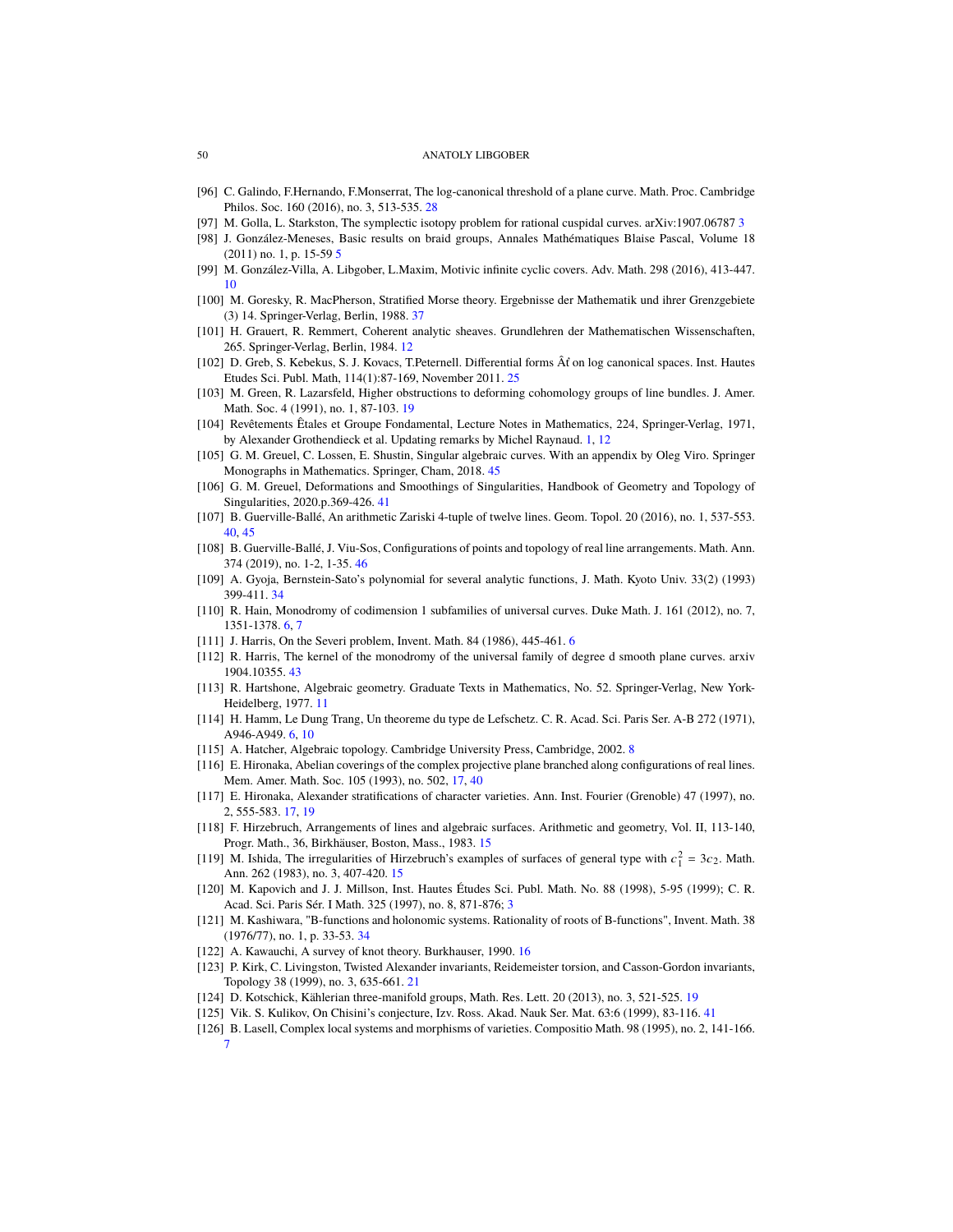- <span id="page-50-5"></span>[127] R. Lazarsfeld, Positivity in algebraic geometry. vol I and vol. II. Classical setting: line bundles and linear series. Ergebnisse der Mathematik und ihrer Grenzgebiete. 3. Folge. A Series of Modern Surveys in Mathematics 48. Springer-Verlag, Berlin, 2004. [6,](#page-5-3) [14,](#page-13-5) [15,](#page-14-1) [26,](#page-25-4) [27,](#page-26-3) [32](#page-31-3)
- <span id="page-50-9"></span>[128] Lê Dũng Tráng, Sur les noeuds algébriques. Compositio Math. 25 (1[9](#page-8-4)72), 281âÅŞ321. 9
- <span id="page-50-1"></span>[129] A. Libgober, Alexander polynomial of plane algebraic curves and cyclic multiple planes. Duke Math. J. 49 (1982), no. 4, 833-851. [2,](#page-1-0) [7,](#page-6-3) [9,](#page-8-4) [10,](#page-9-2) [19,](#page-18-6) [34](#page-33-1)
- <span id="page-50-21"></span>[130] A. Libgober, Alexander invariants of plane algebraic curves. Singularities, Part 2 (Arcata, Calif., 1981), 135-143, Proc. Sympos. Pure Math., 40, Amer. Math. Soc., Providence, RI, 1983. [28,](#page-27-3) [30,](#page-29-0) [34](#page-33-1)
- <span id="page-50-24"></span>[131] A. Libgober, Fundamental groups of the complements to plane singular curves. Algebraic geometry, Bowdoin, 1985 (Brunswick, Maine, 1985), 29-45, Proc. Sympos. Pure Math., 46, Part 2, Amer. Math. Soc., Providence, RI, 1987. [41,](#page-40-1) [46](#page-45-6)
- <span id="page-50-0"></span>[132] A. Libgober, On the homology of finite abelian coverings. Topology Appl. 43 (1992), no. 2, 157-166. [1,](#page-0-1) [16,](#page-15-7) [17](#page-16-6)
- <span id="page-50-12"></span>[133] A. Libgober, Groups which cannot be realized as fundamental groups of the complements to hypersurfaces in **C** N . Algebraic geometry and its applications (West Lafayette, IN, 1990), 203-207, Springer, New York, 1994. [19](#page-18-6)
- <span id="page-50-7"></span>[134] A. Libgober, Homotopy groups of the complements to singular hypersurfaces. II. Ann. of Math. (2) 139 (1994), no. 1, 117-144. [7,](#page-6-3) [21,](#page-20-3) [23,](#page-22-1) [28](#page-27-3)
- <span id="page-50-4"></span>[135] A. Libgober, On the homotopy type of the complement to plane algebraic curves. J. Reine Angew. Math. 367 (1986), 103-114. [5](#page-4-4)
- <span id="page-50-23"></span>[136] A. Libgober, S. Yuzvinsky, Cohomology of the Orlik-Solomon algebras and local systems. Compositio Math. 121 (2000), no. 3, 337-361. [36](#page-35-5)
- <span id="page-50-11"></span>[137] A. Libgober, Characteristic varieties of algebraic curves. Applications of algebraic geometry to coding theory, physics and computation (Eilat, 2001), 215-254, NATO Sci. Ser. II Math. Phys. Chem., 36, Kluwer Acad. Publ., Dordrecht, 2001. [12,](#page-11-1) [16,](#page-15-7) [17,](#page-16-6) [30,](#page-29-0) [34,](#page-33-1) [35,](#page-34-4) [36](#page-35-5)
- <span id="page-50-22"></span>[138] A. Libgober, Hodge decomposition of Alexander invariants. Manuscripta Math. 107 (2002), no. 2, 251-269. [28](#page-27-3)
- <span id="page-50-10"></span>[139] A. Libgober, Eigenvalues for the monodromy of the Milnor fibers of arrangements. Trends in singularities, 141-150, Trends Math., Birkhäuser, Basel, 2002. [11](#page-10-2)
- <span id="page-50-6"></span>[140] A. Libgober, Isolated non-normal crossings. Real and complex singularities, 145-160, Contemp. Math., 354, Amer. Math. Soc., Providence, RI, 2004. [7,](#page-6-3) [21,](#page-20-3) [28,](#page-27-3) [35](#page-34-4)
- <span id="page-50-13"></span>[141] A. Libgober, Homotopy groups of complements to ample divisors. (English summary) Singularity theory and its applications, 179-204, Adv. Stud. Pure Math., 43, Math. Soc. Japan, Tokyo, 2006. [19,](#page-18-6) [20,](#page-19-1) [21,](#page-20-3) [30](#page-29-0)
- <span id="page-50-18"></span>[142] A. Libgober, Lectures on topology of complements and fundamental groups. Singularity theory, 71-137, World Sci. Publ., Hackensack, NJ, 2007. [24](#page-23-7)
- <span id="page-50-2"></span>[143] A. Libgober, Non vanishing loci of Hodge numbers of local systems. Manuscripta Math. 128 (2009), no. 1, 1-31. [2,](#page-1-0) [7,](#page-6-3) [21,](#page-20-3) [22,](#page-21-2) [28,](#page-27-3) [29,](#page-28-2) [30](#page-29-0)
- <span id="page-50-8"></span>[144] A. Libgober, Development of the theory of Alexander invariants in algebraic geometry. Topology of algebraic varieties and singularities, 3-17, Contemp. Math., 538, Amer. Math. Soc., Providence, RI, 2011. [7](#page-6-3)
- <span id="page-50-19"></span>[145] A. Libgober, M.Mustata, Sequences of LCT-polytopes. Math. Res. Lett. 18 (2011), no. 4, 733-746. [27,](#page-26-3) [28](#page-27-3)
- <span id="page-50-3"></span>[146] A. Libgober, On Mordell-Weil groups of isotrivial abelian varieties over function fields. Math. Ann. 357 (2013), no. 2, 605-629. [3,](#page-2-2) [35](#page-34-4)
- <span id="page-50-25"></span>[147] C. Liedtke, Fundamental groups of Galois closures of generic projections. Trans. Amer. Math. Soc. 362 (2010), no. 4, 2167-2188. [41](#page-40-1)
- <span id="page-50-15"></span>[148] Y. Liu, Nearby cycles and Alexander modules of hypersurface complements. Adv. Math. 291 (2016), 330-361. [22](#page-21-2)
- <span id="page-50-16"></span>[149] Y. Liu, L. Maxim, B. Wang, Mellin transformation, propagation, and abelian duality spaces. Adv. Math. 335 (2018), 231-260. [22,](#page-21-2) [23](#page-22-1)
- <span id="page-50-17"></span>[150] Y. Liu, L. Maxim, B. Wang, Perverse sheaves on semi-abelian varieties – a survey of properties and applications, arXiv:1902.05430. [22](#page-21-2)
- <span id="page-50-14"></span>[151] Y. Liu and L. Maxim, Reidemeister torsion, peripheral complex and Alexander polynomials of hypersurface complements. Algebr. Geom. Topol. 15 (2015), no. 5, 2757-2787. [22,](#page-21-2) [23,](#page-22-1) [24](#page-23-7)
- <span id="page-50-20"></span>[152] F. Loeser, M. Vaquié, Le polynôme d'Alexander d'une courbe plane projective. Topology 29 (1990), no. 2, 163-173. [27,](#page-26-3) [28](#page-27-3)
- <span id="page-50-26"></span>[153] M. Lonne, Fundamental groups of projective discriminant complements. Duke Math. J. 150 (2009), no. 2, 357-405. [42,](#page-41-2) [43](#page-42-1)
- <span id="page-50-27"></span>[154] M. Lonne, M. Penegini, On asymptotic bounds for the number of irreducible components of the moduli space of surfaces of general type II. Doc. Math. 21 (2016), 197-204. [46](#page-45-6)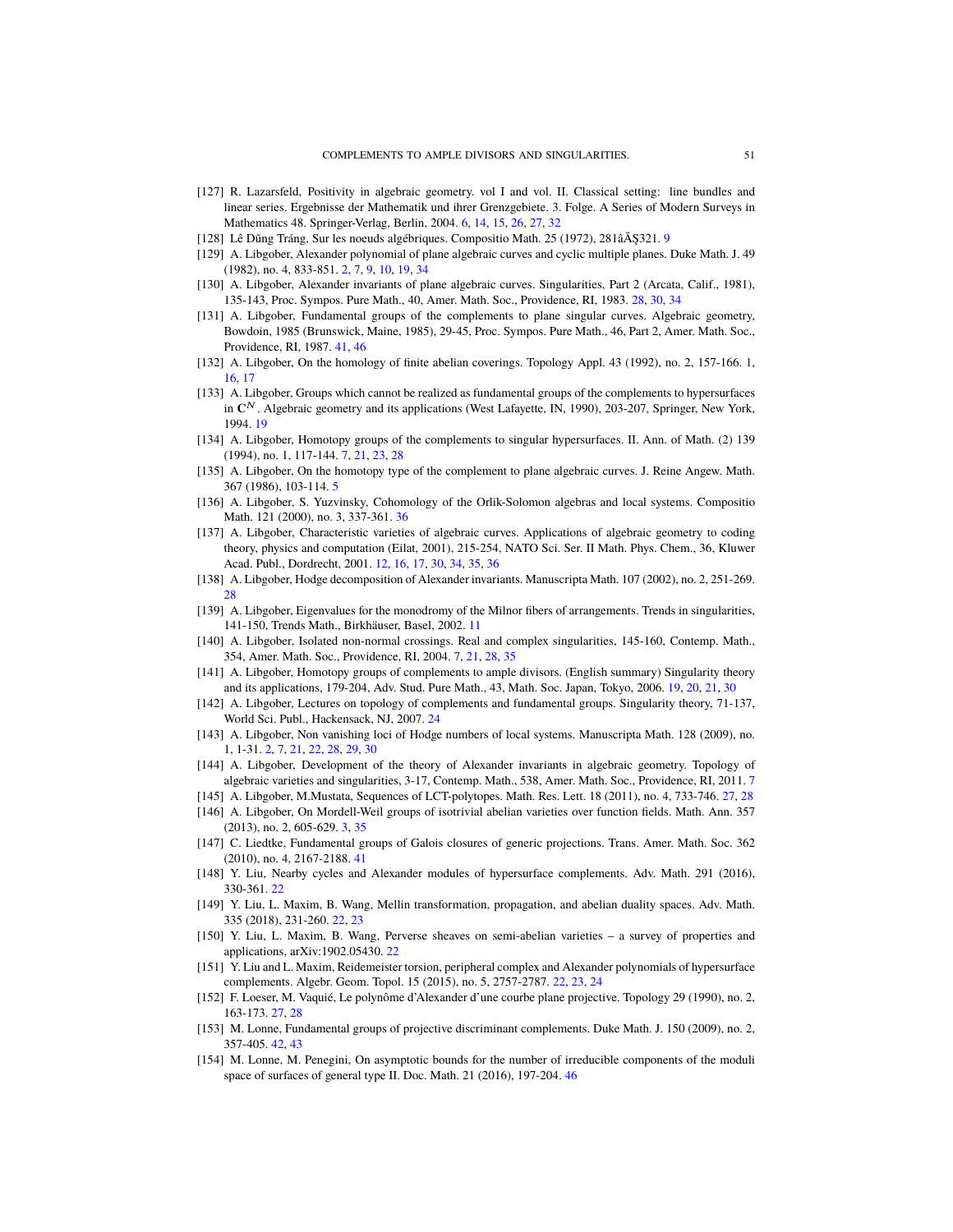- <span id="page-51-31"></span><span id="page-51-22"></span>[155] B. Malgrange, Polynômes de Bernstein-Sato et cohomologie evanescente, in Analysis and topology on singular spaces, II, III (Luminy, 1981), Asterisque, vol. 101, Soc. Math. France, Paris, 1983, p. 243-267. [34](#page-33-1)
- <span id="page-51-23"></span>[156] G. Malle, On the distribution of Galois groups. J. Number Theory 92 (2002), no. 2, 315-329. [35](#page-34-4)
- <span id="page-51-24"></span>[157] M. A. Marco Buzunáriz, A description of the resonance variety of a line combinatorics via combinatorial pencils. Graphs Combin. 25 (2009), no. 4, 469-488. [36](#page-35-5)
- <span id="page-51-9"></span>[158] L. Maxim, Intersection homology and Alexander modules of hypersurface complements. Comment. Math. Helv. 81 (2006), no. 1, 123-155. [7,](#page-6-3) [22,](#page-21-2) [23](#page-22-1)
- <span id="page-51-1"></span>[159] L. Maxim, Intersection Homology and Perverse Sheaves with Applications to Singularity Theory. Graduate Text in Mathenmatics, 218, Springer, 2019. [2](#page-1-0)
- <span id="page-51-21"></span>[160] H. Maynadier, Polynomes de Bernstein-Sato associes a une intersection complÃĺte quasi-homogene Ãă singularite isolee. Bull. Soc. Math. France 125 (1997), no. 4, 547-571. [34](#page-33-1)
- <span id="page-51-8"></span>[161] J. Milnor, Infinite cyclic coverings. 1968 Conference on the Topology of Manifolds (Michigan State Univ., E. Lansing, Mich., 1967) pp. 115-133 Prindle, Weber and Schmidt, Boston, Mass. [7](#page-6-3)
- <span id="page-51-15"></span>[162] J. Milnor, A duality theorem for Reidemeister torsion. Ann. of Math. (2) 76 (1962), 137-147. [23](#page-22-1)
- <span id="page-51-14"></span>[163] J. Milnor, Singular points of complex hypersurfaces. Annals of Mathematics Studies, No. 61 Princeton University Press, Princeton, N.J.; University of Tokyo Press, Tokyo 1968 [20](#page-19-1)
- <span id="page-51-3"></span>[164] B. Moishezon, Stable branch curves and braid monodromies. Algebraic geometry (Chicago, Ill., 1980), pp. 107-192, Lecture Notes in Math., 862, Springer, Berlin-New York, 1981. [3,](#page-2-2) [5,](#page-4-4) [41](#page-40-1)
- <span id="page-51-5"></span>[165] B. Moishezon. The arithmetic of braids and a statement of Chisini. Geometric topology (Haifa, 1992), 151-175, Contemp. Math., 164, Amer. Math. Soc., Providence, RI, 1994. [6](#page-5-3)
- <span id="page-51-4"></span>[166] B. Moishezon, M. Teicher, Simply-connected algebraic surfaces of positive index. Invent. Math. 89 (1987), no. 3, 601-643 and also B.Moishezon, M.Teicher, Galois coverings in the theory of algebraic surfaces, Proc. Symp. Pure Math. 46, 47-65 (1987). [5,](#page-4-4) [41](#page-40-1)
- <span id="page-51-13"></span>[167] D. Mumford, The topology of normal singularities of an algebraic surface and a criterion for simplicity. Inst. Hautes Etudes Sci. Publ. Math. No. 9 (1961), 5-22. [18](#page-17-7)
- <span id="page-51-7"></span>[168] D. Mumford, Appendix 2 to Chapter VIII in [\[221\]](#page-53-1). [7](#page-6-3)
- <span id="page-51-19"></span>[169] A. Nadel, Multiplier ideal sheaves and Kahler-Einstein metrics of positive scalar curvature. Ann. of Math. (2) 132 (1990), no. 3, 549-596. [28](#page-27-3)
- <span id="page-51-17"></span>[170] D. Naie, The irregularity of cyclic multiple planes after Zariski. Enseign. Math. (2) 53 (2007), no. 3-4, 265-305. [28](#page-27-3)
- <span id="page-51-18"></span>[171] D. Naie, Mixed multiplier ideals and the irregularity of abelian coverings of smooth projective surfaces. Expo. Math. 31 (2013), no. 1, 40-72. [28](#page-27-3)
- <span id="page-51-27"></span>[172] M. Namba, H.Tsuchihashi, On the fundamental groups of Galois covering spaces of the projective plane. Geom. Dedicata 105 (2004), 85-105. [40](#page-39-0)
- <span id="page-51-28"></span>[173] S. Nazir, M. Yoshinaga, On the connectivity of the realization spaces of line arrangements. Ann. Sc. Norm. Super. Pisa Cl. Sci. (5) 11 (2012), no. 4, 921-937. [40](#page-39-0)
- <span id="page-51-6"></span>[174] M. Nori, Zariski's conjecture and related problems. Ann. Sci. École Norm. Sup. (4) 16 (1983), no. 2, 305-344. [6,](#page-5-3) [7,](#page-6-3) [10](#page-9-2)
- <span id="page-51-10"></span>[175] M. Oka, A survey on Alexander polynomials of plane curves. Singularités Franco-Japonaises, 209-232, Sémin. Congr., 10, Soc. Math. France, Paris, 2005. [11](#page-10-2)
- <span id="page-51-30"></span>[176] A. Ozguner, Classical Zariski Pairs with nodes, Master Thesis, Bilkent University, 2007. [46](#page-45-6)
- <span id="page-51-12"></span>[177] S. Papadima, A. Suciu, Bieri-Neumann-Strebel-Renz invariants and homology jumping loci. Proc. Lond. Math. Soc. (3) 100 (2010), no. 3, 795-834. [17](#page-16-6)
- <span id="page-51-11"></span>[178] R. Pardini, Abelian covers of algebraic varieties. J. Reine Angew. Math. 417 (1991), 191-213. [12,](#page-11-1) [13,](#page-12-3) [14](#page-13-5)
- <span id="page-51-25"></span>[179] J.V. Pereira, S. Yuzvinsky, Completely reducible hypersurfaces in a pencil. Adv. Math. 219 (2008), no. 2, 672-688. [36](#page-35-5)
- <span id="page-51-16"></span>[180] C. Peters, J. Steenbrink, Mixed Hodge structures. Ergebnisse der Mathematik und ihrer Grenzgebiete. 52. Springer-Verlag, Berlin, 2008. [27](#page-26-3)
- <span id="page-51-0"></span>[181] H. Popp, Fundamentalgruppen algebraischer Mannigfaltigkeiten. Lecture Notes in Mathematics, Vol. 176 Springer-Verlag, Berlin-New York 1970 [1](#page-0-1)
- <span id="page-51-29"></span>[182] A. Robb, M. Teicher, Applications of braid group techniques to the decomposition of moduli spaces, new examples. Special issue on braid groups and related topics (Jerusalem, 1995). Topology Appl. 78 (1997), no. 1-2, 143-151. [41](#page-40-1)
- <span id="page-51-2"></span>[183] X. Roulleau, G. Urzúa, Chern slopes of simply connected complex surfaces of general type are dense in [2,3]. Ann. of Math. (2) 182 (2015), no. 1, 287-306. [3](#page-2-2)
- <span id="page-51-26"></span>[184] W. Ruppert, Reduzibilitat ebener Kurven. J. Reine Angew. Math. 369 (1986), 167-191. [39](#page-38-1)
- <span id="page-51-20"></span>[185] C. Sabbah, Proximite evanescente. I. La structure polaire d'un D-module, Compositio Math. 62 (1987), no. 3, p. 283-328. [34](#page-33-1)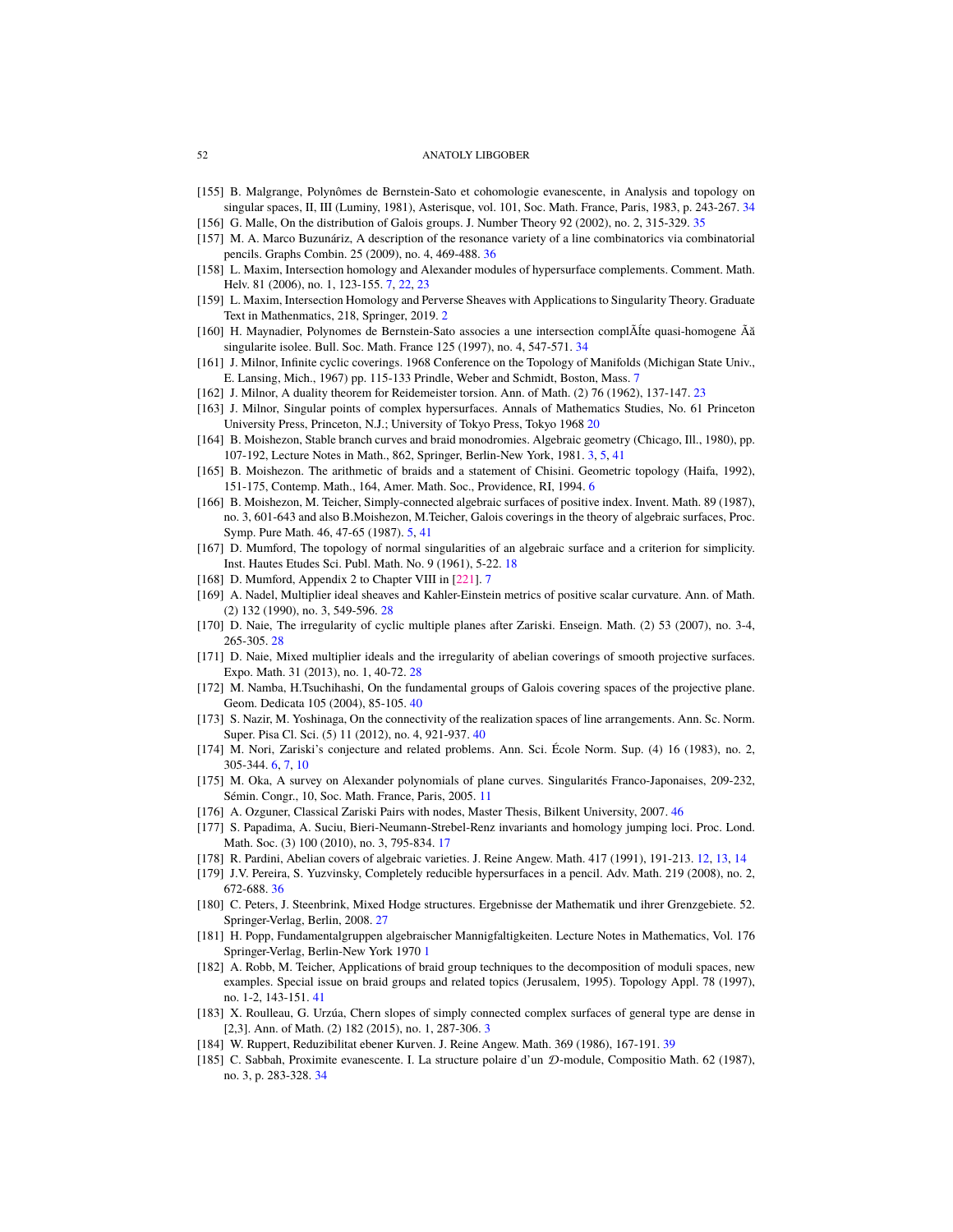- <span id="page-52-11"></span>[186] M. Saito, Mixed Hodge modules. Publ. Res. Inst. Math. Sci. 26 (1990), no. 2, 221-333. '
- <span id="page-52-14"></span>[187] M. Saito, Exponents of an irreducible plane curve singularity, arXiv:math.0009133. [22](#page-21-2)
- <span id="page-52-9"></span>[188] M. Sakuma, Homology of abelian coverings of links and spatial graphs. Canad. J. Math. 47 (1995), no. 1, 201-224. [28](#page-27-3)
- <span id="page-52-21"></span>[189] N. Salter, Monodromy and vanishing cycles in toric surfaces. Invent. Math. 216 (2019), no. 1, 153-213. [17](#page-16-6)
- <span id="page-52-20"></span>[190] N. Salter. On the monodromy group of the family of smooth plane curves. arXiv:1610.04920. [43](#page-42-1)
- <span id="page-52-17"></span>[191] M. Salvetti, Arrangements of lines and monodromy of plane curves. Compositio Math. 68 (1988), no. 1, 103-122. [43](#page-42-1)
- <span id="page-52-12"></span>[192] C. Schnell, An overview of Morihiko Saito's theory of mixed Hodge modules, arxiv 1405.3096 [40](#page-39-0)
- <span id="page-52-19"></span>[193] B. Segre, Sulla Caratterizzazione delle curve di diramazione dei piani multipli generali Mem. R. Acc. d'Italia, I 4 (1930), 531. [22](#page-21-2)
- <span id="page-52-2"></span>[194] F. Severi, Vorlesungen uber algebraische Geometrie. Johnson Pub. reprinted, 1968; 1st. ed., Leipzig 1921. [41](#page-40-1)
- <span id="page-52-10"></span>[195] C. Simpson, Subspaces of moduli spaces of rank one local systems. Ann. Sci. Ecole Norm. Sup. (4) 26 (1993), no. 3, 361-401. [6](#page-5-3)
- <span id="page-52-8"></span>[196] C. Simpson, Local systems on proper algebraic V-manifolds. Pure Appl. Math. Q. 7 (2011), no. 4, Special Issue: In memory of Eckart Viehweg, 1675-1759. [19](#page-18-6) [12](#page-11-1)
- <span id="page-52-3"></span>[197] I. Shimada, Fundamental groups of complements to singular plane curves. Amer. J. Math. 119 (1997), no. 1, 127-157. [7](#page-6-3)
- <span id="page-52-4"></span>[198] I. Shimada, On the commutativity of fundamental groups of complements to plane curves. Math. Proc. Cambridge Philos. Soc. 123 (1998), no. 1, 49-52. [7](#page-6-3)
- <span id="page-52-5"></span>[199] I. Shimada, Fundamental groups of algebraic fiber spaces. Comment. Math. Helv. 78 (2003), no. 2, 335-362. [7,](#page-6-3) [45](#page-44-3)
- [200] I. Shimada, Equisingular families of plane curves with many connected components, Vietnam J. Math. 31 (2003), no. 2
- <span id="page-52-25"></span>[201] I. Shimada, On arithmetic Zariski pairs in degree 6. Adv. Geom. 8 (2008), no. 2, 205-225. [46](#page-45-6)
- <span id="page-52-26"></span>[202] I. Shimada, Topology of curves on a surface and lattice-theoretic invariants of coverings of the surface. Algebraic geometry in East Asia, Seoul 2008, 361-382, Adv. Stud. Pure Math., 60, Math. Soc. Japan, Tokyo, 2010. [46](#page-45-6)
- <span id="page-52-27"></span>[203] I. Shimada, Lattice Zariski k-ples of plane sextic curves and Z-splitting curves for double plane sextics. Michigan Math. J. 59 (2010), no. 3, 621-665. [46](#page-45-6)
- <span id="page-52-24"></span>[204] T. Shirane, Galois covers of graphs and embedded topology of plane curves. Topology Appl. 257 (2019), 122-143. [45](#page-44-3)
- <span id="page-52-23"></span>[205] T. Shirane, Connected numbers and the embedded topology of plane curves. Canad. Math. Bull. 61 (2018), no. 3, 650-658. [45](#page-44-3)
- <span id="page-52-28"></span>[206] T. Shirane, A note on splitting numbers for Galois covers and  $\pi_1$ -equivalent Zariski k-plets. Proc. Amer. Math. Soc. 145 (2017), no. 3, 1009-1017. [46](#page-45-6)
- <span id="page-52-13"></span>[207] J. Steenbrink, Mixed Hodge structure on the vanishing cohomology. Real and complex singularities (Proc. Ninth Nordic Summer School/NAVF Sympos. Math., Oslo, 1976), pp. 525-563. Sijthoff and Noordhoff, Alphen aan den Rijn, 1977. [27](#page-26-3)
- <span id="page-52-18"></span>[208] M. Teicher, The fundamental group of a CP2 complement of a branch curve as an extension of a solvable group by a symmetric group. Math. Ann. 314 (1999), no. 1, 19-38. [41](#page-40-1)
- <span id="page-52-1"></span>[209] M. Teicher, Braid monodromy type invariants of surfaces and 4-manifolds. Trends in singularities, 215-222, Trends Math., Birkhäuser, Basel, 2002. [5](#page-4-4)
- <span id="page-52-16"></span>[210] K. Timmerscheidt, Mixed Hodge theory for unitary local systems. J. Reine Angew. Math. 379 (1987), 152-171. [29](#page-28-2)
- <span id="page-52-6"></span>[211] H. Tokunaga, Dihedral coverings of algebraic surfaces and their application. Trans. Amer. Math. Soc. 352 (2000), no. 9, 4007-4017. [7](#page-6-3)
- <span id="page-52-7"></span>[212] H. Tokunaga, Galois covers for S4 and U4 and their applications. Osaka J. Math. 39 (2002), no. 3, 621-645. [7](#page-6-3)
- <span id="page-52-22"></span>[213] T. Urabe, Combinations of rational singularities on plane sextic curves with the sum of Milnor numbers less than sixteen. Singularities (Warsaw, 1985), 429-456, Banach Center Publ., 20, PWN, Warsaw, 1988. [44](#page-43-0)
- <span id="page-52-0"></span>[214] E. Van Kampen, On the Fundamental Group of an Algebraic Curve. Amer. J. Math. 55 (1933), no. 1-4, 255-260. [2,](#page-1-0) [3](#page-2-2)
- <span id="page-52-15"></span>[215] M. Vaquié, Irregularité des revêtements cycliques des surfaces projectives non singuliéres. Amer. J. Math. 114 (1992), 1187-1199 [28](#page-27-3)